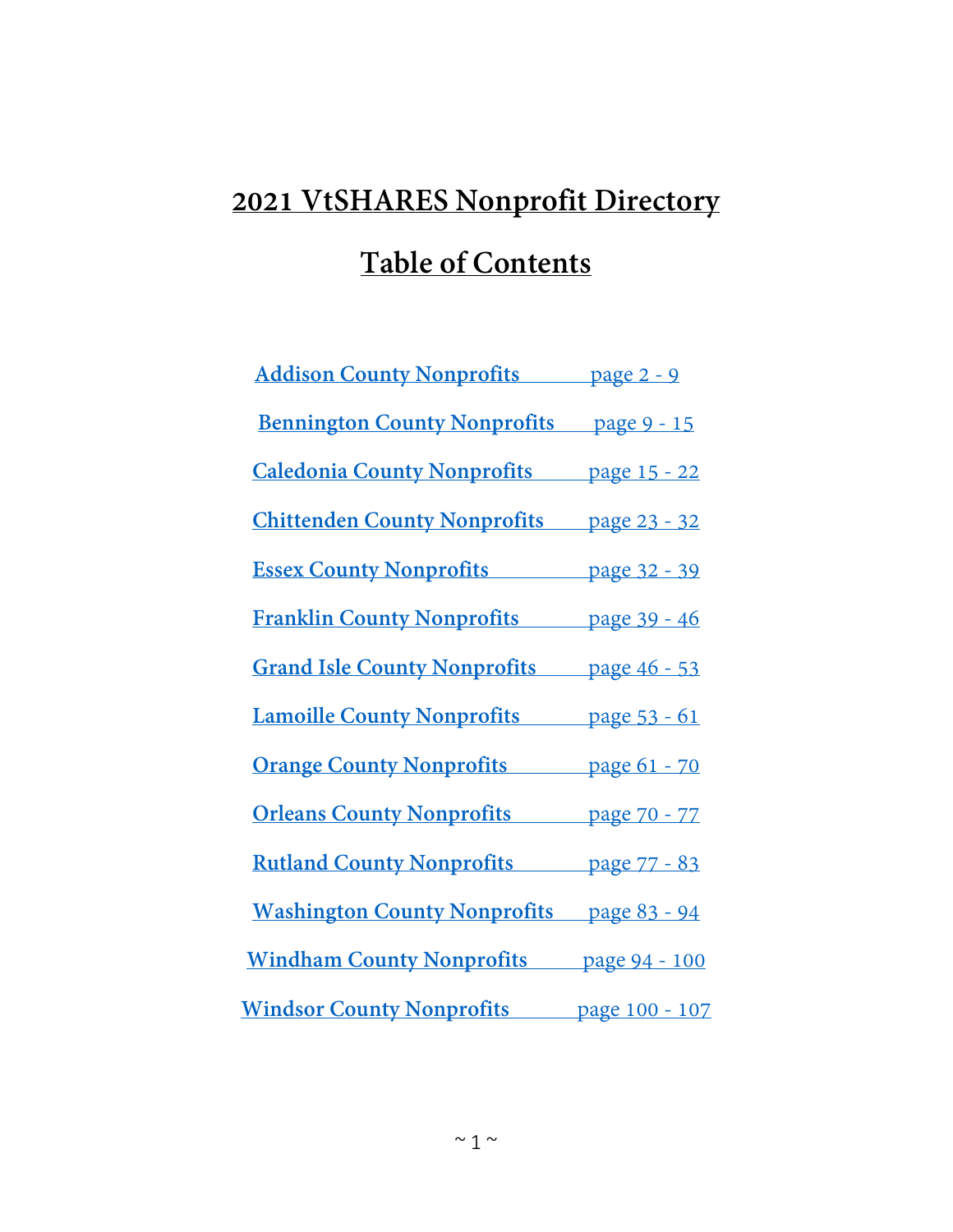# <span id="page-1-0"></span>**Addison County**

# **01-200 United Way of Addison County**

For over 50 years, the mission of United Way of Addison County has been to mobilize the compassion and generosity of individuals and organizations in Addison County to improve lives and strengthen the community. We identify the most pressing issues in Addison County and bring together the people we think can solve them. [erin@unitedwayaddisoncounty.org](mailto:erin@unitedwayaddisoncounty.org) [https://unitedwayaddisoncounty.org](https://unitedwayaddisoncounty.org/)

# **12-205 ACLU of Vermont**

The ACLU of Vermont is dedicated to advancing the civil rights & civil liberties of all Vermonters. Since 1967, the ACLU of Vermont has been the state's premier guardian of liberty, working in the courts, the legislature, & in communities to preserve the individual rights and liberties guaranteed by our Constitution and the Bill of Rights. [info@acluvt.org](mailto:info@acluvt.org) <https://www.acluvt.org/>

#### **04-205 Age Well**

For over 40 years, Age Well has provided services and support that allow older Vermonters to stay independent, remain healthy at home, where they want to be. We offer care coordination, Meals on Wheels; community meals; wellness programs; transportation; expertise on Medicare, insurance, care options; a Helpline, & more. [info@agewellvt.org](mailto:info@agewellvt.org) <https://www.agewellvt.org/>

# **12-228 Brain Injury Association of Vermont**

The mission of the Brain Injury Association of Vermont is to create a better future for all Vermonters affected by brain injury and their families, through prevention, education, advocacy, and support. Our vision is to make Vermont a place where brain injuries are prevented and where those with brain injuries get all the help they need. [support@biavt.org](mailto:support@biavt.org) [https://www.biavt.org](https://www.biavt.org/)

#### **12-260 Central Vermont Council on Aging, Inc.**

Central Vermont Council on Aging supports older Central Vermonters to age with dignity and choice. Services include nutrition, long term care planning, family caregiver supports, Helpline, Medicare counseling, and healthy aging activities which support social connection and technology for older people. [info@cvcoa.org](mailto:info@cvcoa.org) <https://www.cvcoa.org/>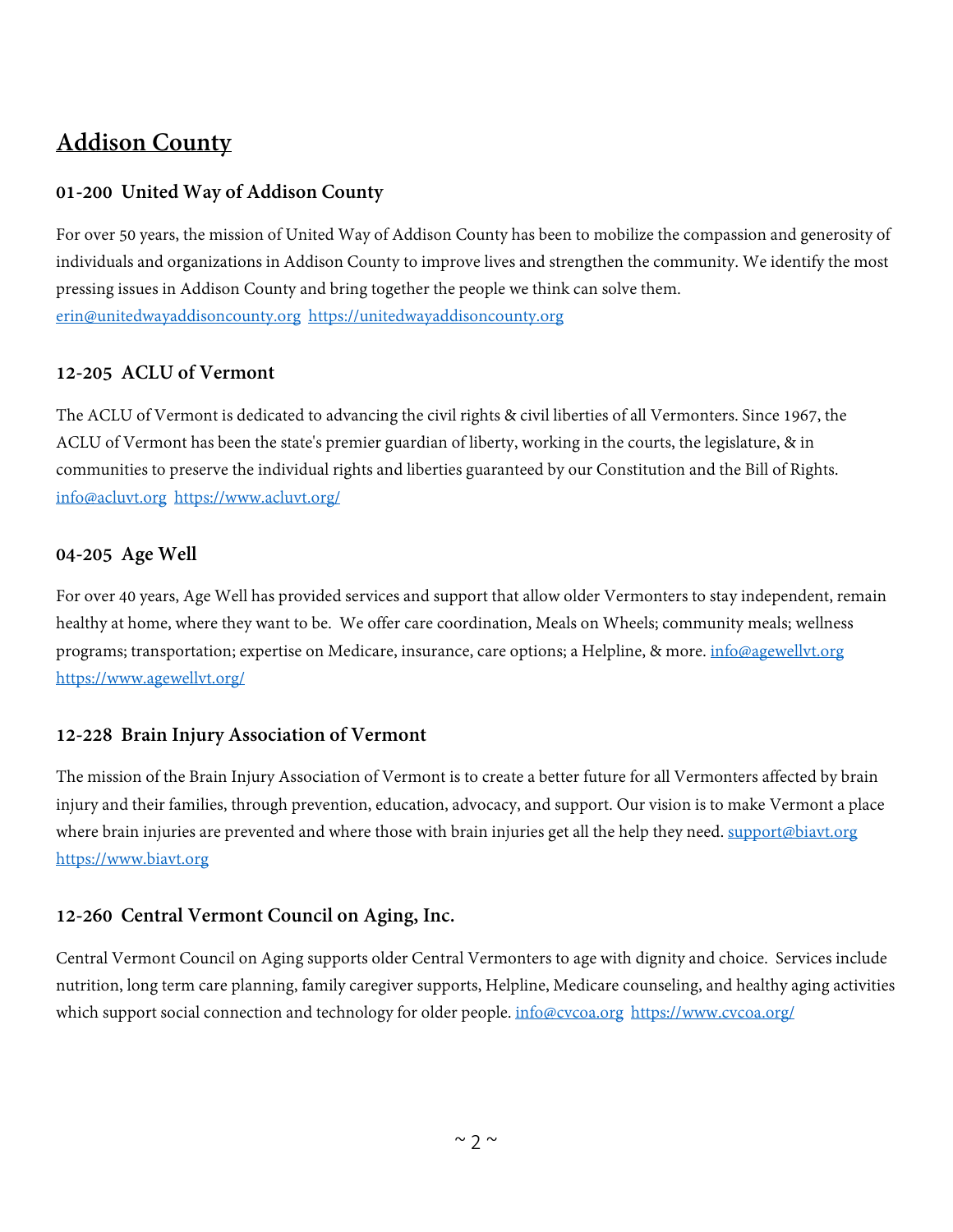#### **12-290 Chandler Center for the Arts**

Chandler strengthens community by offering opportunities for people of all ages and incomes to come together in pursuit and celebration of the arts. In small towns around Randolph, libraries are the only cultural resources and schools' arts budgets are limited. Chandler offers them arts experiences/exposures to which they'd have no other access. [director@chandler-arts.org](mailto:director@chandler-arts.org) [https://www.chandler-arts.org](https://www.chandler-arts.org/)

# **12-300 Children's Literacy Foundation (CLiF)**

CLiF's mission is to inspire a love of reading and writing among low-income, at-risk, and rural children up to age 12 in New Hampshire and Vermont. We provide inspiring presentations, free books, and support. Our partners include schools, libraries, prisons, shelters, refugee programs, camps, nutrition programs, and others. [info@clifonline.org](mailto:info@clifonline.org) [https://clifonline.org](https://clifonline.org/)

#### **01-210 Common Ground Center**

Common Ground Center is a non-profit arts, education, outdoor recreation and retreat center. By offering affordable day camps, family camps and program rental options, Common Ground help strengthen our community and educate a future generation of young people about the value of the natural world. [info@cgcvt.org](mailto:info@cgcvt.org) <http://www.cgcvt.org/>

#### **04-460 ECHO, Leahy Center for Lake Champlain**

As a leading science center, ECHO is committed to inspiring and engaging families in the joy of scientific discovery and wonder of nature. Reinforcing our value as a community asset through STEM programming that sparks interest, inspires innovation, and communicates about our world in the face of growing complexity. [info@echovermont.org](mailto:info@echovermont.org) <https://www.echovermont.org/>

#### **12-370 Freezing Fun For Families**

Freezing Fun For Families is a Vermont based Non-Profit that offers financial support to Vermont families with a child battling cancer. Through grants, community funding, donations and world-renowned fundraisers such as The Worlds Largest Snow Softball Tournament we provide much needed financial assistance to Vermont families. [Chris.Cadorette@Freezingfunforfamilies.com](mailto:Chris.Cadorette@Freezingfunforfamilies.com) [http://www.Freezingfunforfamilies.com](http://www.freezingfunforfamilies.com/)

#### **12-375 Friends of Dog Mountain, Inc.**

Our mission is to steward and sustain the 150-acre Dog Mountain property in Vermont as a unique national treasure that honors the healing power of dogs, nature, love, and art, and to preserve and celebrate the important artistic contributions of Dog Mountain's iconic creator, Stephen Huneck. [giving@friendsofdogmountain.org](mailto:giving@friendsofdogmountain.org) <https://www.dogmt.com/>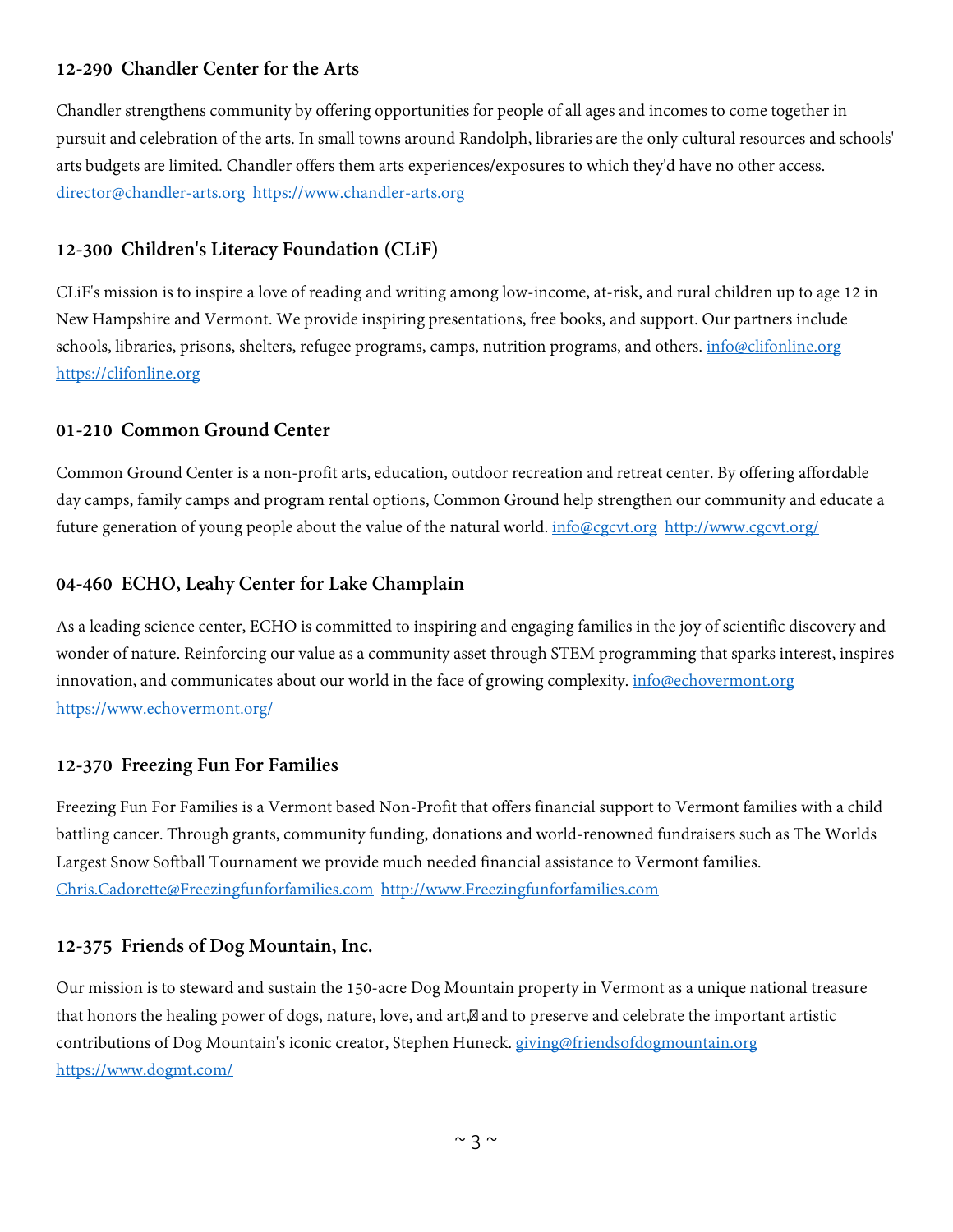#### **12-390 Green Mountain Council, BSA**

Since 1910, the Green Mountain Council and its predecessor councils have prepared generations of young people to lead purposeful lives of service. Headquartered in Waterbury and formed in 1972 after a consolidation of three legacy councils, Green Mountain Council serves 3,000 boys and girls in all 14 counties in the state of Vermont. [mark.saxon@scouting.org](mailto:mark.saxon@scouting.org) <https://www.scoutingvermont.org/>

#### **04-275 HomeShare Vermont**

HomeShare Vermont provides a comprehensive screening and matching service and ongoing support for seniors and others who have an extra bedroom and want to remain in their homes and seek companionship, a little household help or sharing of household expenses while helping others find an affordable place to live. [info@homesharevermont.org](mailto:info@homesharevermont.org) [https://www.homesharevermont.org](https://www.homesharevermont.org/)

#### **04-285 Howard Center**

Howard Center offers a full range of mental health, substance use, and developmental disability services to children, adults, and families in Chittenden County. Some of the many services we offer include crisis and counseling services, education for school aged children, and medical services for those with substance use disorders. [alijohnson@howardcenter.org](mailto:alijohnson@howardcenter.org) <https://howardcenter.org/>

#### **04-470 Josh Pallotta Fund Inc.**

The Josh Pallotta Fund is an organization aimed at ending Veteran Suicide. Through Josh's House, a recreational and wellness center, Veterans can connect with one another, learn job skills, get a hot meal, and receive alternative therapies that have shown success in treating Post Traumatic Stress but that aren't currently offered through the VA. [info@joshpallottafund.org](mailto:info@joshpallottafund.org) [www.joshpallottafund.org](http://www.joshpallottafund.org/)

#### **04-310 Lake Champlain Committee**

LCC is a nonprofit environmental organization that uses science-based, advocacy, education and collaborative action to protect water quality, safeguard habitat, combat pollution, and foster stewardship throughout the Lake Champlain watershed. [lcc@lakechamplaincommittee.org](mailto:lcc@lakechamplaincommittee.org) [https://www.lakechamplaincommittee.org](https://www.lakechamplaincommittee.org/)

#### **04-315 Local Motion Inc.**

Local Motion works to make biking and walking a way of life in Vermont through school and adult education, advocacy, and services with a goal of making our communities more resilient, inclusive, and livable, improving health via active transportation, bringing affordable transportation within reach for everyone, and decreasing our carbon footprint. [giving@localmotion.org](mailto:giving@localmotion.org) [http://www.localmotion.org](http://www.localmotion.org/)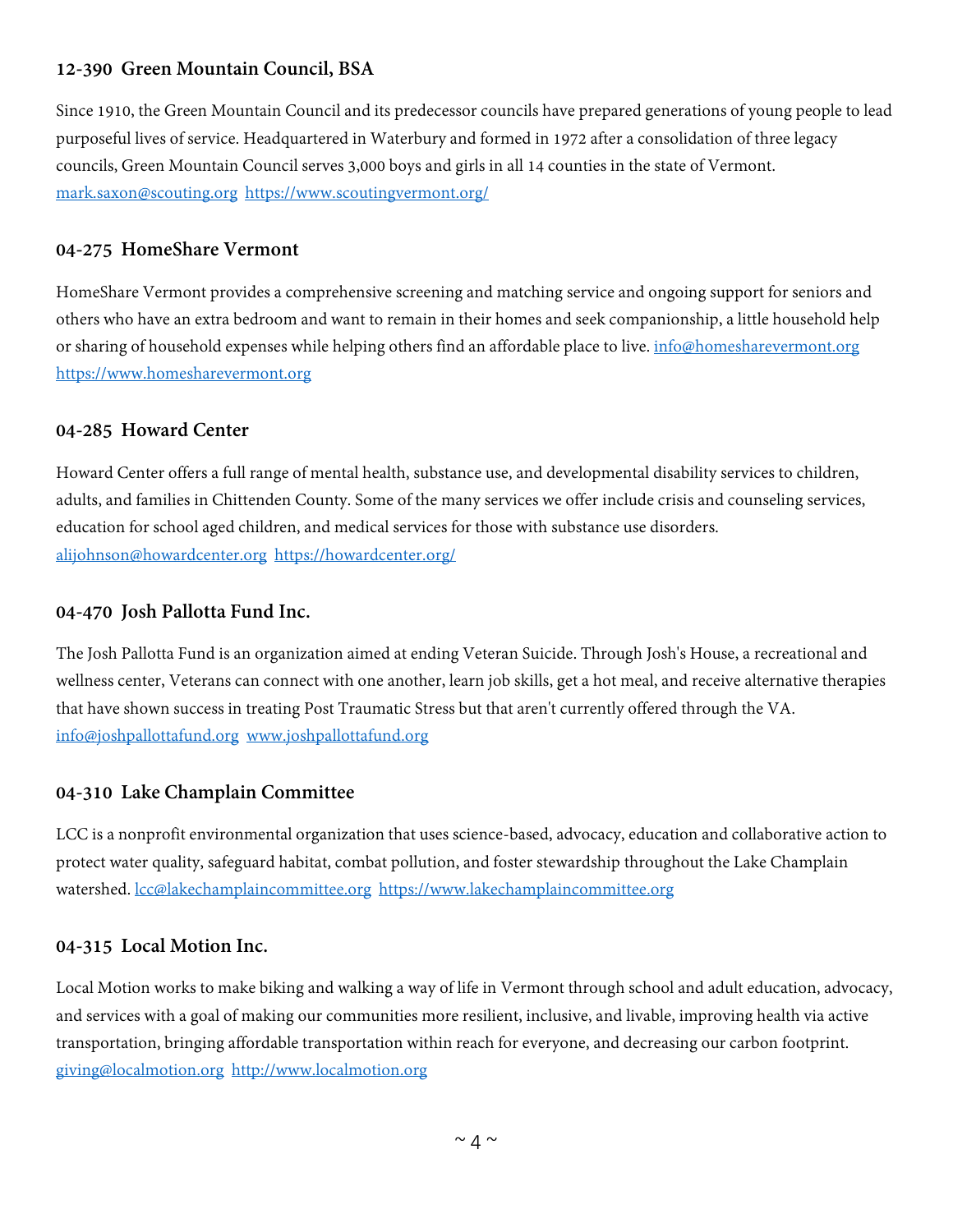#### **04-530 Machia Wilderness Camp**

Machia Wilderness Camp is a mission driven non-profit camp that teaches youth to become responsible stewards of the earth. Hands-on experiences instill a bond with nature and a sense of community as they work to become tomorrow's leaders. [marilynmachia@comcast.net](mailto:marilynmachia@comcast.net) [http://www.machiacamp.org](http://www.machiacamp.org/)

#### **04-330 MENTOR Vermont**

MENTOR Vermont provides resources and support to youth mentoring programs in Vermont so they can meet the needs of young people in their communities. Our vision is that every young person in Vermont has the supportive mentoring relationships they need to grow and develop into thriving, productive, and engaged adults. [info@mentorvt.org](mailto:info@mentorvt.org) <https://www.mentorvt.org/>

#### **04-490 Mercy Connections, Inc.**

Mercy Connections, a community-based, multi-cultural, economic and social justice agency, provides opportunities for people to pursue their goals and achieve better lives. We educate, match needs to resources, transcend barriers and embrace radical inclusion in a vibrant community. [info@mercyconnections.org](mailto:info@mercyconnections.org) http:www.mercyconnections.org

#### **04-350 National Alliance on Mental Illness of Vermont**

NAMI Vermont supports, educates and advocates so all communities, families and individuals affected by mental illness or mental health challenges can build better lives. We provide free support groups and educational classes around Vermont. Our advocacy efforts build awareness, guide public policy and reduce stigma surrounding mental illness. [info@namivt.org](mailto:info@namivt.org) <https://namivt.org/>

#### **04-360 Outright Vermont**

Outright Vermont is building a Vermont where all LGBTQ+ youth have hope, equity, and power. [info@outrightvt.org](mailto:info@outrightvt.org) [http://www.outrightvt.org](http://www.outrightvt.org/)

#### **04-500 Planned Parenthood of Northern New England**

PPNNE's mission is to provide, promote, and protect access to reproductive health care and sexuality education so that all people can make voluntary choices about their reproductive and sexual health. [supportus@ppnne.org](mailto:supportus@ppnne.org) [https://www.ppnne.org](https://www.ppnne.org/)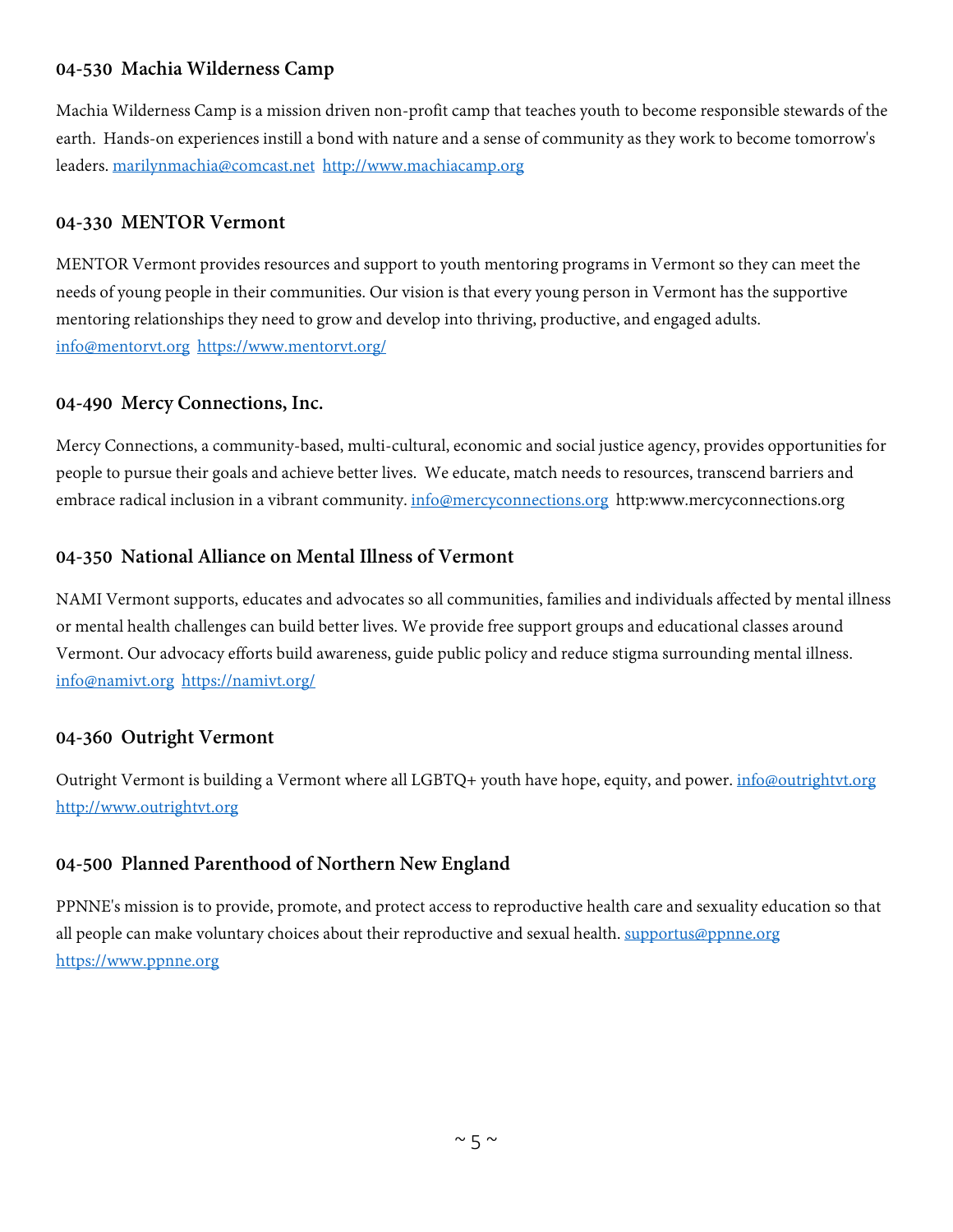#### **12-500 Prevent Child Abuse Vermont**

Prevent Child Abuse Vermont offers free prevention programs: Nurturing Parenting Programs, Strengthening Families Programs, Circle of Parents Support Groups, Vermont Parents Helpline, Shaken Baby Syndrome Prevention, Vermont Parents Home Companion & Resource Directory, Child Sexual Abuse Prevention Training Series, and Healthy Relationships Project [pcavt@pcavt.org](mailto:pcavt@pcavt.org) [https://www.pcavt.org](https://www.pcavt.org/)

#### **04-375 Rhino Foods Foundation**

Our primary initiative focuses on employee financial stability and spreading the Income Advance (IA) Program—which provides employees with access to emergency funds that help them overcome adversity and get on a path toward greater resilience by helping them build credit and start saving for the future. [drolland@rhinofoodsfoundation.org](mailto:drolland@rhinofoodsfoundation.org) [https://www.rhinofoodsfoundation.org](https://www.rhinofoodsfoundation.org/)

#### **04-385 Sail Beyond Cancer VT**

Sail Beyond Cancer Vermont provides free 3-hour private sailing excursions with cancer patients and their loved ones by harnessing the healing powers of wind, water and sail. We provide relief from the challenges of cancer (any type of cancer) and create opportunities to rebuild courage and make lasting memories. [info@sailbeyondcancer.org](mailto:info@sailbeyondcancer.org) [http://sailbeyondcancer.org](http://sailbeyondcancer.org/)

#### **04-370 Special Olympics Vermont**

Special Olympics Vermont is part of a global movement that works year-round to foster inclusion and acceptance of people with intellectual disabilities by using the power of sport to showcase their gifts and abilities. [info@vtso.org](mailto:info@vtso.org) <https://www.specialolympicsvermont.org/>

#### **04-395 Spectrum Youth & Family Services**

Spectrum helps homeless, at-risk, and foster youth (ages 14-26) and their families make and sustain positive changes in their lives through housing, counseling, mentoring, employment readiness programs, and youth-friendly supportive services. [grants@spectrumvt.org](mailto:grants@spectrumvt.org) [www.spectrumvt.org](http://www.spectrumvt.org/)

#### **12-545 The Nature Conservancy in Vermont**

The Nature Conservancy in Vermont is a leader in safeguarding the natural heritage of the Green Mountain State. We have helped conserve over 300,000 acres of land, 1,500 miles of shoreline, and we manage and maintain 58 natural areas open for hiking, fishing, skiing and hunting. We are proud to be connecting people and nature for over 60 years. [vermont@tnc.org](mailto:vermont@tnc.org) [https://www.nature.org/en-us/about-us/where-we-work/united](https://www.nature.org/en-us/about-us/where-we-work/united-states/vermont/?vu=r.v_vermont.local.na.vt)[states/vermont/?vu=r.v\\_vermont.local.na.vt](https://www.nature.org/en-us/about-us/where-we-work/united-states/vermont/?vu=r.v_vermont.local.na.vt)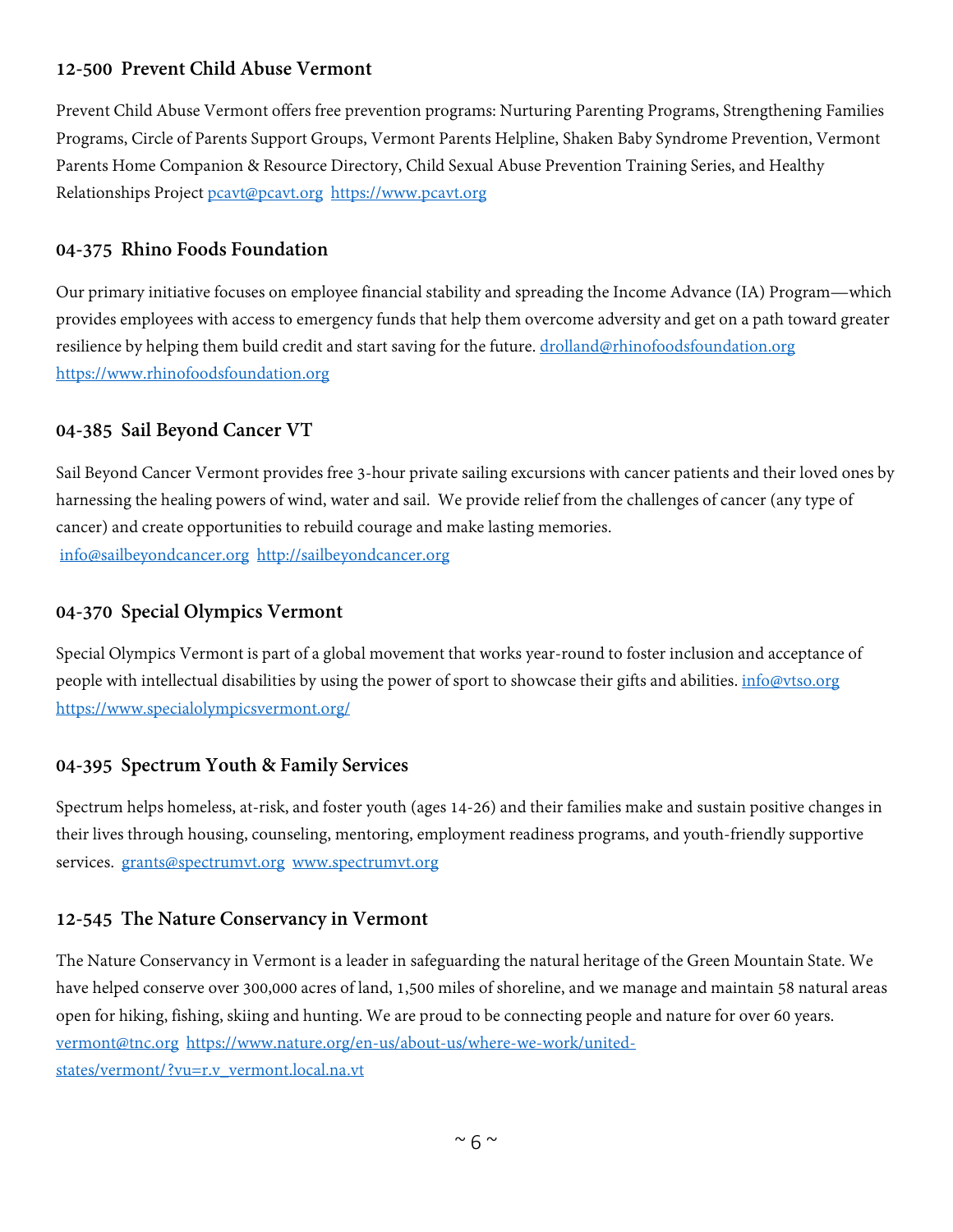# **12-550 The Veterans' Place Inc.**

The Veterans' Place is a community-based, non-profit, 22 bed, and substance free, transitional housing program located in central Vermont, dedicated to reducing the Vermont Veterans homeless population. TVPI provides both secure and sober housing along with supportive services and programs to homeless veterans. [kmhboyce@gmail.com](mailto:kmhboyce@gmail.com) <https://www.vermontveteransplace.org/>

# **01-230 Tri-Valley Transit, formerly ACTR and Stagecoach**

Public transit provider for Addison, Orange & Windsor counties. Public buses for everyone & door to door Dial-a-Rides for vulnerable populations. Mission is to enhance the economic, social, & environmental health of the communities we serve by providing public transportation services for everyone that are safe, reliable, accessible, & affordable. [mary@trivalleytransit.org](mailto:mary@trivalleytransit.org) <https://www.trivalleytransit.org/>

# **12-575 Vermont Adaptive Ski and Sports**

Vermont Adaptive Ski and Sports is committed to furthering the equality and independence of youth and adults with disabilities by providing access and instruction to sports and recreation. We believe sports and recreation provide a physical, mental and social experience that is immeasurable in promoting self confidence in an individual. [development@vermontadaptive.org](mailto:development@vermontadaptive.org) <https://www.vermontadaptive.org/>

#### **12-580 Vermont Bar Foundation (VBF)**

The Vermont Bar Foundation supports essential legal services for low-income Vermonters by distributing funds to lawrelated programs such as legal aid providers, legal clinics, domestic violence prevention programs, and veterans legal assistance projects. Help us fulfill the promise of equal access to justice for all. [d.bailey@vtbarfoundation.org](mailto:d.bailey@vtbarfoundation.org) [https://vtbarfoundation.org](https://vtbarfoundation.org/)

#### **04-415 Vermont CARES**

Vermont CARES promotes a healthy, just world where Vermonters affected by HIV, HCV and drug use have access to harm reduction services, resources and education. We celebrate and value these Vermonters by addressing social stigmas and health disparities by creating caring, compassionate communities. [peter@vtcares.org](mailto:peter@vtcares.org) [www.vtcares.org](http://www.vtcares.org/)

#### **04-400 Vermont Creative Imagination, Inc.**

Destination Imagination is a leader in project-based learning opportunities that blend STEAM (science, technology, engineering, arts and mathematics) education with social entrepreneurship. Students use creative and critical thinking, learn how to design and manage a project, and gain the skills needed to thrive in the 21st century workforce. [vtdicreativity@gmail.com](mailto:vtdicreativity@gmail.com) http/www.creativeimagination.org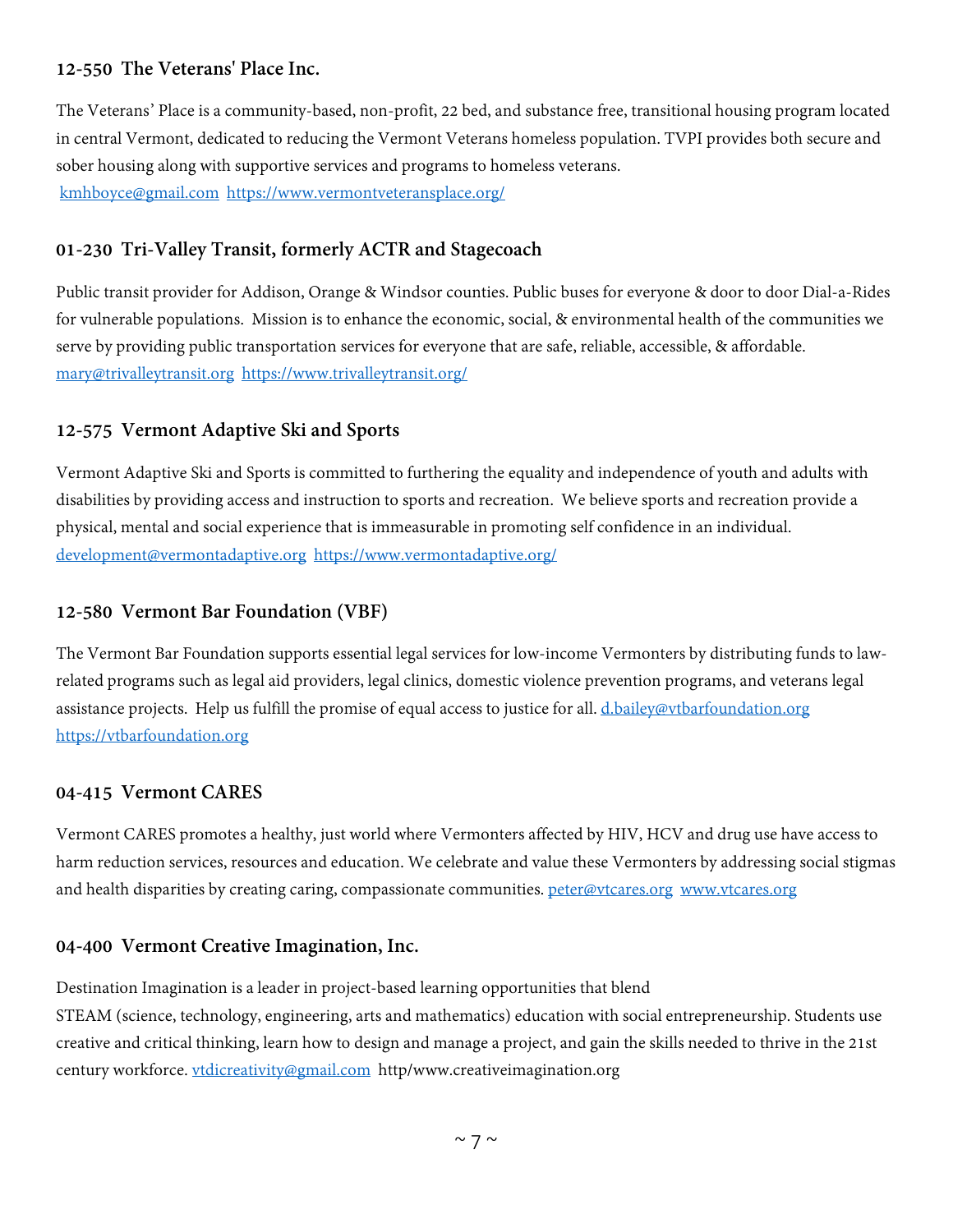# **12-585 Vermont Disaster Relief Fund**

The Vermont Disaster Recovery Fund is a fund of last resort to help meet the unmet long term recovery needs of Vermonters impacted by disasters. VDRF raises and allocates funds through a grant process recognized by State and local officials and partner agencies. [disasterrecovery@vdrf.org](mailto:disasterrecovery@vdrf.org) [http://www.vdrf.org](http://www.vdrf.org/)

# **12-610 Vermont Foodbank**

The Vermont Foodbank's mission is to gather and share quality food and nurture partnerships so that no one in Vermont will go hungry. VF distributes millions of pounds of food annually in partnership with more than 300 food shelves, meal sites, senior housing communities, schools, hospitals, and other locations and organizations across Vermont. [info@vtfoodbank.org](mailto:info@vtfoodbank.org) <https://www.vtfoodbank.org/>

# **12-630 Vermont Natural Resources Council**

Through research, education, and advocacy, VNRC protects and enhances Vermont's natural environments, vibrant communities, working landscapes, rural character and unique sense of place. [ckeegan@vnrc.org](mailto:ckeegan@vnrc.org) <https://vnrc.org/>

# **12-640 Vermont Parks Forever**

Vermont Parks Forever, the foundation for Vermont's 55 state parks, works to enhance and protect the parks by providing innovative nature education, inspiring environmental stewardship, and increasing access to the state parks for the historically excluded. [info@vermontparksforever.org](mailto:info@vermontparksforever.org) [https://vermontparksforever.org](https://vermontparksforever.org/)

# **12-650 Vermont River Conservancy**

The Vermont River Conservancy (VRC) is a statewide non-profit land conservation organization founded in 1995 out of a concern for the loss of public access to Vermont's waterways. The staff, Board, and volunteers at VRC work to carry out their mission to permanently conserve and protect special lands along the waters of Vermont. [shannon@vermontriverconservancy.org](mailto:shannon@vermontriverconservancy.org) [https://www.vermontriverconservancy.org](https://www.vermontriverconservancy.org/)

#### **04-430 Vermont Works for Women**

Vermont Works for Women's mission is to help women and girls recognize their potential and explore, pursue, and excel in work that leads to economic independence. Our programs include career education and exploration for girls, work-readiness training for women, and gender equity programs in schools and workplaces. [info@vtworksforwomen.org](mailto:info@vtworksforwomen.org) [https://www.vtworksforwomen.org](https://www.vtworksforwomen.org/)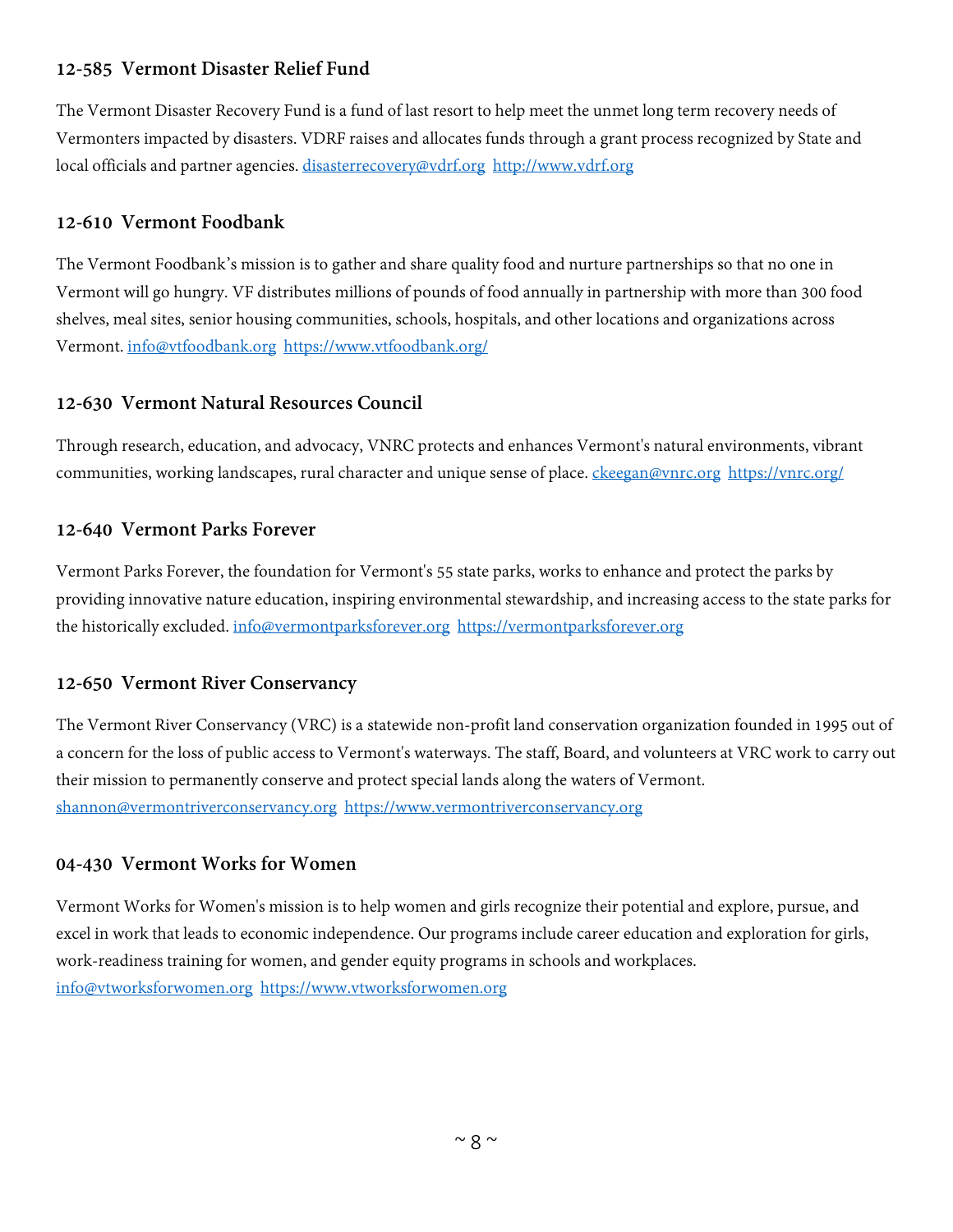# **12-690 Washington County Youth Service Bureau**

Washington County Youth Service Bureau: Youth & family counseling; substance abuse treatment; runaway and homeless youth services; support for teen parents; a teen center; a reentry program for young offenders; support for youth involved in foster care; 24-hour crisis line; and four statewide coalitions supporting youth work. [wcysb@wcysb.org](mailto:wcysb@wcysb.org) [https://www.wcysb.org](https://www.wcysb.org/)

#### **04-445 Wheels for Jacquie Foundation, Inc.**

We raise funds to help the differently-abled obtain needed accessible transportation. We work with private donors and corporate partners to move our mission forward. [wheelsforjacquiefoundation@gmail.com](mailto:wheelsforjacquiefoundation@gmail.com) [https://www.wheelsforjacquiefoundation.org](https://www.wheelsforjacquiefoundation.org/)

# <span id="page-8-0"></span>**Bennington County**

#### **12-205 ACLU of Vermont**

The ACLU of Vermont is dedicated to advancing the civil rights & civil liberties of all Vermonters. Since 1967, the ACLU of Vermont has been the state's premier guardian of liberty, working in the courts, the legislature, & in communities to preserve the individual rights and liberties guaranteed by our Constitution and the Bill of Rights. [info@acluvt.org](mailto:info@acluvt.org) <https://www.acluvt.org/>

#### **13-210 AIDS Project of Southern Vermont**

The AIDS Project of Southern Vermont provides case management services, advocacy and referrals, and a nutritious food program to people living with HIV in southern Vermont. Our prevention programs reach those at highest risk by offering condoms and safer sex information, HIV and Hepatitis C testing, syringe exchange, and treatment referrals. [apsv@sover.net](mailto:apsv@sover.net) [http://www.aidsprojectsouthernvermont.org](http://www.aidsprojectsouthernvermont.org/)

#### **12-228 Brain Injury Association of Vermont**

The mission of the Brain Injury Association of Vermont is to create a better future for all Vermonters affected by brain injury and their families, through prevention, education, advocacy, and support. Our vision is to make Vermont a place where brain injuries are prevented and where those with brain injuries get all the help they need. [support@biavt.org](mailto:support@biavt.org) [https://www.biavt.org](https://www.biavt.org/)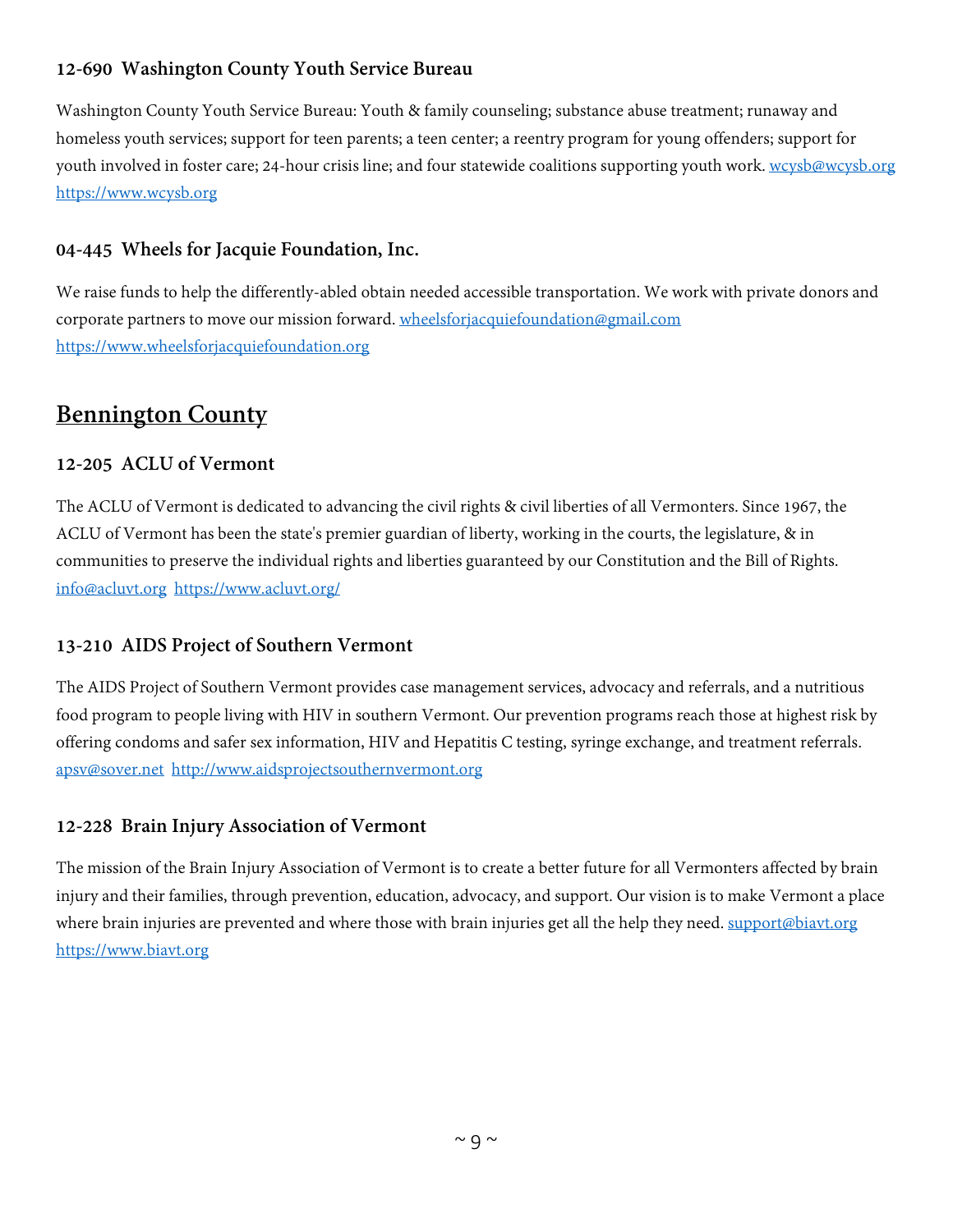#### **12-230 BROC Community Action**

BROC Community Action is a dynamic, efficient, and effective local organization serving Vermonter's in the counties of Rutland and Bennington. We have a two-pronged approach to helping our neighbors in need: 1) We provide assistance to people in crisis. 2) We provide a sustainable path forward. [HelloBROC@BROC.org](mailto:HelloBROC@BROC.org) <https://www.broc.org/>

# **12-300 Children's Literacy Foundation (CLiF)**

CLiF's mission is to inspire a love of reading and writing among low-income, at-risk, and rural children up to age 12 in New Hampshire and Vermont. We provide inspiring presentations, free books, and support. Our partners include schools, libraries, prisons, shelters, refugee programs, camps, nutrition programs, and others. [info@clifonline.org](mailto:info@clifonline.org) [https://clifonline.org](https://clifonline.org/)

#### **04-240 Committee On Temporary Shelter (COTS)**

The Committee On Temporary Shelter (COTS) is the largest provider in Vermont of services to assist people who are experiencing homelessness or at risk of homelessness. We provide emergency-shelter, transitional and permanent housing and homelessness prevention and re-housing assistance for individuals and families. [info@cotsonline.org](mailto:info@cotsonline.org) [www.cotsonline.org](http://www.cotsonline.org/)

#### **04-460 ECHO, Leahy Center for Lake Champlain**

As a leading science center, ECHO is committed to inspiring and engaging families in the joy of scientific discovery and wonder of nature. Reinforcing our value as a community asset through STEM programming that sparks interest, inspires innovation, and communicates about our world in the face of growing complexity. [info@echovermont.org](mailto:info@echovermont.org) <https://www.echovermont.org/>

#### **12-370 Freezing Fun For Families**

Freezing Fun For Families is a Vermont based Non-Profit that offers financial support to Vermont families with a child battling cancer. Through grants, community funding, donations and world-renowned fundraisers such as The Worlds Largest Snow Softball Tournament we provide much needed financial assistance to Vermont families. [Chris.Cadorette@Freezingfunforfamilies.com](mailto:Chris.Cadorette@Freezingfunforfamilies.com) [http://www.Freezingfunforfamilies.com](http://www.freezingfunforfamilies.com/)

#### **12-375 Friends of Dog Mountain, Inc.**

Our mission is to steward and sustain the 150-acre Dog Mountain property in Vermont as a unique national treasure that honors the healing power of dogs, nature, love, and art, and to preserve and celebrate the important artistic contributions of Dog Mountain's iconic creator, Stephen Huneck. [giving@friendsofdogmountain.org](mailto:giving@friendsofdogmountain.org) <https://www.dogmt.com/>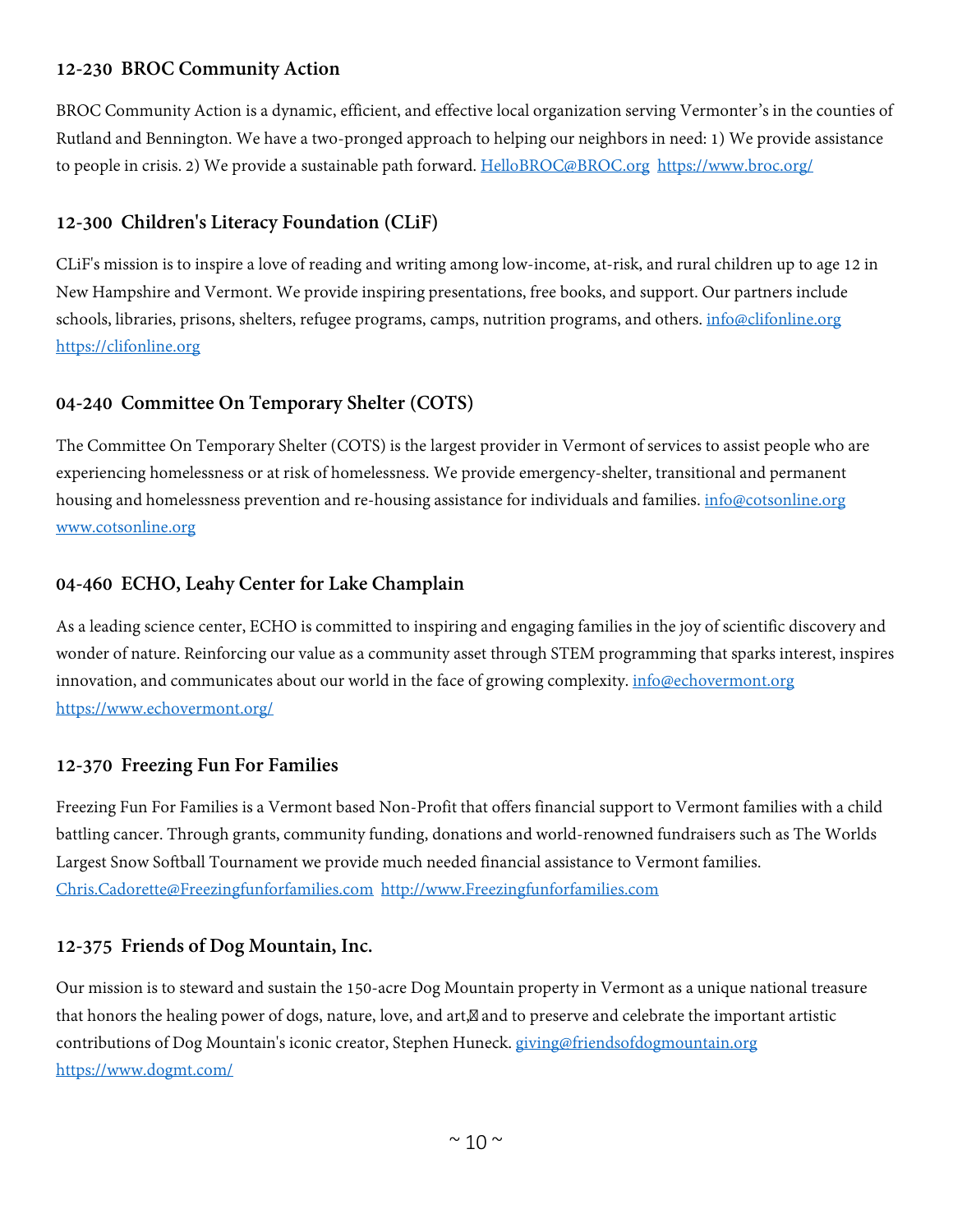# **12-390 Green Mountain Council, BSA**

Since 1910, the Green Mountain Council and its predecessor councils have prepared generations of young people to lead purposeful lives of service. Headquartered in Waterbury and formed in 1972 after a consolidation of three legacy councils, Green Mountain Council serves 3,000 boys and girls in all 14 counties in the state of Vermont. [mark.saxon@scouting.org](mailto:mark.saxon@scouting.org) <https://www.scoutingvermont.org/>

#### **04-310 Lake Champlain Committee**

LCC is a nonprofit environmental organization that uses science-based, advocacy, education and collaborative action to protect water quality, safeguard habitat, combat pollution, and foster stewardship throughout the Lake Champlain watershed. *[lcc@lakechamplaincommittee.org](mailto:lcc@lakechamplaincommittee.org)* [https://www.lakechamplaincommittee.org](https://www.lakechamplaincommittee.org/)

#### **04-315 Local Motion Inc.**

Local Motion works to make biking and walking a way of life in Vermont through school and adult education, advocacy, and services with a goal of making our communities more resilient, inclusive, and livable, improving health via active transportation, bringing affordable transportation within reach for everyone, and decreasing our carbon footprint. [giving@localmotion.org](mailto:giving@localmotion.org) [http://www.localmotion.org](http://www.localmotion.org/)

#### **04-330 MENTOR Vermont**

MENTOR Vermont provides resources and support to youth mentoring programs in Vermont so they can meet the needs of young people in their communities. Our vision is that every young person in Vermont has the supportive mentoring relationships they need to grow and develop into thriving, productive, and engaged adults. [info@mentorvt.org](mailto:info@mentorvt.org) <https://www.mentorvt.org/>

# **12-420 Michael Zemanek Memorial Foundation, Inc. (MZMF)**

Provides financial support to widows/ers – half-orphaned children of Vermont Law Enforcement Officers who have died. Provide financial support to sworn Vermont Law Enforcement Officers who are faced with catastrophic situations, which pose a significant financial hardship for their immediate family. And so much more! [mzmf2014@gmail.com](mailto:mzmf2014@gmail.com) [https://www.mzmf.org](https://www.mzmf.org/)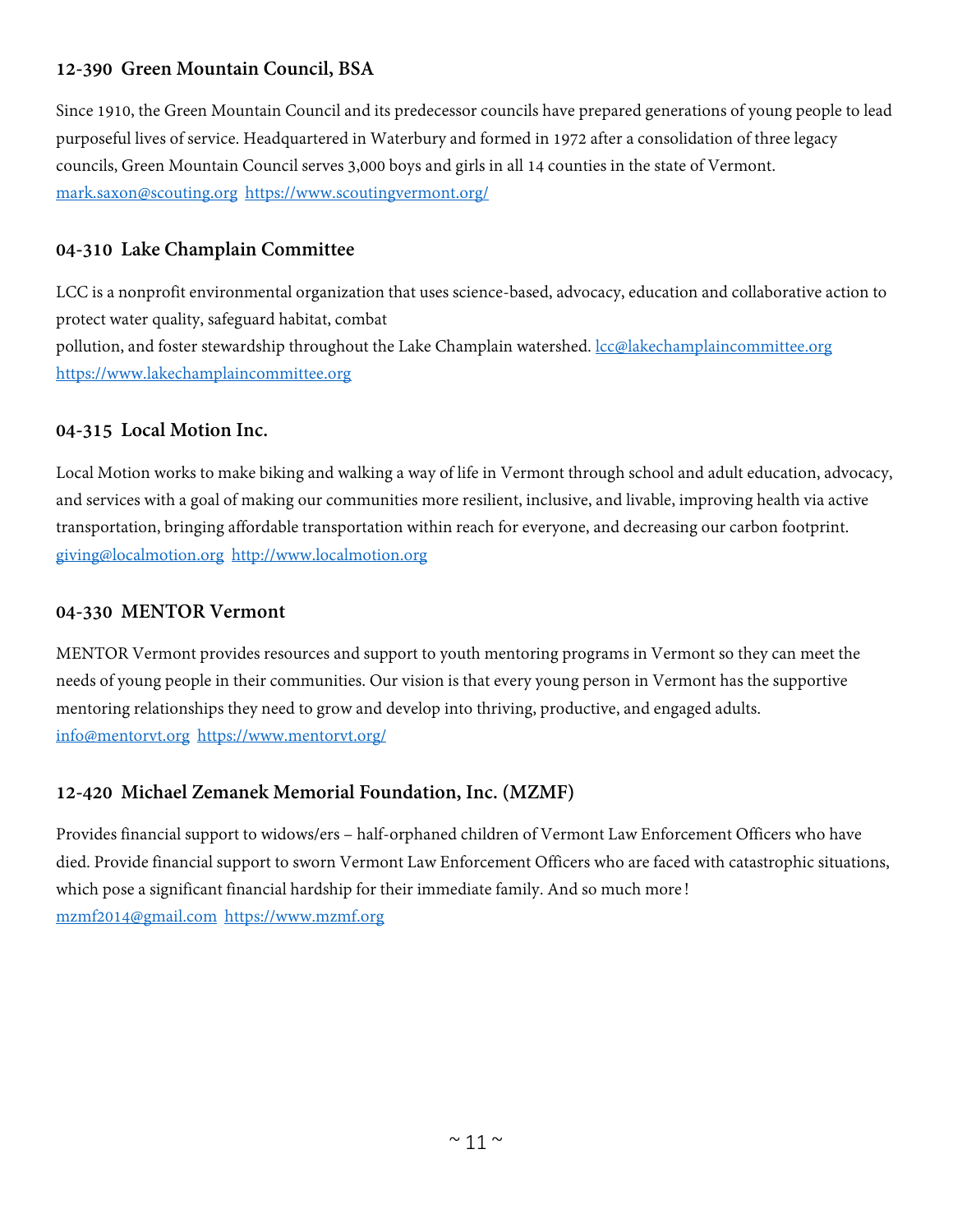# **13-240 Mountain Communities Supporting Education Inc. dba The Collaborative**

The Collaborative promotes the development of a healthy, involved community supporting substance free youth in a caring environment. We provide after school care and summer camp, our signature Refuse to Use ski and ride program, mentoring, tobacco cessation programs and new this year the Everyone Eats program for Bennington County. [info@thecollaborative.us](mailto:info@thecollaborative.us) [www.thecollaborative.us](http://www.thecollaborative.us/)

#### **04-350 National Alliance on Mental Illness of Vermont**

NAMI Vermont supports, educates and advocates so all communities, families and individuals affected by mental illness or mental health challenges can build better lives. We provide free support groups and educational classes around Vermont. Our advocacy efforts build awareness, guide public policy and reduce stigma surrounding mental illness. [info@namivt.org](mailto:info@namivt.org) <https://namivt.org/>

#### **13-245 New England Kurn Hattin Homes**

New England Kurn Hattin Homes offers boys and girls, ages 5-15, who experience a difficult period in their families' lives, a year-round, safe home and quality education in a nurturing environment. [info@kurnhattin.org](mailto:info@kurnhattin.org) [www.kurnhattin.org](http://www.kurnhattin.org/)

#### **04-360 Outright Vermont**

Outright Vermont is building a Vermont where all LGBTQ+ youth have hope, equity, and power. *[info@outrightvt.org](mailto:info@outrightvt.org)* [http://www.outrightvt.org](http://www.outrightvt.org/)

#### **04-500 Planned Parenthood of Northern New England**

PPNNE's mission is to provide, promote, and protect access to reproductive health care and sexuality education so that all people can make voluntary choices about their reproductive and sexual health. [supportus@ppnne.org](mailto:supportus@ppnne.org) [https://www.ppnne.org](https://www.ppnne.org/)

#### **12-500 Prevent Child Abuse Vermont**

Prevent Child Abuse Vermont offers free prevention programs: Nurturing Parenting Programs, Strengthening Families Programs, Circle of Parents Support Groups, Vermont Parents Helpline, Shaken Baby Syndrome Prevention, Vermont Parents Home Companion & Resource Directory, Child Sexual Abuse Prevention Training Series, and Healthy Relationships Project [pcavt@pcavt.org](mailto:pcavt@pcavt.org) [https://www.pcavt.org](https://www.pcavt.org/)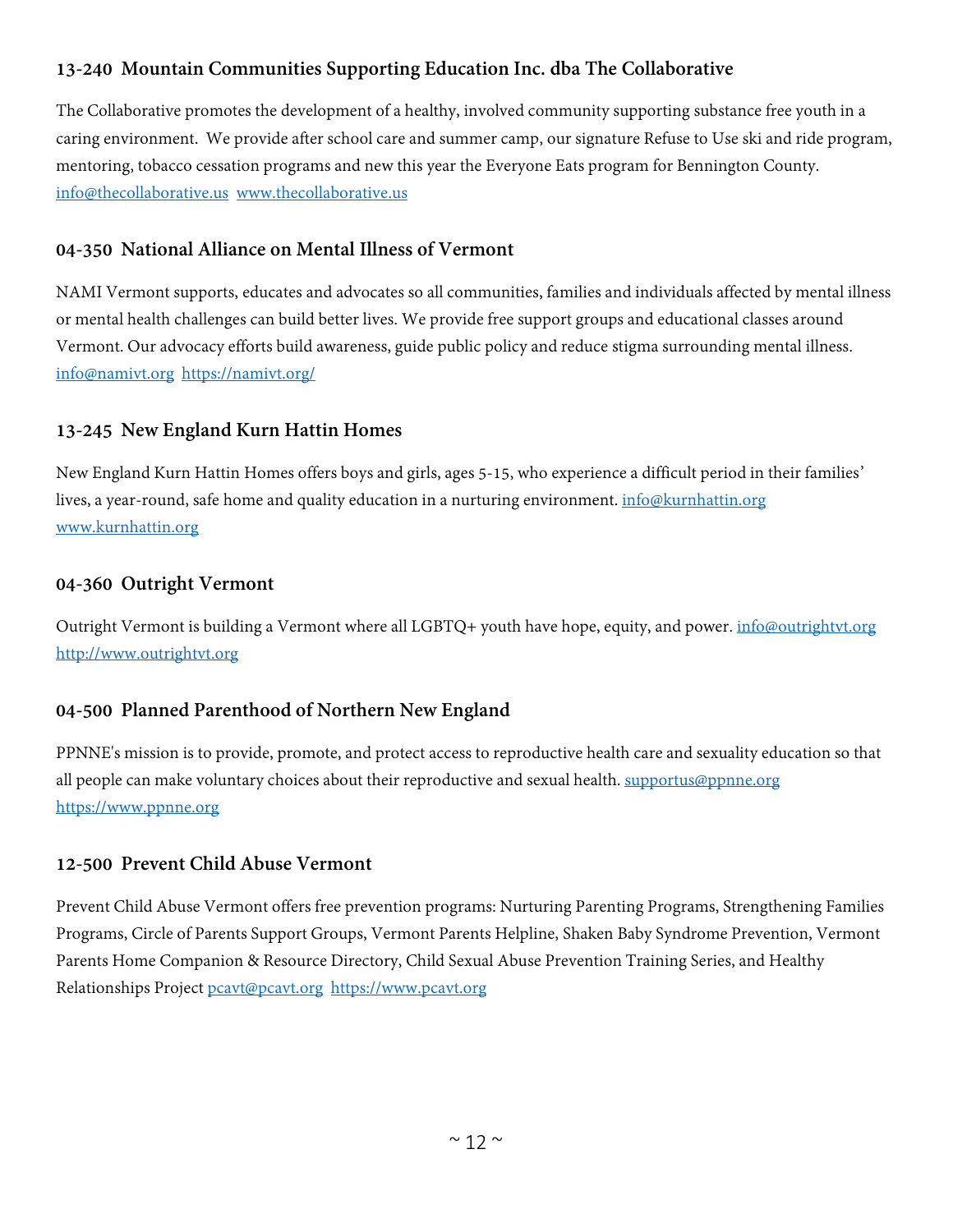#### **04-375 Rhino Foods Foundation**

Our primary initiative focuses on employee financial stability and spreading the Income Advance (IA) Program—which provides employees with access to emergency funds that help them overcome adversity and get on a path toward greater resilience by helping them build credit and start saving for the future. [drolland@rhinofoodsfoundation.org](mailto:drolland@rhinofoodsfoundation.org) [https://www.rhinofoodsfoundation.org](https://www.rhinofoodsfoundation.org/)

#### **04-385 Sail Beyond Cancer VT**

Sail Beyond Cancer Vermont provides free 3-hour private sailing excursions with cancer patients and their loved ones by harnessing the healing powers of wind, water and sail.

We provide relief from the challenges of cancer (any type of cancer) and create opportunities to rebuild courage and make lasting memories[. info@sailbeyondcancer.org](mailto:info@sailbeyondcancer.org) [http://sailbeyondcancer.org](http://sailbeyondcancer.org/)

#### **12-540 Southern Vermont Arts Center**

Southern Vermont Arts Center (SVAC) is a multidisciplinary arts organization with a mission to promote and nurture the arts by providing opportunities for local and regional artists, introducing the wider community to artwork and performances of national relevance, and engaging diverse audiences to ensure programs are inclusive and accessible. [info@svac.org](mailto:info@svac.org) [https://www.svac.org](https://www.svac.org/)

#### **04-370 Special Olympics Vermont**

Special Olympics Vermont is part of a global movement that works year-round to foster inclusion and acceptance of people with intellectual disabilities by using the power of sport to showcase their gifts and abilities. [info@vtso.org](mailto:info@vtso.org) <https://www.specialolympicsvermont.org/>

#### **12-545 The Nature Conservancy in Vermont**

The Nature Conservancy in Vermont is a leader in safeguarding the natural heritage of the Green Mountain State. We have helped conserve over 300,000 acres of land, 1,500 miles of shoreline, and we manage and maintain 58 natural areas open for hiking, fishing, skiing and hunting. We are proud to be connecting people and nature for over 60 years. [vermont@tnc.org](mailto:vermont@tnc.org) [https://www.nature.org/en-us/about-us/where-we-work/united](https://www.nature.org/en-us/about-us/where-we-work/united-states/vermont/?vu=r.v_vermont.local.na.vt)[states/vermont/?vu=r.v\\_vermont.local.na.vt](https://www.nature.org/en-us/about-us/where-we-work/united-states/vermont/?vu=r.v_vermont.local.na.vt)

#### **12-550 The Veterans' Place Inc.**

The Veterans' Place is a community-based, non-profit, 22 bed, and substance free, transitional housing program located in central Vermont, dedicated to reducing the Vermont Veterans homeless population. TVPI provides both secure and sober housing along with supportive services and programs to homeless veterans. [kmhboyce@gmail.com](mailto:kmhboyce@gmail.com) <https://www.vermontveteransplace.org/>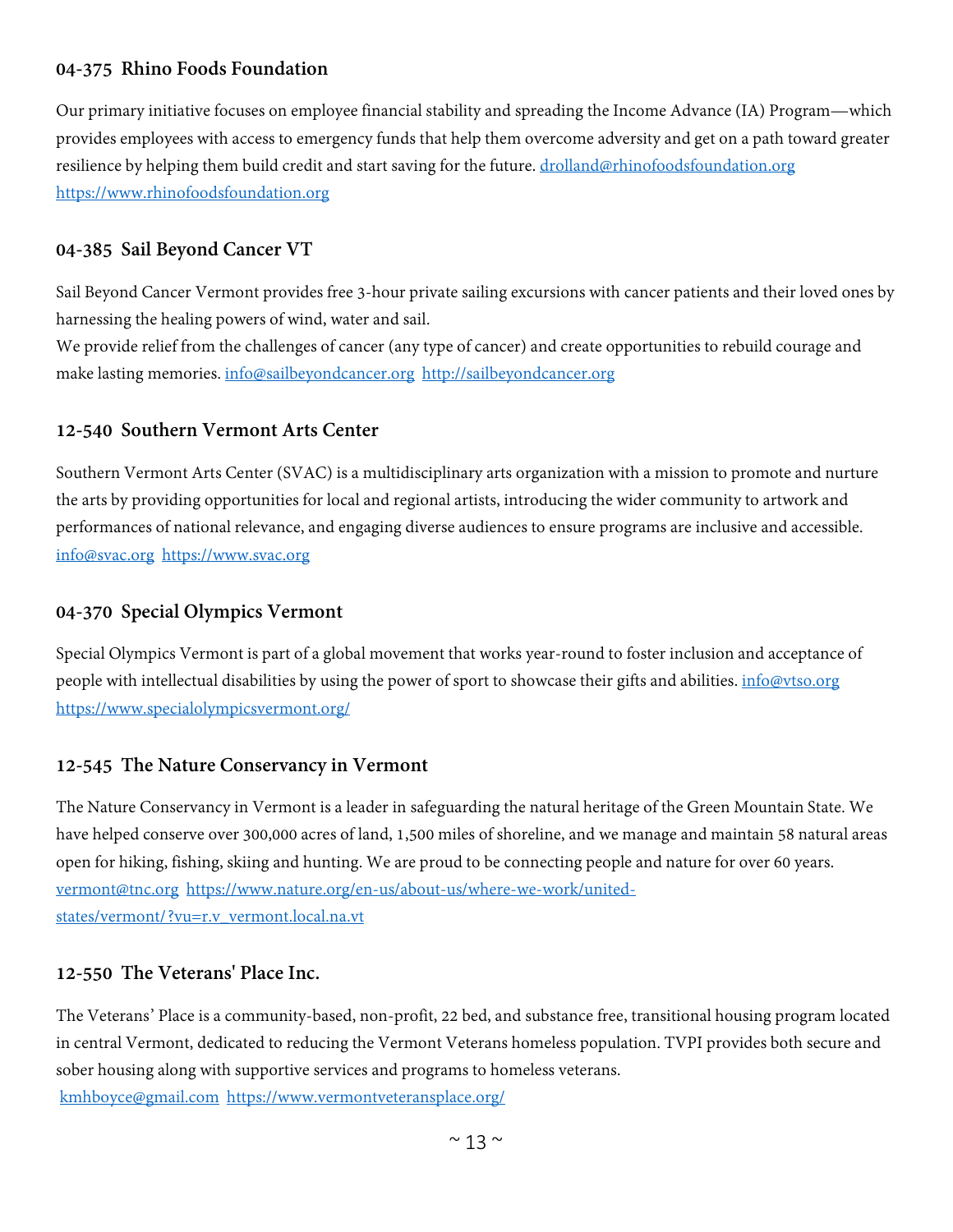# **12-580 Vermont Bar Foundation (VBF)**

The Vermont Bar Foundation supports essential legal services for low-income Vermonters by distributing funds to lawrelated programs such as legal aid providers, legal clinics, domestic violence prevention programs, and veterans legal assistance projects. Help us fulfill the promise of equal access to justice for all. [d.bailey@vtbarfoundation.org](mailto:d.bailey@vtbarfoundation.org) [https://vtbarfoundation.org](https://vtbarfoundation.org/)

#### **04-400 Vermont Creative Imagination, Inc.**

Destination Imagination is a leader in project-based learning opportunities that blend STEAM (science, technology, engineering, arts and mathematics) education with social entrepreneurship. Students use creative and critical thinking, learn how to design and manage a project, and gain the skills needed to thrive in the 21st century workforce. [vtdicreativity@gmail.com](mailto:vtdicreativity@gmail.com) http/www.creativeimagination.org

#### **12-585 Vermont Disaster Relief Fund**

The Vermont Disaster Recovery Fund is a fund of last resort to help meet the unmet long term recovery needs of Vermonters impacted by disasters. VDRF raises and allocates funds through a grant process recognized by State and local officials and partner agencies. [disasterrecovery@vdrf.org](mailto:disasterrecovery@vdrf.org) [http://www.vdrf.org](http://www.vdrf.org/)

#### **12-610 Vermont Foodbank**

The Vermont Foodbank's mission is to gather and share quality food and nurture partnerships so that no one in Vermont will go hungry. VF distributes millions of pounds of food annually in partnership with more than 300 food shelves, meal sites, senior housing communities, schools, hospitals, and other locations and organizations across Vermont. [info@vtfoodbank.org](mailto:info@vtfoodbank.org) <https://www.vtfoodbank.org/>

#### **04-420 Vermont Interfaith Action**

VIA is a statewide network of 65+ faith communities working to improve the quality of lives for our neighbors. We come together around shared values to put our faith into action. This approach gives us the power to transform communities into places where people's most basic human needs are met and the dignity of every person is honored. [office@viavt.org](mailto:office@viavt.org) [www.viavt.org](http://www.viavt.org/)

#### **12-630 Vermont Natural Resources Council**

Through research, education, and advocacy, VNRC protects and enhances Vermont's natural environments, vibrant communities, working landscapes, rural character and unique sense of place. [ckeegan@vnrc.org](mailto:ckeegan@vnrc.org) <https://vnrc.org/>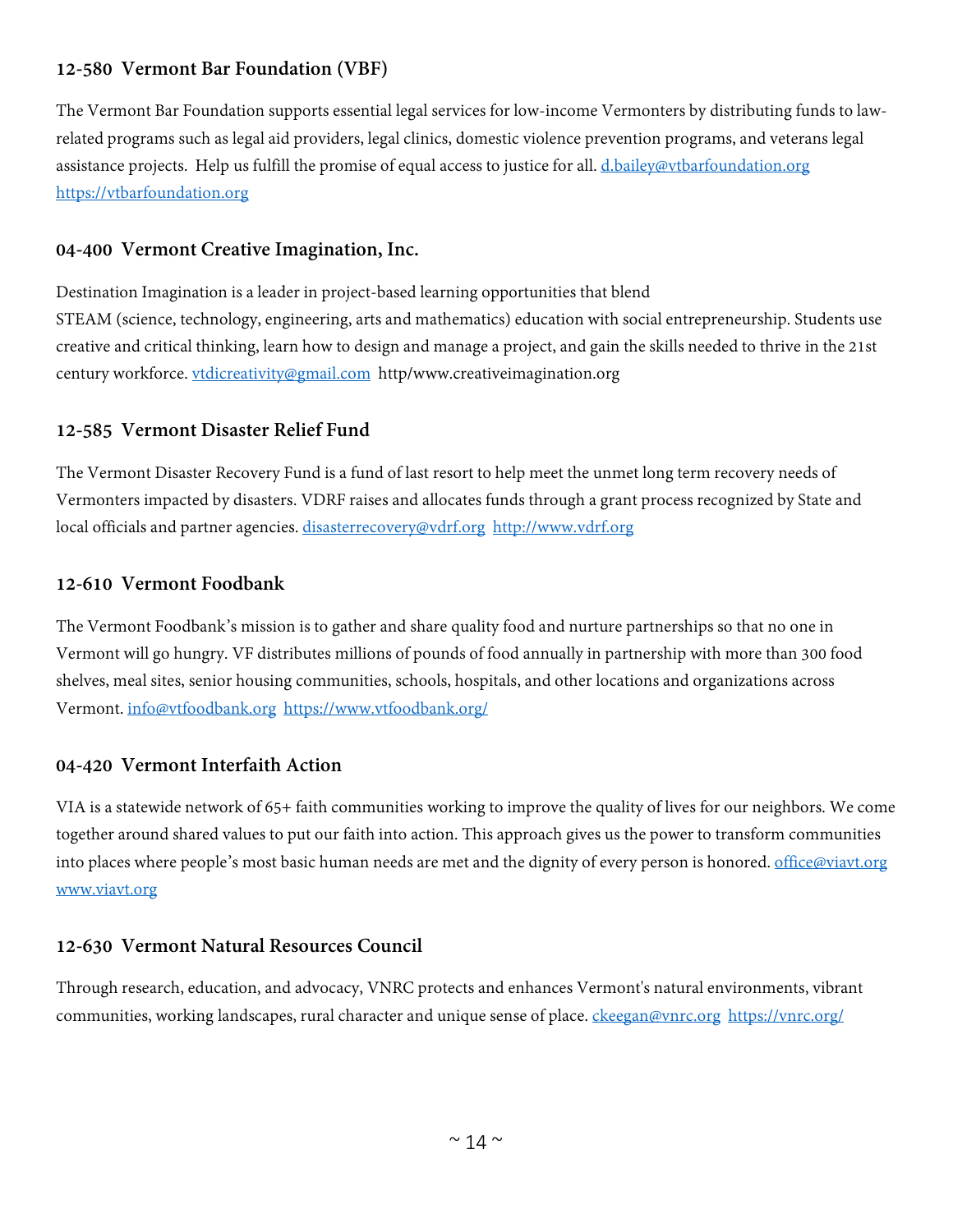#### **12-640 Vermont Parks Forever**

Vermont Parks Forever, the foundation for Vermont's 55 state parks, works to enhance and protect the parks by providing innovative nature education, inspiring environmental stewardship, and increasing access to the state parks for the historically excluded. [info@vermontparksforever.org](mailto:info@vermontparksforever.org) [https://vermontparksforever.org](https://vermontparksforever.org/)

#### **12-650 Vermont River Conservancy**

The Vermont River Conservancy (VRC) is a statewide non-profit land conservation organization founded in 1995 out of a concern for the loss of public access to Vermont's waterways. The staff, Board, and volunteers at VRC work to carry out their mission to permanently conserve and protect special lands along the waters of Vermont. [shannon@vermontriverconservancy.org](mailto:shannon@vermontriverconservancy.org) [https://www.vermontriverconservancy.org](https://www.vermontriverconservancy.org/)

#### **04-430 Vermont Works for Women**

Vermont Works for Women's mission is to help women and girls recognize their potential and explore, pursue, and excel in work that leads to economic independence. Our programs include career education and exploration for girls, work-readiness training for women, and gender equity programs in schools and workplaces. [info@vtworksforwomen.org](mailto:info@vtworksforwomen.org) [https://www.vtworksforwomen.org](https://www.vtworksforwomen.org/)

#### **12-690 Washington County Youth Service Bureau**

Washington County Youth Service Bureau: Youth & family counseling; substance abuse treatment; runaway and homeless youth services; support for teen parents; a teen center; a reentry program for young offenders; support for youth involved in foster care; 24-hour crisis line; and four statewide coalitions supporting youth work. [wcysb@wcysb.org](mailto:wcysb@wcysb.org) [https://www.wcysb.org](https://www.wcysb.org/)

#### **04-445 Wheels for Jacquie Foundation, Inc.**

We raise funds to help the differently-abled obtain needed accessible transportation. We work with private donors and corporate partners to move our mission forward. [wheelsforjacquiefoundation@gmail.com](mailto:wheelsforjacquiefoundation@gmail.com) [https://www.wheelsforjacquiefoundation.org](https://www.wheelsforjacquiefoundation.org/)

# <span id="page-14-0"></span>**Caledonia County**

#### **12-200 Green Mountain United Way**

Unit communities in the Northeast Kingdom and Central Vermont to address complex issues facing our region by focusing on Health, Education, Financial Stability, and Community Caring. We convene individuals, organizations, and leaders to make a difference in lives through collective impact programs, Working Bridges, Tatum's Totes and Volunteerism. [info@gmunitedway.org](mailto:info@gmunitedway.org) <https://www.gmunitedway.org/>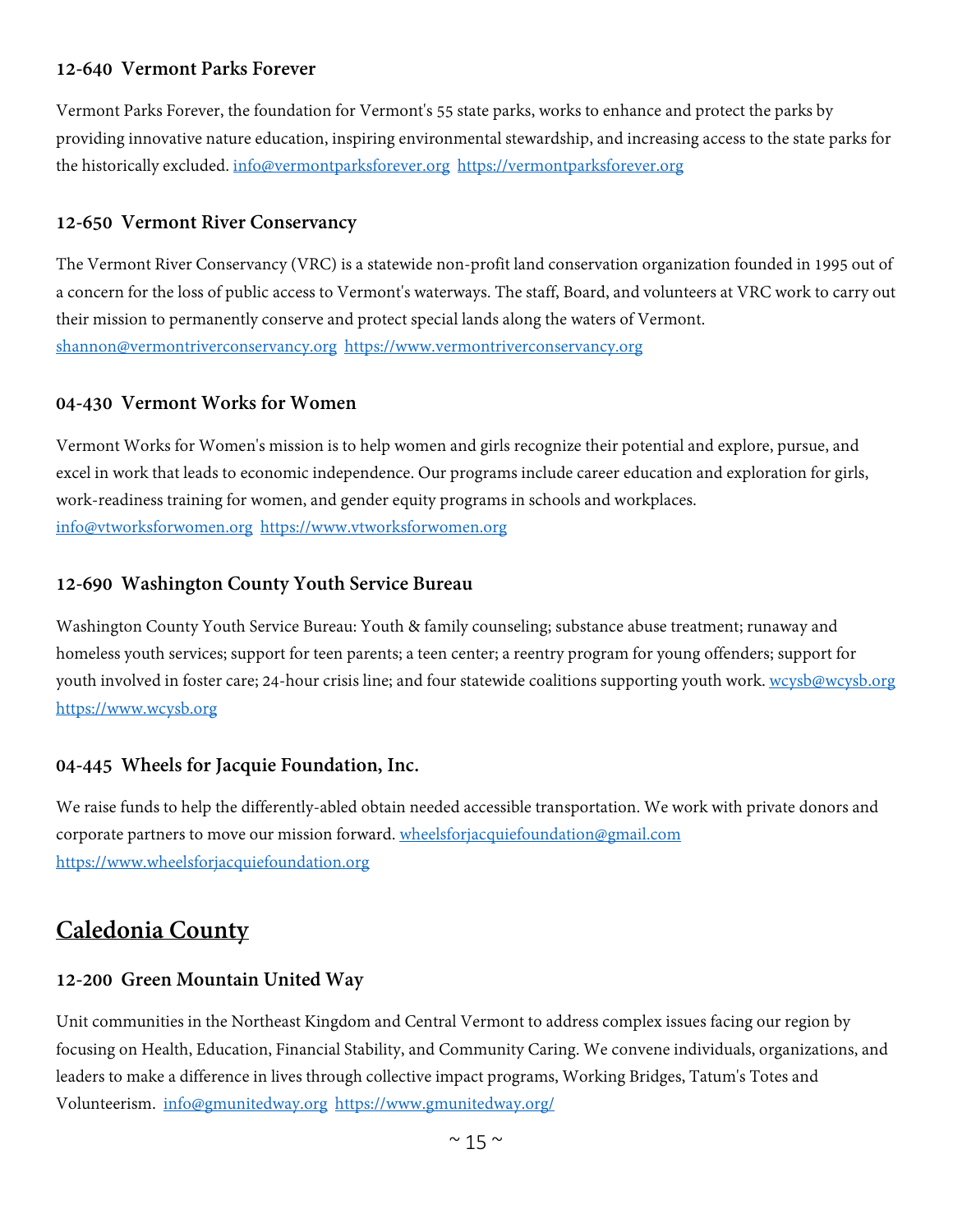# **12-205 ACLU of Vermont**

The ACLU of Vermont is dedicated to advancing the civil rights & civil liberties of all Vermonters. Since 1967, the ACLU of Vermont has been the state's premier guardian of liberty, working in the courts, the legislature, & in communities to preserve the individual rights and liberties guaranteed by our Constitution and the Bill of Rights. [info@acluvt.org](mailto:info@acluvt.org) <https://www.acluvt.org/>

#### **12-220 AWARE, Inc.**

AWARE addresses domestic and sexual violence in the greater Hardwick area. Programs are designed to intervene effectively in crisis situations and to educate all segments of the community to participate in prevention of domestic and sexual violence. Advocates are available to respond to crisis situations and offer short and long-term support. [aware@vtlink.net](mailto:aware@vtlink.net) [http://awarevt.org](http://awarevt.org/)

#### **12-228 Brain Injury Association of Vermont**

The mission of the Brain Injury Association of Vermont is to create a better future for all Vermonters affected by brain injury and their families, through prevention, education, advocacy, and support. Our vision is to make Vermont a place where brain injuries are prevented and where those with brain injuries get all the help they need. [support@biavt.org](mailto:support@biavt.org) [https://www.biavt.org](https://www.biavt.org/)

#### **12-245 Catamount Film and Arts**

Catamount Film & Arts in St. Johnsbury hosts KCP Presents, First Night North, Levitt AMP St. Johnsbury Music Series, EPIC Music Program, and world-class films, music, dance, theater, gallery shows, and arts education. [info@catamountarts.org](mailto:info@catamountarts.org) <https://www.catamountarts.org/>

#### **12-270 Central Vermont Home Health & Hospice (CVHHH)**

CVHHH is a full service, not-for-profit Visiting Nurse Association committed to providing high quality, medicallynecessary home health and hospice care to all Central Vermonters, regardless of their ability to pay. CVHHH also promotes the general welfare of the citizens of central Vermont with health promotion and long term care services. [kfarnum@cvhhh.org](mailto:kfarnum@cvhhh.org) [https://www.cvhhh.org](https://www.cvhhh.org/)

#### **12-300 Children's Literacy Foundation (CLiF)**

CLiF's mission is to inspire a love of reading and writing among low-income, at-risk, and rural children up to age 12 in New Hampshire and Vermont. We provide inspiring presentations, free books, and support. Our partners include schools, libraries, prisons, shelters, refugee programs, camps, nutrition programs, and others. [info@clifonline.org](mailto:info@clifonline.org) [https://clifonline.org](https://clifonline.org/)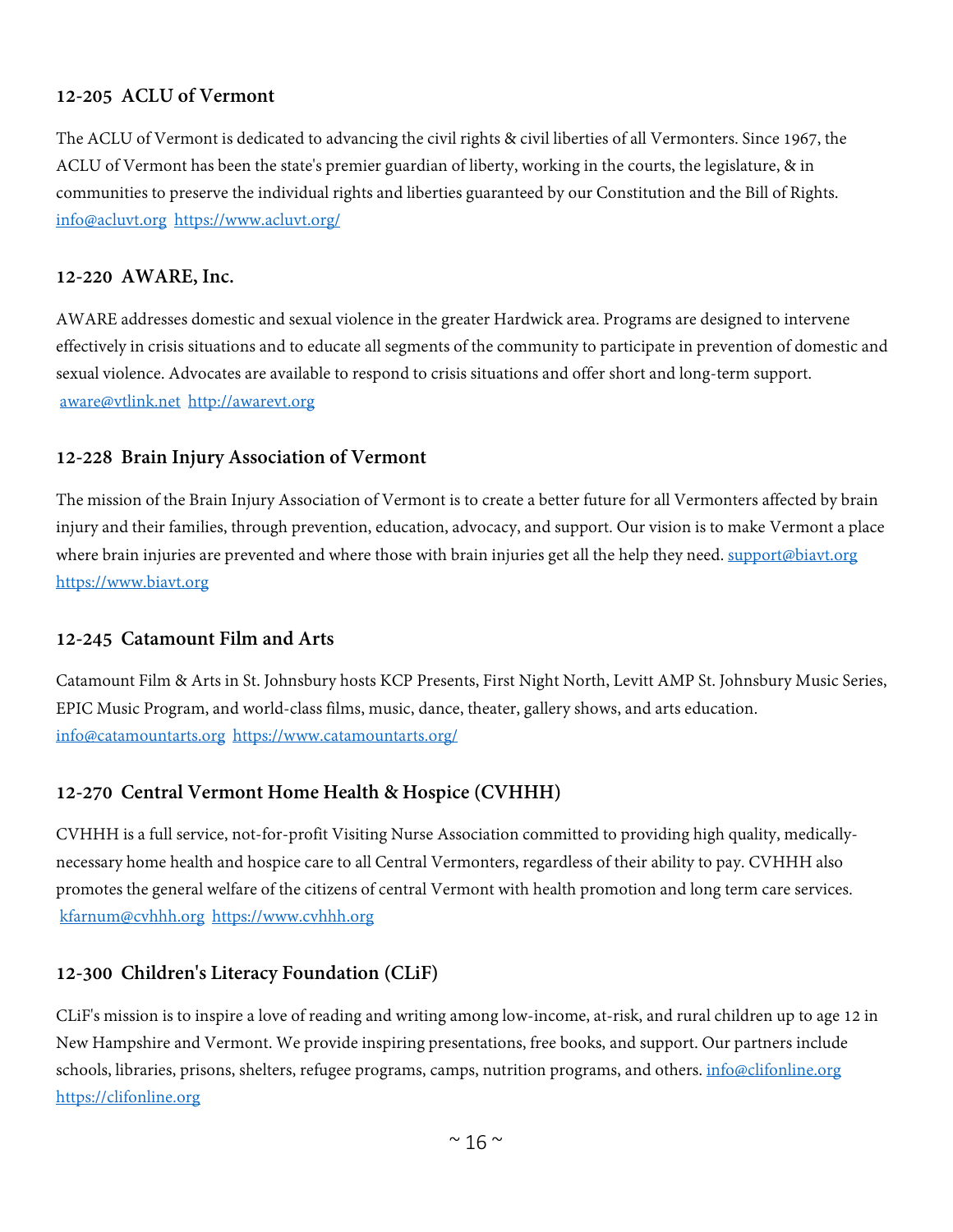# **12-340 Cross Vermont Trail Association**

Imagine a network of community greenway paths, family friendly four season trails, connecting village centers, regional schools, and conserved wild lands, following the Winooski Rive rand Wells River valleys, across Vermont! CVTA works with volunteers and youth groups helping make this vision real. [greg@crossvermont.org](mailto:greg@crossvermont.org) <http://crossvermont.org/>

# **04-460 ECHO, Leahy Center for Lake Champlain**

As a leading science center, ECHO is committed to inspiring and engaging families in the joy of scientific discovery and wonder of nature. Reinforcing our value as a community asset through STEM programming that sparks interest, inspires innovation, and communicates about our world in the face of growing complexity. [info@echovermont.org](mailto:info@echovermont.org) <https://www.echovermont.org/>

# **12-370 Freezing Fun For Families**

Freezing Fun For Families is a Vermont based Non-Profit that offers financial support to Vermont families with a child battling cancer. Through grants, community funding, donations and world-renowned fundraisers such as The Worlds Largest Snow Softball Tournament we provide much needed financial assistance to Vermont families. [Chris.Cadorette@Freezingfunforfamilies.com](mailto:Chris.Cadorette@Freezingfunforfamilies.com) [http://www.Freezingfunforfamilies.com](http://www.freezingfunforfamilies.com/)

# **12-375 Friends of Dog Mountain, Inc.**

Our mission is to steward and sustain the 150-acre Dog Mountain property in Vermont as a unique national treasure that honors the healing power of dogs, nature, love, and art, and to preserve and celebrate the important artistic contributions of Dog Mountain's iconic creator, Stephen Huneck. [giving@friendsofdogmountain.org](mailto:giving@friendsofdogmountain.org) <https://www.dogmt.com/>

#### **12-390 Green Mountain Council, BSA**

Since 1910, the Green Mountain Council and its predecessor councils have prepared generations of young people to lead purposeful lives of service. Headquartered in Waterbury and formed in 1972 after a consolidation of three legacy councils, Green Mountain Council serves 3,000 boys and girls in all 14 counties in the state of Vermont. [mark.saxon@scouting.org](mailto:mark.saxon@scouting.org) <https://www.scoutingvermont.org/>

#### **12-410 Kingdom Animal Shelter**

Kingdom Animal Shelter is a limited access, all volunteer, non-profit certified  $501(c)$  (3), animal rescue organization. Our mission is to facilitate the placement of rescued, abandoned, abused or neglected animals in safe, life-long homes and to prevent overpopulation and cruelty to animals. [info@kingdomanimalshelter.com](mailto:info@kingdomanimalshelter.com) <https://www.kingdomanimalshelter.com/>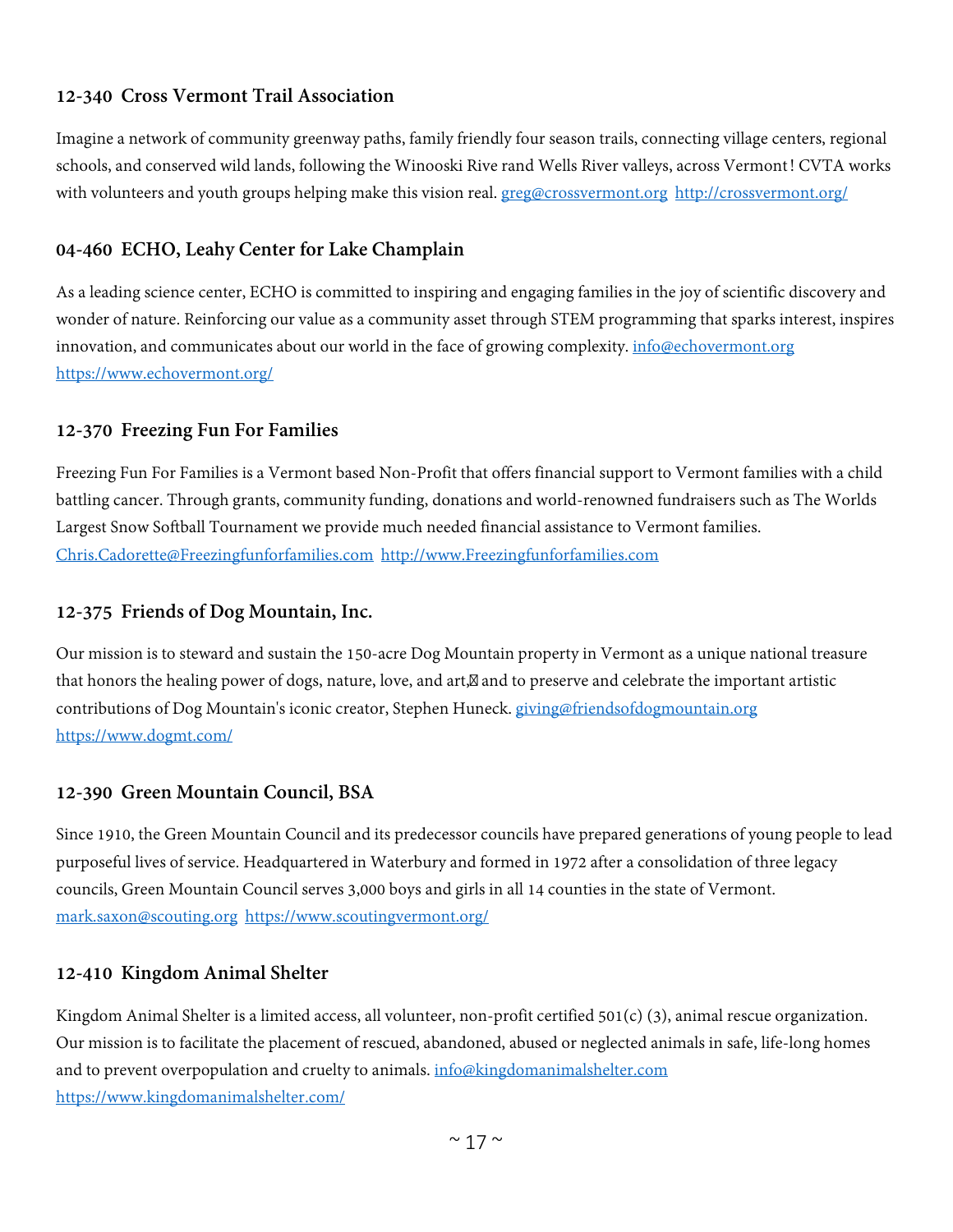#### **08-220 Lamoille Family Center**

The Lamoille Family Center is a nonprofit organization that promotes the well-being of Lamoille Valley children, youth and families and helps them meet life's challenges through education, direct services and advocacy. [info@lamoillefamilycenter.org](mailto:info@lamoillefamilycenter.org) [https://www.lamoillefamilycenter.org](https://www.lamoillefamilycenter.org/)

#### **04-315 Local Motion Inc.**

Local Motion works to make biking and walking a way of life in Vermont through school and adult education, advocacy, and services with a goal of making our communities more resilient, inclusive, and livable, improving health via active transportation, bringing affordable transportation within reach for everyone, and decreasing our carbon footprint. [giving@localmotion.org](mailto:giving@localmotion.org) [http://www.localmotion.org](http://www.localmotion.org/)

#### **04-330 MENTOR Vermont**

MENTOR Vermont provides resources and support to youth mentoring programs in Vermont so they can meet the needs of young people in their communities. Our vision is that every young person in Vermont has the supportive mentoring relationships they need to grow and develop into thriving, productive, and engaged adults. [info@mentorvt.org](mailto:info@mentorvt.org) <https://www.mentorvt.org/>

#### **04-350 National Alliance on Mental Illness of Vermont**

NAMI Vermont supports, educates and advocates so all communities, families and individuals affected by mental illness or mental health challenges can build better lives. We provide free support groups and educational classes around Vermont. Our advocacy efforts build awareness, guide public policy and reduce stigma surrounding mental illness. [info@namivt.org](mailto:info@namivt.org) <https://namivt.org/>

#### **12-450 Northeast Kingdom Human Services, Inc.**

Mission: To empower individuals, families, and communities by promoting hope, healing, and support. Provides clientcentered, trauma-informed comprehensive home, community, and office-based services addressing intellectual/developmental disabilities, adult mental health, addiction challenges, and children and family stressors. [info@nkhs.net](mailto:info@nkhs.net) [https://nkhs.org](https://nkhs.org/)

#### **12-460 Northeast Kingdom Learning Services, Inc.**

NEKLS offers an array of educational programs that serve children, adults and families throughout the tri-county region known as the Northeast Kingdom of Vermont. It is the mission of NEKLS, Inc. to inspire and empower learners, birth and beyond, and it is our vision to help shape a community of lifelong learners that reach their full potential. [info@neklsvt.org](mailto:info@neklsvt.org) [https://www.neklsvt.org](https://www.neklsvt.org/)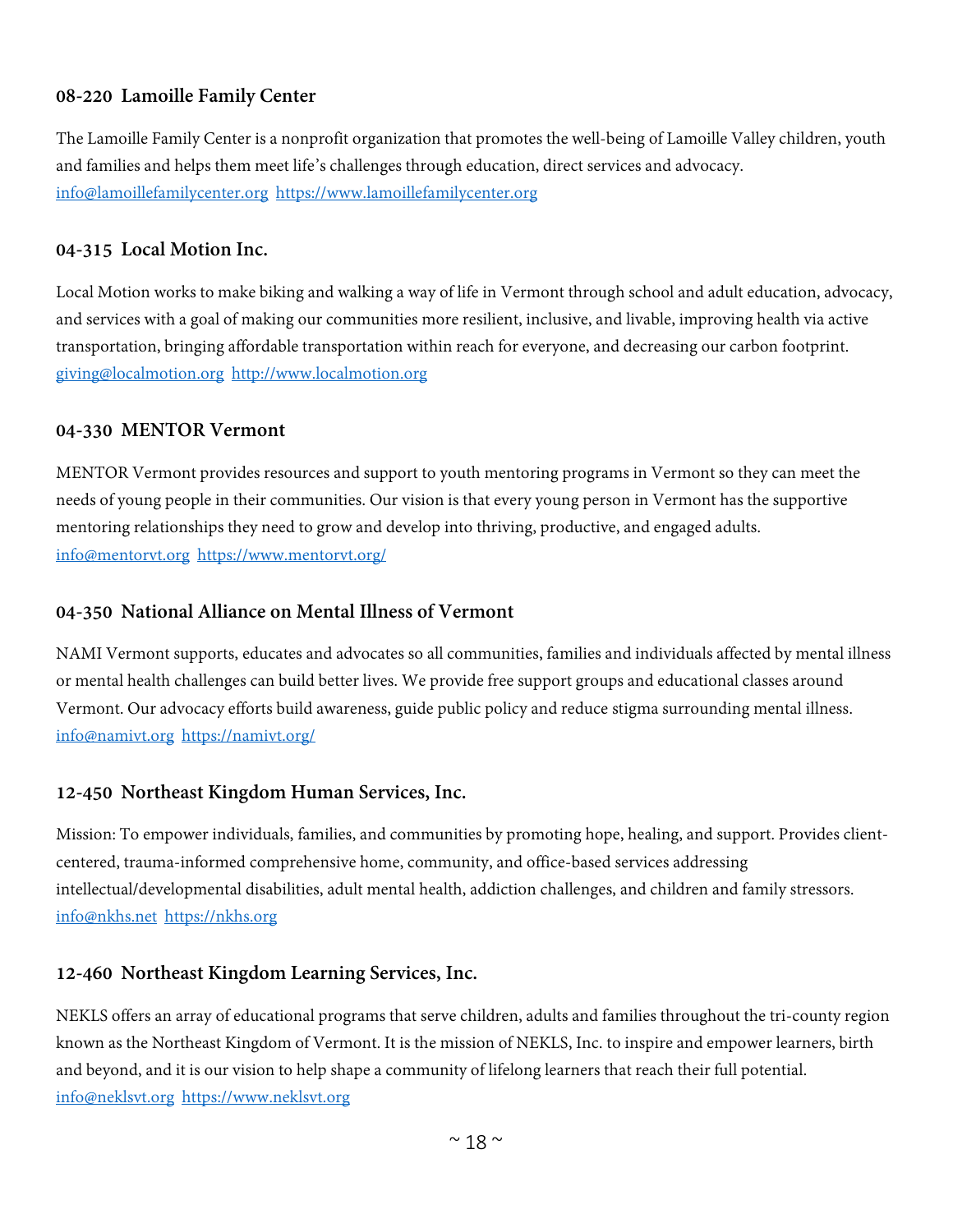# **12-470 NorthWoods Stewardship Center**

NorthWoods Stewardship Center is a conservation organization located in East Charleston. Our mission is to connect people and place, through science, education, and action. This year, we will employ 110 staff, through youth and professional conservation crews, forestry, conservation science and environmental education programs. [maria@northwoodscenter.org](mailto:maria@northwoodscenter.org) [http://www.northwoodscenter.org](http://www.northwoodscenter.org/)

#### **04-360 Outright Vermont**

Outright Vermont is building a Vermont where all LGBTQ+ youth have hope, equity, and power. [info@outrightvt.org](mailto:info@outrightvt.org) [http://www.outrightvt.org](http://www.outrightvt.org/)

#### **04-500 Planned Parenthood of Northern New England**

PPNNE's mission is to provide, promote, and protect access to reproductive health care and sexuality education so that all people can make voluntary choices about their reproductive and sexual health. [supportus@ppnne.org](mailto:supportus@ppnne.org) [https://www.ppnne.org](https://www.ppnne.org/)

#### **12-500 Prevent Child Abuse Vermont**

Prevent Child Abuse Vermont offers free prevention programs: Nurturing Parenting Programs, Strengthening Families Programs, Circle of Parents Support Groups, Vermont Parents Helpline, Shaken Baby Syndrome Prevention, Vermont Parents Home Companion & Resource Directory, Child Sexual Abuse Prevention Training Series, and Healthy Relationships Project [pcavt@pcavt.org](mailto:pcavt@pcavt.org) [https://www.pcavt.org](https://www.pcavt.org/)

#### **04-375 Rhino Foods Foundation**

Our primary initiative focuses on employee financial stability and spreading the Income Advance (IA) Program—which provides employees with access to emergency funds that help them overcome adversity and get on a path toward greater resilience by helping them build credit and start saving for the future. [drolland@rhinofoodsfoundation.org](mailto:drolland@rhinofoodsfoundation.org) [https://www.rhinofoodsfoundation.org](https://www.rhinofoodsfoundation.org/)

#### **04-385 Sail Beyond Cancer VT**

Sail Beyond Cancer Vermont provides free 3-hour private sailing excursions with cancer patients and their loved ones by harnessing the healing powers of wind, water and sail. We provide relief from the challenges of cancer (any type of cancer) and create opportunities to rebuild courage and make lasting memories[. info@sailbeyondcancer.org](mailto:info@sailbeyondcancer.org) [http://sailbeyondcancer.org](http://sailbeyondcancer.org/)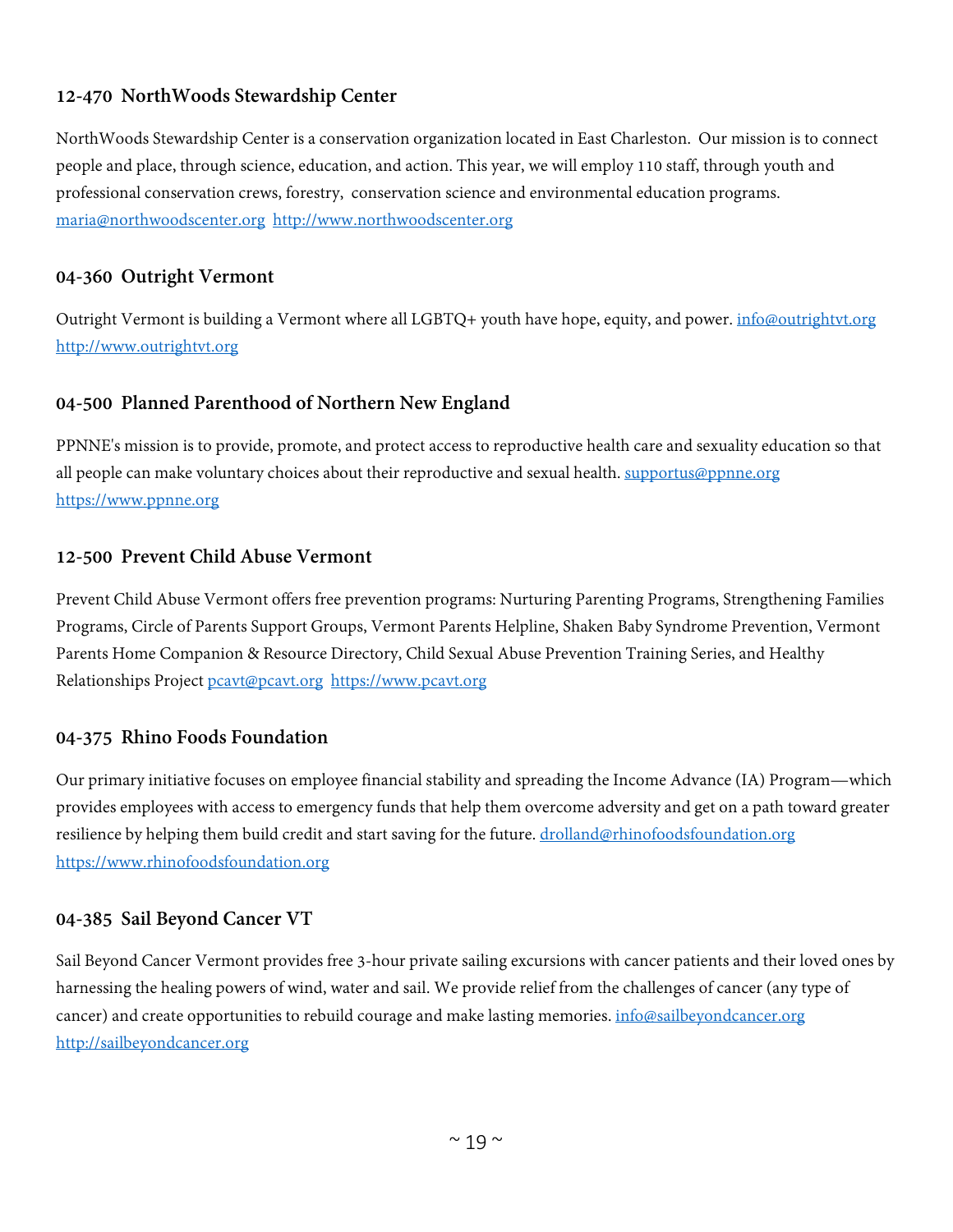# **04-370 Special Olympics Vermont**

Special Olympics Vermont is part of a global movement that works year-round to foster inclusion and acceptance of people with intellectual disabilities by using the power of sport to showcase their gifts and abilities. *[info@vtso.org](mailto:info@vtso.org)* <https://www.specialolympicsvermont.org/>

# **04-395 Spectrum Youth & Family Services**

Spectrum helps homeless, at-risk, and foster youth (ages 14-26) and their families make and sustain positive changes in their lives through housing, counseling, mentoring, employment readiness programs, and youth-friendly supportive services. [grants@spectrumvt.org](mailto:grants@spectrumvt.org) [www.spectrumvt.org](http://www.spectrumvt.org/)

# **12-545 The Nature Conservancy in Vermont**

The Nature Conservancy in Vermont is a leader in safeguarding the natural heritage of the Green Mountain State. We have helped conserve over 300,000 acres of land, 1,500 miles of shoreline, and we manage and maintain 58 natural areas open for hiking, fishing, skiing and hunting. We are proud to be connecting people and nature for over 60 years. [vermont@tnc.org](mailto:vermont@tnc.org) [https://www.nature.org/en-us/about-us/where-we-work/united](https://www.nature.org/en-us/about-us/where-we-work/united-states/vermont/?vu=r.v_vermont.local.na.vt)[states/vermont/?vu=r.v\\_vermont.local.na.vt](https://www.nature.org/en-us/about-us/where-we-work/united-states/vermont/?vu=r.v_vermont.local.na.vt)

#### **08-240 The North Central Vermont Recovery Center, Inc.**

The North Central Vermont Recovery Center is a 501c3 nonprofit corporation dedicated to providing an upbeat, welcoming, safe, and substance-free environment for individuals and families on their paths to lasting recovery from alcohol and drug addiction. [recovery@ncvrc.com](mailto:recovery@ncvrc.com) <https://www.ncvrc.com/>

#### **12-550 The Veterans' Place Inc.**

The Veterans' Place is a community-based, non-profit, 22 bed, and substance free, transitional housing program located in central Vermont, dedicated to reducing the Vermont Veterans homeless population. TVPI provides both secure and sober housing along with supportive services and programs to homeless veterans. **kmhboyce@gmail.com** <https://www.vermontveteransplace.org/>

#### **12-565 Umbrella**

We believe that oppression and the systemic abuse of power is at the root of domestic and sexual violence, stalking, teen dating violence, human trafficking and gender based violence. Umbrella's mission is to cultivate a Northeast Kingdom where all people thrive free from abuse and oppression. [info@umbrellanek.org](mailto:info@umbrellanek.org) <https://www.umbrellanek.org/>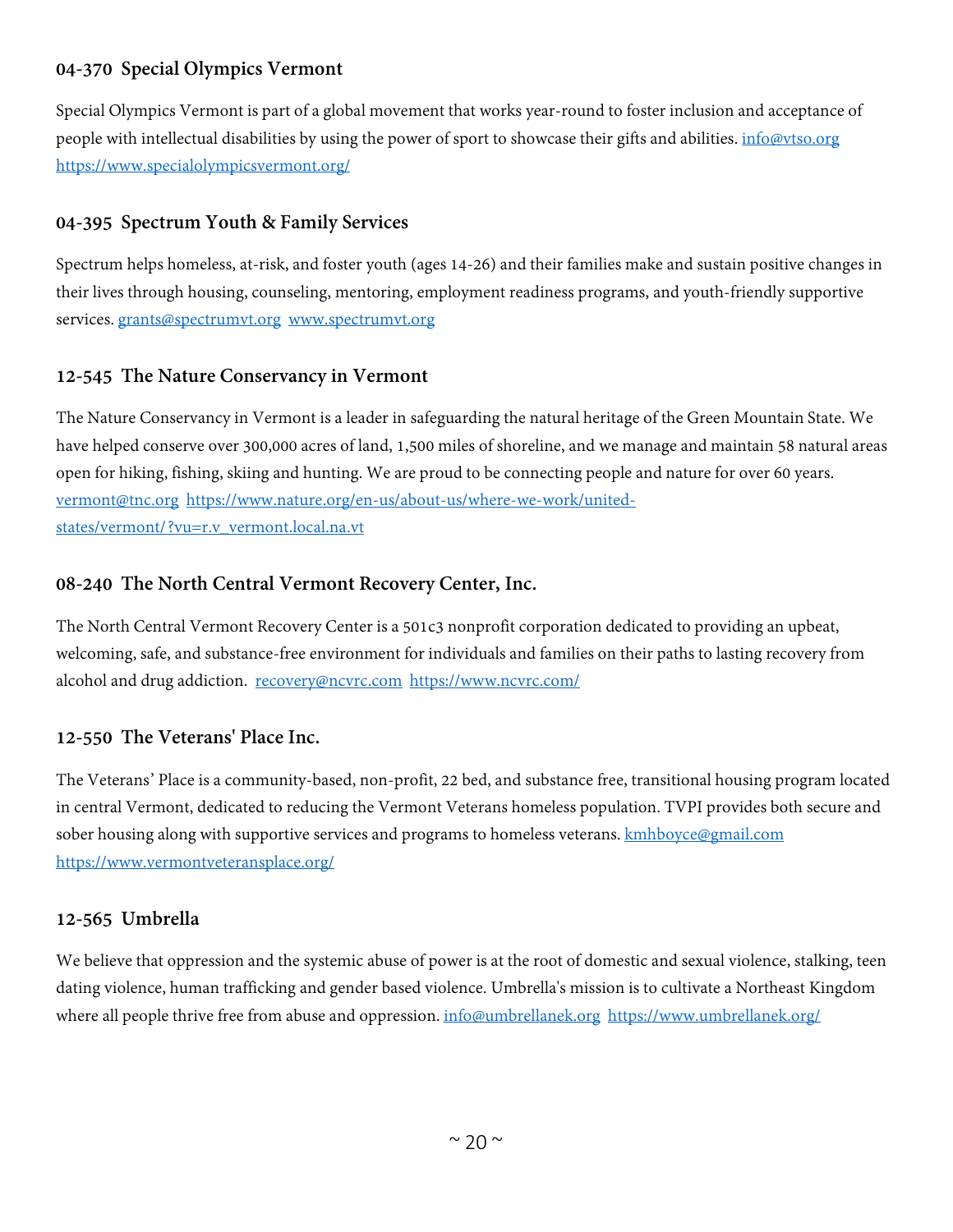# **12-580 Vermont Bar Foundation (VBF)**

The Vermont Bar Foundation supports essential legal services for low-income Vermonters by distributing funds to lawrelated programs such as legal aid providers, legal clinics, domestic violence prevention programs, and veterans legal assistance projects. Help us fulfill the promise of equal access to justice for all. [d.bailey@vtbarfoundation.org](mailto:d.bailey@vtbarfoundation.org) [https://vtbarfoundation.org](https://vtbarfoundation.org/)

#### **04-415 Vermont CARES**

Vermont CARES promotes a healthy, just world where Vermonters affected by HIV, HCV and drug use have access to harm reduction services, resources and education. We celebrate and value these Vermonters by addressing social stigmas and health disparities by creating caring, compassionate communities. [peter@vtcares.org](mailto:peter@vtcares.org) [www.vtcares.org](http://www.vtcares.org/)

#### **04-400 Vermont Creative Imagination, Inc.**

Destination Imagination is a leader in project-based learning opportunities that blend STEAM (science, technology, engineering, arts and mathematics) education with social entrepreneurship. Students use creative and critical thinking, learn how to design and manage a project, and gain the skills needed to thrive in the 21st century workforce. [vtdicreativity@gmail.com](mailto:vtdicreativity@gmail.com) <http://www.creativeimagination.org/>

#### **12-585 Vermont Disaster Relief Fund**

The Vermont Disaster Recovery Fund is a fund of last resort to help meet the unmet long term recovery needs of Vermonters impacted by disasters. VDRF raises and allocates funds through a grant process recognized by State and local officials and partner agencies. [disasterrecovery@vdrf.org](mailto:disasterrecovery@vdrf.org) [http://www.vdrf.org](http://www.vdrf.org/)

#### **12-610 Vermont Foodbank**

The Vermont Foodbank's mission is to gather and share quality food and nurture partnerships so that no one in Vermont will go hungry. VF distributes millions of pounds of food annually in partnership with more than 300 food shelves, meal sites, senior housing communities, schools, hospitals, and other locations and organizations across Vermont. [info@vtfoodbank.org](mailto:info@vtfoodbank.org) <https://www.vtfoodbank.org/>

## **12-630 Vermont Natural Resources Council**

Through research, education, and advocacy, VNRC protects and enhances Vermont's natural environments, vibrant communities, working landscapes, rural character and unique sense of place. [ckeegan@vnrc.org](mailto:ckeegan@vnrc.org) <https://vnrc.org/>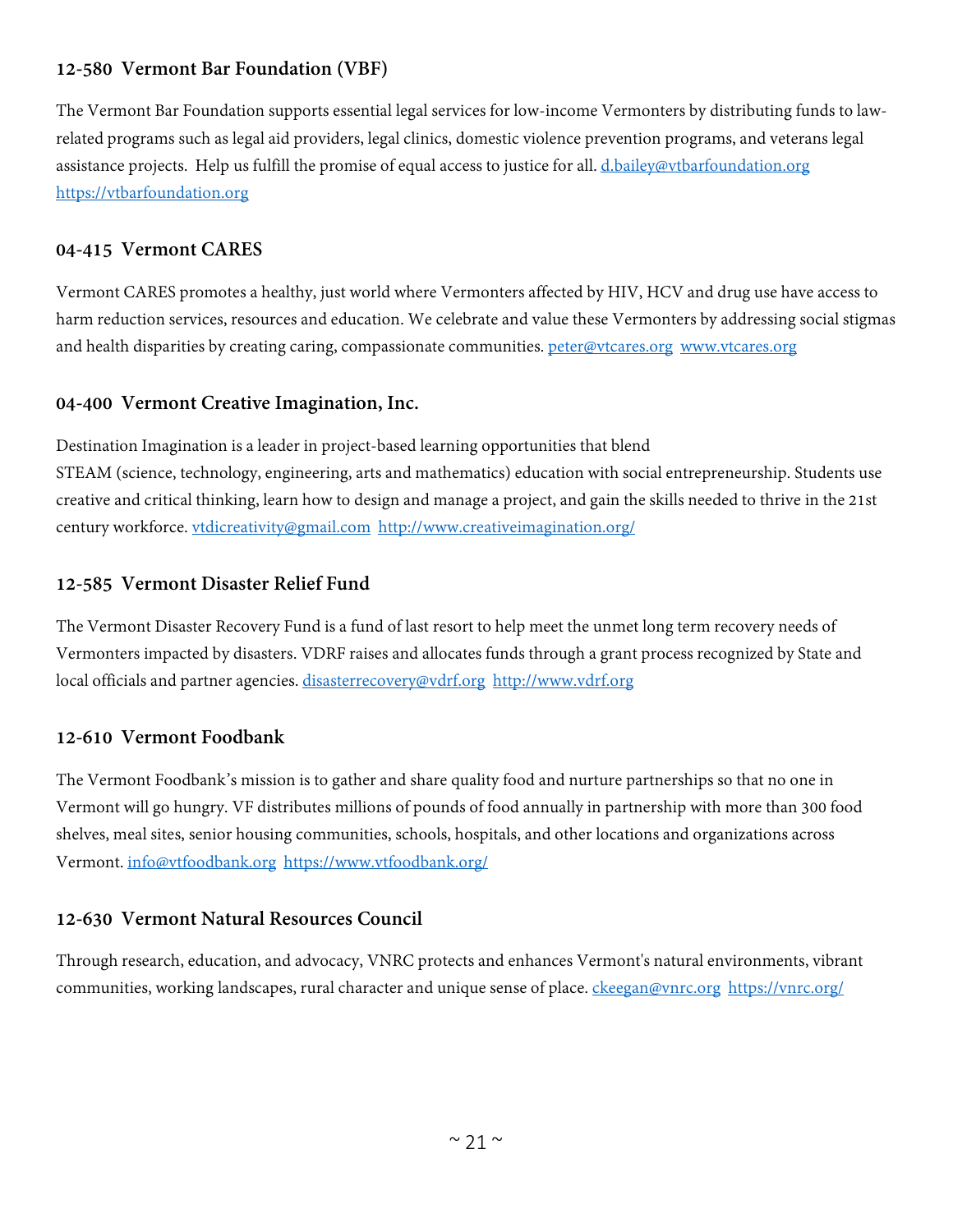# **12-640 Vermont Parks Forever**

Vermont Parks Forever, the foundation for Vermont's 55 state parks, works to enhance and protect the parks by providing innovative nature education, inspiring environmental stewardship, and increasing access to the state parks for the historically excluded. [info@vermontparksforever.org](mailto:info@vermontparksforever.org) [https://vermontparksforever.org](https://vermontparksforever.org/)

# **12-650 Vermont River Conservancy**

The Vermont River Conservancy (VRC) is a statewide non-profit land conservation organization founded in 1995 out of a concern for the loss of public access to Vermont's waterways. The staff, Board, and volunteers at VRC work to carry out their mission to permanently conserve and protect special lands along the waters of Vermont. [shannon@vermontriverconservancy.org](mailto:shannon@vermontriverconservancy.org) [https://www.vermontriverconservancy.org](https://www.vermontriverconservancy.org/)

#### **04-430 Vermont Works for Women**

Vermont Works for Women's mission is to help women and girls recognize their potential and explore, pursue, and excel in work that leads to economic independence. Our programs include career education and exploration for girls, work-readiness training for women, and gender equity programs in schools and workplaces. [info@vtworksforwomen.org](mailto:info@vtworksforwomen.org) [https://www.vtworksforwomen.org](https://www.vtworksforwomen.org/)

# **04-435 VFOR Vermont Foundation of Recovery**

Our mission is to create a network of Recovery Homes (clean and sober living homes) to help people suffering from Substance Use Disorder, re-assimilate into society by supporting the transitions from active use, to recovery, to independent living. [info@vfor.org](mailto:info@vfor.org) [www.vfor.org](http://www.vfor.org/)

# **12-690 Washington County Youth Service Bureau**

Washington County Youth Service Bureau: Youth & family counseling; substance abuse treatment; runaway and homeless youth services; support for teen parents; a teen center; a reentry program for young offenders; support for youth involved in foster care; 24-hour crisis line; and four statewide coalitions supporting youth work. [wcysb@wcysb.org](mailto:wcysb@wcysb.org) [https://www.wcysb.org](https://www.wcysb.org/)

# **04-445 Wheels for Jacquie Foundation, Inc.**

We raise funds to help the differently-abled obtain needed accessible transportation. We work with private donors and corporate partners to move our mission forward. [wheelsforjacquiefoundation@gmail.com](mailto:wheelsforjacquiefoundation@gmail.com) [https://www.wheelsforjacquiefoundation.org](https://www.wheelsforjacquiefoundation.org/)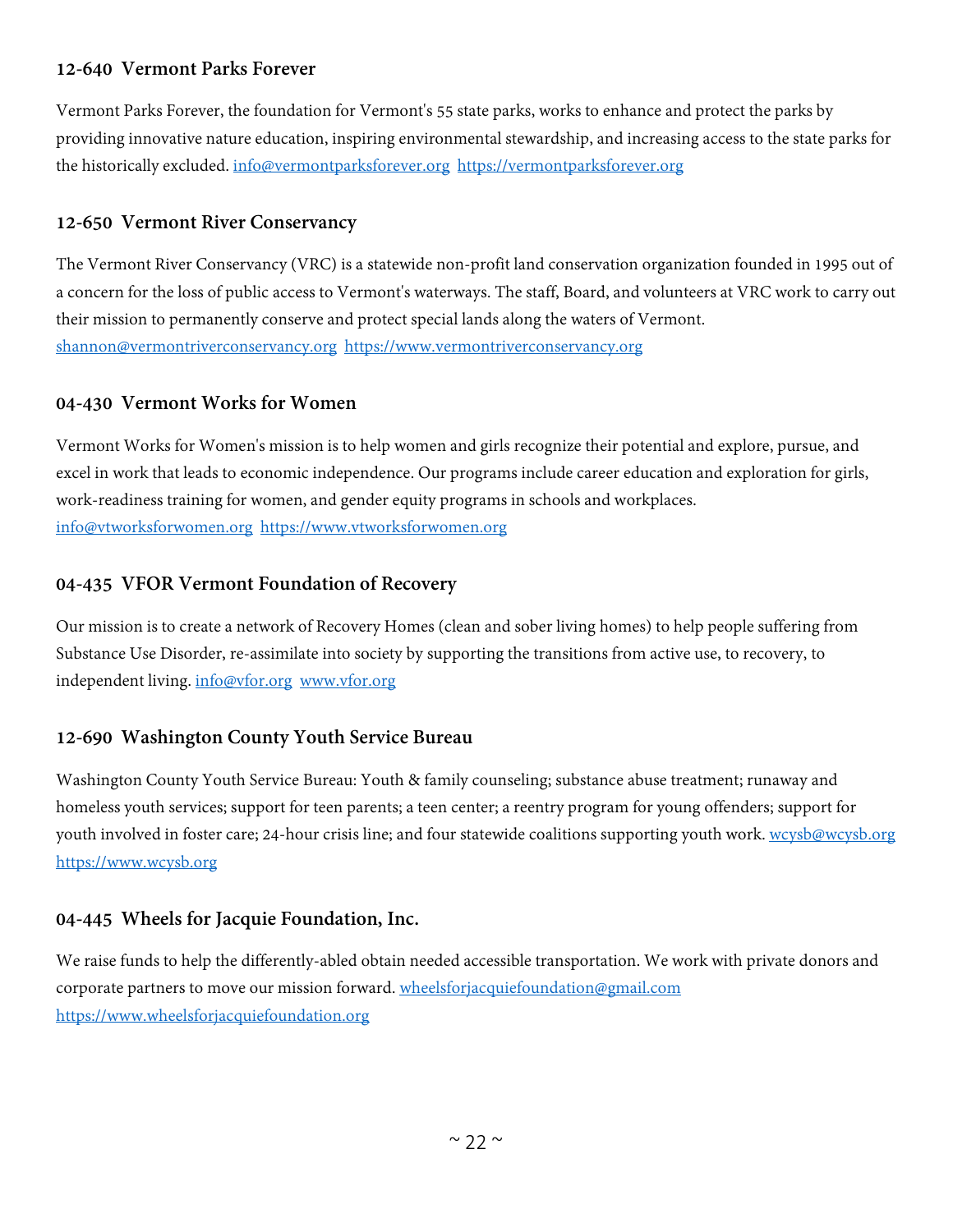# <span id="page-22-0"></span>**Chittenden County**

# **04-200 United Way of Northwest Vermont**

We unite communities to solve complex problems, convening advocates, organizations and institutions to address community issues by working together. Our networks, partnerships and strategic initiatives improve lives. [cari@unitedwaynwvt.org](mailto:cari@unitedwaynwvt.org) [https://www.unitedwaynwvt.org](https://www.unitedwaynwvt.org/)

# **12-205 ACLU of Vermont**

The ACLU of Vermont is dedicated to advancing the civil rights & civil liberties of all Vermonters. Since 1967, the ACLU of Vermont has been the state's premier guardian of liberty, working in the courts, the legislature, & in communities to preserve the individual rights and liberties guaranteed by our Constitution and the Bill of Rights. [info@acluvt.org](mailto:info@acluvt.org) <https://www.acluvt.org/>

# **04-205 Age Well**

For over 40 years, Age Well has provided services and support that allow older Vermonters to stay independent, remain healthy at home, where they want to be. We offer care coordination, Meals on Wheels; community meals; wellness programs; transportation; expertise on Medicare, insurance, care options; a Helpline, & more. [info@agewellvt.org](mailto:info@agewellvt.org) <https://www.agewellvt.org/>802-865-0360

#### **12-228 Brain Injury Association of Vermont**

The mission of the Brain Injury Association of Vermont is to create a better future for all Vermonters affected by brain injury and their families, through prevention, education, advocacy, and support. Our vision is to make Vermont a place where brain injuries are prevented and where those with brain injuries get all the help they need. [support@biavt.org](mailto:support@biavt.org) [https://www.biavt.org](https://www.biavt.org/)

#### **04-215 Cathedral Square**

Stable, affordable housing is the foundation of health, financial stability, quality of life, and social justice. This is especially true as we age. Cathedral Square's 26 housing communities serve 1,163 older adults and people with disabilities. 92% are low income or very low income, and over 15% were previously homeless. [info@cathedralsquare.org](mailto:info@cathedralsquare.org) <https://cathedralsquare.org/>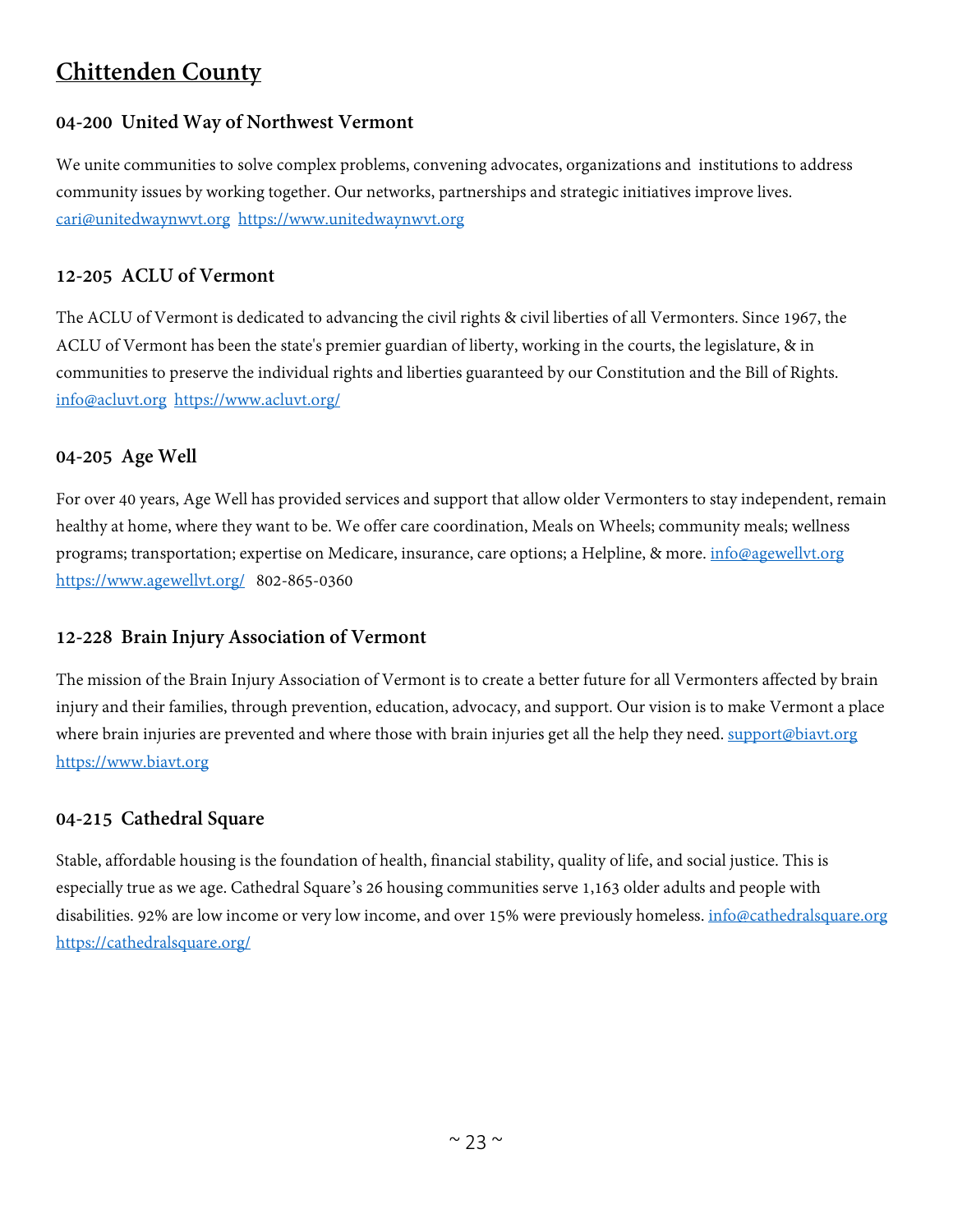# **04-220 Champlain Community Services (CCS), Inc.**

Champlain Community Services (CCS) is a developmental services and health care provider offering carefully coordinated, personalized supports to Vermonters with intellectual disabilities and autism. Specializing in employment and career development, we also provide supports at home, at school, and in the community. [staff@ccs-vt.org](mailto:staff@ccs-vt.org) [http://ccs](http://ccs-vt.org/)[vt.org](http://ccs-vt.org/)

#### **12-290 Chandler Center for the Arts**

Chandler strengthens community by offering opportunities for people of all ages and incomes to come together in pursuit and celebration of the arts. In small towns around Randolph, libraries are the only cultural resources and schools' arts budgets are limited. Chandler offers them arts experiences/exposures to which they'd have no other access. [director@chandler-arts.org](mailto:director@chandler-arts.org) [https://www.chandler-arts.org](https://www.chandler-arts.org/)

# **12-300 Children's Literacy Foundation (CLiF)**

CLiF's mission is to inspire a love of reading and writing among low-income, at-risk, and rural children up to age 12 in New Hampshire and Vermont. We provide inspiring presentations, free books, and support. Our partners include schools, libraries, prisons, shelters, refugee programs, camps, nutrition programs, and others. [info@clifonline.org](mailto:info@clifonline.org) [https://clifonline.org](https://clifonline.org/)

#### **04-520 Chill Foundation**

Chill is a positive youth development program where boardsports become a vehicle for empowerment. Revolving around a core value-driven curriculum, Chill programs consist of experiential learning activities, reflection, & discussion, paired with boardsport lessons and adult mentorship. All programs are free of charge to Chill youth. [francesm@chill.org](mailto:francesm@chill.org) [https://www.chill.org](https://www.chill.org/)

#### **04-240 Committee On Temporary Shelter (COTS)**

The Committee On Temporary Shelter (COTS) is the largest provider in Vermont of services to assist people who are experiencing homelessness or at risk of homelessness. We provide emergency-shelter, transitional and permanent housing and homelessness prevention and re-housing assistance for individuals and families. [info@cotsonline.org](mailto:info@cotsonline.org) [www.cotsonline.org](http://www.cotsonline.org/)

#### **01-210 Common Ground Center**

Common Ground Center is a non-profit arts, education, outdoor recreation and retreat center. By offering affordable day camps, family camps and program rental options, Common Ground help strengthen our community and educate a future generation of young people about the value of the natural world. [info@cgcvt.org](mailto:info@cgcvt.org) <http://www.cgcvt.org/>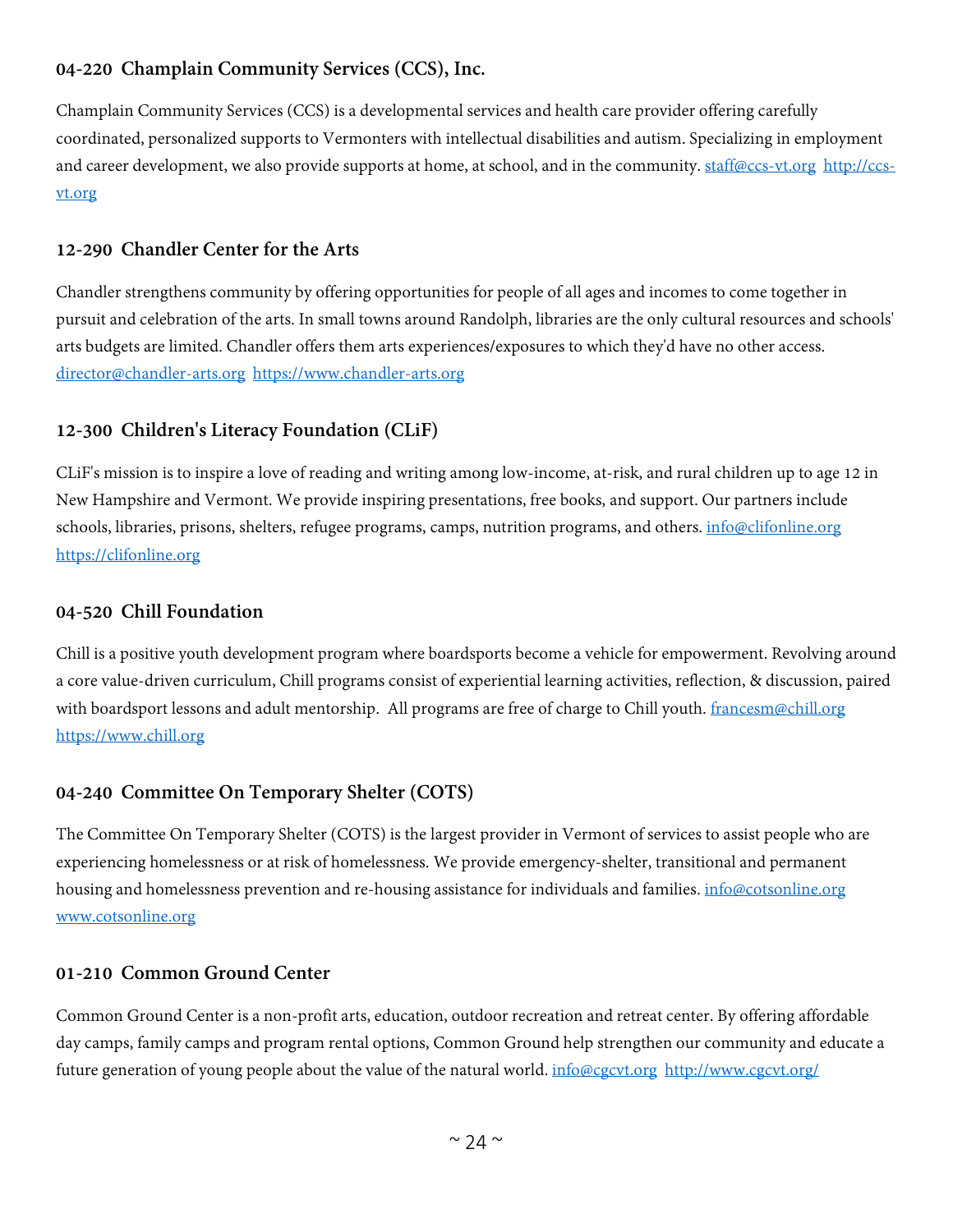# **04-250 Community Health Centers of Burlington**

The Community Health Centers of Burlington (CHCB) provides health care to people of all ages, backgrounds, and life circumstances. Community residents access affordable primary and preventive health care, dental services, psychiatry/counseling and substance abuse treatment provided in a compassionate and respectful manner. [info@chcb.org](mailto:info@chcb.org) [www.chcb.org](http://www.chcb.org/)

#### **12-340 Cross Vermont Trail Association**

Imagine a network of community greenway paths, family friendly four season trails, connecting village centers, regional schools, and conserved wild lands, following the Winooski Rive rand Wells River valleys, across Vermont! CVTA works with volunteers and youth groups helping make this vision real. [greg@crossvermont.org](mailto:greg@crossvermont.org) <http://crossvermont.org/>

#### **04-460 ECHO, Leahy Center for Lake Champlain**

As a leading science center, ECHO is committed to inspiring and engaging families in the joy of scientific discovery and wonder of nature. Reinforcing our value as a community asset through STEM programming that sparks interest, inspires innovation, and communicates about our world in the face of growing complexity. [info@echovermont.org](mailto:info@echovermont.org) <https://www.echovermont.org/>

#### **12-370 Freezing Fun For Families**

Freezing Fun For Families is a Vermont based Non-Profit that offers financial support to Vermont families with a child battling cancer. Through grants, community funding, donations and world-renowned fundraisers such as The Worlds Largest Snow Softball Tournament we provide much needed financial assistance to Vermont families. [Chris.Cadorette@Freezingfunforfamilies.com](mailto:Chris.Cadorette@Freezingfunforfamilies.com) [http://www.Freezingfunforfamilies.com](http://www.freezingfunforfamilies.com/)

#### **12-375 Friends of Dog Mountain, Inc.**

Our mission is to steward and sustain the 150-acre Dog Mountain property in Vermont as a unique national treasure that honors the healing power of dogs, nature, love, and art, and to preserve and celebrate the important artistic contributions of Dog Mountain's iconic creator, Stephen Huneck. [giving@friendsofdogmountain.org](mailto:giving@friendsofdogmountain.org) <https://www.dogmt.com/>

#### **12-380 Good Beginnings of Central Vermont**

Good Beginnings of Central Vermont brings community to families and their babies. Hundreds of families each year access our free services: Postpartum Angel volunteer support, early parenting workshops, babywearing clinics, caregiver circles, and more. Reach us at 802-595-7953 or [info@goodbeginningscentralvt.org](mailto:info@goodbeginningscentralvt.org) [gelias@goodbeginningscentralvt.org](mailto:gelias@goodbeginningscentralvt.org) [http://www.goodbeginningscentralvt.org](http://www.goodbeginningscentralvt.org/)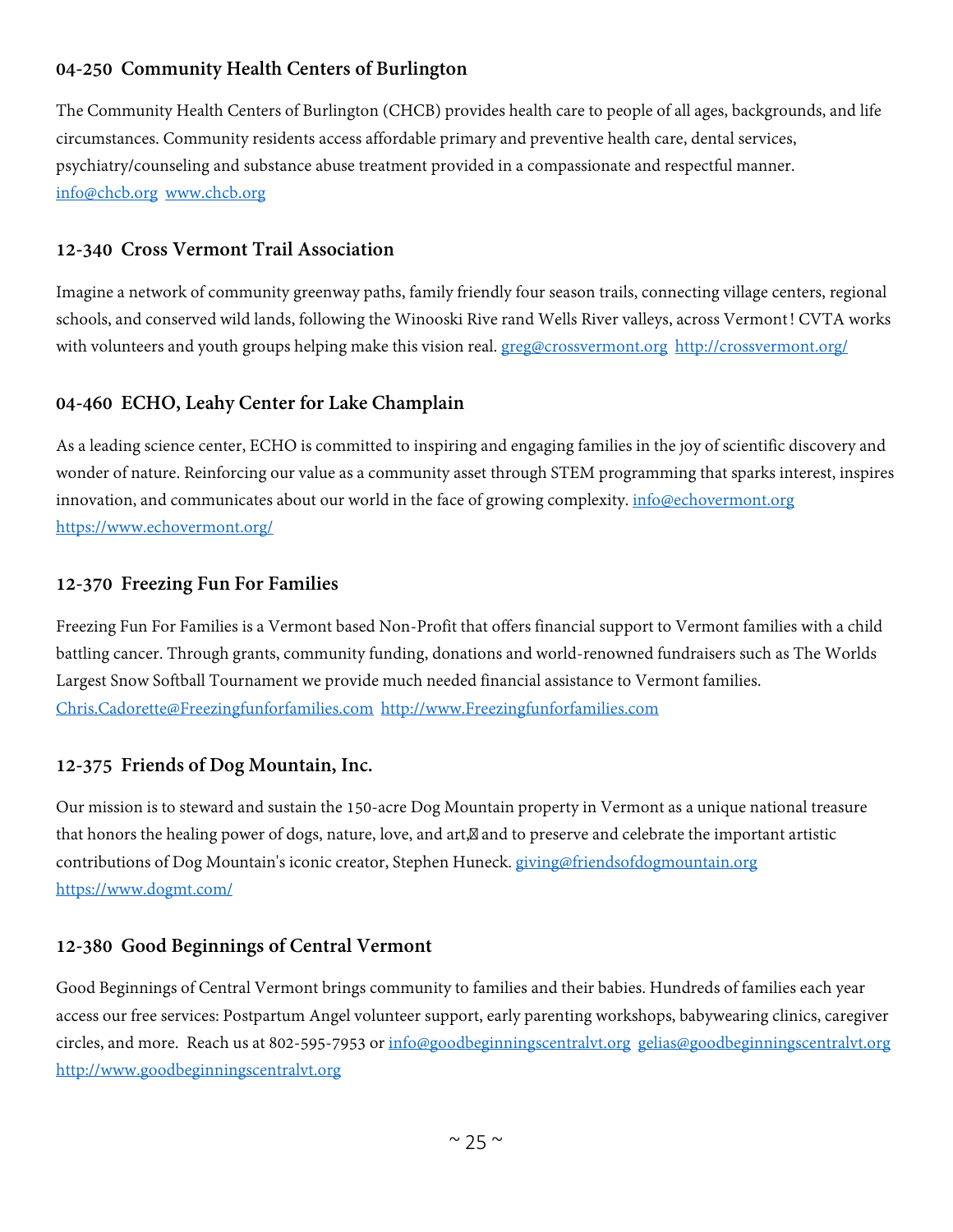# **04-265 Greater Burlington YMCA**

The Greater Burlington Y's mission is to build a strong community by involving youth, adults, and families in programs and activities that develop spirit, mind, and body. All our decisions and actions are made with consideration of four core values: Caring, Honesty, Respect, and Responsibility. [donorservices@gbymca.org](mailto:donorservices@gbymca.org) <https://www.gbymca.org/>

# **12-390 Green Mountain Council, BSA**

Since 1910, the Green Mountain Council and its predecessor councils have prepared generations of young people to lead purposeful lives of service. Headquartered in Waterbury and formed in 1972 after a consolidation of three legacy councils, Green Mountain Council serves 3,000 boys and girls in all 14 counties in the state of Vermont. [mark.saxon@scouting.org](mailto:mark.saxon@scouting.org) <https://www.scoutingvermont.org/>

# **04-270 Green Mountain Habitat for Humanity**

Since 1984, Green Mountain Habitat for Humanity has been building safe, energy efficient and perpetually affordable homes for low-income working families living in substandard housing which means living in unsafe apartments, living with family or friends because they can't find an apartment, overcrowded or more than 30% of their household income. [cstevens@vermonthabitat.org](mailto:cstevens@vermonthabitat.org) https:Vermonthabitat.org

#### **04-275 HomeShare Vermont**

HomeShare Vermont provides a comprehensive screening and matching service and ongoing support for seniors and others who have an extra bedroom and want to remain in their homes and seek companionship, a little household help or sharing of household expenses while helping others find an affordable place to live. [info@homesharevermont.org](mailto:info@homesharevermont.org) [https://www.homesharevermont.org](https://www.homesharevermont.org/)

#### **04-285 Howard Center**

Howard Center offers a full range of mental health, substance use, and developmental disability services to children, adults, and families in Chittenden County. Some of the many services we offer include crisis and counseling services, education for school aged children, and medical services for those with substance use disorders. [alijohnson@howardcenter.org](mailto:alijohnson@howardcenter.org) <https://howardcenter.org/>

#### **04-295 Janet S. Munt Family Room**

The Family Room provides families with children 0-7 with playgroups, education, mentoring, summer gardening, and a part-time preschool. Through caring relationships and community, we work hand in hand with caregivers and their children to build strong, healthy, and resilient families. [josh@TheFamilyRoomVT.org](mailto:josh@TheFamilyRoomVT.org) [http://www.TheFamilyRoomVT.org/](http://www.thefamilyroomvt.org/)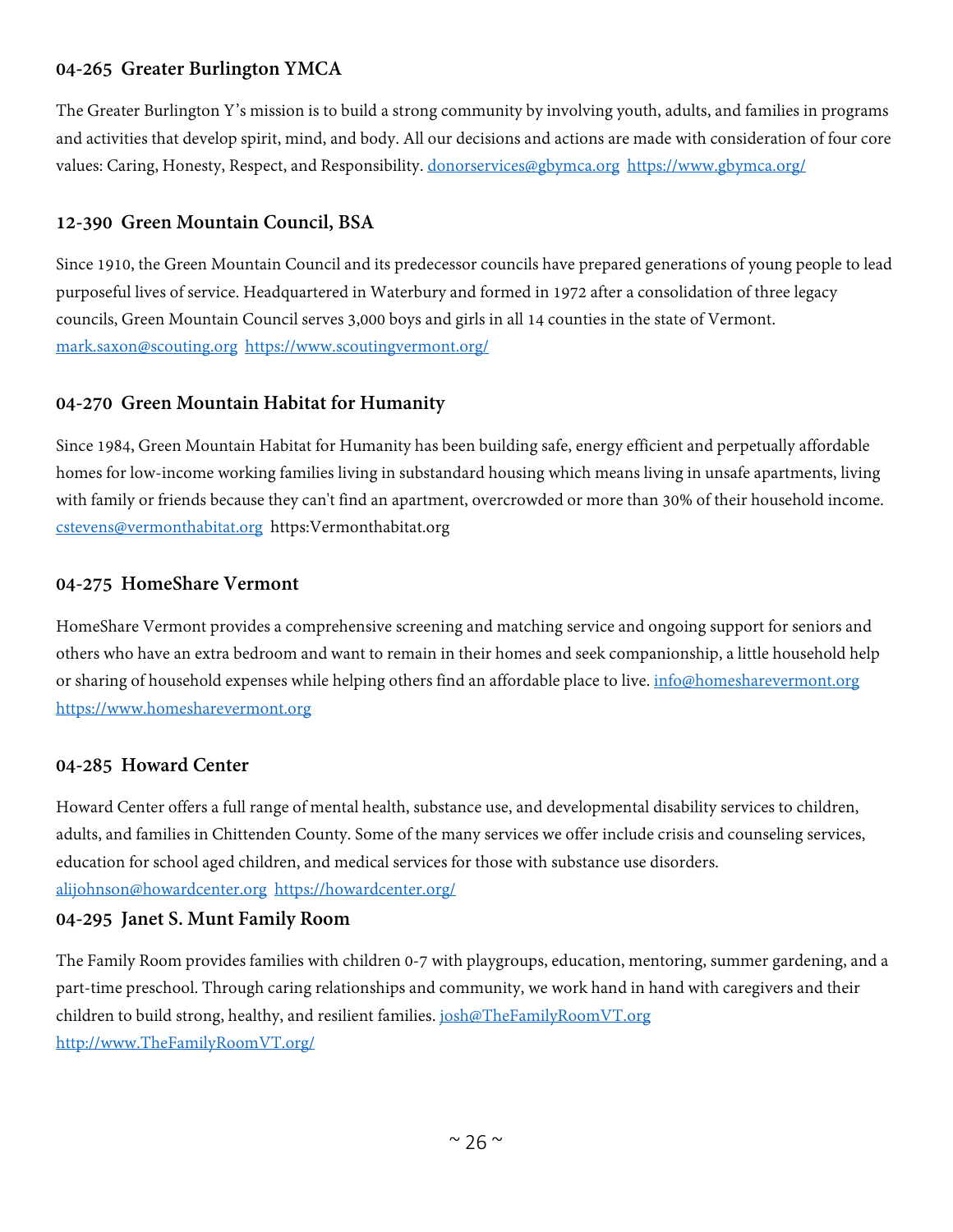# **08-215 Jewish Community of Greater Stowe**

The Jewish Community of Greater Stowe is a vibrant center of Jewish life in Northern Vermont. Our mission is to create and sustain an environment that perpetuates and celebrates Jewish traditions, observances, and sense of community. [jcogs@jcogs.org](mailto:jcogs@jcogs.org) <https://www.jcogs.org/>

# **04-470 Josh Pallotta Fund Inc.**

The Josh Pallotta Fund is an organization aimed at ending Veteran Suicide. Through Josh's House, a recreational and wellness center, Veterans can connect with one another, learn job skills, get a hot meal, and receive alternative therapies that have shown success in treating Post Traumatic Stress but that aren't currently offered through the VA. [info@joshpallottafund.org](mailto:info@joshpallottafund.org) [www.joshpallottafund.org](http://www.joshpallottafund.org/)

#### **04-300 KidSafe Collaborative**

KidSafe Collaborative engages individuals, agencies and groups to work together to improve our community's response to child abuse and neglect. [kidsafe@kidsafevt.org](mailto:kidsafe@kidsafevt.org) www.kidsafevt.org

# **04-310 Lake Champlain Committee**

LCC is a nonprofit environmental organization that uses science-based, advocacy, education and collaborative action to protect water quality, safeguard habitat, combat pollution, and foster stewardship throughout the Lake Champlain watershed. [lcc@lakechamplaincommittee.org](mailto:lcc@lakechamplaincommittee.org) [https://www.lakechamplaincommittee.org](https://www.lakechamplaincommittee.org/)

# **04-315 Local Motion Inc.**

Local Motion works to make biking and walking a way of life in Vermont through school and adult education, advocacy, and services with a goal of making our communities more resilient, inclusive, and livable, improving health via active transportation, bringing affordable transportation within reach for everyone, and decreasing our carbon footprint. [giving@localmotion.org](mailto:giving@localmotion.org) [http://www.localmotion.org](http://www.localmotion.org/)

#### **04-530 Machia Wilderness Camp**

Machia Wilderness Camp is a mission driven non-profit camp that teaches youth to become responsible stewards of the earth. Hands-on experiences instill a bond with nature and a sense of community as they work to become tomorrow's leaders. [marilynmachia@comcast.net](mailto:marilynmachia@comcast.net) [http://www.machiacamp.org](http://www.machiacamp.org/)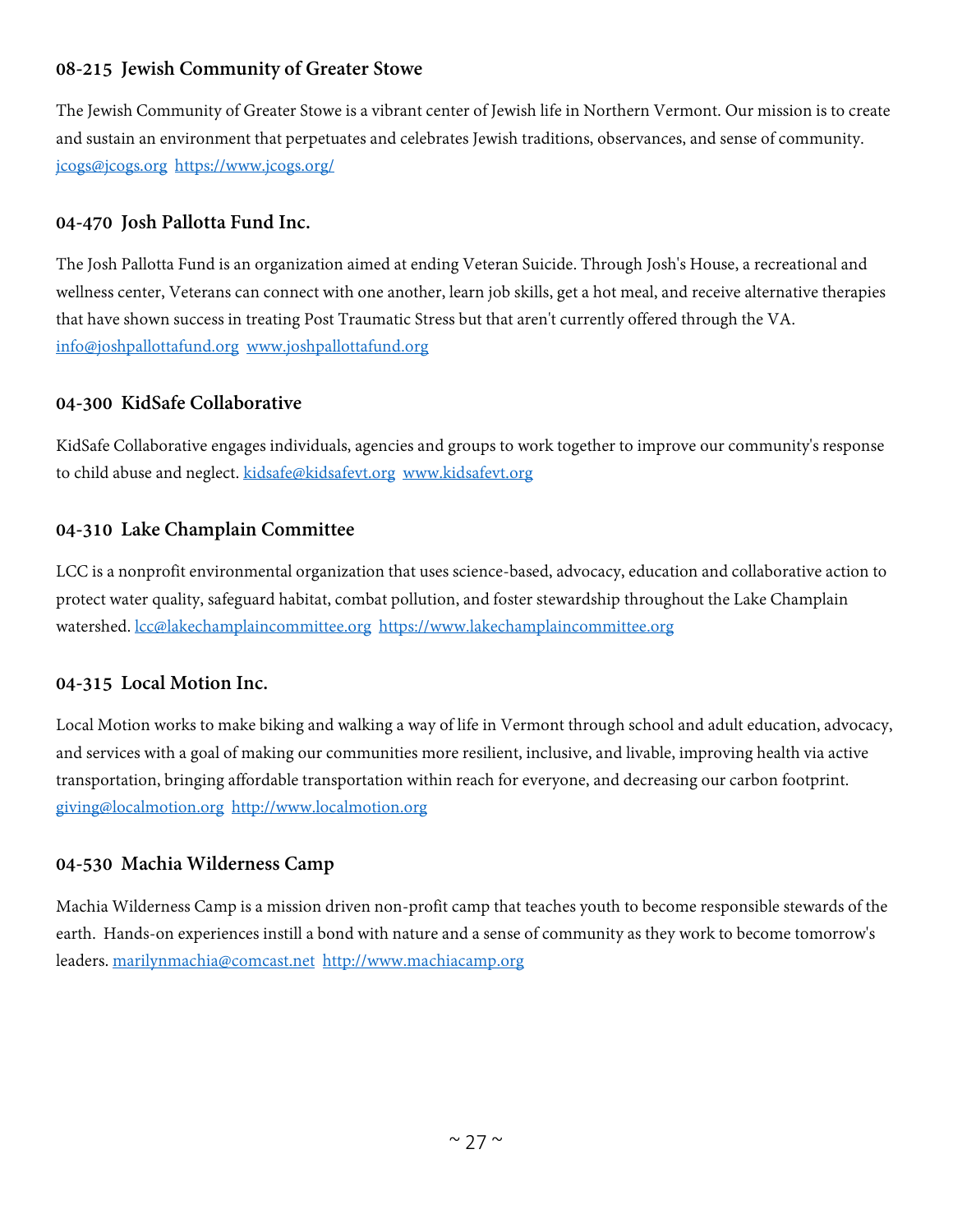#### **04-330 MENTOR Vermont**

MENTOR Vermont provides resources and support to youth mentoring programs in Vermont so they can meet the needs of young people in their communities. Our vision is that every young person in Vermont has the supportive mentoring relationships they need to grow and develop into thriving, productive, and engaged adults. [info@mentorvt.org](mailto:info@mentorvt.org) <https://www.mentorvt.org/>

#### **04-490 Mercy Connections, Inc.**

Mercy Connections, a community-based, multi-cultural, economic and social justice agency, provides opportunities for people to pursue their goals and achieve better lives. We educate, match needs to resources, transcend barriers and embrace radical inclusion in a vibrant community. [info@mercyconnections.org](mailto:info@mercyconnections.org) http://www.mercyconnections.org

#### **04-350 National Alliance on Mental Illness of Vermont**

NAMI Vermont supports, educates and advocates so all communities, families and individuals affected by mental illness or mental health challenges can build better lives. We provide free support groups and educational classes around Vermont. Our advocacy efforts build awareness, guide public policy and reduce stigma surrounding mental illness. [info@namivt.org](mailto:info@namivt.org) <https://namivt.org/>

#### **04-360 Outright Vermont**

Outright Vermont is building a Vermont where all LGBTQ+ youth have hope, equity, and power. *[info@outrightvt.org](mailto:info@outrightvt.org)* [http://www.outrightvt.org](http://www.outrightvt.org/)

#### **04-500 Planned Parenthood of Northern New England**

PPNNE's mission is to provide, promote, and protect access to reproductive health care and sexuality education so that all people can make voluntary choices about their reproductive and sexual health. [supportus@ppnne.org](mailto:supportus@ppnne.org) [https://www.ppnne.org](https://www.ppnne.org/)

#### **12-500 Prevent Child Abuse Vermont**

Prevent Child Abuse Vermont offers free prevention programs: Nurturing Parenting Programs, Strengthening Families Programs, Circle of Parents Support Groups, Vermont Parents Helpline, Shaken Baby Syndrome Prevention, Vermont Parents Home Companion & Resource Directory, Child Sexual Abuse Prevention Training Series, and Healthy Relationships Project [pcavt@pcavt.org](mailto:pcavt@pcavt.org) [https://www.pcavt.org](https://www.pcavt.org/)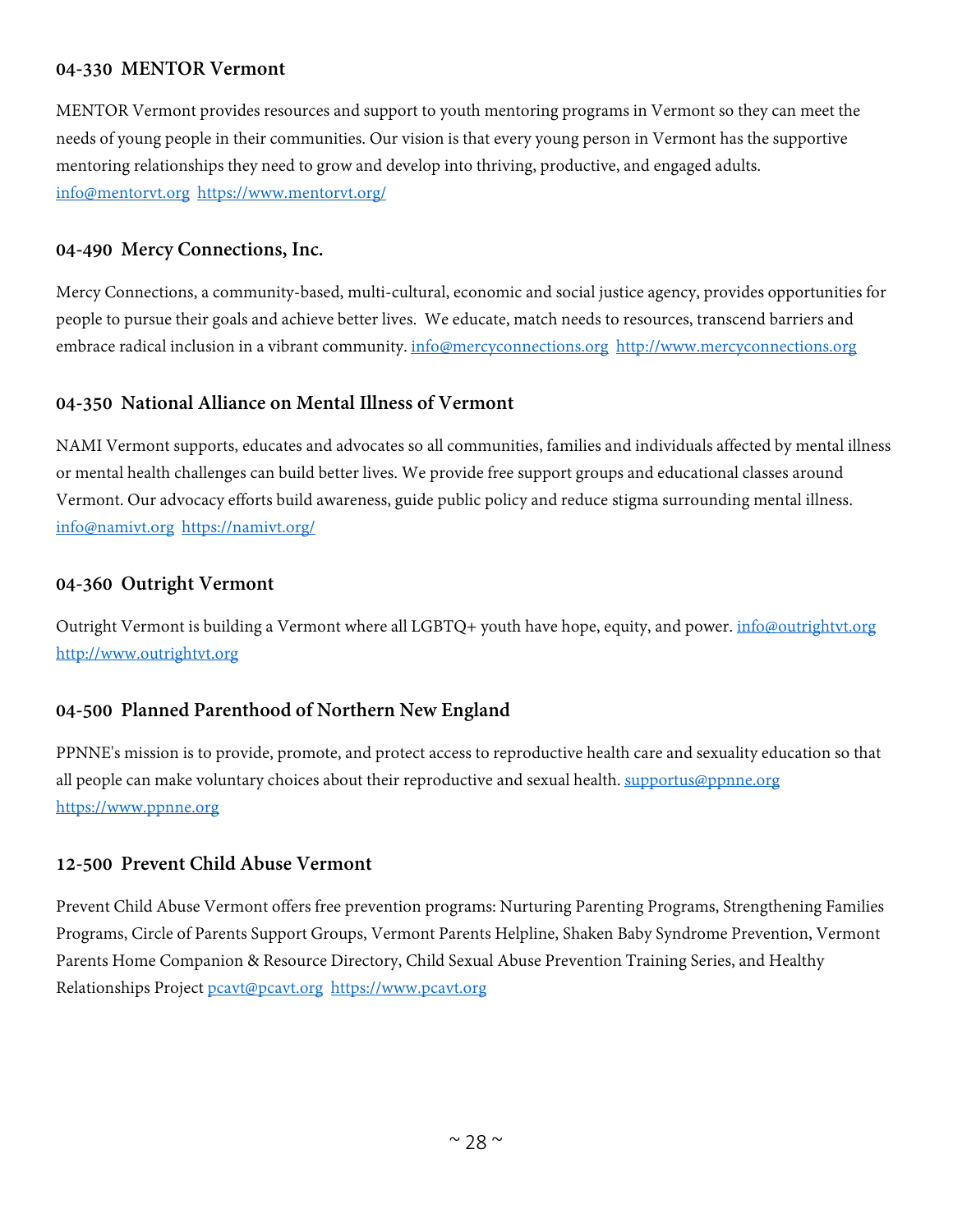# **04-365 ReSOURCE: A Nonprofit Community Enterprise**

ReSOURCE provides job-skill training and alleviates poverty by creating economic opportunities through the promotion of reuse in their stores preventing useful material from entering landfills. [info@resourcevt.org](mailto:info@resourcevt.org) <https://resourcevt.org/>

# **04-375 Rhino Foods Foundation**

Our primary initiative focuses on employee financial stability and spreading the Income Advance (IA) Program—which provides employees with access to emergency funds that help them overcome adversity and get on a path toward greater resilience by helping them build credit and start saving for the future. [drolland@rhinofoodsfoundation.org](mailto:drolland@rhinofoodsfoundation.org) [https://www.rhinofoodsfoundation.org](https://www.rhinofoodsfoundation.org/)

# **04-385 Sail Beyond Cancer VT**

Sail Beyond Cancer Vermont provides free 3-hour private sailing excursions with cancer patients and their loved ones by harnessing the healing powers of wind, water and sail. We provide relief from the challenges of cancer (any type of cancer) and create opportunities to rebuild courage and make lasting memories[. info@sailbeyondcancer.org](mailto:info@sailbeyondcancer.org) [http://sailbeyondcancer.org](http://sailbeyondcancer.org/)

# **04-370 Special Olympics Vermont**

Special Olympics Vermont is part of a global movement that works year-round to foster inclusion and acceptance of people with intellectual disabilities by using the power of sport to showcase their gifts and abilities. [info@vtso.org](mailto:info@vtso.org) <https://www.specialolympicsvermont.org/>

# **04-395 Spectrum Youth & Family Services**

Spectrum helps homeless, at-risk, and foster youth (ages 14-26) and their families make and sustain positive changes in their lives through housing, counseling, mentoring, employment readiness programs, and youth-friendly supportive services. [grants@spectrumvt.org](mailto:grants@spectrumvt.org) [www.spectrumvt.org](http://www.spectrumvt.org/)

# **12-545 The Nature Conservancy in Vermont**

The Nature Conservancy in Vermont is a leader in safeguarding the natural heritage of the Green Mountain State. We have helped conserve over 300,000 acres of land, 1,500 miles of shoreline, and we manage and maintain 58 natural areas open for hiking, fishing, skiing and hunting. We are proud to be connecting people and nature for over 60 years. [vermont@tnc.org](mailto:vermont@tnc.org) [https://www.nature.org/en-us/about-us/where-we-work/united](https://www.nature.org/en-us/about-us/where-we-work/united-states/vermont/?vu=r.v_vermont.local.na.vt)[states/vermont/?vu=r.v\\_vermont.local.na.vt](https://www.nature.org/en-us/about-us/where-we-work/united-states/vermont/?vu=r.v_vermont.local.na.vt)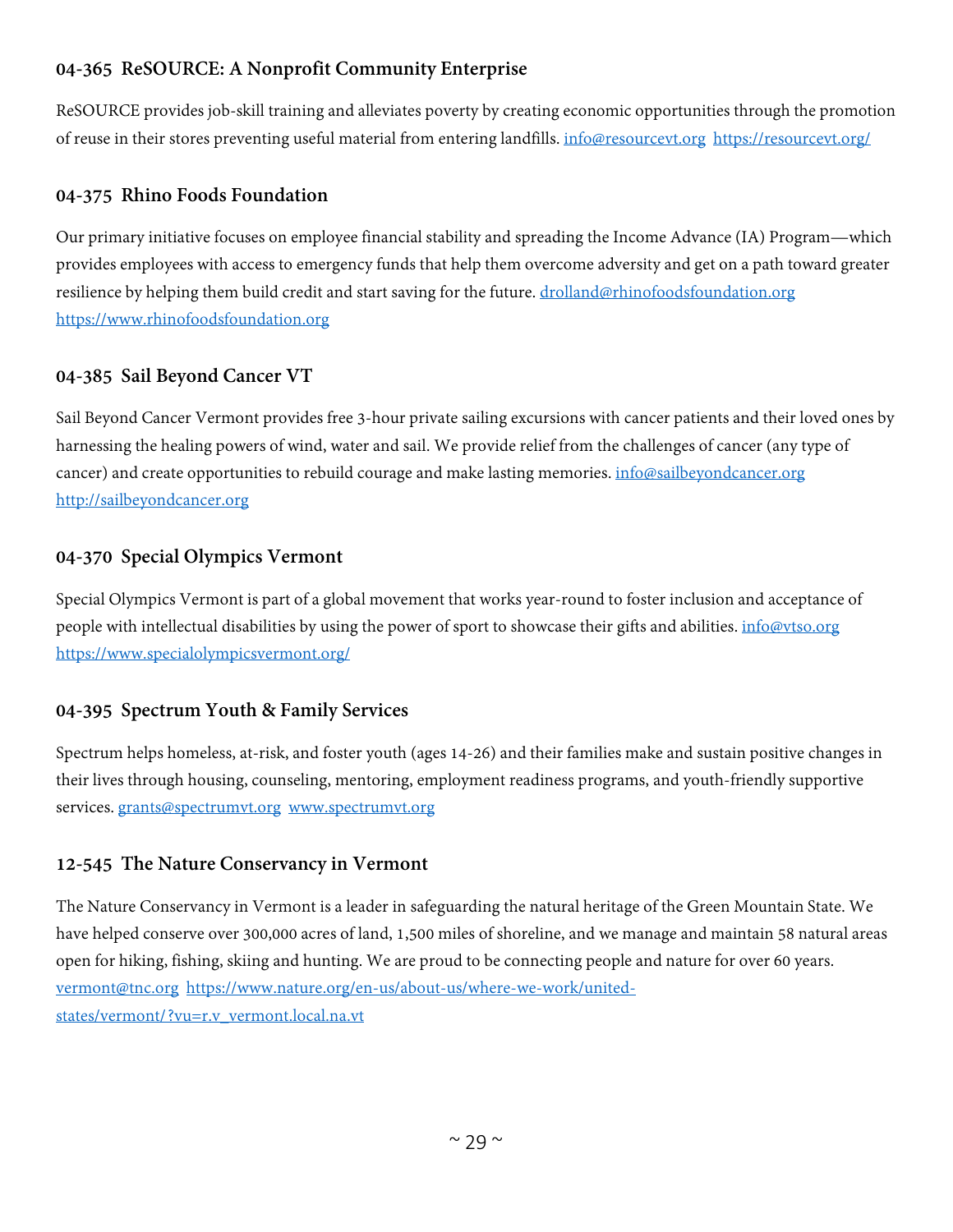# **08-240 The North Central Vermont Recovery Center, Inc.**

The North Central Vermont Recovery Center is a 501c3 nonprofit corporation dedicated to providing an upbeat, welcoming, safe, and substance-free environment for individuals and families on their paths to lasting recovery from alcohol and drug addiction[. recovery@ncvrc.com](mailto:recovery@ncvrc.com) <https://www.ncvrc.com/>

# **12-550 The Veterans' Place Inc.**

The Veterans' Place is a community-based, non-profit, 22 bed, and substance free, transitional housing program located in central Vermont, dedicated to reducing the Vermont Veterans homeless population. TVPI provides both secure and sober housing along with supportive services and programs to homeless veterans. **kmhboyce@gmail.com** <https://www.vermontveteransplace.org/>

# **04-405 UVM Health Network Home Health and Hospice**

UVM Health Network Home Health & Hospice helps people live their fullest lives by providing innovative, high-value, compassionate care wherever they call home. We serve over 4,500 neighbors annually, primarily in Chittenden and Grand Isle Counties, in service of our vision of a healthy community in which all of our neighbors can thrive. [donate@uvmhomehealth.org](mailto:donate@uvmhomehealth.org) <https://www.uvmhomehealth.org/>

# **12-575 Vermont Adaptive Ski and Sports**

Vermont Adaptive Ski and Sports is committed to furthering the equality and independence of youth and adults with disabilities by providing access and instruction to sports and recreation. We believe sports and recreation provide a physical, mental and social experience that is immeasurable in promoting self confidence in an individual. [development@vermontadaptive.org](mailto:development@vermontadaptive.org) <https://www.vermontadaptive.org/>

# **12-580 Vermont Bar Foundation (VBF)**

The Vermont Bar Foundation supports essential legal services for low-income Vermonters by distributing funds to lawrelated programs such as legal aid providers, legal clinics, domestic violence prevention programs, and veterans legal assistance projects. Help us fulfill the promise of equal access to justice for all. [d.bailey@vtbarfoundation.org](mailto:d.bailey@vtbarfoundation.org) [https://vtbarfoundation.org](https://vtbarfoundation.org/)

#### **04-415 Vermont CARES**

Vermont CARES promotes a healthy, just world where Vermonters affected by HIV, HCV and drug use have access to harm reduction services, resources and education. We celebrate and value these Vermonters by addressing social stigmas and health disparities by creating caring, compassionate communities. [peter@vtcares.org](mailto:peter@vtcares.org) [www.vtcares.org](http://www.vtcares.org/)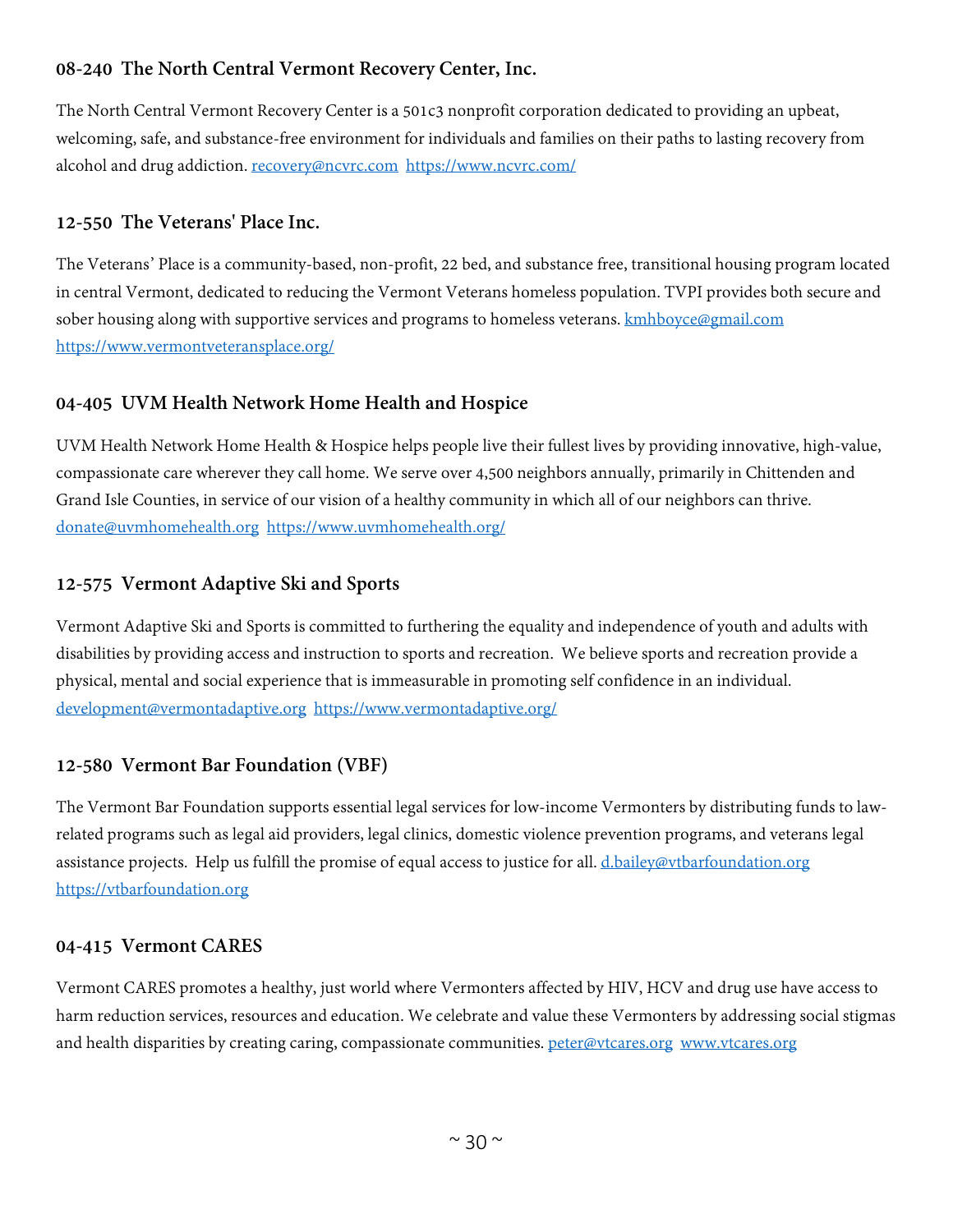# **04-400 Vermont Creative Imagination, Inc.**

Destination Imagination is a leader in project-based learning opportunities that blend STEAM (science, technology, engineering, arts and mathematics) education with social entrepreneurship. Students use creative and critical thinking, learn how to design and manage a project, and gain the skills needed to thrive in the 21st century workforce. [vtdicreativity@gmail.com](mailto:vtdicreativity@gmail.com) [http://www.creativeimagination.org](http://www.creativeimagination.org/) 

#### **12-585 Vermont Disaster Relief Fund**

The Vermont Disaster Recovery Fund is a fund of last resort to help meet the unmet long term recovery needs of Vermonters impacted by disasters. VDRF raises and allocates funds through a grant process recognized by State and local officials and partner agencies. [disasterrecovery@vdrf.org](mailto:disasterrecovery@vdrf.org) [http://www.vdrf.org](http://www.vdrf.org/)

#### **12-610 Vermont Foodbank**

The Vermont Foodbank's mission is to gather and share quality food and nurture partnerships so that no one in Vermont will go hungry. VF distributes millions of pounds of food annually in partnership with more than 300 food shelves, meal sites, senior housing communities, schools, hospitals, and other locations and organizations across Vermont. [info@vtfoodbank.org](mailto:info@vtfoodbank.org) <https://www.vtfoodbank.org/>

#### **04-420 Vermont Interfaith Action**

VIA is a statewide network of 65+ faith communities working to improve the quality of lives for our neighbors. We come together around shared values to put our faith into action. This approach gives us the power to transform communities into places where people's most basic human needs are met and the dignity of every person is honored. [office@viavt.org](mailto:office@viavt.org) [www.viavt.org](http://www.viavt.org/)

#### **12-630 Vermont Natural Resources Council**

Through research, education, and advocacy, VNRC protects and enhances Vermont's natural environments, vibrant communities, working landscapes, rural character and unique sense of place. [ckeegan@vnrc.org](mailto:ckeegan@vnrc.org) <https://vnrc.org/>

#### **12-640 Vermont Parks Forever**

Vermont Parks Forever, the foundation for Vermont's 55 state parks, works to enhance and protect the parks by providing innovative nature education, inspiring environmental stewardship, and increasing access to the state parks for the historically excluded. [info@vermontparksforever.org](mailto:info@vermontparksforever.org) [https://vermontparksforever.org](https://vermontparksforever.org/)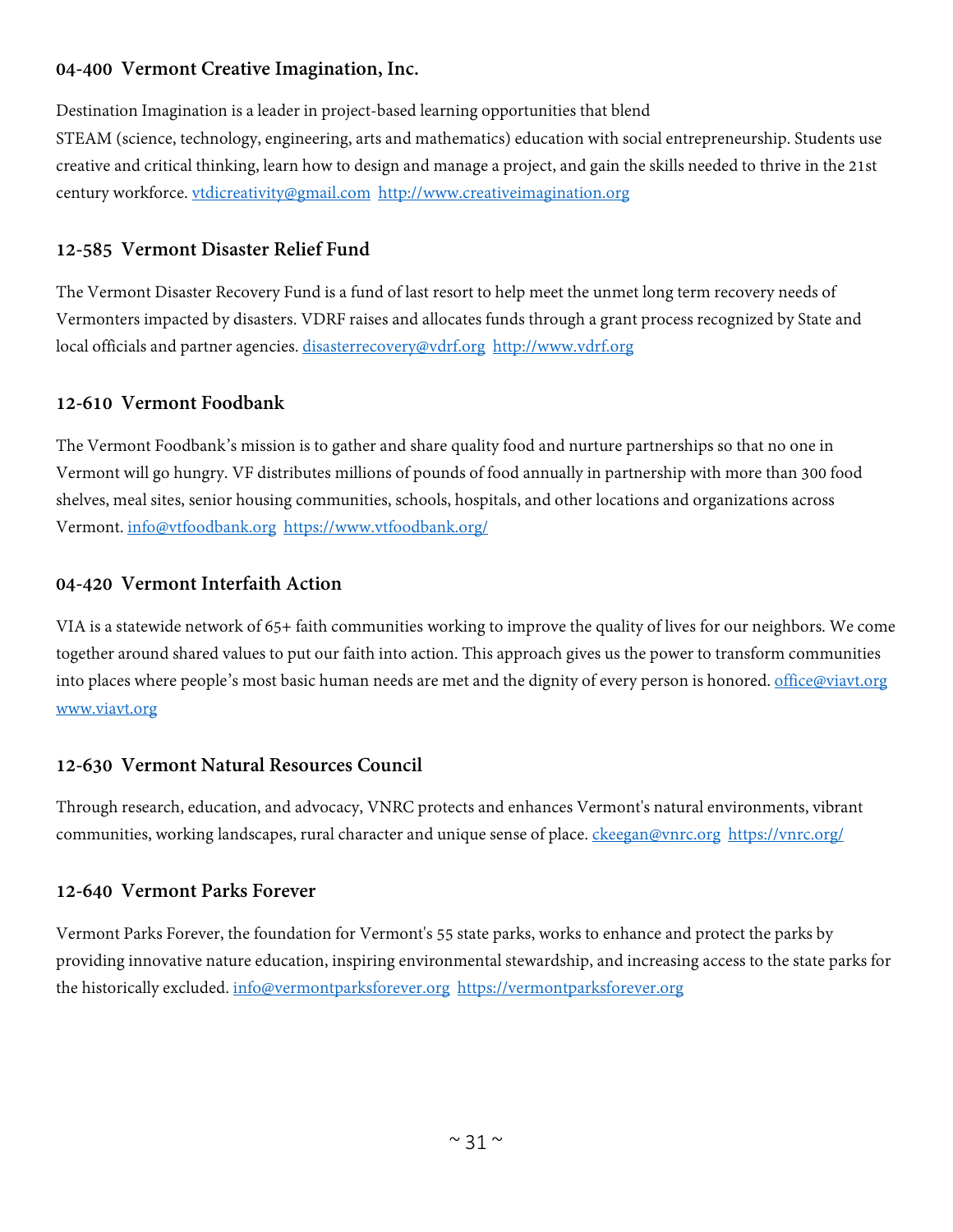# **12-650 Vermont River Conservancy**

The Vermont River Conservancy (VRC) is a statewide non-profit land conservation organization founded in 1995 out of a concern for the loss of public access to Vermont's waterways. The staff, Board, and volunteers at VRC work to carry out their mission to permanently conserve and protect special lands along the waters of Vermont. [shannon@vermontriverconservancy.org](mailto:shannon@vermontriverconservancy.org) [https://www.vermontriverconservancy.org](https://www.vermontriverconservancy.org/)

#### **04-430 Vermont Works for Women**

Vermont Works for Women's mission is to help women and girls recognize their potential and explore, pursue, and excel in work that leads to economic independence. Our programs include career education and exploration for girls, work-readiness training for women, and gender equity programs in schools and workplaces. [info@vtworksforwomen.org](mailto:info@vtworksforwomen.org) [https://www.vtworksforwomen.org](https://www.vtworksforwomen.org/)

#### **04-435 VFOR Vermont Foundation of Recovery**

Our mission is to create a network of Recovery Homes (clean and sober living homes) to help people suffering from Substance Use Disorder, re-assimilate into society by supporting the transitions from active use, to recovery, to independent living. [info@vfor.org](mailto:info@vfor.org) [www.vfor.org](http://www.vfor.org/)

#### **12-690 Washington County Youth Service Bureau**

Washington County Youth Service Bureau: Youth & family counseling; substance abuse treatment; runaway and homeless youth services; support for teen parents; a teen center; a reentry program for young offenders; support for youth involved in foster care; 24-hour crisis line; and four statewide coalitions supporting youth work. [wcysb@wcysb.org](mailto:wcysb@wcysb.org) [https://www.wcysb.org](https://www.wcysb.org/)

#### **04-445 Wheels for Jacquie Foundation, Inc.**

We raise funds to help the differently-abled obtain needed accessible transportation. We work with private donors and corporate partners to move our mission forward. [wheelsforjacquiefoundation@gmail.com](mailto:wheelsforjacquiefoundation@gmail.com) [https://www.wheelsforjacquiefoundation.org](https://www.wheelsforjacquiefoundation.org/)

# <span id="page-31-0"></span>**Essex County**

#### **12-200 Green Mountain United Way**

Unit communities in the Northeast Kingdom and Central Vermont to address complex issues facing our region by focusing on Health, Education, Financial Stability, and Community Caring. We convene individuals, organizations, and leaders to make a difference in lives through collective impact programs, Working Bridges, Tatum's Totes and Volunteerism. [info@gmunitedway.org](mailto:info@gmunitedway.org) <https://www.gmunitedway.org/>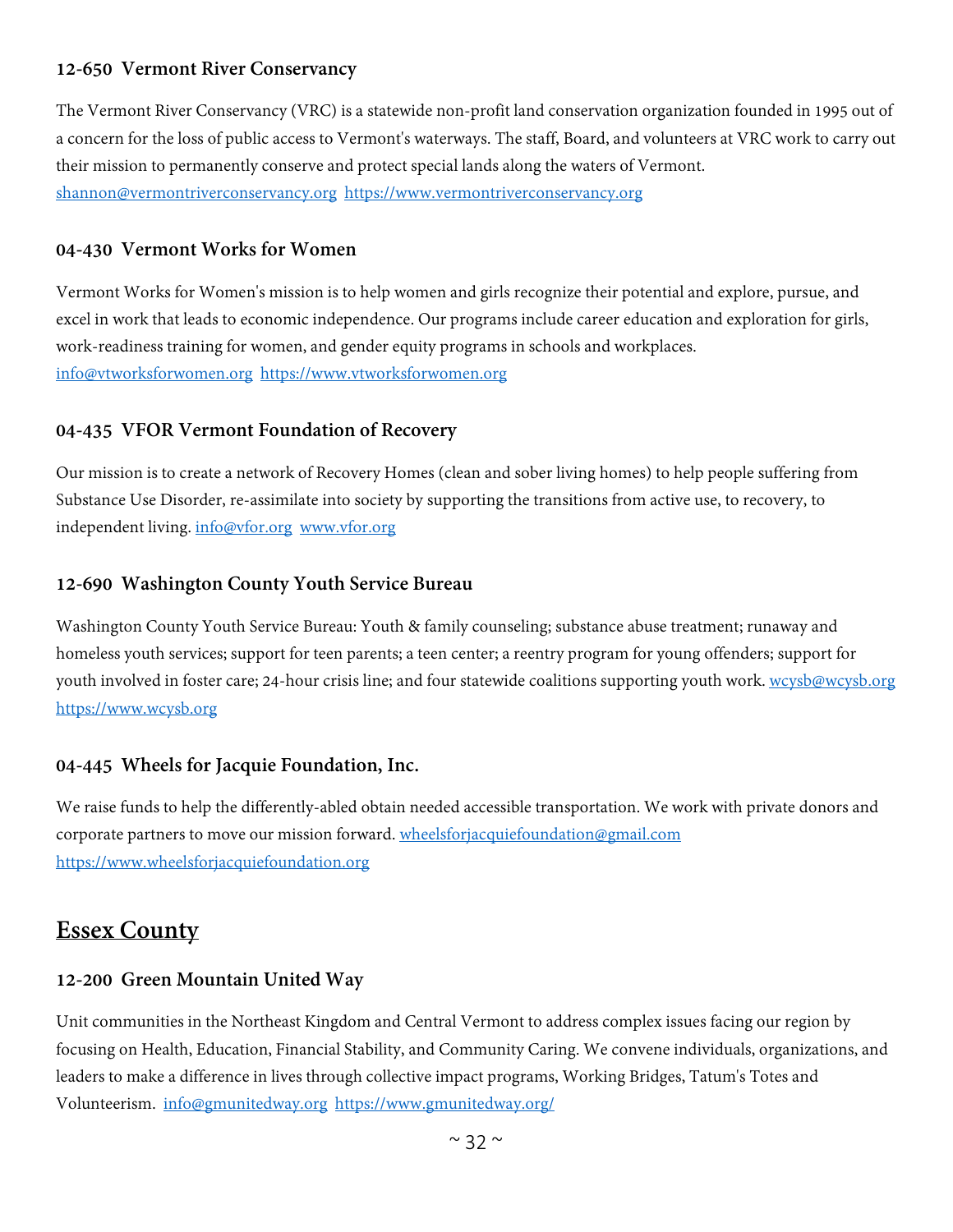# **12-205 ACLU of Vermont**

The ACLU of Vermont is dedicated to advancing the civil rights & civil liberties of all Vermonters. Since 1967, the ACLU of Vermont has been the state's premier guardian of liberty, working in the courts, the legislature, & in communities to preserve the individual rights and liberties guaranteed by our Constitution and the Bill of Rights. [info@acluvt.org](mailto:info@acluvt.org) <https://www.acluvt.org/>

#### **12-228 Brain Injury Association of Vermont**

The mission of the Brain Injury Association of Vermont is to create a better future for all Vermonters affected by brain injury and their families, through prevention, education, advocacy, and support. Our vision is to make Vermont a place where brain injuries are prevented and where those with brain injuries get all the help they need. [support@biavt.org](mailto:support@biavt.org) [https://www.biavt.org](https://www.biavt.org/)

#### **12-245 Catamount Film and Arts**

Catamount Film & Arts in St. Johnsbury hosts KCP Presents, First Night North, Levitt AMP St. Johnsbury Music Series, EPIC Music Program, and world-class films, music, dance, theater, gallery shows, and arts education. [info@catamountarts.org](mailto:info@catamountarts.org) <https://www.catamountarts.org/>

#### **12-300 Children's Literacy Foundation (CLiF)**

CLiF's mission is to inspire a love of reading and writing among low-income, at-risk, and rural children up to age 12 in New Hampshire and Vermont. We provide inspiring presentations, free books, and support. Our partners include schools, libraries, prisons, shelters, refugee programs, camps, nutrition programs, and others. [info@clifonline.org](mailto:info@clifonline.org) [https://clifonline.org](https://clifonline.org/)

#### **04-460 ECHO, Leahy Center for Lake Champlain**

As a leading science center, ECHO is committed to inspiring and engaging families in the joy of scientific discovery and wonder of nature. Reinforcing our value as a community asset through STEM programming that sparks interest, inspires innovation, and communicates about our world in the face of growing complexity. [info@echovermont.org](mailto:info@echovermont.org) <https://www.echovermont.org/>

#### **12-370 Freezing Fun For Families**

Freezing Fun For Families is a Vermont based Non-Profit that offers financial support to Vermont families with a child battling cancer. Through grants, community funding, donations and world-renowned fundraisers such as The Worlds Largest Snow Softball Tournament we provide much needed financial assistance to Vermont families. [Chris.Cadorette@Freezingfunforfamilies.com](mailto:Chris.Cadorette@Freezingfunforfamilies.com) [http://www.Freezingfunforfamilies.com](http://www.freezingfunforfamilies.com/)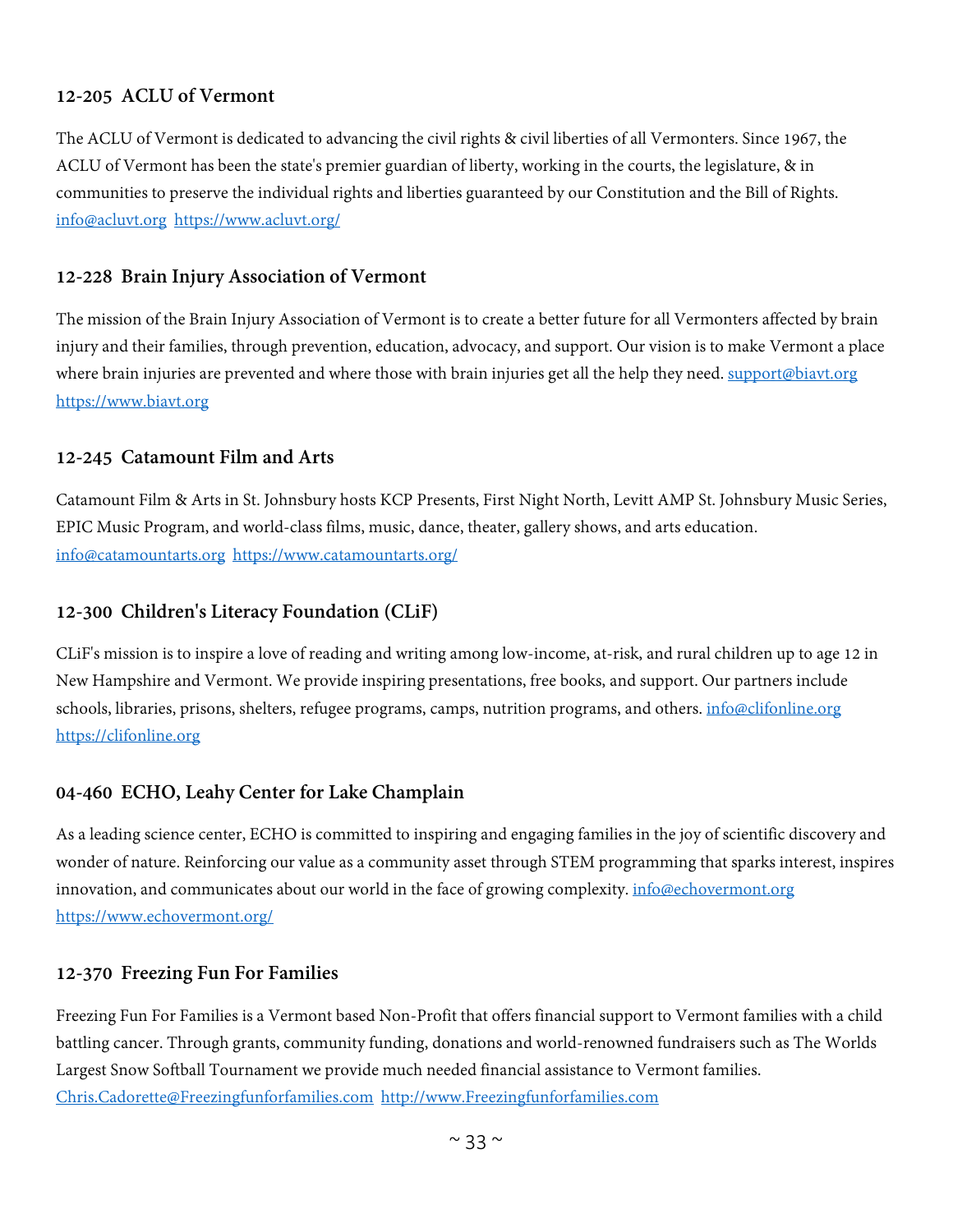# **12-375 Friends of Dog Mountain, Inc.**

Our mission is to steward and sustain the 150-acre Dog Mountain property in Vermont as a unique national treasure that honors the healing power of dogs, nature, love, and art, and to preserve and celebrate the important artistic contributions of Dog Mountain's iconic creator, Stephen Huneck. [giving@friendsofdogmountain.org](mailto:giving@friendsofdogmountain.org) <https://www.dogmt.com/>

# **12-390 Green Mountain Council, BSA**

Since 1910, the Green Mountain Council and its predecessor councils have prepared generations of young people to lead purposeful lives of service. Headquartered in Waterbury and formed in 1972 after a consolidation of three legacy councils, Green Mountain Council serves 3,000 boys and girls in all 14 counties in the state of Vermont. [mark.saxon@scouting.org](mailto:mark.saxon@scouting.org) <https://www.scoutingvermont.org/>

# **12-410 Kingdom Animal Shelter**

Kingdom Animal Shelter is a limited access, all volunteer, non-profit certified  $501(c)$  (3), animal rescue organization. Our mission is to facilitate the placement of rescued, abandoned, abused or neglected animals in safe, life-long homes and to prevent overpopulation and cruelty to animals. [info@kingdomanimalshelter.com](mailto:info@kingdomanimalshelter.com) <https://www.kingdomanimalshelter.com/>

#### **04-315 Local Motion Inc.**

Local Motion works to make biking and walking a way of life in Vermont through school and adult education, advocacy, and services with a goal of making our communities more resilient, inclusive, and livable, improving health via active transportation, bringing affordable transportation within reach for everyone, and decreasing our carbon footprint. [giving@localmotion.org](mailto:giving@localmotion.org) [http://www.localmotion.org](http://www.localmotion.org/)

#### **04-330 MENTOR Vermont**

MENTOR Vermont provides resources and support to youth mentoring programs in Vermont so they can meet the needs of young people in their communities. Our vision is that every young person in Vermont has the supportive mentoring relationships they need to grow and develop into thriving, productive, and engaged adults. [info@mentorvt.org](mailto:info@mentorvt.org) <https://www.mentorvt.org/>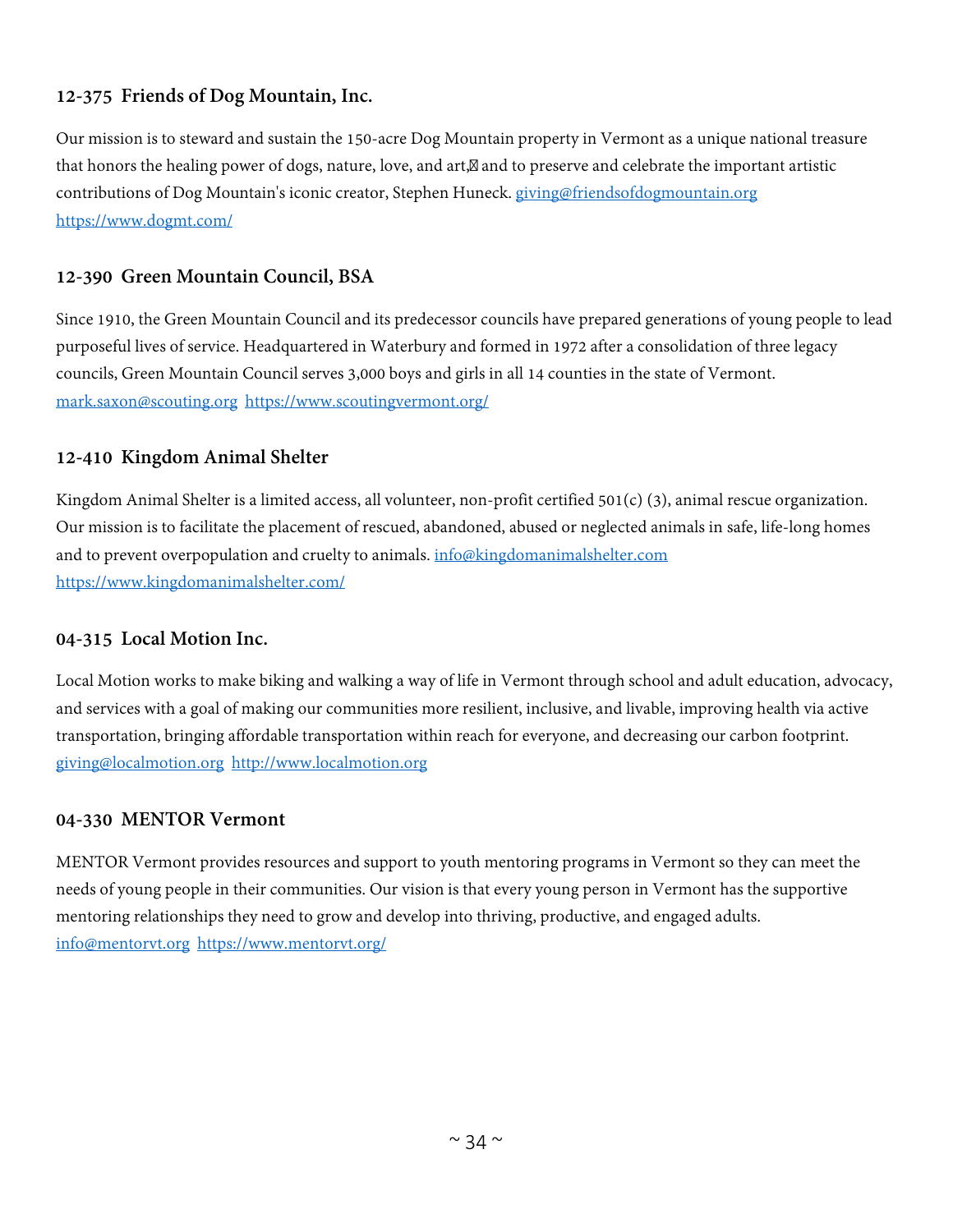# **12-420 Michael Zemanek Memorial Foundation, Inc. (MZMF)**

Provides financial support to widows/ers – half-orphaned children of Vermont Law Enforcement Officers who have died. Provide financial support to sworn Vermont Law Enforcement Officers who are faced with catastrophic situations, which pose a significant financial hardship for their immediate family. And so much more! [mzmf2014@gmail.com](mailto:mzmf2014@gmail.com) [https://www.mzmf.org](https://www.mzmf.org/)

# **04-350 National Alliance on Mental Illness of Vermont**

NAMI Vermont supports, educates and advocates so all communities, families and individuals affected by mental illness or mental health challenges can build better lives. We provide free support groups and educational classes around Vermont. Our advocacy efforts build awareness, guide public policy and reduce stigma surrounding mental illness. [info@namivt.org](mailto:info@namivt.org) <https://namivt.org/>

# **12-450 Northeast Kingdom Human Services, Inc.**

Mission: To empower individuals, families, and communities by promoting hope, healing, and support. Provides clientcentered, trauma-informed comprehensive home, community, and office-based services addressing intellectual/developmental disabilities, adult mental health, addiction challenges, and children and family stressors. [info@nkhs.net](mailto:info@nkhs.net) [https://nkhs.org](https://nkhs.org/)

# **12-460 Northeast Kingdom Learning Services, Inc.**

NEKLS offers an array of educational programs that serve children, adults and families throughout the tri-county region known as the Northeast Kingdom of Vermont. It is the mission of NEKLS, Inc. to inspire and empower learners, birth and beyond, and it is our vision to help shape a community of lifelong learners that reach their full potential. [info@neklsvt.org](mailto:info@neklsvt.org) [https://www.neklsvt.org](https://www.neklsvt.org/)

# **12-470 NorthWoods Stewardship Center**

NorthWoods Stewardship Center is a conservation organization located in East Charleston. Our mission is to connect people and place, through science, education, and action. This year, we will employ 110 staff, through youth and professional conservation crews, forestry, conservation science and environmental education programs. [maria@northwoodscenter.org](mailto:maria@northwoodscenter.org) [http://www.northwoodscenter.org](http://www.northwoodscenter.org/)

#### **04-360 Outright Vermont**

Outright Vermont is building a Vermont where all LGBTQ+ youth have hope, equity, and power. [info@outrightvt.org](mailto:info@outrightvt.org) [http://www.outrightvt.org](http://www.outrightvt.org/)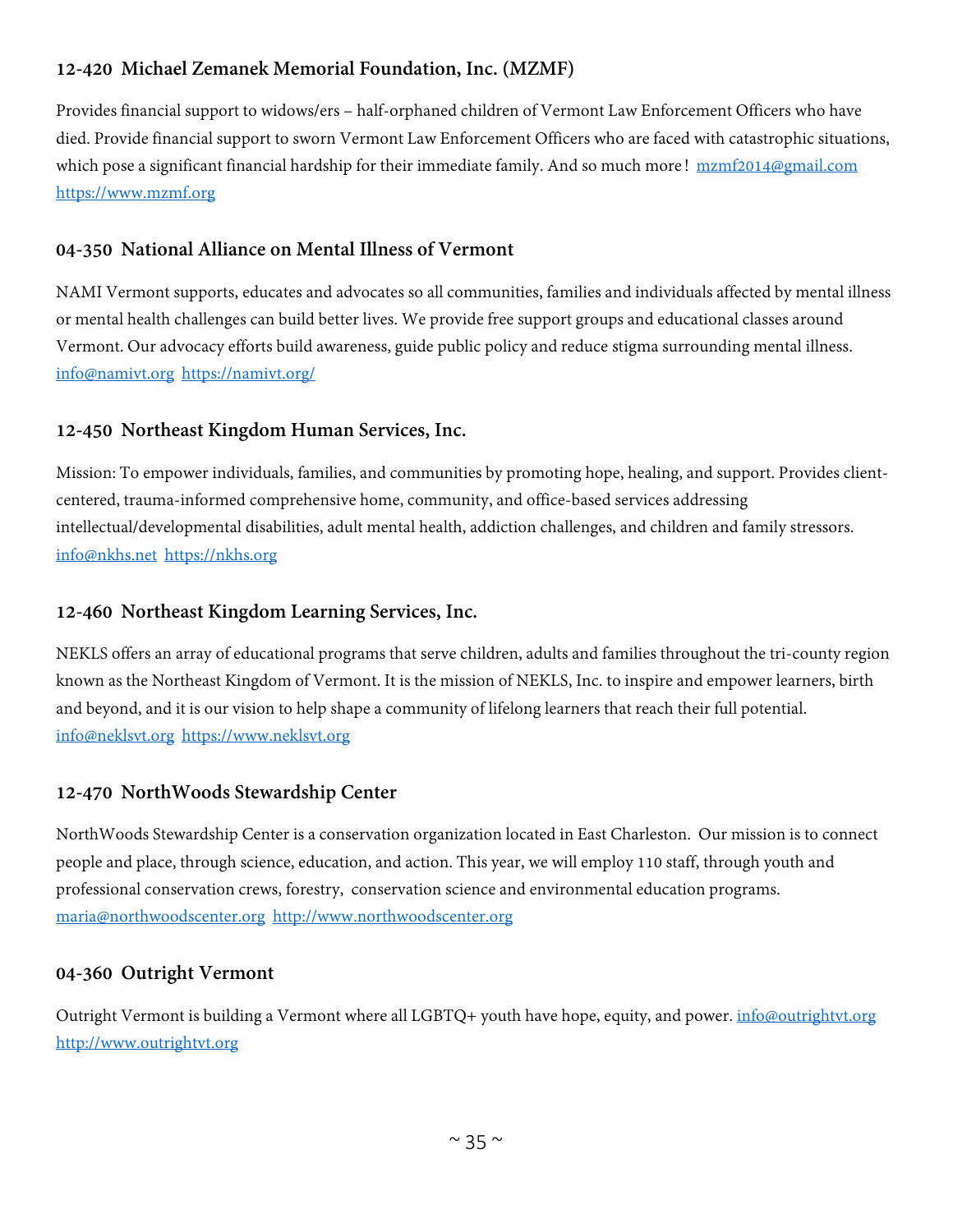# **12-500 Prevent Child Abuse Vermont**

Prevent Child Abuse Vermont offers free prevention programs: Nurturing Parenting Programs, Strengthening Families Programs, Circle of Parents Support Groups, Vermont Parents Helpline, Shaken Baby Syndrome Prevention, Vermont Parents Home Companion & Resource Directory, Child Sexual Abuse Prevention Training Series, and Healthy Relationships Project [pcavt@pcavt.org](mailto:pcavt@pcavt.org) [https://www.pcavt.org](https://www.pcavt.org/)

#### **04-375 Rhino Foods Foundation**

Our primary initiative focuses on employee financial stability and spreading the Income Advance (IA) Program—which provides employees with access to emergency funds that help them overcome adversity and get on a path toward greater resilience by helping them build credit and start saving for the future. [drolland@rhinofoodsfoundation.org](mailto:drolland@rhinofoodsfoundation.org) [https://www.rhinofoodsfoundation.org](https://www.rhinofoodsfoundation.org/)

#### **04-385 Sail Beyond Cancer VT**

Sail Beyond Cancer Vermont provides free 3-hour private sailing excursions with cancer patients and their loved ones by harnessing the healing powers of wind, water and sail.

We provide relief from the challenges of cancer (any type of cancer) and create opportunities to rebuild courage and make lasting memories[. info@sailbeyondcancer.org](mailto:info@sailbeyondcancer.org) [http://sailbeyondcancer.org](http://sailbeyondcancer.org/)

#### **04-370 Special Olympics Vermont**

Special Olympics Vermont is part of a global movement that works year-round to foster inclusion and acceptance of people with intellectual disabilities by using the power of sport to showcase their gifts and abilities. [info@vtso.org](mailto:info@vtso.org) <https://www.specialolympicsvermont.org/>

#### **12-545 The Nature Conservancy in Vermont**

The Nature Conservancy in Vermont is a leader in safeguarding the natural heritage of the Green Mountain State. We have helped conserve over 300,000 acres of land, 1,500 miles of shoreline, and we manage and maintain 58 natural areas open for hiking, fishing, skiing and hunting. We are proud to be connecting people and nature for over 60 years. [vermont@tnc.org](mailto:vermont@tnc.org) [https://www.nature.org/en-us/about-us/where-we-work/united](https://www.nature.org/en-us/about-us/where-we-work/united-states/vermont/?vu=r.v_vermont.local.na.vt)[states/vermont/?vu=r.v\\_vermont.local.na.vt](https://www.nature.org/en-us/about-us/where-we-work/united-states/vermont/?vu=r.v_vermont.local.na.vt)

#### **12-550 The Veterans' Place Inc.**

The Veterans' Place is a community-based, non-profit, 22 bed, and substance free, transitional housing program located in central Vermont, dedicated to reducing the Vermont Veterans homeless population. TVPI provides both secure and sober housing along with supportive services and programs to homeless veterans. [kmhboyce@gmail.com](mailto:kmhboyce@gmail.com) <https://www.vermontveteransplace.org/>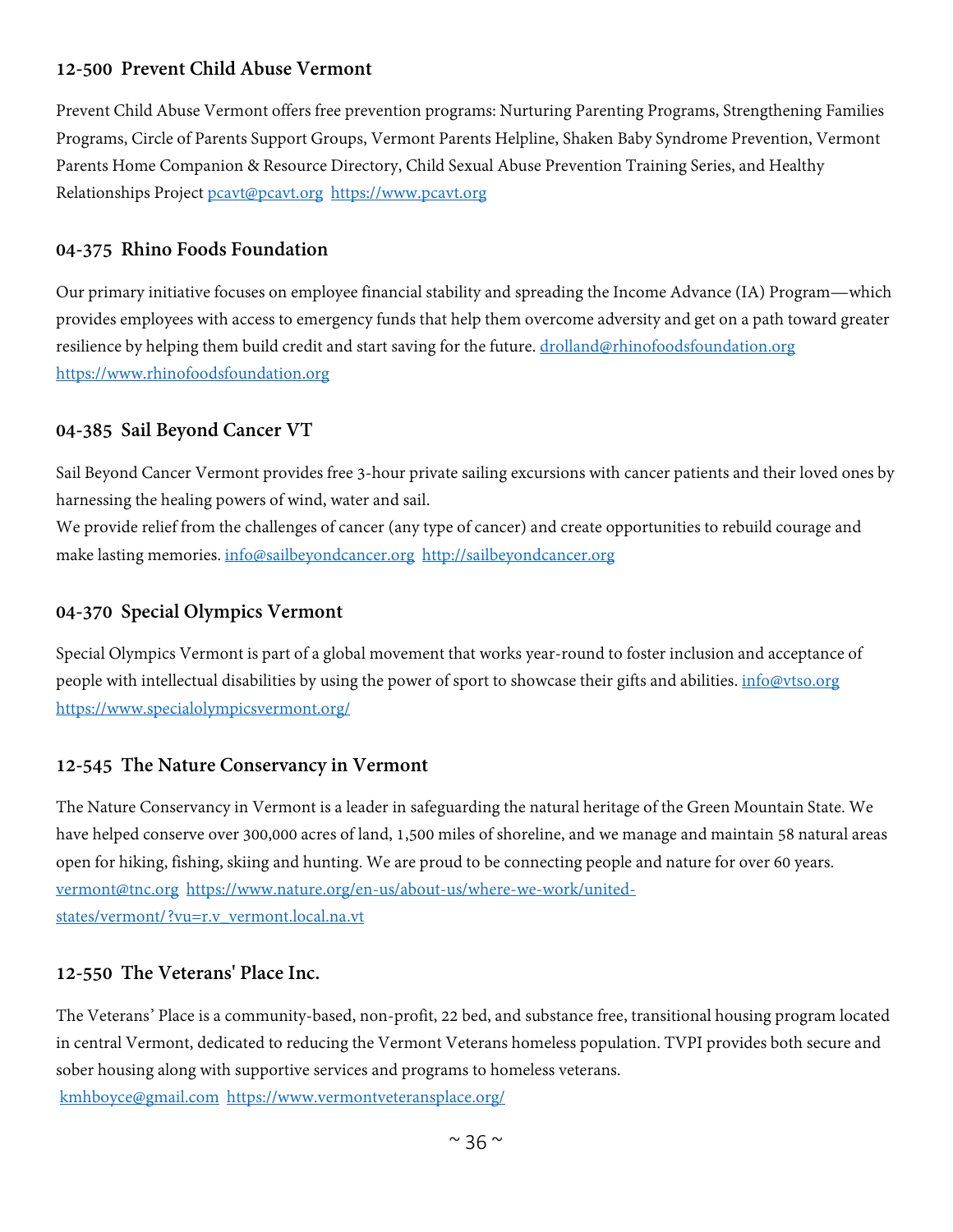# **12-558 Turtle Island Children's Center, Inc.**

Turtle Island Children's Center offers year-round, play and nature based early education for infants through pre-Kindergarteners, and summer camp for grades K-3 in Montpelier, Vermont. *[info@turtleislandvt.org](mailto:info@turtleislandvt.org)* [http://www.turtleislandvt.org](http://www.turtleislandvt.org/)

# **12-565 Umbrella**

We believe that oppression and the systemic abuse of power is at the root of domestic and sexual violence, stalking, teen dating violence, human trafficking and gender based violence. Umbrella's mission is to cultivate a Northeast Kingdom where all people thrive free from abuse and oppression. [info@umbrellanek.org](mailto:info@umbrellanek.org) <https://www.umbrellanek.org/>

# **12-580 Vermont Bar Foundation (VBF)**

The Vermont Bar Foundation supports essential legal services for low-income Vermonters by distributing funds to lawrelated programs such as legal aid providers, legal clinics, domestic violence prevention programs, and veterans legal assistance projects. Help us fulfill the promise of equal access to justice for all. [d.bailey@vtbarfoundation.org](mailto:d.bailey@vtbarfoundation.org) [https://vtbarfoundation.org](https://vtbarfoundation.org/)

## **04-415 Vermont CARES**

Vermont CARES promotes a healthy, just world where Vermonters affected by HIV, HCV and drug use have access to harm reduction services, resources and education. We celebrate and value these Vermonters by addressing social stigmas and health disparities by creating caring, compassionate communities. [peter@vtcares.org](mailto:peter@vtcares.org) [www.vtcares.org](http://www.vtcares.org/)

## **04-400 Vermont Creative Imagination, Inc.**

Destination Imagination is a leader in project-based learning opportunities that blend STEAM (science, technology, engineering, arts and mathematics) education with social entrepreneurship. Students use creative and critical thinking, learn how to design and manage a project, and gain the skills needed to thrive in the 21st century workforce. [vtdicreativity@gmail.com](mailto:vtdicreativity@gmail.com) http/www.creativeimagination.org

## **12-585 Vermont Disaster Relief Fund**

The Vermont Disaster Recovery Fund is a fund of last resort to help meet the unmet long term recovery needs of Vermonters impacted by disasters. VDRF raises and allocates funds through a grant process recognized by State and local officials and partner agencies. [disasterrecovery@vdrf.org](mailto:disasterrecovery@vdrf.org) [http://www.vdrf.org](http://www.vdrf.org/)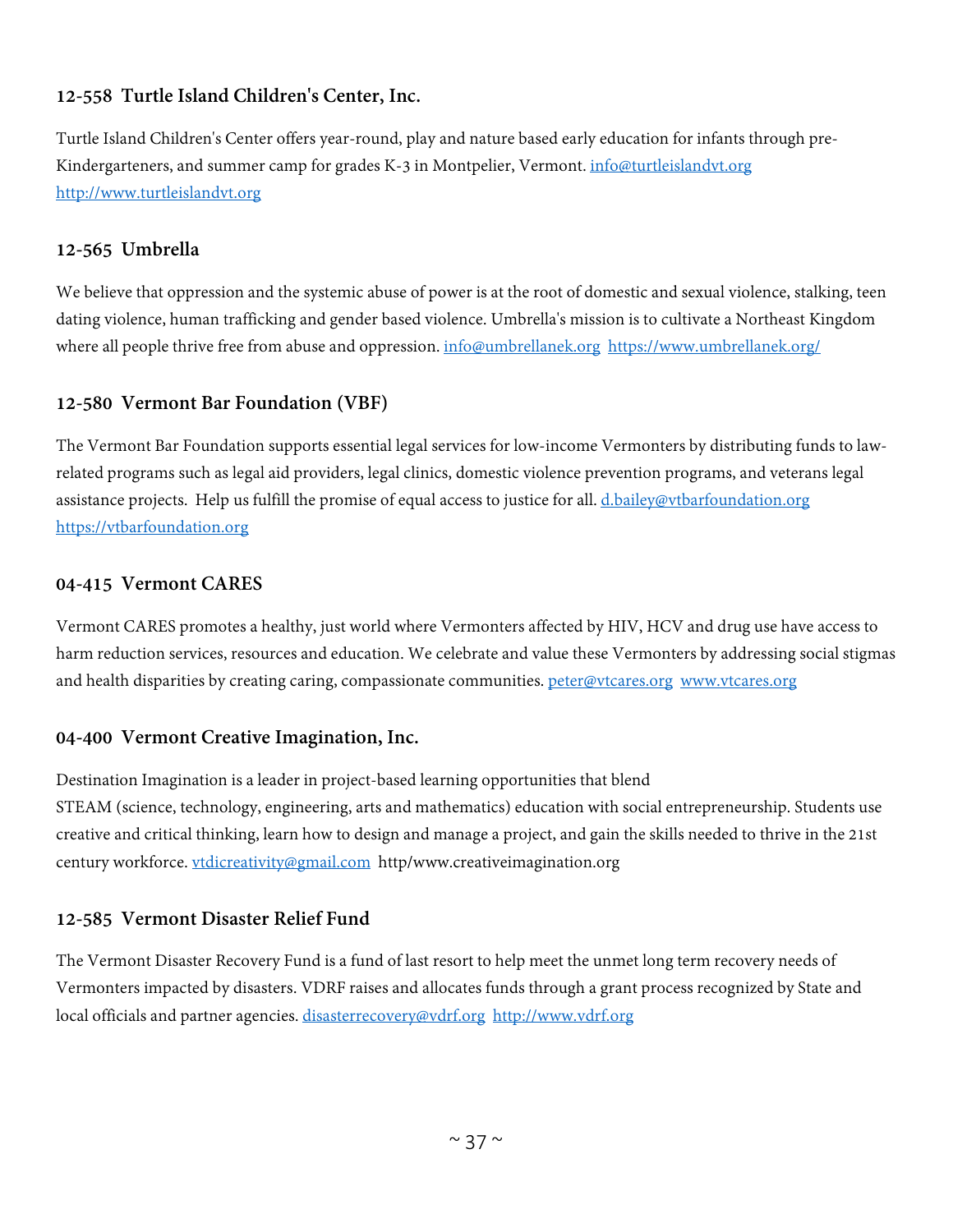## **12-610 Vermont Foodbank**

The Vermont Foodbank's mission is to gather and share quality food and nurture partnerships so that no one in Vermont will go hungry. VF distributes millions of pounds of food annually in partnership with more than 300 food shelves, meal sites, senior housing communities, schools, hospitals, and other locations and organizations across Vermont. [info@vtfoodbank.org](mailto:info@vtfoodbank.org) <https://www.vtfoodbank.org/>

#### **12-630 Vermont Natural Resources Council**

Through research, education, and advocacy, VNRC protects and enhances Vermont's natural environments, vibrant communities, working landscapes, rural character and unique sense of place. [ckeegan@vnrc.org](mailto:ckeegan@vnrc.org) <https://vnrc.org/>

## **12-640 Vermont Parks Forever**

Vermont Parks Forever, the foundation for Vermont's 55 state parks, works to enhance and protect the parks by providing innovative nature education, inspiring environmental stewardship, and increasing access to the state parks for the historically excluded. [info@vermontparksforever.org](mailto:info@vermontparksforever.org) [https://vermontparksforever.org](https://vermontparksforever.org/)

#### **12-650 Vermont River Conservancy**

The Vermont River Conservancy (VRC) is a statewide non-profit land conservation organization founded in 1995 out of a concern for the loss of public access to Vermont's waterways. The staff, Board, and volunteers at VRC work to carry out their mission to permanently conserve and protect special lands along the waters of Vermont. [shannon@vermontriverconservancy.org](mailto:shannon@vermontriverconservancy.org) [https://www.vermontriverconservancy.org](https://www.vermontriverconservancy.org/)

## **04-430 Vermont Works for Women**

Vermont Works for Women's mission is to help women and girls recognize their potential and explore, pursue, and excel in work that leads to economic independence. Our programs include career education and exploration for girls, work-readiness training for women, and gender equity programs in schools and workplaces. [info@vtworksforwomen.org](mailto:info@vtworksforwomen.org) [https://www.vtworksforwomen.org](https://www.vtworksforwomen.org/)

#### **12-690 Washington County Youth Service Bureau**

Washington County Youth Service Bureau: Youth & family counseling; substance abuse treatment; runaway and homeless youth services; support for teen parents; a teen center; a reentry program for young offenders; support for youth involved in foster care; 24-hour crisis line; and four statewide coalitions supporting youth work. [wcysb@wcysb.org](mailto:wcysb@wcysb.org) [https://www.wcysb.org](https://www.wcysb.org/)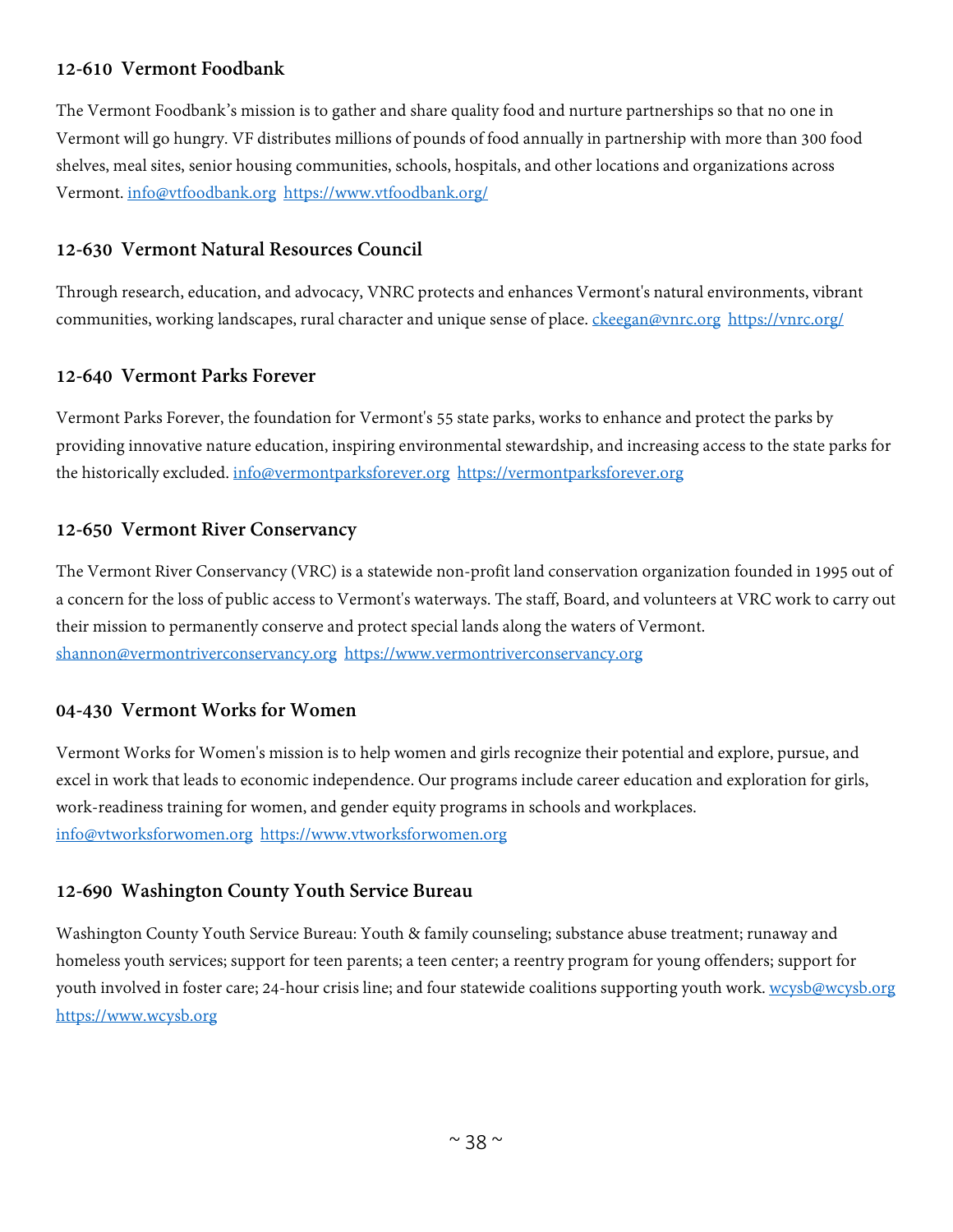## **04-445 Wheels for Jacquie Foundation, Inc.**

We raise funds to help the differently-abled obtain needed accessible transportation. We work with private donors and corporate partners to move our mission forward. [wheelsforjacquiefoundation@gmail.com](mailto:wheelsforjacquiefoundation@gmail.com) [https://www.wheelsforjacquiefoundation.org](https://www.wheelsforjacquiefoundation.org/)

# **Franklin County**

#### **04-200 United Way of Northwest Vermont**

We unite communities to solve complex problems, convening advocates, organizations and institutions to address community issues by working together. Our networks, partnerships and strategic initiatives improve lives. [cari@unitedwaynwvt.org](mailto:cari@unitedwaynwvt.org) [https://www.unitedwaynwvt.org](https://www.unitedwaynwvt.org/)

#### **12-205 ACLU of Vermont**

The ACLU of Vermont is dedicated to advancing the civil rights & civil liberties of all Vermonters. Since 1967, the ACLU of Vermont has been the state's premier guardian of liberty, working in the courts, the legislature, & in communities to preserve the individual rights and liberties guaranteed by our Constitution and the Bill of Rights. [info@acluvt.org](mailto:info@acluvt.org) <https://www.acluvt.org/>

#### **04-205 Age Well**

For over 40 years, Age Well has provided services and support that allow older Vermonters to stay independent, remain healthy at home, where they want to be. We offer care coordination, Meals on Wheels; community meals; wellness programs; transportation; expertise on Medicare, insurance, care options; a Helpline, & more. [info@agewellvt.org](mailto:info@agewellvt.org) 802- 865-0360 <https://www.agewellvt.org/>

#### **12-228 Brain Injury Association of Vermont**

The mission of the Brain Injury Association of Vermont is to create a better future for all Vermonters affected by brain injury and their families, through prevention, education, advocacy, and support. Our vision is to make Vermont a place where brain injuries are prevented and where those with brain injuries get all the help they need. [support@biavt.org](mailto:support@biavt.org) [https://www.biavt.org](https://www.biavt.org/)

#### **04-215 Cathedral Square**

Stable, affordable housing is the foundation of health, financial stability, quality of life, and social justice. This is especially true as we age. Cathedral Square's 26 housing communities serve 1,163 older adults and people with disabilities. 92% are low income or very low income, and over 15% were previously homeless. [info@cathedralsquare.org](mailto:info@cathedralsquare.org) <https://cathedralsquare.org/>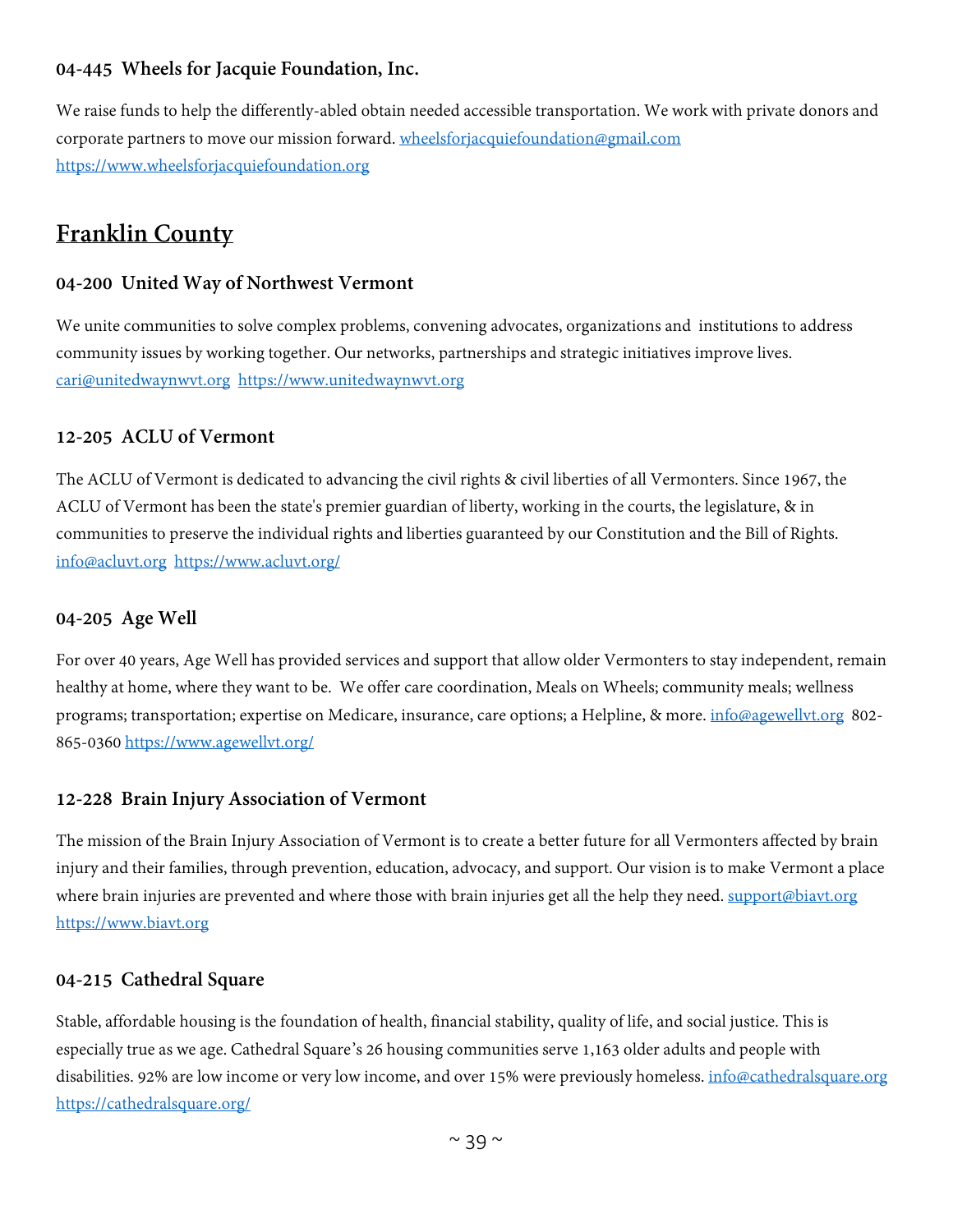# **04-220 Champlain Community Services (CCS), Inc.**

Champlain Community Services (CCS) is a developmental services and health care provider offering carefully coordinated, personalized supports to Vermonters with intellectual disabilities and autism. Specializing in employment and career development, we also provide supports at home, at school, and in the community. [staff@ccs-vt.org](mailto:staff@ccs-vt.org) [http://ccs](http://ccs-vt.org/)[vt.org](http://ccs-vt.org/)

# **12-300 Children's Literacy Foundation (CLiF)**

CLiF's mission is to inspire a love of reading and writing among low-income, at-risk, and rural children up to age 12 in New Hampshire and Vermont. We provide inspiring presentations, free books, and support. Our partners include schools, libraries, prisons, shelters, refugee programs, camps, nutrition programs, and others. [info@clifonline.org](mailto:info@clifonline.org) [https://clifonline.org](https://clifonline.org/)

# **04-460 ECHO, Leahy Center for Lake Champlain**

As a leading science center, ECHO is committed to inspiring and engaging families in the joy of scientific discovery and wonder of nature. Reinforcing our value as a community asset through STEM programming that sparks interest, inspires innovation, and communicates about our world in the face of growing complexity. [info@echovermont.org](mailto:info@echovermont.org) <https://www.echovermont.org/>

## **04-260 Fairfield Community Center Association**

The Fairfield Community Center Association, located in E. Fairfield, VT, has been working to meet the changing needs of Franklin county and beyond since 1992. Currently, we serve the community through a food shelf program, weekly senior meals, cooking classes, community garden, and vacation and summer camps for youth. [fccvt.info@gmail.com](mailto:fccvt.info@gmail.com) <https://fairfieldcommunitycenter.org/>

## **12-370 Freezing Fun For Families**

Freezing Fun For Families is a Vermont based Non-Profit that offers financial support to Vermont families with a child battling cancer. Through grants, community funding, donations and world-renowned fundraisers such as The Worlds Largest Snow Softball Tournament we provide much needed financial assistance to Vermont families. [Chris.Cadorette@Freezingfunforfamilies.com](mailto:Chris.Cadorette@Freezingfunforfamilies.com) [http://www.Freezingfunforfamilies.com](http://www.freezingfunforfamilies.com/)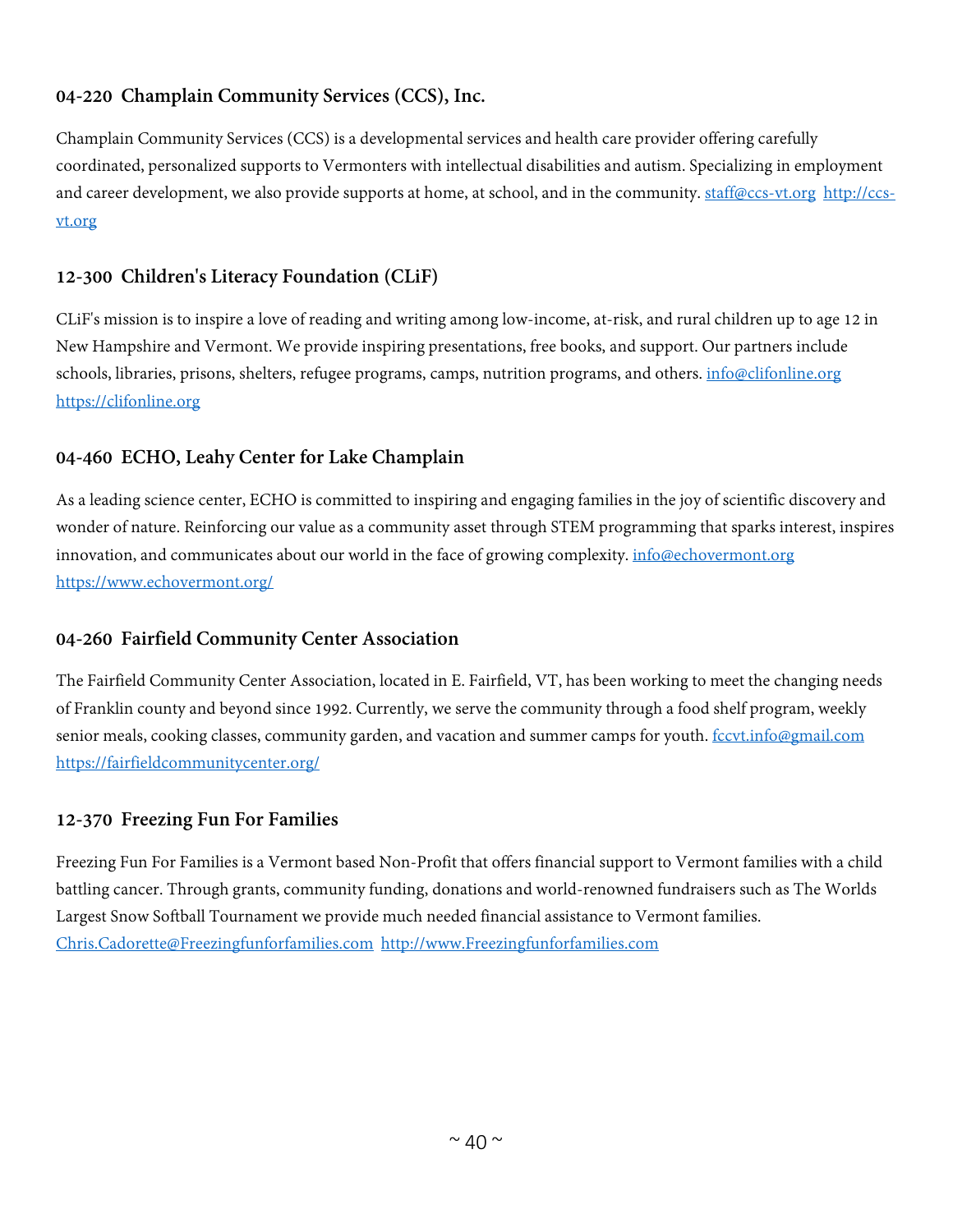## **12-375 Friends of Dog Mountain, Inc.**

Our mission is to steward and sustain the 150-acre Dog Mountain property in Vermont as a unique national treasure that honors the healing power of dogs, nature, love, and art, and to preserve and celebrate the important artistic contributions of Dog Mountain's iconic creator, Stephen Huneck. [giving@friendsofdogmountain.org](mailto:giving@friendsofdogmountain.org) <https://www.dogmt.com/>

## **04-265 Greater Burlington YMCA**

The Greater Burlington Y's mission is to build a strong community by involving youth, adults, and families in programs and activities that develop spirit, mind, and body. All our decisions and actions are made with consideration of four core values: Caring, Honesty, Respect, and Responsibility. [donorservices@gbymca.org](mailto:donorservices@gbymca.org) <https://www.gbymca.org/>

## **12-390 Green Mountain Council, BSA**

Since 1910, the Green Mountain Council and its predecessor councils have prepared generations of young people to lead purposeful lives of service. Headquartered in Waterbury and formed in 1972 after a consolidation of three legacy councils, Green Mountain Council serves 3,000 boys and girls in all 14 counties in the state of Vermont. [mark.saxon@scouting.org](mailto:mark.saxon@scouting.org) <https://www.scoutingvermont.org/>

#### **04-275 HomeShare Vermont**

HomeShare Vermont provides a comprehensive screening and matching service and ongoing support for seniors and others who have an extra bedroom and want to remain in their homes and seek companionship, a little household help or sharing of household expenses while helping others find an affordable place to live. [info@homesharevermont.org](mailto:info@homesharevermont.org) [https://www.homesharevermont.org](https://www.homesharevermont.org/)

## **04-470 Josh Pallotta Fund Inc.**

The Josh Pallotta Fund is an organization aimed at ending Veteran Suicide. Through Josh's House, a recreational and wellness center, Veterans can connect with one another, learn job skills, get a hot meal, and receive alternative therapies that have shown success in treating Post Traumatic Stress but that aren't currently offered through the VA. [info@joshpallottafund.org](mailto:info@joshpallottafund.org) [www.joshpallottafund.org](http://www.joshpallottafund.org/)

## **04-310 Lake Champlain Committee**

LCC is a nonprofit environmental organization that uses science-based, advocacy, education and collaborative action to protect water quality, safeguard habitat, combat pollution, and foster stewardship throughout the Lake Champlain watershed. [lcc@lakechamplaincommittee.org](mailto:lcc@lakechamplaincommittee.org) [https://www.lakechamplaincommittee.org](https://www.lakechamplaincommittee.org/)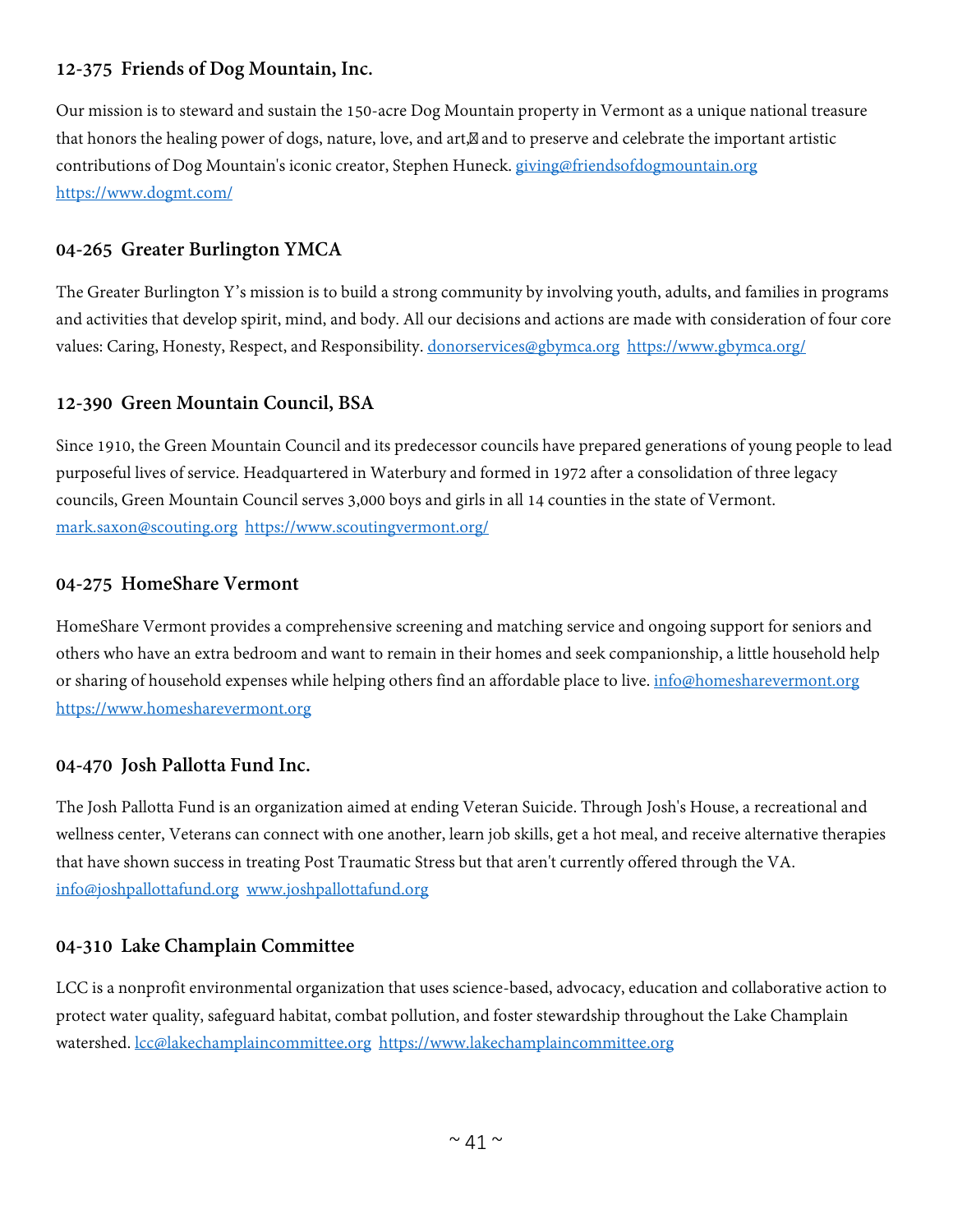#### **04-315 Local Motion Inc.**

Local Motion works to make biking and walking a way of life in Vermont through school and adult education, advocacy, and services with a goal of making our communities more resilient, inclusive, and livable, improving health via active transportation, bringing affordable transportation within reach for everyone, and decreasing our carbon footprint. [giving@localmotion.org](mailto:giving@localmotion.org) [http://www.localmotion.org](http://www.localmotion.org/)

#### **04-530 Machia Wilderness Camp**

Machia Wilderness Camp is a mission driven non-profit camp that teaches youth to become responsible stewards of the earth. Hands-on experiences instill a bond with nature and a sense of community as they work to become tomorrow's leaders. [marilynmachia@comcast.net](mailto:marilynmachia@comcast.net) [http://www.machiacamp.org](http://www.machiacamp.org/)

#### **04-330 MENTOR Vermont**

MENTOR Vermont provides resources and support to youth mentoring programs in Vermont so they can meet the needs of young people in their communities. Our vision is that every young person in Vermont has the supportive mentoring relationships they need to grow and develop into thriving, productive, and engaged adults. [info@mentorvt.org](mailto:info@mentorvt.org) <https://www.mentorvt.org/>

#### **04-490 Mercy Connections, Inc.**

Mercy Connections, a community-based, multi-cultural, economic and social justice agency, provides opportunities for people to pursue their goals and achieve better lives. We educate, match needs to resources, transcend barriers and embrace radical inclusion in a vibrant community. [info@mercyconnections.org](mailto:info@mercyconnections.org) http://www.mercyconnections.org

#### **04-350 National Alliance on Mental Illness of Vermont**

NAMI Vermont supports, educates and advocates so all communities, families and individuals affected by mental illness or mental health challenges can build better lives. We provide free support groups and educational classes around Vermont. Our advocacy efforts build awareness, guide public policy and reduce stigma surrounding mental illness. [info@namivt.org](mailto:info@namivt.org) <https://namivt.org/>

#### **04-360 Outright Vermont**

Outright Vermont is building a Vermont where all LGBTQ+ youth have hope, equity, and power. [info@outrightvt.org](mailto:info@outrightvt.org) [http://www.outrightvt.org](http://www.outrightvt.org/)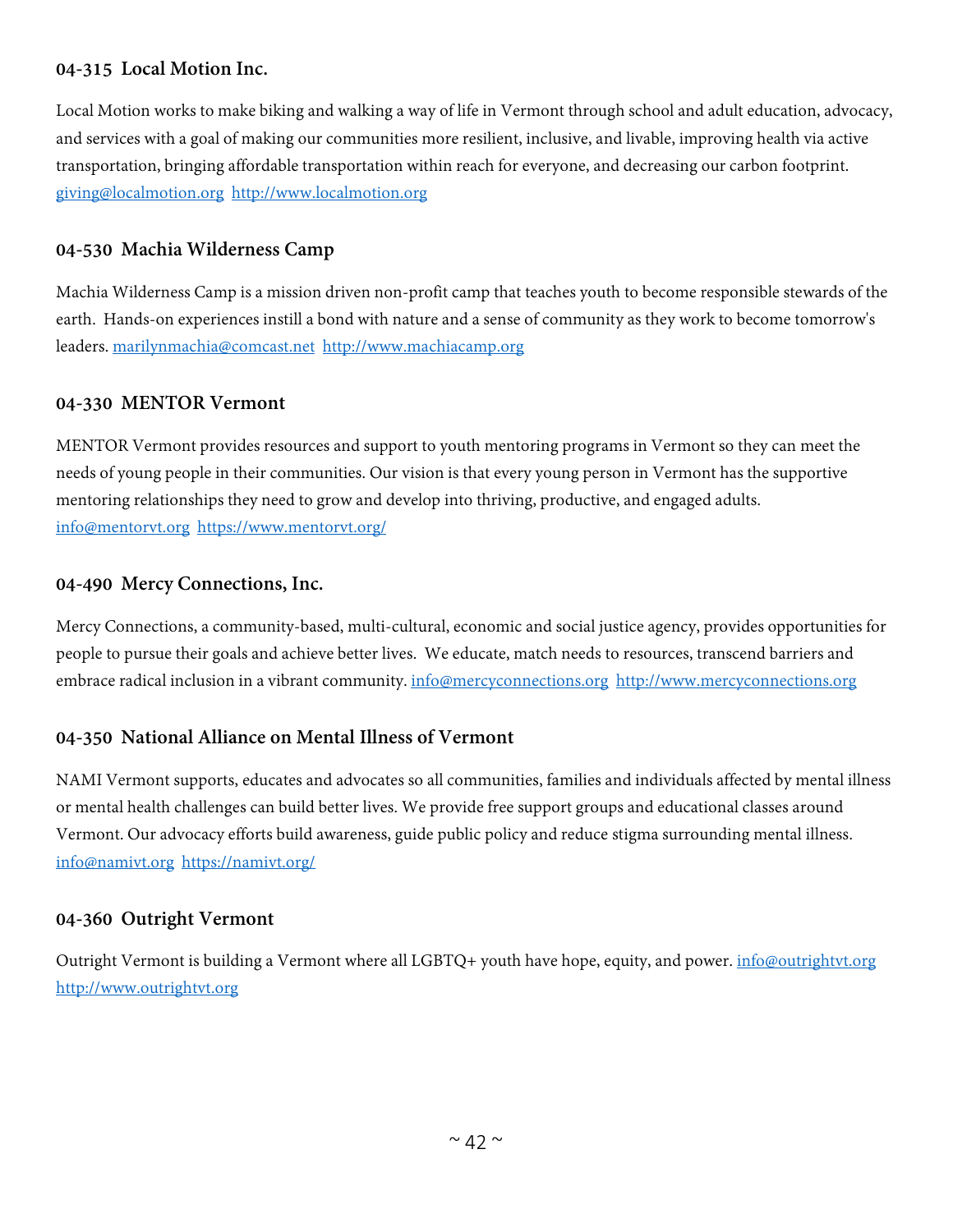# **04-500 Planned Parenthood of Northern New England**

PPNNE's mission is to provide, promote, and protect access to reproductive health care and sexuality education so that all people can make voluntary choices about their reproductive and sexual health. [supportus@ppnne.org](mailto:supportus@ppnne.org) [https://www.ppnne.org](https://www.ppnne.org/)

## **12-500 Prevent Child Abuse Vermont**

Prevent Child Abuse Vermont offers free prevention programs: Nurturing Parenting Programs, Strengthening Families Programs, Circle of Parents Support Groups, Vermont Parents Helpline, Shaken Baby Syndrome Prevention, Vermont Parents Home Companion & Resource Directory, Child Sexual Abuse Prevention Training Series, and Healthy Relationships Project [pcavt@pcavt.org](mailto:pcavt@pcavt.org) [https://www.pcavt.org](https://www.pcavt.org/)

#### **04-375 Rhino Foods Foundation**

Our primary initiative focuses on employee financial stability and spreading the Income Advance (IA) Program—which provides employees with access to emergency funds that help them overcome adversity and get on a path toward greater resilience by helping them build credit and start saving for the future. [drolland@rhinofoodsfoundation.org](mailto:drolland@rhinofoodsfoundation.org) [https://www.rhinofoodsfoundation.org](https://www.rhinofoodsfoundation.org/)

#### **04-385 Sail Beyond Cancer VT**

Sail Beyond Cancer Vermont provides free 3-hour private sailing excursions with cancer patients and their loved ones by harnessing the healing powers of wind, water and sail. We provide relief from the challenges of cancer (any type of cancer) and create opportunities to rebuild courage and make lasting memories[. info@sailbeyondcancer.org](mailto:info@sailbeyondcancer.org) [http://sailbeyondcancer.org](http://sailbeyondcancer.org/)

## **04-370 Special Olympics Vermont**

Special Olympics Vermont is part of a global movement that works year-round to foster inclusion and acceptance of people with intellectual disabilities by using the power of sport to showcase their gifts and abilities. [info@vtso.org](mailto:info@vtso.org) <https://www.specialolympicsvermont.org/>

## **04-395 Spectrum Youth & Family Services**

Spectrum helps homeless, at-risk, and foster youth (ages 14-26) and their families make and sustain positive changes in their lives through housing, counseling, mentoring, employment readiness programs, and youth-friendly supportive services. [grants@spectrumvt.org](mailto:grants@spectrumvt.org) [www.spectrumvt.org](http://www.spectrumvt.org/)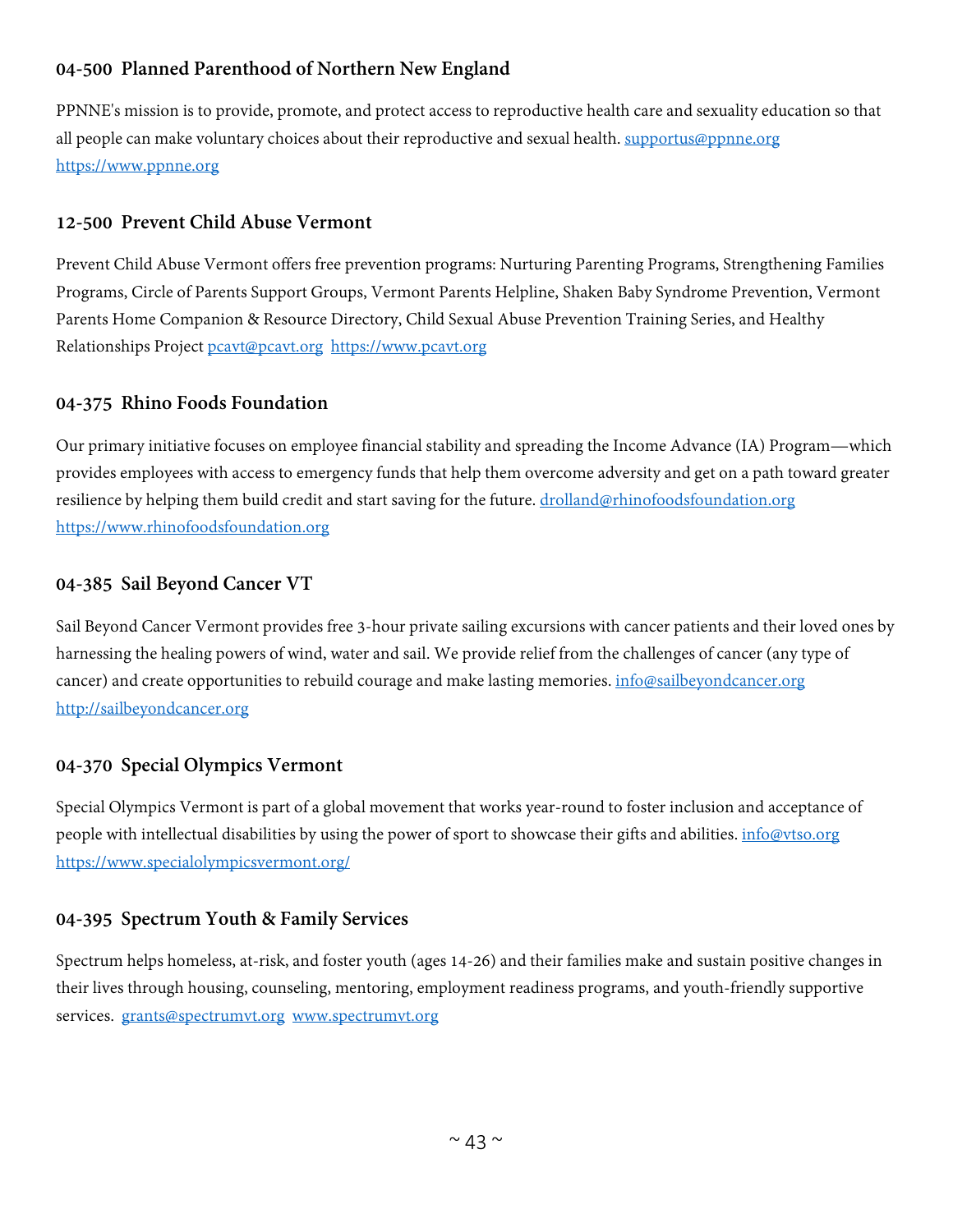# **12-545 The Nature Conservancy in Vermont**

The Nature Conservancy in Vermont is a leader in safeguarding the natural heritage of the Green Mountain State. We have helped conserve over 300,000 acres of land, 1,500 miles of shoreline, and we manage and maintain 58 natural areas open for hiking, fishing, skiing and hunting. We are proud to be connecting people and nature for over 60 years. [vermont@tnc.org](mailto:vermont@tnc.org) [https://www.nature.org/en-us/about-us/where-we-work/united](https://www.nature.org/en-us/about-us/where-we-work/united-states/vermont/?vu=r.v_vermont.local.na.vt)[states/vermont/?vu=r.v\\_vermont.local.na.vt](https://www.nature.org/en-us/about-us/where-we-work/united-states/vermont/?vu=r.v_vermont.local.na.vt)

## **12-550 The Veterans' Place Inc.**

The Veterans' Place is a community-based, non-profit, 22 bed, and substance free, transitional housing program located in central Vermont, dedicated to reducing the Vermont Veterans homeless population. TVPI provides both secure and sober housing along with supportive services and programs to homeless veterans. [kmhboyce@gmail.com](mailto:kmhboyce@gmail.com) <https://www.vermontveteransplace.org/>

## **12-580 Vermont Bar Foundation (VBF)**

The Vermont Bar Foundation supports essential legal services for low-income Vermonters by distributing funds to lawrelated programs such as legal aid providers, legal clinics, domestic violence prevention programs, and veterans legal assistance projects. Help us fulfill the promise of equal access to justice for all. [d.bailey@vtbarfoundation.org](mailto:d.bailey@vtbarfoundation.org) [https://vtbarfoundation.org](https://vtbarfoundation.org/)

#### **04-415 Vermont CARES**

Vermont CARES promotes a healthy, just world where Vermonters affected by HIV, HCV and drug use have access to harm reduction services, resources and education. We celebrate and value these Vermonters by addressing social stigmas and health disparities by creating caring, compassionate communities. [peter@vtcares.org](mailto:peter@vtcares.org) [www.vtcares.org](http://www.vtcares.org/)

## **04-400 Vermont Creative Imagination, Inc.**

Destination Imagination is a leader in project-based learning opportunities that blend STEAM (science, technology, engineering, arts and mathematics) education with social entrepreneurship. Students use creative and critical thinking, learn how to design and manage a project, and gain the skills needed to thrive in the 21st century workforce. [vtdicreativity@gmail.com](mailto:vtdicreativity@gmail.com) [http://www.creativeimagination.org](http://www.creativeimagination.org/) 

## **12-585 Vermont Disaster Relief Fund**

The Vermont Disaster Recovery Fund is a fund of last resort to help meet the unmet long term recovery needs of Vermonters impacted by disasters. VDRF raises and allocates funds through a grant process recognized by State and local officials and partner agencies. [disasterrecovery@vdrf.org](mailto:disasterrecovery@vdrf.org) [http://www.vdrf.org](http://www.vdrf.org/)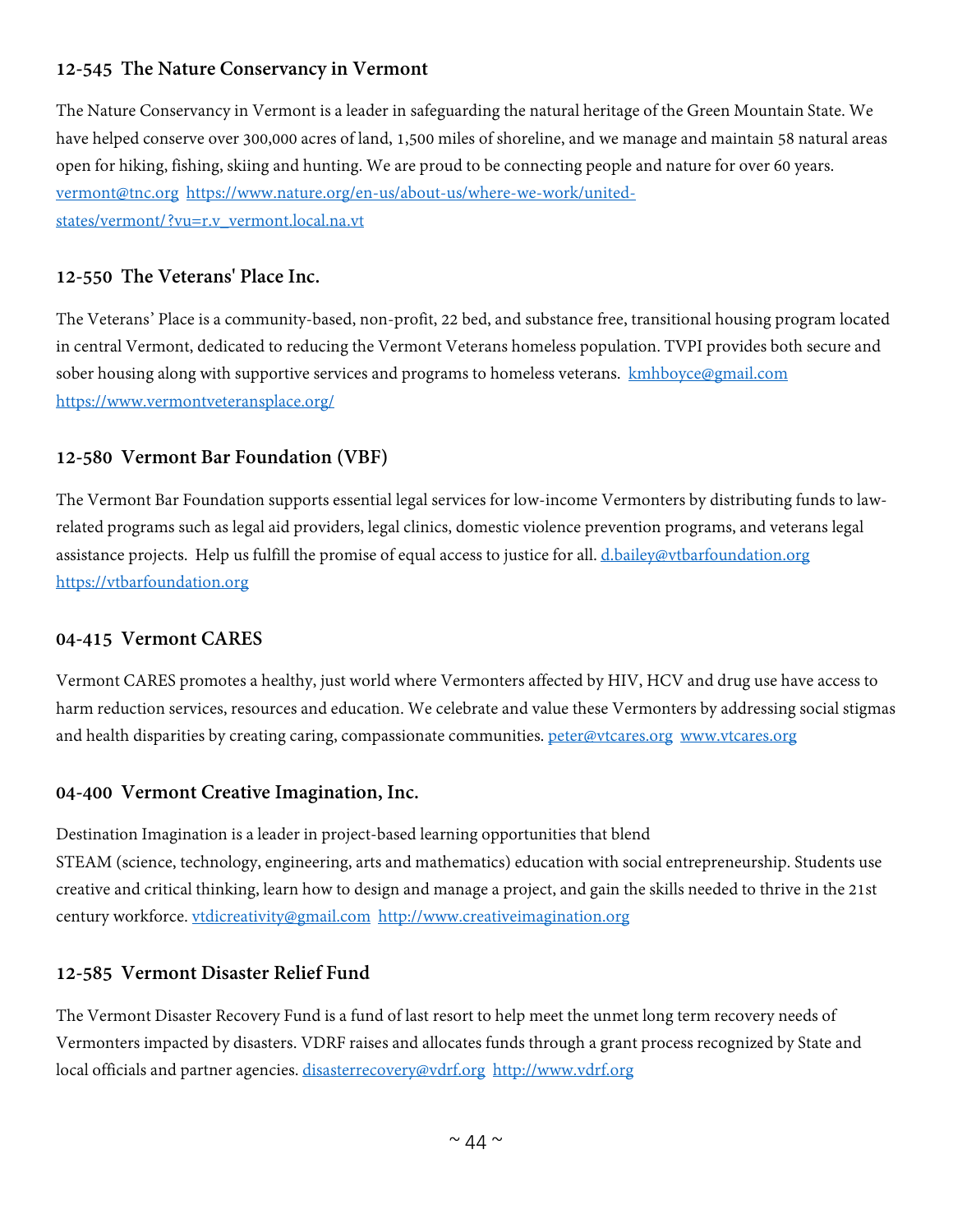## **12-610 Vermont Foodbank**

The Vermont Foodbank's mission is to gather and share quality food and nurture partnerships so that no one in Vermont will go hungry. VF distributes millions of pounds of food annually in partnership with more than 300 food shelves, meal sites, senior housing communities, schools, hospitals, and other locations and organizations across Vermont. [info@vtfoodbank.org](mailto:info@vtfoodbank.org) <https://www.vtfoodbank.org/>

## **12-630 Vermont Natural Resources Council**

Through research, education, and advocacy, VNRC protects and enhances Vermont's natural environments, vibrant communities, working landscapes, rural character and unique sense of place. [ckeegan@vnrc.org](mailto:ckeegan@vnrc.org) <https://vnrc.org/>

## **12-640 Vermont Parks Forever**

Vermont Parks Forever, the foundation for Vermont's 55 state parks, works to enhance and protect the parks by providing innovative nature education, inspiring environmental stewardship, and increasing access to the state parks for the historically excluded. [info@vermontparksforever.org](mailto:info@vermontparksforever.org) [https://vermontparksforever.org](https://vermontparksforever.org/)

#### **12-650 Vermont River Conservancy**

The Vermont River Conservancy (VRC) is a statewide non-profit land conservation organization founded in 1995 out of a concern for the loss of public access to Vermont's waterways. The staff, Board, and volunteers at VRC work to carry out their mission to permanently conserve and protect special lands along the waters of Vermont. [shannon@vermontriverconservancy.org](mailto:shannon@vermontriverconservancy.org) [https://www.vermontriverconservancy.org](https://www.vermontriverconservancy.org/)

## **04-430 Vermont Works for Women**

Vermont Works for Women's mission is to help women and girls recognize their potential and explore, pursue, and excel in work that leads to economic independence. Our programs include career education and exploration for girls, work-readiness training for women, and gender equity programs in schools and workplaces. [info@vtworksforwomen.org](mailto:info@vtworksforwomen.org) [https://www.vtworksforwomen.org](https://www.vtworksforwomen.org/)

## **04-435 VFOR Vermont Foundation of Recovery**

Our mission is to create a network of Recovery Homes (clean and sober living homes) to help people suffering from Substance Use Disorder, re-assimilate into society by supporting the transitions from active use, to recovery, to independent living. [info@vfor.org](mailto:info@vfor.org) [www.vfor.org](http://www.vfor.org/)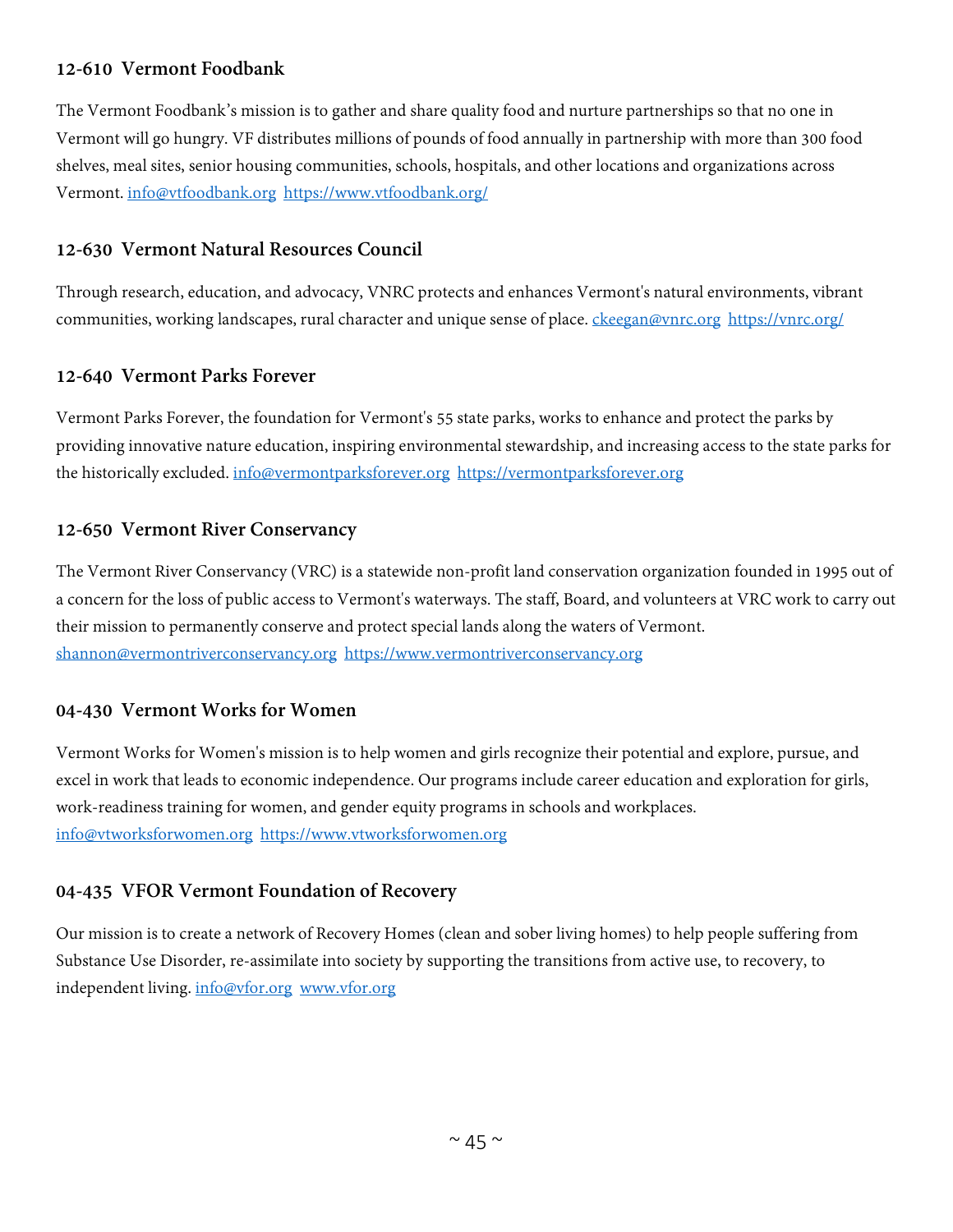# **12-690 Washington County Youth Service Bureau**

Washington County Youth Service Bureau: Youth & family counseling; substance abuse treatment; runaway and homeless youth services; support for teen parents; a teen center; a reentry program for young offenders; support for youth involved in foster care; 24-hour crisis line; and four statewide coalitions supporting youth work. [wcysb@wcysb.org](mailto:wcysb@wcysb.org) [https://www.wcysb.org](https://www.wcysb.org/)

#### **04-445 Wheels for Jacquie Foundation, Inc.**

We raise funds to help the differently-abled obtain needed accessible transportation. We work with private donors and corporate partners to move our mission forward. [wheelsforjacquiefoundation@gmail.com](mailto:wheelsforjacquiefoundation@gmail.com) [https://www.wheelsforjacquiefoundation.org](https://www.wheelsforjacquiefoundation.org/)

# **Grand Isle County**

#### **04-200 United Way of Northwest Vermont**

We unite communities to solve complex problems, convening advocates, organizations and institutions to address community issues by working together. Our networks, partnerships and strategic initiatives improve lives. [cari@unitedwaynwvt.org](mailto:cari@unitedwaynwvt.org) [https://www.unitedwaynwvt.org](https://www.unitedwaynwvt.org/)

#### **12-205 ACLU of Vermont**

The ACLU of Vermont is dedicated to advancing the civil rights & civil liberties of all Vermonters. Since 1967, the ACLU of Vermont has been the state's premier guardian of liberty, working in the courts, the legislature, & in communities to preserve the individual rights and liberties guaranteed by our Constitution and the Bill of Rights. [info@acluvt.org](mailto:info@acluvt.org) <https://www.acluvt.org/>

#### **04-205 Age Well**

For over 40 years, Age Well has provided services and support that allow older Vermonters to stay independent, remain healthy at home, where they want to be. We offer care coordination, Meals on Wheels; community meals; wellness programs; transportation; expertise on Medicare, insurance, care options; a Helpline, & more. [info@agewellvt.org](mailto:info@agewellvt.org) 802- 865-0360 <https://www.agewellvt.org/>

#### **12-228 Brain Injury Association of Vermont**

The mission of the Brain Injury Association of Vermont is to create a better future for all Vermonters affected by brain injury and their families, through prevention, education, advocacy, and support. Our vision is to make Vermont a place where brain injuries are prevented and where those with brain injuries get all the help they need. [support@biavt.org](mailto:support@biavt.org) [https://www.biavt.org](https://www.biavt.org/)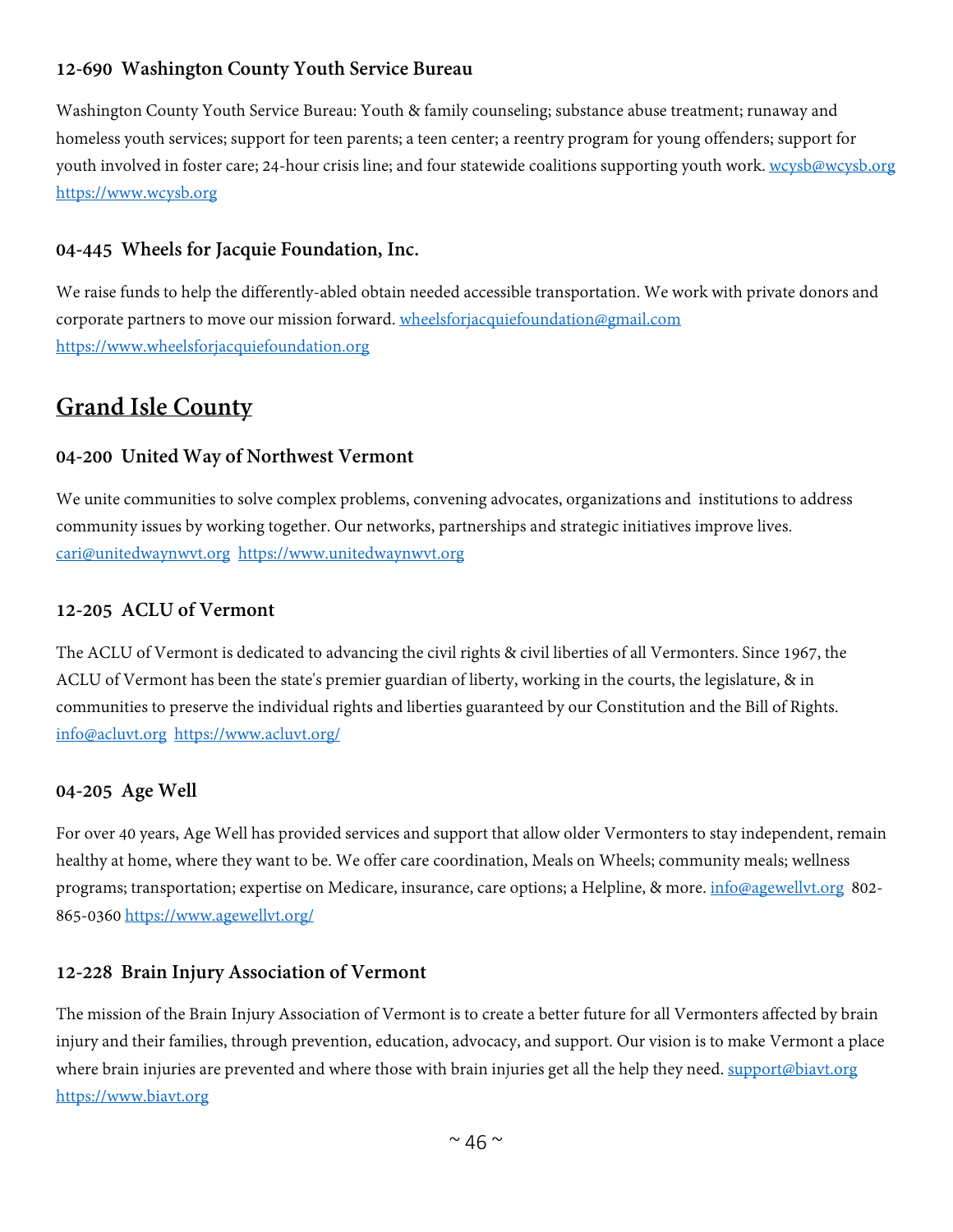## **04-215 Cathedral Square**

Stable, affordable housing is the foundation of health, financial stability, quality of life, and social justice. This is especially true as we age. Cathedral Square's 26 housing communities serve 1,163 older adults and people with disabilities. 92% are low income or very low income, and over 15% were previously homeless. [info@cathedralsquare.org](mailto:info@cathedralsquare.org) <https://cathedralsquare.org/>

#### **04-220 Champlain Community Services (CCS), Inc.**

Champlain Community Services (CCS) is a developmental services and health care provider offering carefully coordinated, personalized supports to Vermonters with intellectual disabilities and autism. Specializing in employment and career development, we also provide supports at home, at school, and in the community. [staff@ccs-vt.org](mailto:staff@ccs-vt.org) [http://ccs](http://ccs-vt.org/)[vt.org](http://ccs-vt.org/)

#### **04-230 Champlain Islanders Developing Essential Resources, Inc.**

CIDER is a community-based nonprofit organization providing access to services and resources for seniors and persons with disabilities living in Grand Isle County, Vermont. CIDER provides transportation, senior meals, home accessibility and safety, health and wellness activities, and information and referral services. cidervt@sover.net <https://cidervt.org/>

#### **12-300 Children's Literacy Foundation (CLiF)**

CLiF's mission is to inspire a love of reading and writing among low-income, at-risk, and rural children up to age 12 in New Hampshire and Vermont. We provide inspiring presentations, free books, and support. Our partners include schools, libraries, prisons, shelters, refugee programs, camps, nutrition programs, and others. [info@clifonline.org](mailto:info@clifonline.org) [https://clifonline.org](https://clifonline.org/)

## **04-250 Community Health Centers of Burlington**

The Community Health Centers of Burlington (CHCB) provides health care to people of all ages, backgrounds, and life circumstances. Community residents access affordable primary and preventive health care, dental services, psychiatry/counseling and substance abuse treatment provided in a compassionate and respectful manner. [info@chcb.org](mailto:info@chcb.org) [www.chcb.org](http://www.chcb.org/)

#### **04-460 ECHO, Leahy Center for Lake Champlain**

As a leading science center, ECHO is committed to inspiring and engaging families in the joy of scientific discovery and wonder of nature. Reinforcing our value as a community asset through STEM programming that sparks interest, inspires innovation, and communicates about our world in the face of growing complexity. [info@echovermont.org](mailto:info@echovermont.org) <https://www.echovermont.org/>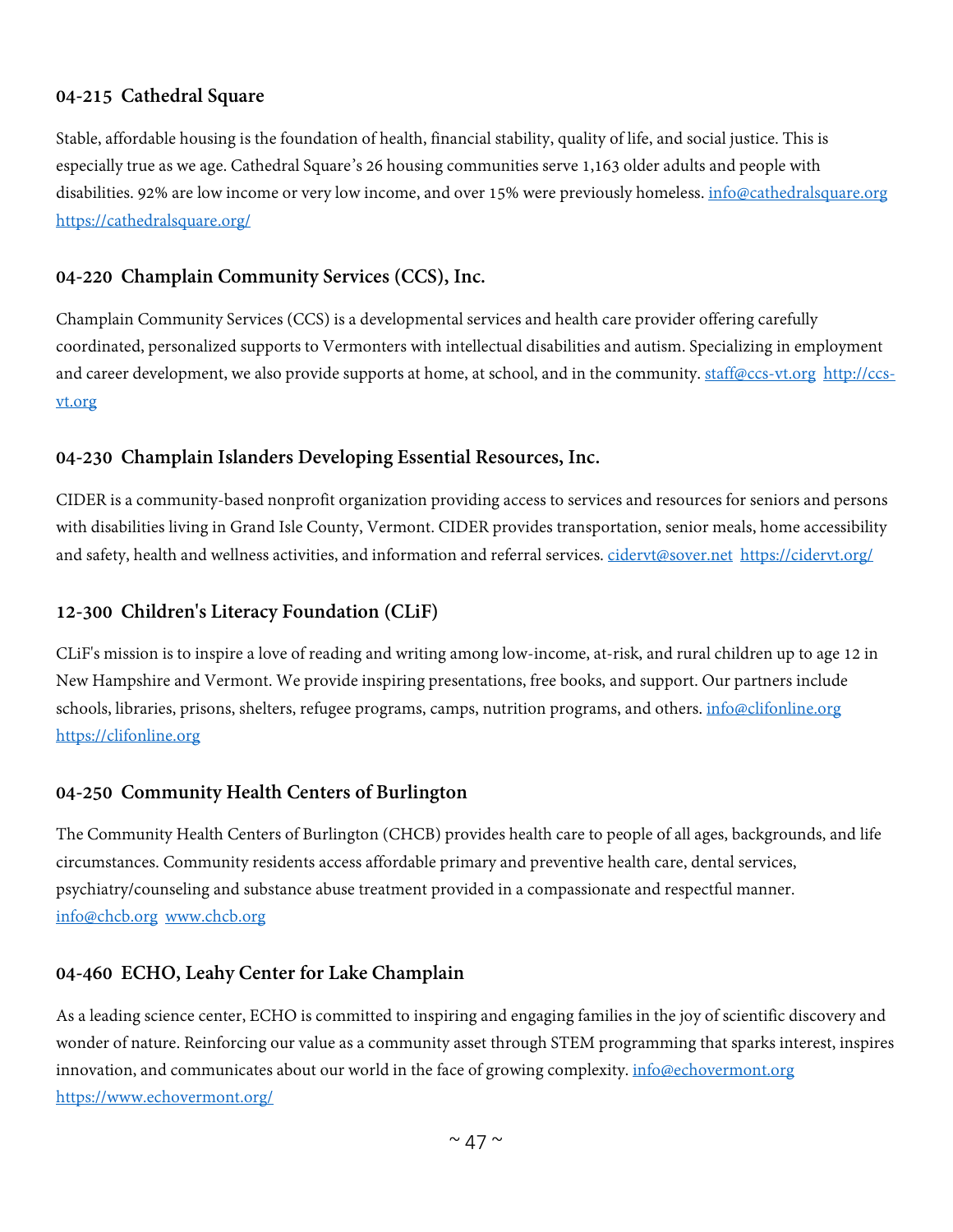## **12-370 Freezing Fun For Families**

Freezing Fun For Families is a Vermont based Non-Profit that offers financial support to Vermont families with a child battling cancer. Through grants, community funding, donations and world-renowned fundraisers such as The Worlds Largest Snow Softball Tournament we provide much needed financial assistance to Vermont families. [Chris.Cadorette@Freezingfunforfamilies.com](mailto:Chris.Cadorette@Freezingfunforfamilies.com) [http://www.Freezingfunforfamilies.com](http://www.freezingfunforfamilies.com/)

#### **12-375 Friends of Dog Mountain, Inc.**

Our mission is to steward and sustain the 150-acre Dog Mountain property in Vermont as a unique national treasure that honors the healing power of dogs, nature, love, and art, and to preserve and celebrate the important artistic contributions of Dog Mountain's iconic creator, Stephen Huneck. [giving@friendsofdogmountain.org](mailto:giving@friendsofdogmountain.org) <https://www.dogmt.com/>

#### **04-265 Greater Burlington YMCA**

The Greater Burlington Y's mission is to build a strong community by involving youth, adults, and families in programs and activities that develop spirit, mind, and body. All our decisions and actions are made with consideration of four core values: Caring, Honesty, Respect, and Responsibility. [donorservices@gbymca.org](mailto:donorservices@gbymca.org) <https://www.gbymca.org/>

#### **12-390 Green Mountain Council, BSA**

Since 1910, the Green Mountain Council and its predecessor councils have prepared generations of young people to lead purposeful lives of service. Headquartered in Waterbury and formed in 1972 after a consolidation of three legacy councils, Green Mountain Council serves 3,000 boys and girls in all 14 counties in the state of Vermont. [mark.saxon@scouting.org](mailto:mark.saxon@scouting.org) <https://www.scoutingvermont.org/>

#### **04-275 HomeShare Vermont**

HomeShare Vermont provides a comprehensive screening and matching service and ongoing support for seniors and others who have an extra bedroom and want to remain in their homes and seek companionship, a little household help or sharing of household expenses while helping others find an affordable place to live. [info@homesharevermont.org](mailto:info@homesharevermont.org) [https://www.homesharevermont.org](https://www.homesharevermont.org/)

#### **04-470 Josh Pallotta Fund Inc.**

The Josh Pallotta Fund is an organization aimed at ending Veteran Suicide. Through Josh's House, a recreational and wellness center, Veterans can connect with one another, learn job skills, get a hot meal, and receive alternative therapies that have shown success in treating Post Traumatic Stress but that aren't currently offered through the VA. [info@joshpallottafund.org](mailto:info@joshpallottafund.org) [www.joshpallottafund.org](http://www.joshpallottafund.org/)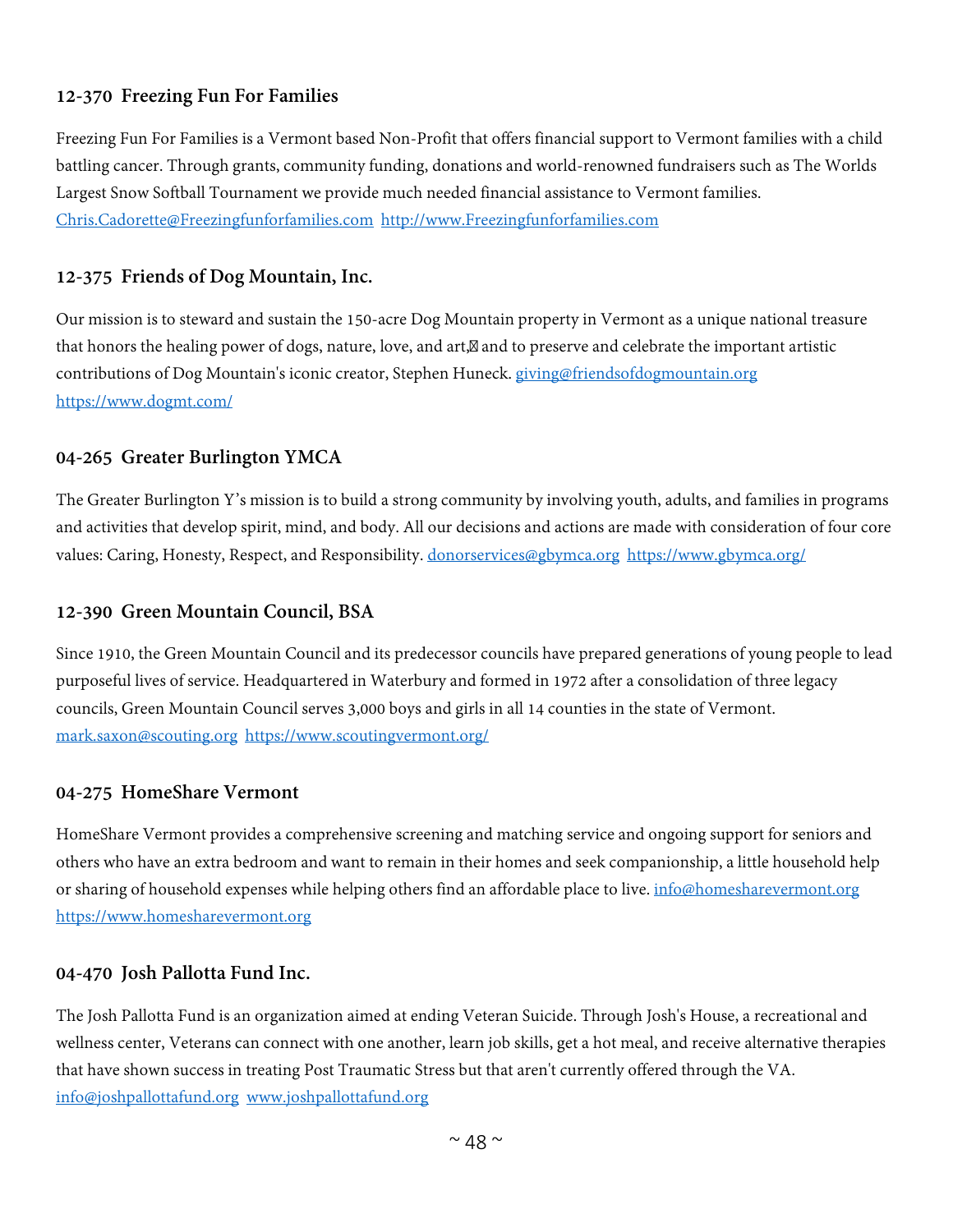# **04-310 Lake Champlain Committee**

LCC is a nonprofit environmental organization that uses science-based, advocacy, education and collaborative action to protect water quality, safeguard habitat, combat pollution, and foster stewardship throughout the Lake Champlain watershed. [lcc@lakechamplaincommittee.org](mailto:lcc@lakechamplaincommittee.org) [https://www.lakechamplaincommittee.org](https://www.lakechamplaincommittee.org/)

#### **04-315 Local Motion Inc.**

Local Motion works to make biking and walking a way of life in Vermont through school and adult education, advocacy, and services with a goal of making our communities more resilient, inclusive, and livable, improving health via active transportation, bringing affordable transportation within reach for everyone, and decreasing our carbon footprint. [giving@localmotion.org](mailto:giving@localmotion.org) [http://www.localmotion.org](http://www.localmotion.org/)

#### **04-530 Machia Wilderness Camp**

Machia Wilderness Camp is a mission driven non-profit camp that teaches youth to become responsible stewards of the earth. Hands-on experiences instill a bond with nature and a sense of community as they work to become tomorrow's leaders. [marilynmachia@comcast.net](mailto:marilynmachia@comcast.net) [http://www.machiacamp.org](http://www.machiacamp.org/)

#### **04-330 MENTOR Vermont**

MENTOR Vermont provides resources and support to youth mentoring programs in Vermont so they can meet the needs of young people in their communities. Our vision is that every young person in Vermont has the supportive mentoring relationships they need to grow and develop into thriving, productive, and engaged adults. [info@mentorvt.org](mailto:info@mentorvt.org) <https://www.mentorvt.org/>

#### **04-490 Mercy Connections, Inc.**

Mercy Connections, a community-based, multi-cultural, economic and social justice agency, provides opportunities for people to pursue their goals and achieve better lives. We educate, match needs to resources, transcend barriers and embrace radical inclusion in a vibrant community. [info@mercyconnections.org](mailto:info@mercyconnections.org) http:www.mercyconnections.org

## **04-350 National Alliance on Mental Illness of Vermont**

NAMI Vermont supports, educates and advocates so all communities, families and individuals affected by mental illness or mental health challenges can build better lives. We provide free support groups and educational classes around Vermont. Our advocacy efforts build awareness, guide public policy and reduce stigma surrounding mental illness. [info@namivt.org](mailto:info@namivt.org) <https://namivt.org/>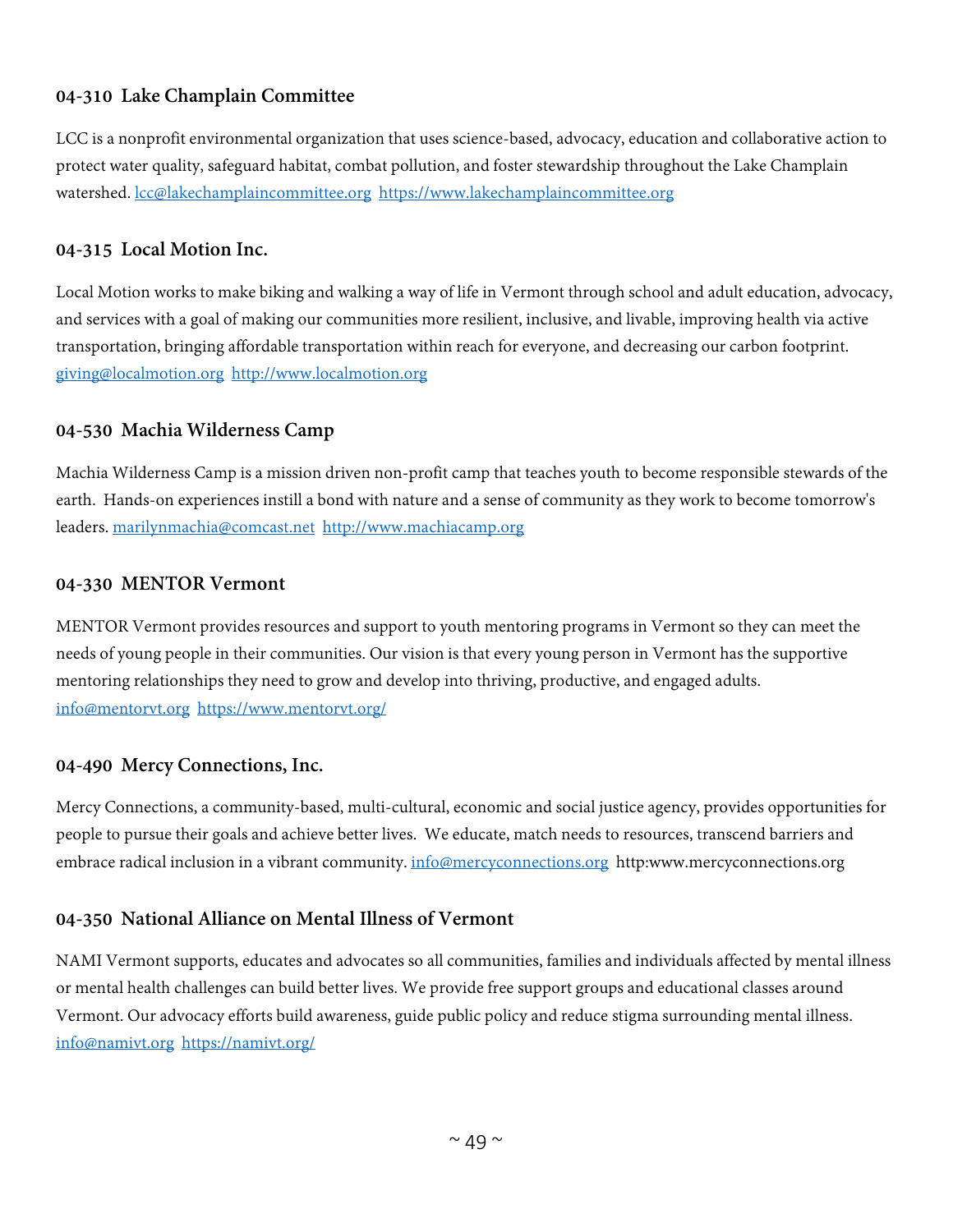## **04-360 Outright Vermont**

Outright Vermont is building a Vermont where all LGBTQ+ youth have hope, equity, and power. *[info@outrightvt.org](mailto:info@outrightvt.org)* [http://www.outrightvt.org](http://www.outrightvt.org/)

#### **12-500 Prevent Child Abuse Vermont**

Prevent Child Abuse Vermont offers free prevention programs: Nurturing Parenting Programs, Strengthening Families Programs, Circle of Parents Support Groups, Vermont Parents Helpline, Shaken Baby Syndrome Prevention, Vermont Parents Home Companion & Resource Directory, Child Sexual Abuse Prevention Training Series, and Healthy Relationships Project [pcavt@pcavt.org](mailto:pcavt@pcavt.org) [https://www.pcavt.org](https://www.pcavt.org/)

#### **04-375 Rhino Foods Foundation**

Our primary initiative focuses on employee financial stability and spreading the Income Advance (IA) Program—which provides employees with access to emergency funds that help them overcome adversity and get on a path toward greater resilience by helping them build credit and start saving for the future. [drolland@rhinofoodsfoundation.org](mailto:drolland@rhinofoodsfoundation.org) [https://www.rhinofoodsfoundation.org](https://www.rhinofoodsfoundation.org/)

#### **04-385 Sail Beyond Cancer VT**

Sail Beyond Cancer Vermont provides free 3-hour private sailing excursions with cancer patients and their loved ones by harnessing the healing powers of wind, water and sail. We provide relief from the challenges of cancer (any type of cancer) and create opportunities to rebuild courage and make lasting memories. [info@sailbeyondcancer.org](mailto:info@sailbeyondcancer.org) [http://sailbeyondcancer.org](http://sailbeyondcancer.org/)

## **04-395 Spectrum Youth & Family Services**

Spectrum helps homeless, at-risk, and foster youth (ages 14-26) and their families make and sustain positive changes in their lives through housing, counseling, mentoring, employment readiness programs, and youth-friendly supportive services. [grants@spectrumvt.org](mailto:grants@spectrumvt.org) [www.spectrumvt.org](http://www.spectrumvt.org/)

#### **12-545 The Nature Conservancy in Vermont**

The Nature Conservancy in Vermont is a leader in safeguarding the natural heritage of the Green Mountain State. We have helped conserve over 300,000 acres of land, 1,500 miles of shoreline, and we manage and maintain 58 natural areas open for hiking, fishing, skiing and hunting. We are proud to be connecting people and nature for over 60 years. [vermont@tnc.org](mailto:vermont@tnc.org) [https://www.nature.org/en-us/about-us/where-we-work/united](https://www.nature.org/en-us/about-us/where-we-work/united-states/vermont/?vu=r.v_vermont.local.na.vt)[states/vermont/?vu=r.v\\_vermont.local.na.vt](https://www.nature.org/en-us/about-us/where-we-work/united-states/vermont/?vu=r.v_vermont.local.na.vt)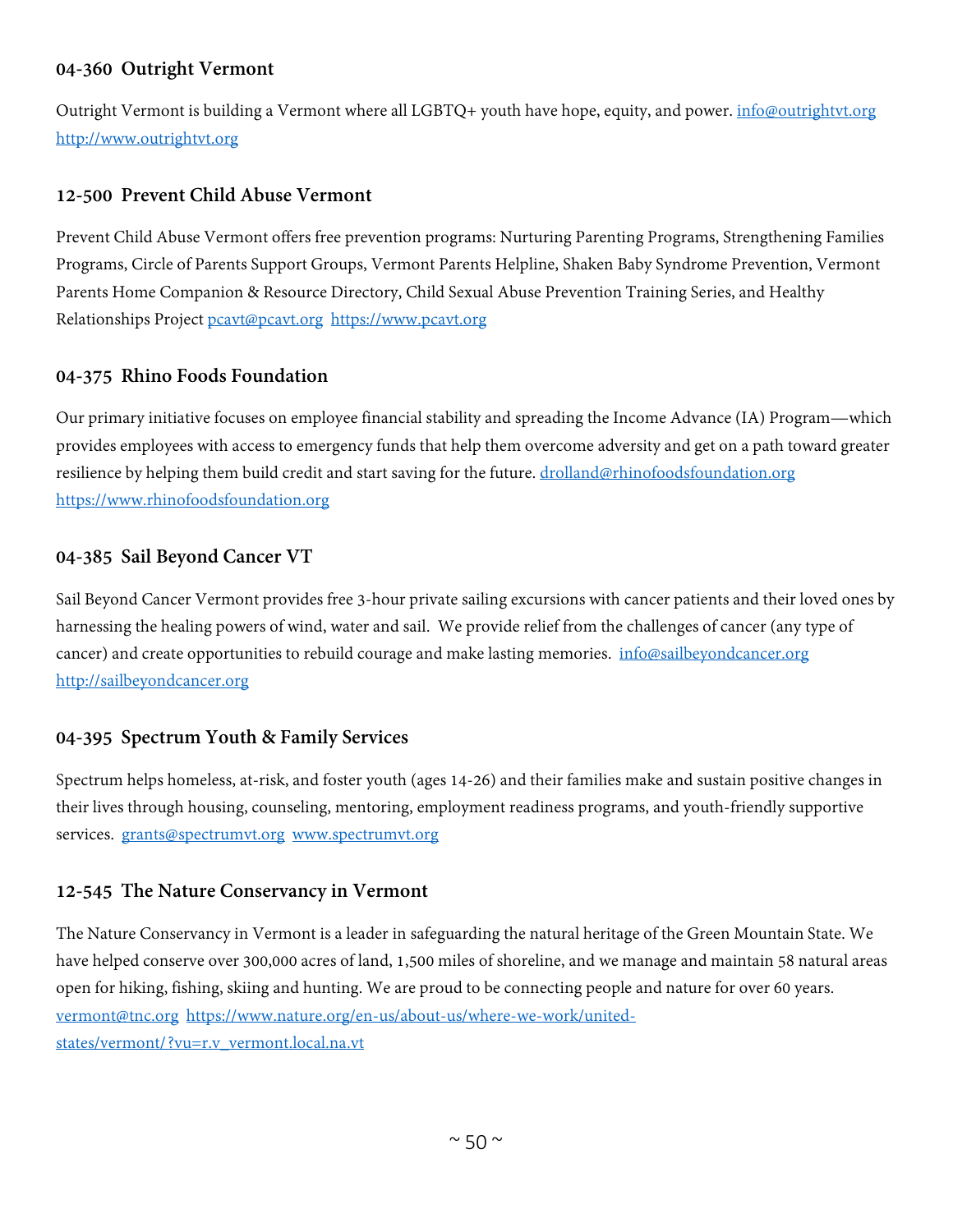# **12-550 The Veterans' Place Inc.**

The Veterans' Place is a community-based, non-profit, 22 bed, and substance free, transitional housing program located in central Vermont, dedicated to reducing the Vermont Veterans homeless population. TVPI provides both secure and sober housing along with supportive services and programs to homeless veterans. [kmhboyce@gmail.com](mailto:kmhboyce@gmail.com) <https://www.vermontveteransplace.org/>

# **04-405 UVM Health Network Home Health and Hospice**

UVM Health Network Home Health & Hospice helps people live their fullest lives by providing innovative, high-value, compassionate care wherever they call home. We serve over 4,500 neighbors annually, primarily in Chittenden and Grand Isle Counties, in service of our vision of a healthy community in which all of our neighbors can thrive. [donate@uvmhomehealth.org](mailto:donate@uvmhomehealth.org) <https://www.uvmhomehealth.org/>

# **12-580 Vermont Bar Foundation (VBF)**

The Vermont Bar Foundation supports essential legal services for low-income Vermonters by distributing funds to lawrelated programs such as legal aid providers, legal clinics, domestic violence prevention programs, and veterans legal assistance projects. Help us fulfill the promise of equal access to justice for all. [d.bailey@vtbarfoundation.org](mailto:d.bailey@vtbarfoundation.org) [https://vtbarfoundation.org](https://vtbarfoundation.org/)

#### **04-415 Vermont CARES**

Vermont CARES promotes a healthy, just world where Vermonters affected by HIV, HCV and drug use have access to harm reduction services, resources and education. We celebrate and value these Vermonters by addressing social stigmas and health disparities by creating caring, compassionate communities. [peter@vtcares.org](mailto:peter@vtcares.org) [www.vtcares.org](http://www.vtcares.org/)

## **04-400 Vermont Creative Imagination, Inc.**

Destination Imagination is a leader in project-based learning opportunities that blend STEAM (science, technology, engineering, arts and mathematics) education with social entrepreneurship. Students use creative and critical thinking, learn how to design and manage a project, and gain the skills needed to thrive in the 21st century workforce. [vtdicreativity@gmail.com](mailto:vtdicreativity@gmail.com) http/www.creativeimagination.org

## **12-585 Vermont Disaster Relief Fund**

The Vermont Disaster Recovery Fund is a fund of last resort to help meet the unmet long term recovery needs of Vermonters impacted by disasters. VDRF raises and allocates funds through a grant process recognized by State and local officials and partner agencies. [disasterrecovery@vdrf.org](mailto:disasterrecovery@vdrf.org) [http://www.vdrf.org](http://www.vdrf.org/)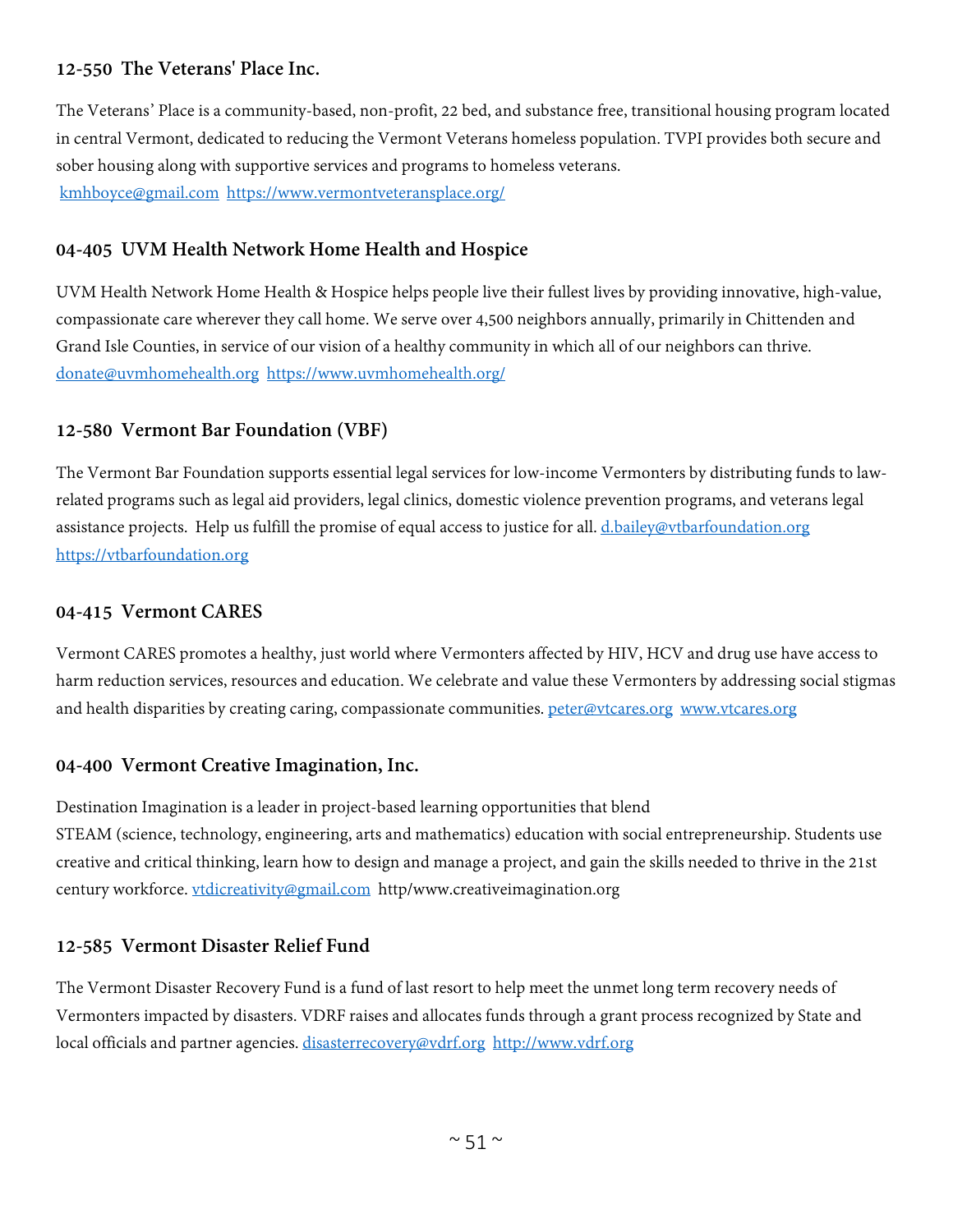## **12-610 Vermont Foodbank**

The Vermont Foodbank's mission is to gather and share quality food and nurture partnerships so that no one in Vermont will go hungry. VF distributes millions of pounds of food annually in partnership with more than 300 food shelves, meal sites, senior housing communities, schools, hospitals, and other locations and organizations across Vermont. [info@vtfoodbank.org](mailto:info@vtfoodbank.org) <https://www.vtfoodbank.org/>

#### **12-630 Vermont Natural Resources Council**

Through research, education, and advocacy, VNRC protects and enhances Vermont's natural environments, vibrant communities, working landscapes, rural character and unique sense of place. [ckeegan@vnrc.org](mailto:ckeegan@vnrc.org) <https://vnrc.org/>

## **12-640 Vermont Parks Forever**

Vermont Parks Forever, the foundation for Vermont's 55 state parks, works to enhance and protect the parks by providing innovative nature education, inspiring environmental stewardship, and increasing access to the state parks for the historically excluded. [info@vermontparksforever.org](mailto:info@vermontparksforever.org) [https://vermontparksforever.org](https://vermontparksforever.org/)

#### **12-650 Vermont River Conservancy**

The Vermont River Conservancy (VRC) is a statewide non-profit land conservation organization founded in 1995 out of a concern for the loss of public access to Vermont's waterways. The staff, Board, and volunteers at VRC work to carry out their mission to permanently conserve and protect special lands along the waters of Vermont. [shannon@vermontriverconservancy.org](mailto:shannon@vermontriverconservancy.org) [https://www.vermontriverconservancy.org](https://www.vermontriverconservancy.org/)

## **04-430 Vermont Works for Women**

Vermont Works for Women's mission is to help women and girls recognize their potential and explore, pursue, and excel in work that leads to economic independence. Our programs include career education and exploration for girls, work-readiness training for women, and gender equity programs in schools and workplaces. [info@vtworksforwomen.org](mailto:info@vtworksforwomen.org) [https://www.vtworksforwomen.org](https://www.vtworksforwomen.org/)

#### **12-690 Washington County Youth Service Bureau**

Washington County Youth Service Bureau: Youth & family counseling; substance abuse treatment; runaway and homeless youth services; support for teen parents; a teen center; a reentry program for young offenders; support for youth involved in foster care; 24-hour crisis line; and four statewide coalitions supporting youth work. [wcysb@wcysb.org](mailto:wcysb@wcysb.org) [https://www.wcysb.org](https://www.wcysb.org/)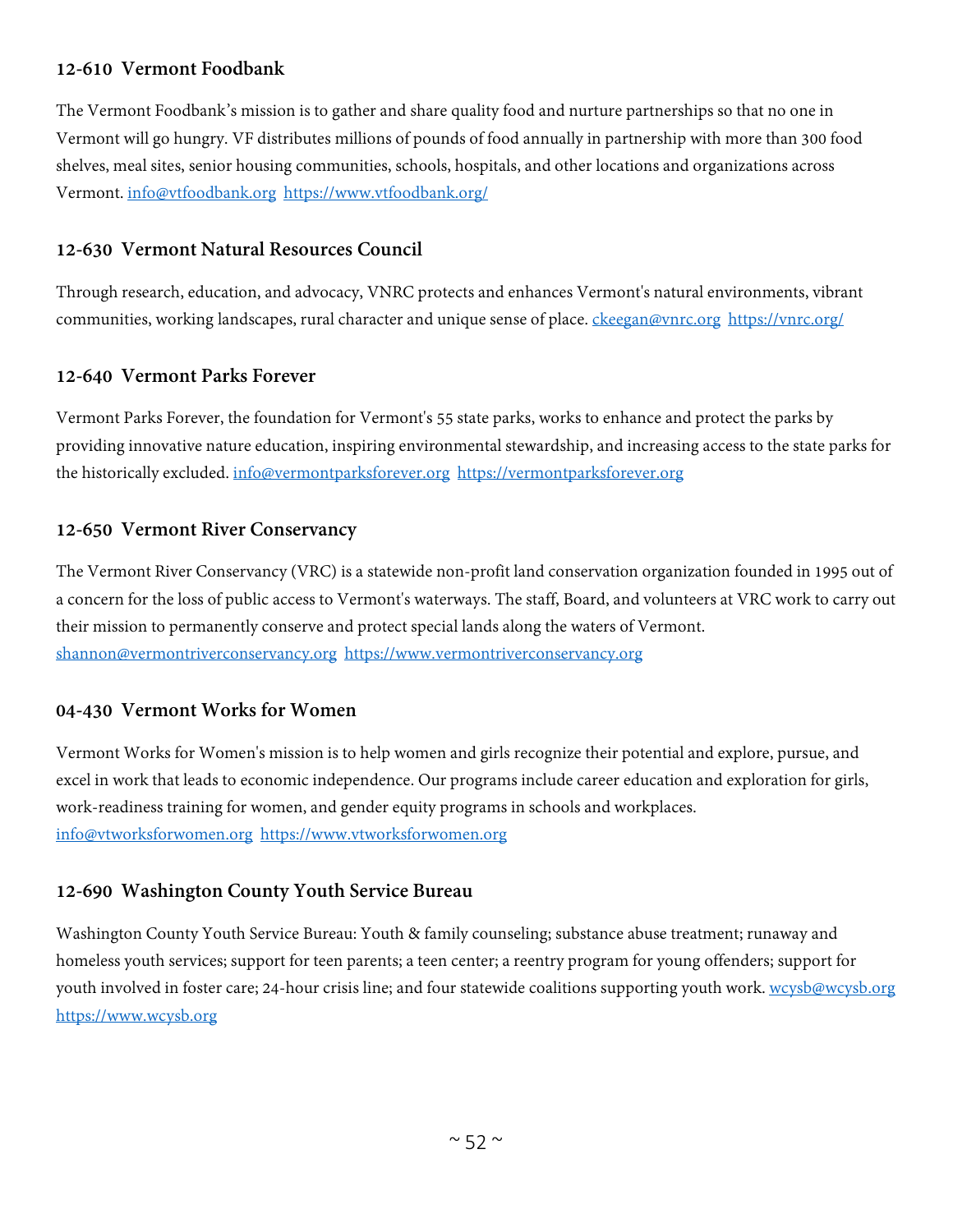# **04-445 Wheels for Jacquie Foundation, Inc.**

We raise funds to help the differently-abled obtain needed accessible transportation. We work with private donors and corporate partners to move our mission forward. [wheelsforjacquiefoundation@gmail.com](mailto:wheelsforjacquiefoundation@gmail.com) [https://www.wheelsforjacquiefoundation.org](https://www.wheelsforjacquiefoundation.org/)

# **Lamoille County**

#### **08-200 United Way of Lamoille County**

A community impact organization administering programs including New Foundations, Firewood Bank, Prescription Discount Program, Teen and Senior Holiday Programs and a Volunteer Hub. Provides support to other organizations and community collaborative in Lamoille County. [clarissa@uwlamoille.org](mailto:clarissa@uwlamoille.org) <https://uwlamoille.org/>

#### **12-205 ACLU of Vermont**

The ACLU of Vermont is dedicated to advancing the civil rights & civil liberties of all Vermonters. Since 1967, the ACLU of Vermont has been the state's premier guardian of liberty, working in the courts, the legislature, & in communities to preserve the individual rights and liberties guaranteed by our Constitution and the Bill of Rights. [info@acluvt.org](mailto:info@acluvt.org) <https://www.acluvt.org/>

#### **12-228 Brain Injury Association of Vermont**

The mission of the Brain Injury Association of Vermont is to create a better future for all Vermonters affected by brain injury and their families, through prevention, education, advocacy, and support. Our vision is to make Vermont a place where brain injuries are prevented and where those with brain injuries get all the help they need. [support@biavt.org](mailto:support@biavt.org) [https://www.biavt.org](https://www.biavt.org/)

## **12-240 Capstone Community Action**

At Capstone Community Action, we improve the lives of central Vermonters in need by providing opportunities, education, and vital assistance. By breaking down the barriers that prevent people from thriving, we offer the hope people need, the dignity everyone deserves, and a better community for all. mbrown@capstoneyt.org <https://www.capstonevt.org/>

#### **12-250 Central Vermont Adult Basic Education**

Free adult education (ages 16+) in Washington/Orange/Lamoille Counties in reading, writing, math and computer literacy, English Language Learning, career and college readiness skills, and high school credentialing. [info@cvabe.org](mailto:info@cvabe.org) [https://www.cvabe.org](https://www.cvabe.org/)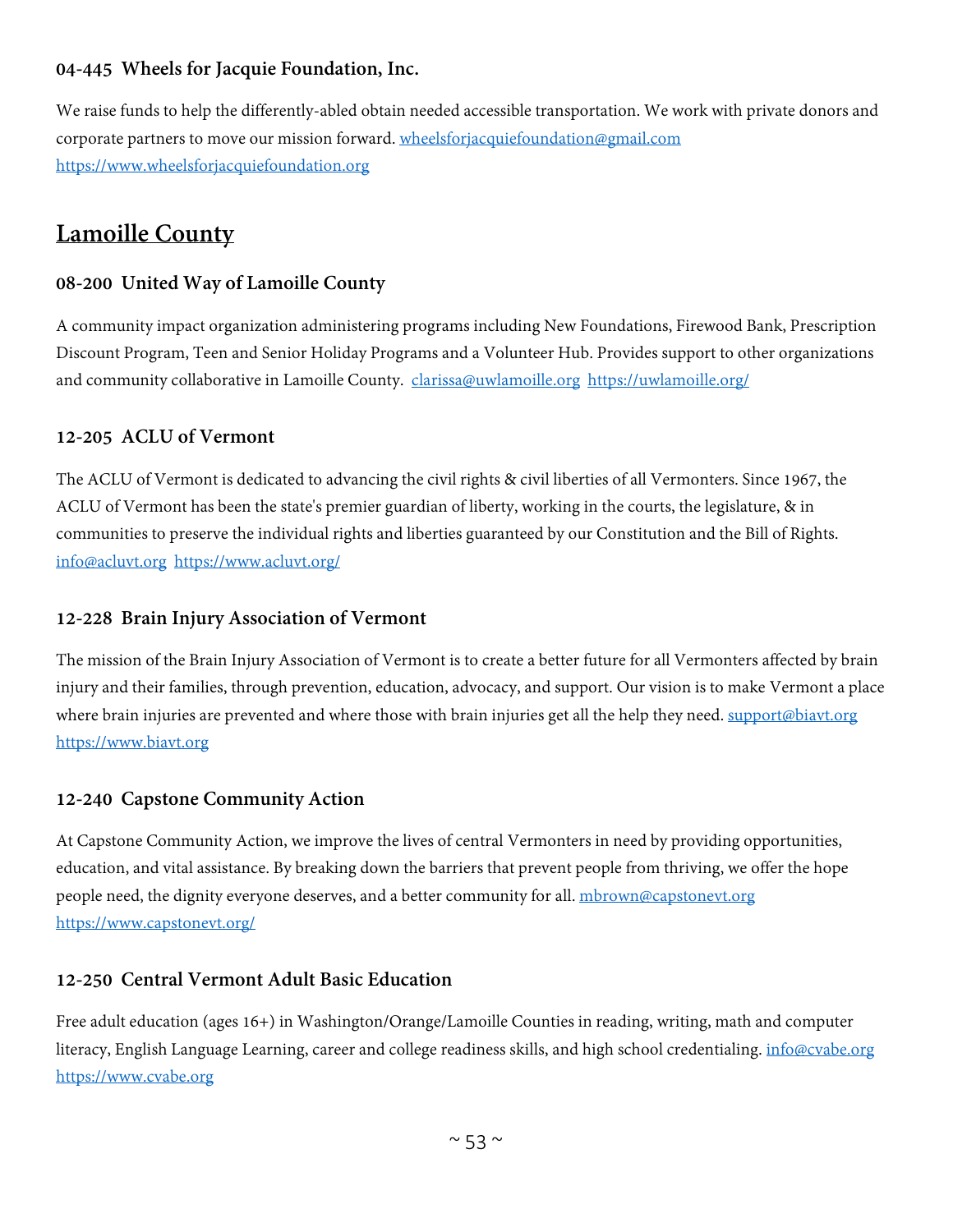# **12-260 Central Vermont Council on Aging, Inc.**

Central Vermont Council on Aging supports older Central Vermonters to age with dignity and choice. Services include nutrition, long term care planning, family caregiver supports, Helpline, Medicare counseling, and healthy aging activities which support social connection and technology for older people. [info@cvcoa.org](mailto:info@cvcoa.org) <https://www.cvcoa.org/>

# **12-290 Chandler Center for the Arts**

Chandler strengthens community by offering opportunities for people of all ages and incomes to come together in pursuit and celebration of the arts. In small towns around Randolph, libraries are the only cultural resources and schools' arts budgets are limited. Chandler offers them arts experiences/exposures to which they'd have no other access. [director@chandler-arts.org](mailto:director@chandler-arts.org) [https://www.chandler-arts.org](https://www.chandler-arts.org/)

# **12-300 Children's Literacy Foundation (CLiF)**

CLiF's mission is to inspire a love of reading and writing among low-income, at-risk, and rural children up to age 12 in New Hampshire and Vermont. We provide inspiring presentations, free books, and support. Our partners include schools, libraries, prisons, shelters, refugee programs, camps, nutrition programs, and others. [info@clifonline.org](mailto:info@clifonline.org) [https://clifonline.org](https://clifonline.org/)

## **08-210 Clarina Howard Nichols Center**

The Clarina Howard Nichols Center, founded in 1981, works to end domestic and sexual violence in Lamoille County. We serve more than 400 individuals annually through our 24-hour hotline, pet-friendly emergency shelter, advocacy services, and community outreach and education programs. [info@clarina.org](mailto:info@clarina.org) [www.clarina.org](http://www.clarina.org/)

# **12-350 Downstreet Housing & Community Development**

Downstreet strengthens the communities of Central Vermont by engaging with people, providing affordable homes, and connecting people to the resources and services they need to thrive. Each year we serve more than 2,400 Vermonters with low and moderate incomes through providing and managing affordable rentals, homeownership programs, SASH, and more. [mkersey@downstreet.org](mailto:mkersey@downstreet.org) [https://downstreet.org](https://downstreet.org/)

# **04-460 ECHO, Leahy Center for Lake Champlain**

As a leading science center, ECHO is committed to inspiring and engaging families in the joy of scientific discovery and wonder of nature. Reinforcing our value as a community asset through STEM programming that sparks interest, inspires innovation, and communicates about our world in the face of growing complexity. [info@echovermont.org](mailto:info@echovermont.org) <https://www.echovermont.org/>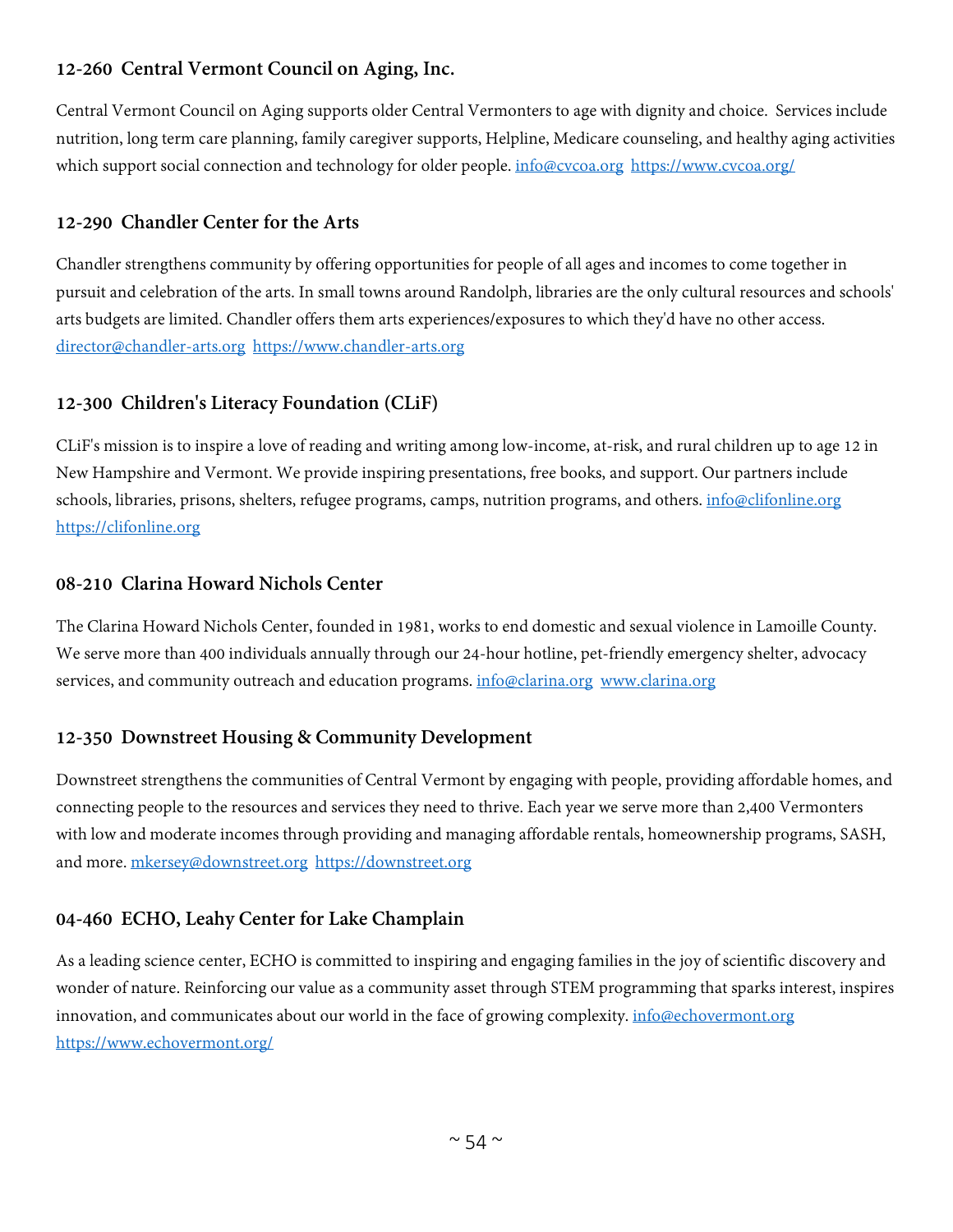# **12-370 Freezing Fun For Families**

Freezing Fun For Families is a Vermont based Non-Profit that offers financial support to Vermont families with a child battling cancer. Through grants, community funding, donations and world-renowned fundraisers such as The Worlds Largest Snow Softball Tournament we provide much needed financial assistance to Vermont families. [Chris.Cadorette@Freezingfunforfamilies.com](mailto:Chris.Cadorette@Freezingfunforfamilies.com) [http://www.Freezingfunforfamilies.com](http://www.freezingfunforfamilies.com/)

#### **12-375 Friends of Dog Mountain, Inc.**

Our mission is to steward and sustain the 150-acre Dog Mountain property in Vermont as a unique national treasure that honors the healing power of dogs, nature, love, and art, and to preserve and celebrate the important artistic contributions of Dog Mountain's iconic creator, Stephen Huneck. [giving@friendsofdogmountain.org](mailto:giving@friendsofdogmountain.org) <https://www.dogmt.com/>

#### **12-385 Good Samaritan Haven**

Good Samaritan Haven has been providing emergency shelter & support services to the homeless in central Vermont for nearly 40 years. We have an average of 350 guests nightly in seven area motels; shelters in Barre & Montpelier; & in encampments. Most of our clients have complex mental & physical health needs & require special trauma-informed care. [Rdeangelis@goodsamaritanhaven.org](mailto:Rdeangelis@goodsamaritanhaven.org) <https://www.goodsamaritanhaven.org/>

#### **12-390 Green Mountain Council, BSA**

Since 1910, the Green Mountain Council and its predecessor councils have prepared generations of young people to lead purposeful lives of service. Headquartered in Waterbury and formed in 1972 after a consolidation of three legacy councils, Green Mountain Council serves 3,000 boys and girls in all 14 counties in the state of Vermont. [mark.saxon@scouting.org](mailto:mark.saxon@scouting.org) <https://www.scoutingvermont.org/>

#### **04-275 HomeShare Vermont**

HomeShare Vermont provides a comprehensive screening and matching service and ongoing support for seniors and others who have an extra bedroom and want to remain in their homes and seek companionship, a little household help or sharing of household expenses while helping others find an affordable place to live. [info@homesharevermont.org](mailto:info@homesharevermont.org) [https://www.homesharevermont.org](https://www.homesharevermont.org/)

#### **08-215 Jewish Community of Greater Stowe**

The Jewish Community of Greater Stowe is a vibrant center of Jewish life in Northern Vermont. Our mission is to create and sustain an environment that perpetuates and celebrates Jewish traditions, observances, and sense of community. [jcogs@jcogs.org](mailto:jcogs@jcogs.org) <https://www.jcogs.org/>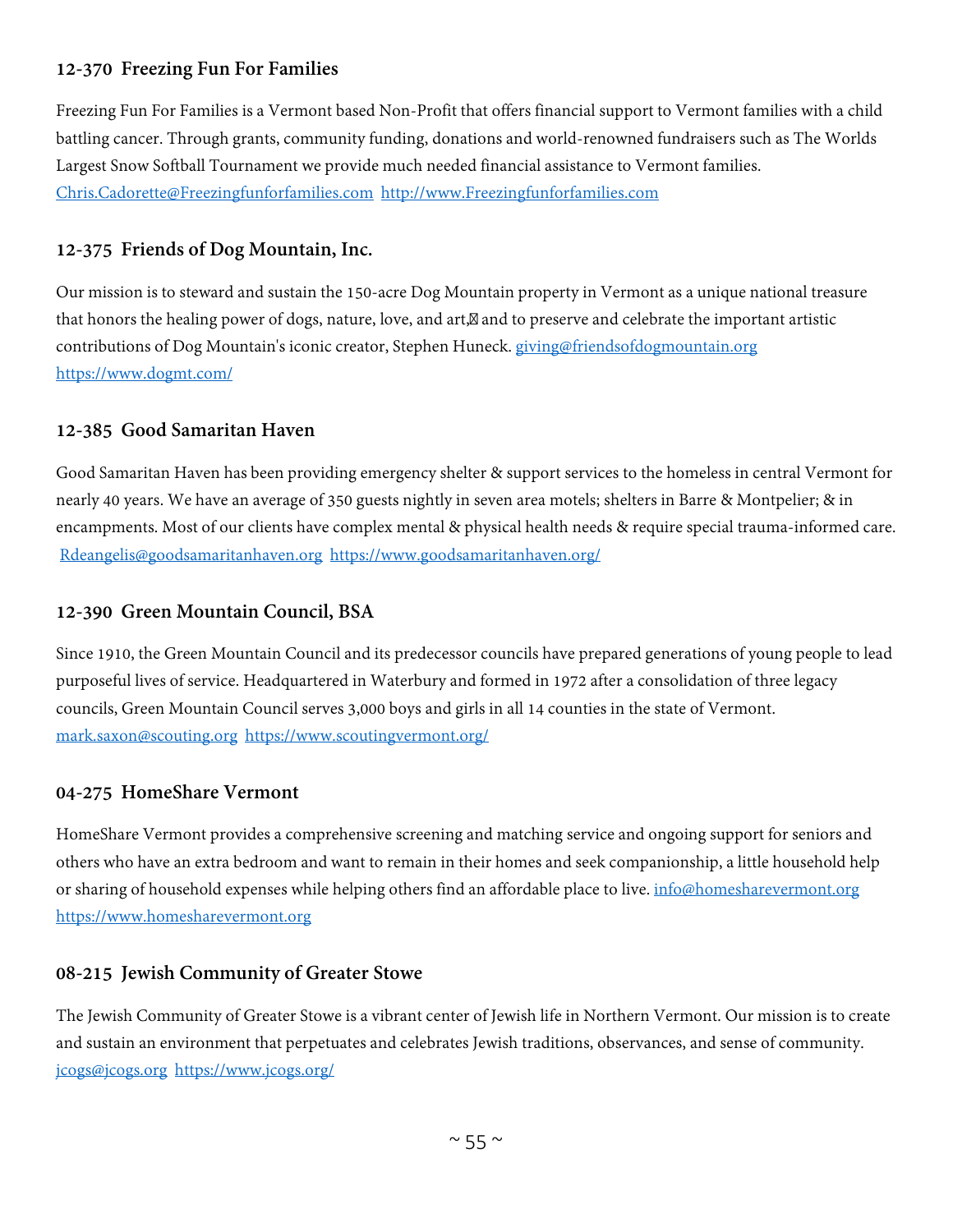## **04-470 Josh Pallotta Fund Inc.**

The Josh Pallotta Fund is an organization aimed at ending Veteran Suicide. Through Josh's House, a recreational and wellness center, Veterans can connect with one another, learn job skills, get a hot meal, and receive alternative therapies that have shown success in treating Post Traumatic Stress but that aren't currently offered through the VA. [info@joshpallottafund.org](mailto:info@joshpallottafund.org) [www.joshpallottafund.org](http://www.joshpallottafund.org/)

## **04-310 Lake Champlain Committee**

LCC is a nonprofit environmental organization that uses science-based, advocacy, education and collaborative action to protect water quality, safeguard habitat, combat pollution, and foster stewardship throughout the Lake Champlain watershed. [lcc@lakechamplaincommittee.org](mailto:lcc@lakechamplaincommittee.org) [https://www.lakechamplaincommittee.org](https://www.lakechamplaincommittee.org/)

#### **08-220 Lamoille Family Center**

The Lamoille Family Center is a nonprofit organization that promotes the well-being of Lamoille Valley children, youth and families and helps them meet life's challenges through education, direct services and advocacy. [info@lamoillefamilycenter.org](mailto:info@lamoillefamilycenter.org) [https://www.lamoillefamilycenter.org](https://www.lamoillefamilycenter.org/)

#### **04-315 Local Motion Inc.**

Local Motion works to make biking and walking a way of life in Vermont through school and adult education, advocacy, and services with a goal of making our communities more resilient, inclusive, and livable, improving health via active transportation, bringing affordable transportation within reach for everyone, and decreasing our carbon footprint. [giving@localmotion.org](mailto:giving@localmotion.org) [http://www.localmotion.org](http://www.localmotion.org/)

## **04-530 Machia Wilderness Camp**

Machia Wilderness Camp is a mission driven non-profit camp that teaches youth to become responsible stewards of the earth. Hands-on experiences instill a bond with nature and a sense of community as they work to become tomorrow's leaders. [marilynmachia@comcast.net](mailto:marilynmachia@comcast.net) [http://www.machiacamp.org](http://www.machiacamp.org/)

## **08-230 Meals on Wheels of Lamoille County**

The mission of Meals on Wheels of Lamoille County is to improve health and enhance the quality of life for our community elders by providing nutritious meals and social interaction. [meals@mowlc.org](mailto:meals@mowlc.org) [www.mowlc.org](http://www.mowlc.org/)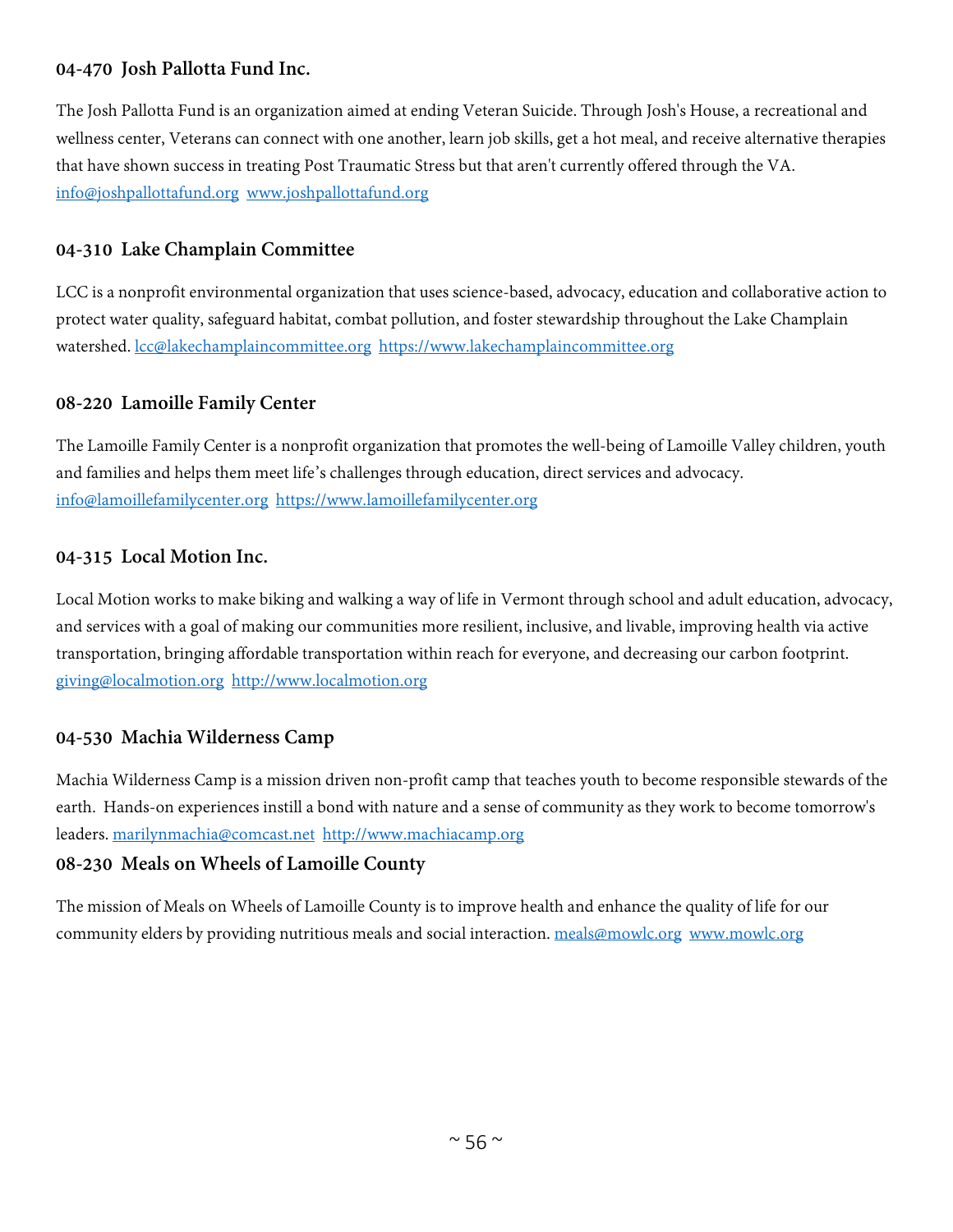#### **04-330 MENTOR Vermont**

MENTOR Vermont provides resources and support to youth mentoring programs in Vermont so they can meet the needs of young people in their communities. Our vision is that every young person in Vermont has the supportive mentoring relationships they need to grow and develop into thriving, productive, and engaged adults. [info@mentorvt.org](mailto:info@mentorvt.org) <https://www.mentorvt.org/>

#### **04-490 Mercy Connections, Inc.**

Mercy Connections, a community-based, multi-cultural, economic and social justice agency, provides opportunities for people to pursue their goals and achieve better lives. We educate, match needs to resources, transcend barriers and embrace radical inclusion in a vibrant community. [info@mercyconnections.org](mailto:info@mercyconnections.org) http://www.mercyconnections.org

#### **04-350 National Alliance on Mental Illness of Vermont**

NAMI Vermont supports, educates and advocates so all communities, families and individuals affected by mental illness or mental health challenges can build better lives. We provide free support groups and educational classes around Vermont. Our advocacy efforts build awareness, guide public policy and reduce stigma surrounding mental illness. [info@namivt.org](mailto:info@namivt.org) <https://namivt.org/>

#### **13-245 New England Kurn Hattin Homes**

New England Kurn Hattin Homes offers boys and girls, ages 5-15, who experience a difficult period in their families' lives, a year-round, safe home and quality education in a nurturing environment. [info@kurnhattin.org](mailto:info@kurnhattin.org) [www.kurnhattin.org](http://www.kurnhattin.org/)

## **12-470 NorthWoods Stewardship Center**

NorthWoods Stewardship Center is a conservation organization located in East Charleston. Our mission is to connect people and place, through science, education, and action. This year, we will employ 110 staff, through youth and professional conservation crews, forestry, conservation science and environmental education programs. [maria@northwoodscenter.org](mailto:maria@northwoodscenter.org) [http://www.northwoodscenter.org](http://www.northwoodscenter.org/)

#### **04-360 Outright Vermont**

Outright Vermont is building a Vermont where all LGBTQ+ youth have hope, equity, and power. [info@outrightvt.org](mailto:info@outrightvt.org) [http://www.outrightvt.org](http://www.outrightvt.org/)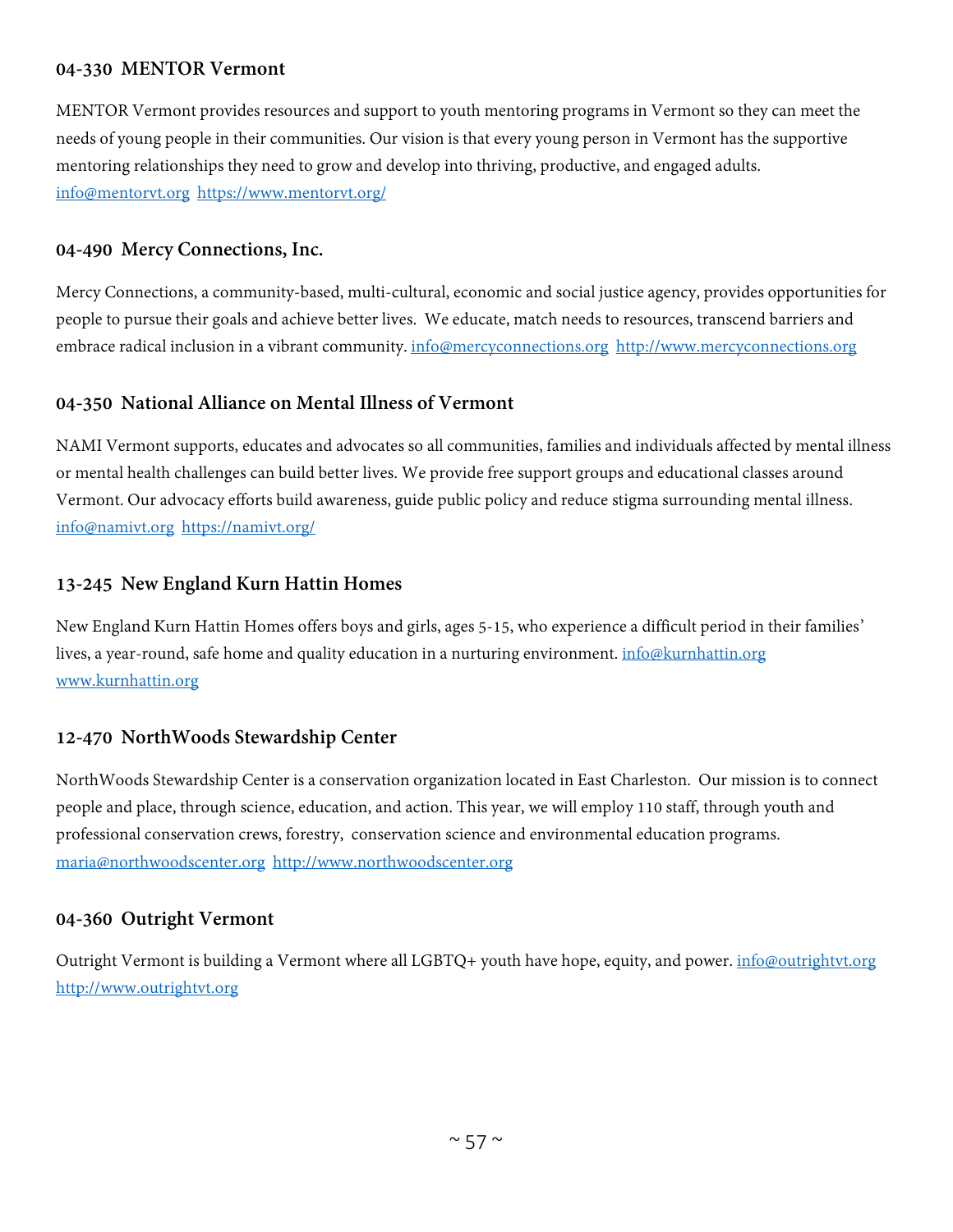# **04-500 Planned Parenthood of Northern New England**

PPNNE's mission is to provide, promote, and protect access to reproductive health care and sexuality education so that all people can make voluntary choices about their reproductive and sexual health. [supportus@ppnne.org](mailto:supportus@ppnne.org) [https://www.ppnne.org](https://www.ppnne.org/)

# **12-500 Prevent Child Abuse Vermont**

Prevent Child Abuse Vermont offers free prevention programs: Nurturing Parenting Programs, Strengthening Families Programs, Circle of Parents Support Groups, Vermont Parents Helpline, Shaken Baby Syndrome Prevention, Vermont Parents Home Companion & Resource Directory, Child Sexual Abuse Prevention Training Series, and Healthy Relationships Project [pcavt@pcavt.org](mailto:pcavt@pcavt.org) [https://www.pcavt.org](https://www.pcavt.org/)

# **04-365 ReSOURCE: A Nonprofit Community Enterprise**

ReSOURCE provides job-skill training and alleviates poverty by creating economic opportunities through the promotion of reuse in their stores preventing useful material from entering landfills. [info@resourcevt.org](mailto:info@resourcevt.org) <https://resourcevt.org/>

# **04-375 Rhino Foods Foundation**

Our primary initiative focuses on employee financial stability and spreading the Income Advance (IA) Program—which provides employees with access to emergency funds that help them overcome adversity and get on a path toward greater resilience by helping them build credit and start saving for the future. [drolland@rhinofoodsfoundation.org](mailto:drolland@rhinofoodsfoundation.org) [https://www.rhinofoodsfoundation.org](https://www.rhinofoodsfoundation.org/)

# **04-385 Sail Beyond Cancer VT**

Sail Beyond Cancer Vermont provides free 3-hour private sailing excursions with cancer patients and their loved ones by harnessing the healing powers of wind, water and sail. We provide relief from the challenges of cancer (any type of cancer) and create opportunities to rebuild courage and make lasting memories. *info@sailbeyondcancer.org* [http://sailbeyondcancer.org](http://sailbeyondcancer.org/)

## **04-370 Special Olympics Vermont**

Special Olympics Vermont is part of a global movement that works year-round to foster inclusion and acceptance of people with intellectual disabilities by using the power of sport to showcase their gifts and abilities. [info@vtso.org](mailto:info@vtso.org) <https://www.specialolympicsvermont.org/>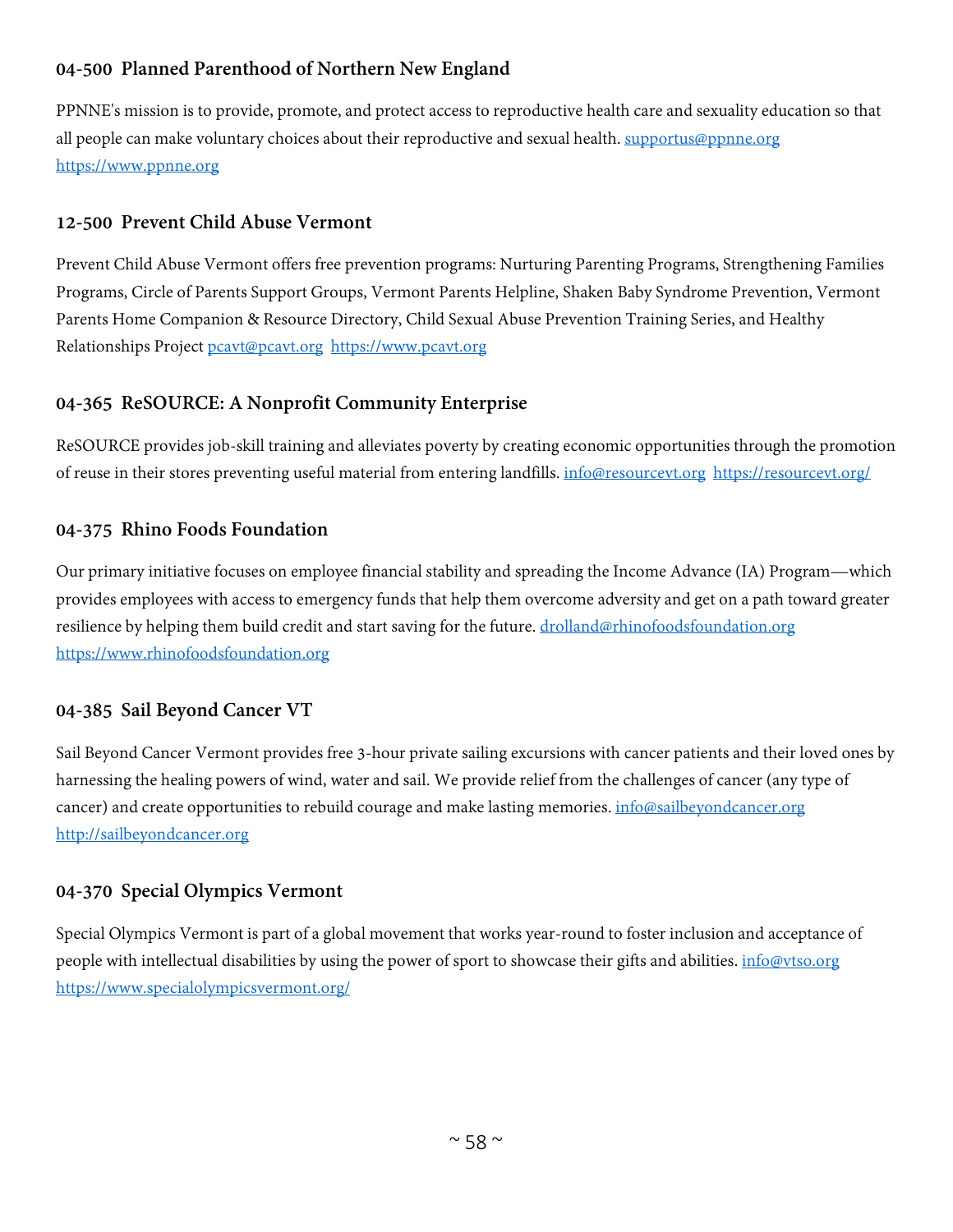# **12-545 The Nature Conservancy in Vermont**

The Nature Conservancy in Vermont is a leader in safeguarding the natural heritage of the Green Mountain State. We have helped conserve over 300,000 acres of land, 1,500 miles of shoreline, and we manage and maintain 58 natural areas open for hiking, fishing, skiing and hunting. We are proud to be connecting people and nature for over 60 years. [vermont@tnc.org](mailto:vermont@tnc.org) [https://www.nature.org/en-us/about-us/where-we-work/united](https://www.nature.org/en-us/about-us/where-we-work/united-states/vermont/?vu=r.v_vermont.local.na.vt)[states/vermont/?vu=r.v\\_vermont.local.na.vt](https://www.nature.org/en-us/about-us/where-we-work/united-states/vermont/?vu=r.v_vermont.local.na.vt)

## **08-240 The North Central Vermont Recovery Center, Inc.**

The North Central Vermont Recovery Center is a 501c3 nonprofit corporation dedicated to providing an upbeat, welcoming, safe, and substance-free environment for individuals and families on their paths to lasting recovery from alcohol and drug addiction. [recovery@ncvrc.com](mailto:recovery@ncvrc.com) <https://www.ncvrc.com/>

## **12-550 The Veterans' Place Inc.**

The Veterans' Place is a community-based, non-profit, 22 bed, and substance free, transitional housing program located in central Vermont, dedicated to reducing the Vermont Veterans homeless population. TVPI provides both secure and sober housing along with supportive services and programs to homeless veterans. [kmhboyce@gmail.com](mailto:kmhboyce@gmail.com) <https://www.vermontveteransplace.org/>

## **12-558 Turtle Island Children's Center, Inc.**

Turtle Island Children's Center offers year-round, play and nature based early education for infants through preKindergarteners, and summer camp for grades K-3 in Montpelier, Vermont. [info@turtleislandvt.org](mailto:info@turtleislandvt.org) [http://www.turtleislandvt.org](http://www.turtleislandvt.org/)

## **12-580 Vermont Bar Foundation (VBF)**

The Vermont Bar Foundation supports essential legal services for low-income Vermonters by distributing funds to lawrelated programs such as legal aid providers, legal clinics, domestic violence prevention programs, and veterans legal assistance projects. Help us fulfill the promise of equal access to justice for all. [d.bailey@vtbarfoundation.org](mailto:d.bailey@vtbarfoundation.org) [https://vtbarfoundation.org](https://vtbarfoundation.org/)

## **04-415 Vermont CARES**

Vermont CARES promotes a healthy, just world where Vermonters affected by HIV, HCV and drug use have access to harm reduction services, resources and education. We celebrate and value these Vermonters by addressing social stigmas and health disparities by creating caring, compassionate communities. [peter@vtcares.org](mailto:peter@vtcares.org) [www.vtcares.org](http://www.vtcares.org/)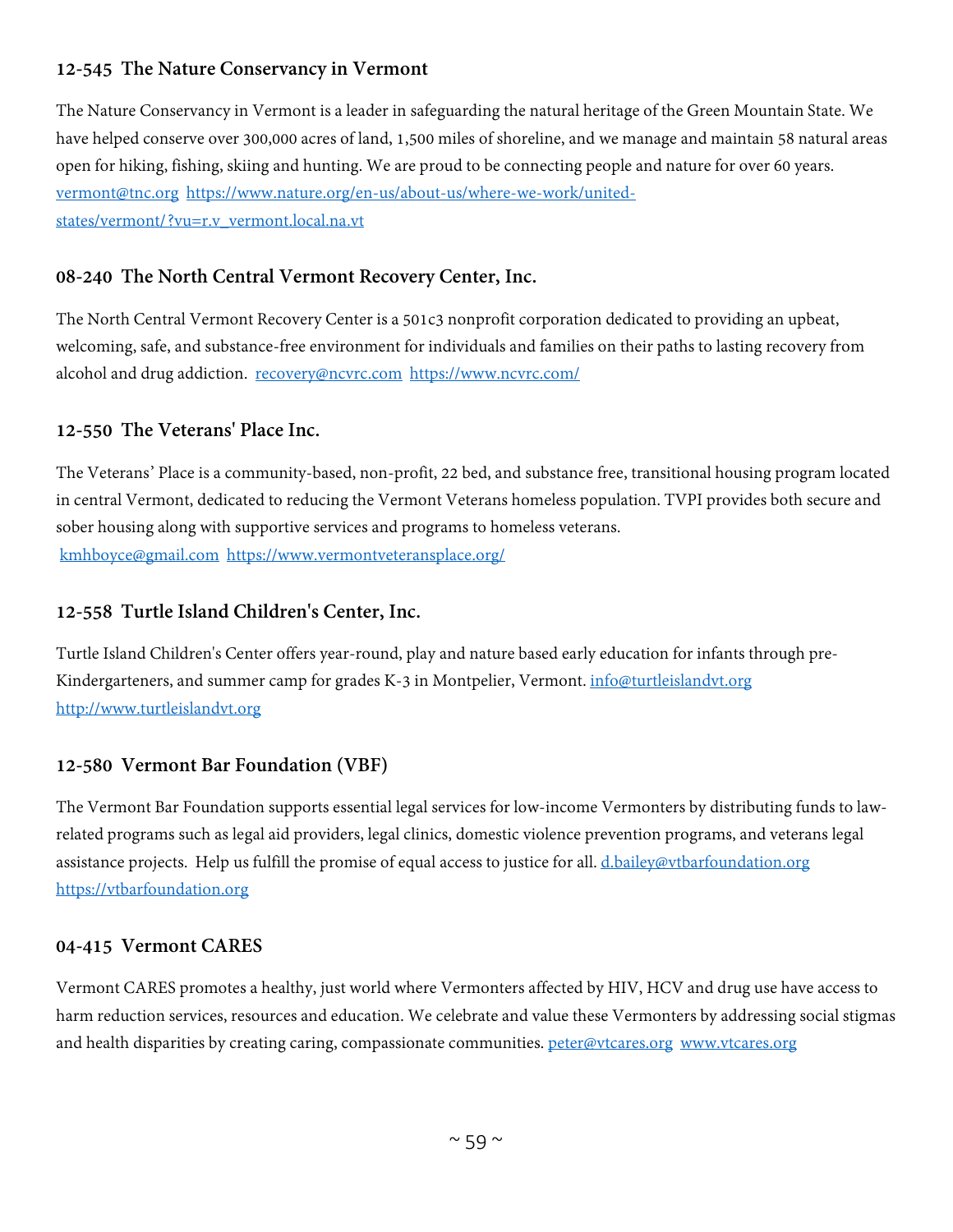# **04-400 Vermont Creative Imagination, Inc.**

Destination Imagination is a leader in project-based learning opportunities that blend STEAM (science, technology, engineering, arts and mathematics) education with social entrepreneurship. Students use creative and critical thinking, learn how to design and manage a project, and gain the skills needed to thrive in the 21st century workforce. [vtdicreativity@gmail.com](mailto:vtdicreativity@gmail.com) [http://www.creativeimagination.org](http://www.creativeimagination.org/) 

## **12-585 Vermont Disaster Relief Fund**

The Vermont Disaster Recovery Fund is a fund of last resort to help meet the unmet long term recovery needs of Vermonters impacted by disasters. VDRF raises and allocates funds through a grant process recognized by State and local officials and partner agencies. [disasterrecovery@vdrf.org](mailto:disasterrecovery@vdrf.org) [http://www.vdrf.org](http://www.vdrf.org/)

#### **12-610 Vermont Foodbank**

The Vermont Foodbank's mission is to gather and share quality food and nurture partnerships so that no one in Vermont will go hungry. VF distributes millions of pounds of food annually in partnership with more than 300 food shelves, meal sites, senior housing communities, schools, hospitals, and other locations and organizations across Vermont. [info@vtfoodbank.org](mailto:info@vtfoodbank.org) <https://www.vtfoodbank.org/>

#### **12-630 Vermont Natural Resources Council**

Through research, education, and advocacy, VNRC protects and enhances Vermont's natural environments, vibrant communities, working landscapes, rural character and unique sense of place. [ckeegan@vnrc.org](mailto:ckeegan@vnrc.org) <https://vnrc.org/>

## **12-640 Vermont Parks Forever**

Vermont Parks Forever, the foundation for Vermont's 55 state parks, works to enhance and protect the parks by providing innovative nature education, inspiring environmental stewardship, and increasing access to the state parks for the historically excluded. [info@vermontparksforever.org](mailto:info@vermontparksforever.org) [https://vermontparksforever.org](https://vermontparksforever.org/)

## **12-650 Vermont River Conservancy**

The Vermont River Conservancy (VRC) is a statewide non-profit land conservation organization founded in 1995 out of a concern for the loss of public access to Vermont's waterways. The staff, Board, and volunteers at VRC work to carry out their mission to permanently conserve and protect special lands along the waters of Vermont. [shannon@vermontriverconservancy.org](mailto:shannon@vermontriverconservancy.org) [https://www.vermontriverconservancy.org](https://www.vermontriverconservancy.org/)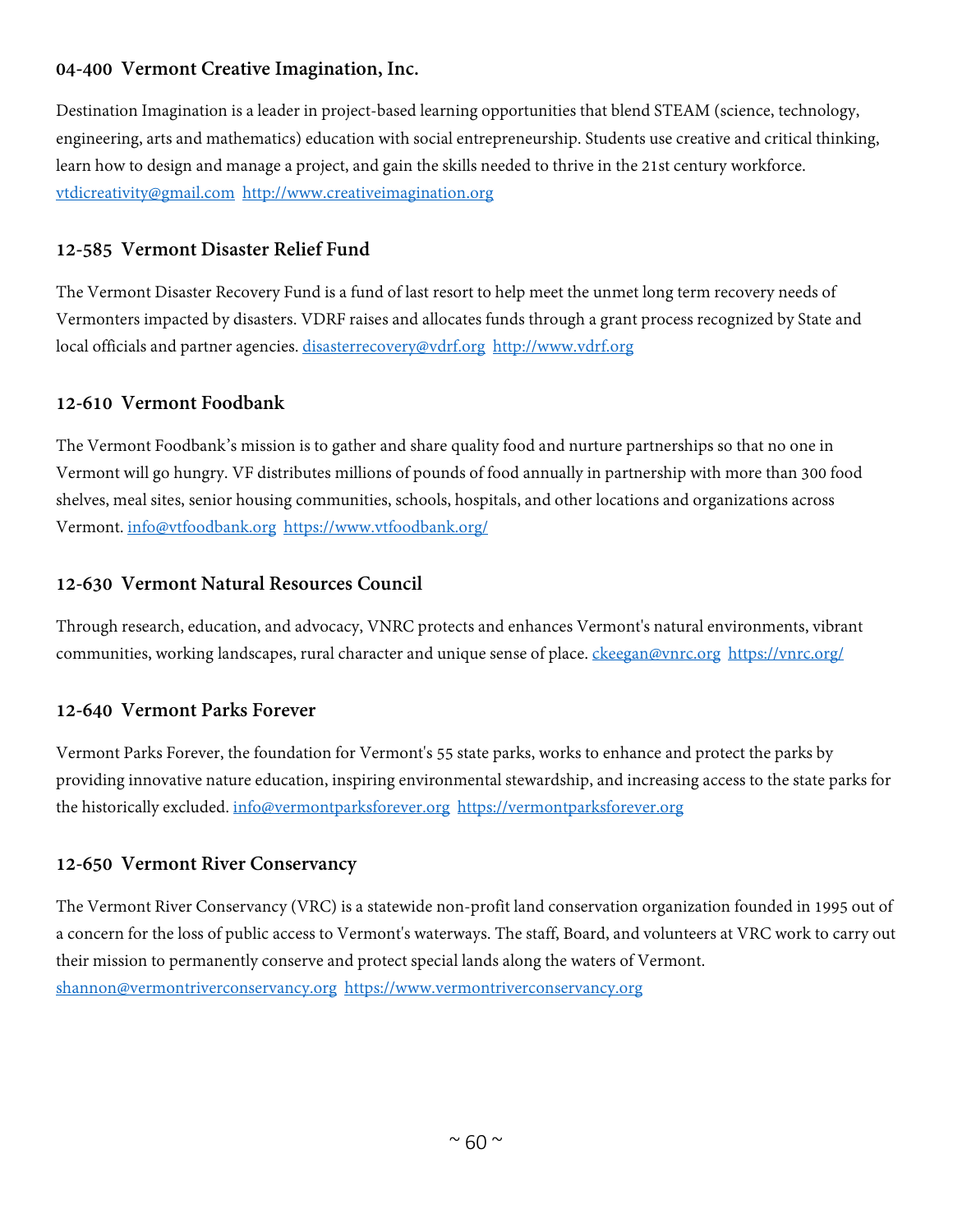# **04-430 Vermont Works for Women**

Vermont Works for Women's mission is to help women and girls recognize their potential and explore, pursue, and excel in work that leads to economic independence. Our programs include career education and exploration for girls, work-readiness training for women, and gender equity programs in schools and workplaces. [info@vtworksforwomen.org](mailto:info@vtworksforwomen.org) [https://www.vtworksforwomen.org](https://www.vtworksforwomen.org/)

## **04-435 VFOR Vermont Foundation of Recovery**

Our mission is to create a network of Recovery Homes (clean and sober living homes) to help people suffering from Substance Use Disorder, re-assimilate into society by supporting the transitions from active use, to recovery, to independent living. [info@vfor.org](mailto:info@vfor.org) [www.vfor.org](http://www.vfor.org/)

## **12-690 Washington County Youth Service Bureau**

Washington County Youth Service Bureau: Youth & family counseling; substance abuse treatment; runaway and homeless youth services; support for teen parents; a teen center; a reentry program for young offenders; support for youth involved in foster care; 24-hour crisis line; and four statewide coalitions supporting youth work. [wcysb@wcysb.org](mailto:wcysb@wcysb.org) [https://www.wcysb.org](https://www.wcysb.org/)

## **04-445 Wheels for Jacquie Foundation, Inc.**

We raise funds to help the differently-abled obtain needed accessible transportation. We work with private donors and corporate partners to move our mission forward. [wheelsforjacquiefoundation@gmail.com](mailto:wheelsforjacquiefoundation@gmail.com) [https://www.wheelsforjacquiefoundation.org](https://www.wheelsforjacquiefoundation.org/)

# **Orange County**

## **12-200 Green Mountain United Way**

Unit communities in the Northeast Kingdom and Central Vermont to address complex issues facing our region by focusing on Health, Education, Financial Stability, and Community Caring. We convene individuals, organizations, and leaders to make a difference in lives through collective impact programs, Working Bridges, Tatum's Totes and Volunteerism. [info@gmunitedway.org](mailto:info@gmunitedway.org) <https://www.gmunitedway.org/>

## **12-205 ACLU of Vermont**

The ACLU of Vermont is dedicated to advancing the civil rights & civil liberties of all Vermonters. Since 1967, the ACLU of Vermont has been the state's premier guardian of liberty, working in the courts, the legislature, & in communities to preserve the individual rights and liberties guaranteed by our Constitution and the Bill of Rights. [info@acluvt.org](mailto:info@acluvt.org) <https://www.acluvt.org/>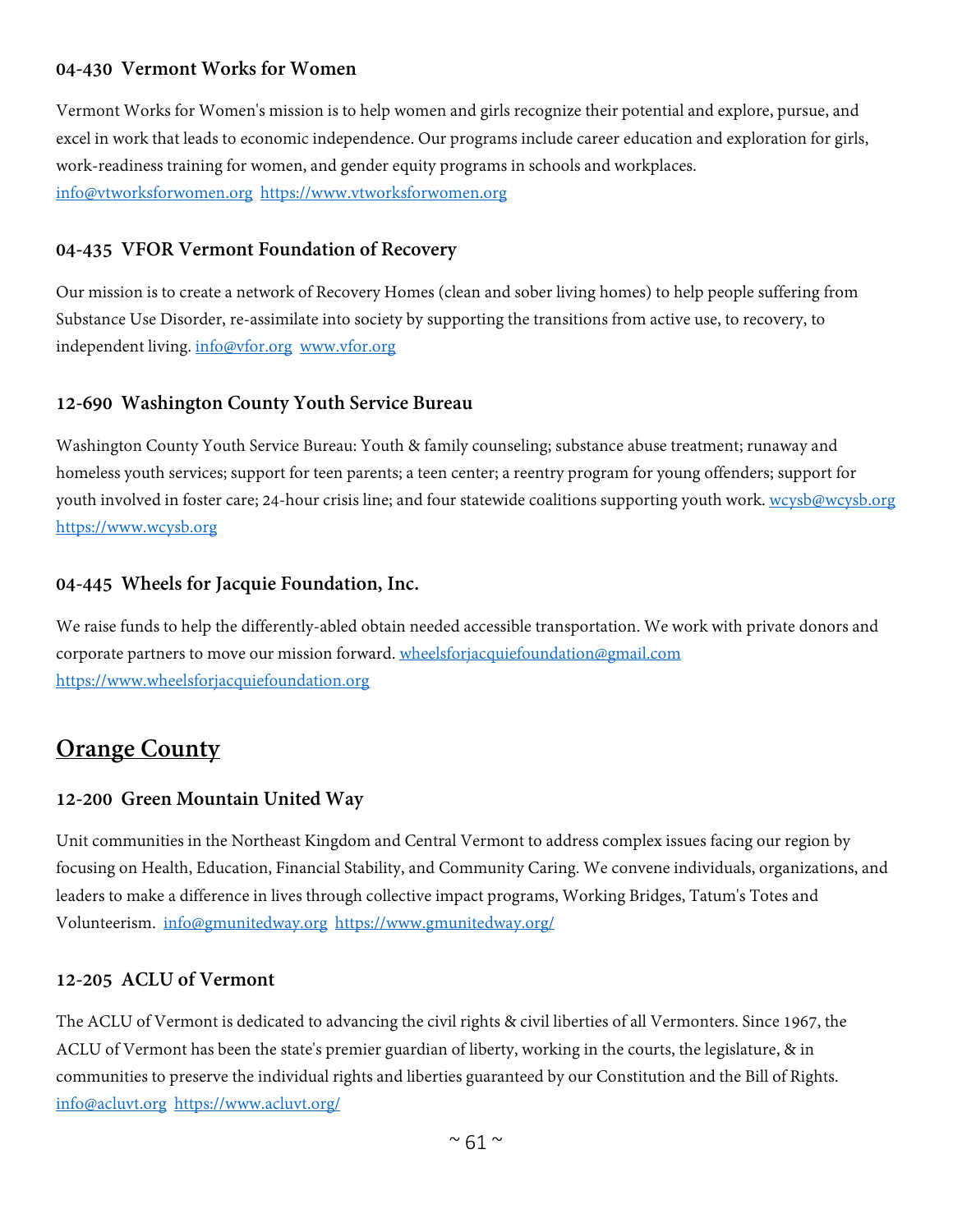#### **12-228 Brain Injury Association of Vermont**

The mission of the Brain Injury Association of Vermont is to create a better future for all Vermonters affected by brain injury and their families, through prevention, education, advocacy, and support. Our vision is to make Vermont a place where brain injuries are prevented and where those with brain injuries get all the help they need. [support@biavt.org](mailto:support@biavt.org) [https://www.biavt.org](https://www.biavt.org/)

#### **12-240 Capstone Community Action**

At Capstone Community Action, we improve the lives of central Vermonters in need by providing opportunities, education, and vital assistance. By breaking down the barriers that prevent people from thriving, we offer the hope people need, the dignity everyone deserves, and a better community for all. mbrown@capstoneyt.org <https://www.capstonevt.org/>

#### **12-250 Central Vermont Adult Basic Education**

Free adult education (ages 16+) in Washington/Orange/Lamoille Counties in reading, writing, math and computer literacy, English Language Learning, career and college readiness skills, and high school credentialing. [info@cvabe.org](mailto:info@cvabe.org) [https://www.cvabe.org](https://www.cvabe.org/)

#### **12-260 Central Vermont Council on Aging, Inc.**

Central Vermont Council on Aging supports older Central Vermonters to age with dignity and choice. Services include nutrition, long term care planning, family caregiver supports, Helpline, Medicare counseling, and healthy aging activities which support social connection and technology for older people. [info@cvcoa.org](mailto:info@cvcoa.org) <https://www.cvcoa.org/>

## **12-280 Central Vermont Humane Society**

Our mission is to protect and advocate for companion animals in need, and to build a humane community that promotes compassion and seeks to strengthen the human-animal bond. We are a vital safety net for people and pets. Our programs help people keep their pets, or if they can no longer care for them, we provide a safe place for their pets. [info@centralvermonthumane.org](mailto:info@centralvermonthumane.org) <https://centralvermonthumane.org/>

#### **12-290 Chandler Center for the Arts**

Chandler strengthens community by offering opportunities for people of all ages and incomes to come together in pursuit and celebration of the arts. In small towns around Randolph, libraries are the only cultural resources and schools' arts budgets are limited. Chandler offers them arts experiences/exposures to which they'd have no other access. [director@chandler-arts.org](mailto:director@chandler-arts.org) [https://www.chandler-arts.org](https://www.chandler-arts.org/)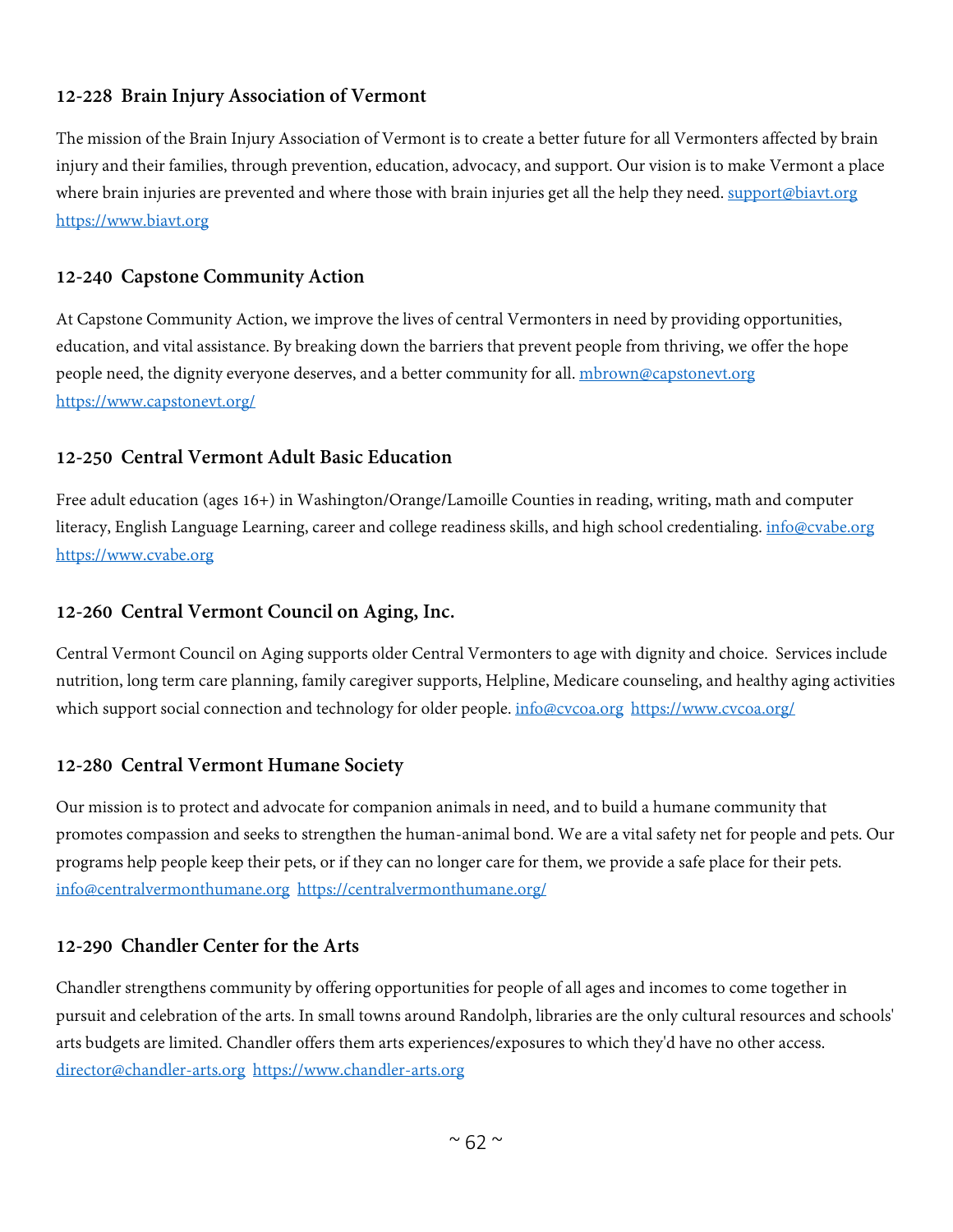# **12-300 Children's Literacy Foundation (CLiF)**

CLiF's mission is to inspire a love of reading and writing among low-income, at-risk, and rural children up to age 12 in New Hampshire and Vermont. We provide inspiring presentations, free books, and support. Our partners include schools, libraries, prisons, shelters, refugee programs, camps, nutrition programs, and others. [info@clifonline.org](mailto:info@clifonline.org) [https://clifonline.org](https://clifonline.org/)

## **12-320 Clara Martin Center**

Clara Martin Center is a community based non-profit organization that provides mental health and substance use counseling, emergency and rehabilitative services. ceverett@claramartin.org [http://www.claramartin.org](http://www.claramartin.org/)

# **12-330 Community Harvest of Central Vermont**

We bring the community together through gleaning to recover surplus food from area farms to feed those with limited access to healthy, fresh local food. In the process, we help the community gain a greater awareness and appreciation of the local food system, healthy eating, and waste reduction. [CommunityHarvestVT@gmail.com](mailto:CommunityHarvestVT@gmail.com) [https://www.CommunityHarvestVT.org](https://www.communityharvestvt.org/)

## **12-340 Cross Vermont Trail Association**

Imagine a network of community greenway paths, family friendly four season trails, connecting village centers, regional schools, and conserved wild lands, following the Winooski Rive rand Wells River valleys, across Vermont! CVTA works with volunteers and youth groups helping make this vision real. [greg@crossvermont.org](mailto:greg@crossvermont.org) <http://crossvermont.org/>

# **12-350 Downstreet Housing & Community Development**

Downstreet strengthens the communities of Central Vermont by engaging with people, providing affordable homes, and connecting people to the resources and services they need to thrive. Each year we serve more than 2,400 Vermonters with low and moderate incomes through providing and managing affordable rentals, homeownership programs, SASH, and more. [mkersey@downstreet.org](mailto:mkersey@downstreet.org) [https://downstreet.org](https://downstreet.org/)

# **04-460 ECHO, Leahy Center for Lake Champlain**

As a leading science center, ECHO is committed to inspiring and engaging families in the joy of scientific discovery and wonder of nature. Reinforcing our value as a community asset through STEM programming that sparks interest, inspires innovation, and communicates about our world in the face of growing complexity. *[info@echovermont.org](mailto:info@echovermont.org)* <https://www.echovermont.org/>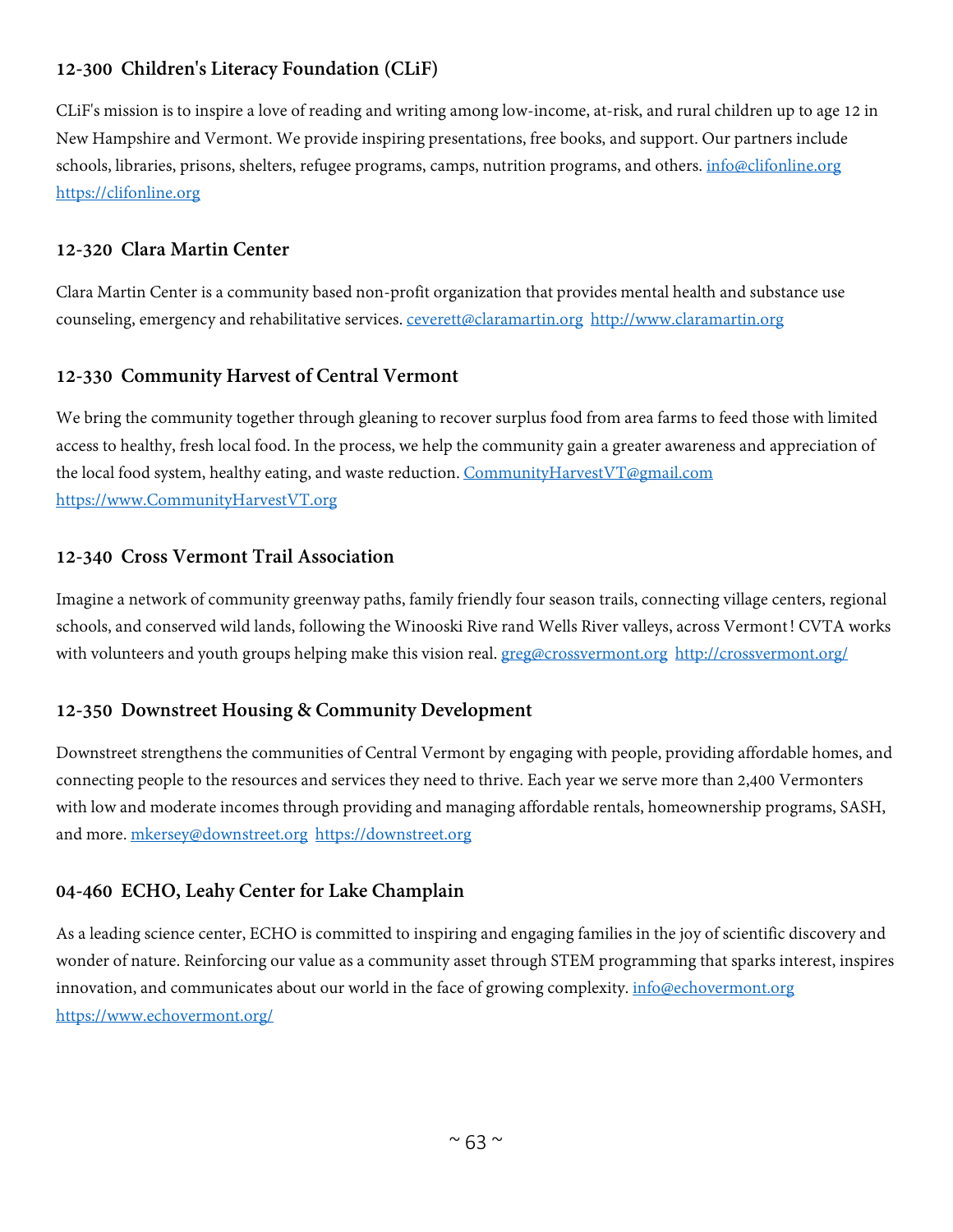# **12-370 Freezing Fun For Families**

Freezing Fun For Families is a Vermont based Non-Profit that offers financial support to Vermont families with a child battling cancer. Through grants, community funding, donations and world-renowned fundraisers such as The Worlds Largest Snow Softball Tournament we provide much needed financial assistance to Vermont families. [Chris.Cadorette@Freezingfunforfamilies.com](mailto:Chris.Cadorette@Freezingfunforfamilies.com) [http://www.Freezingfunforfamilies.com](http://www.freezingfunforfamilies.com/)

#### **12-375 Friends of Dog Mountain, Inc.**

Our mission is to steward and sustain the 150-acre Dog Mountain property in Vermont as a unique national treasure that honors the healing power of dogs, nature, love, and art, and to preserve and celebrate the important artistic contributions of Dog Mountain's iconic creator, Stephen Huneck. [giving@friendsofdogmountain.org](mailto:giving@friendsofdogmountain.org) <https://www.dogmt.com/>

## **12-380 Good Beginnings of Central Vermont**

Good Beginnings of Central Vermont brings community to families and their babies. Hundreds of families each year access our free services: Postpartum Angel volunteer support, early parenting workshops, babywearing clinics, caregiver circles, and more. Reach us at 802-595-7953 or [info@goodbeginningscentralvt.org.](mailto:info@goodbeginningscentralvt.org) [gelias@goodbeginningscentralvt.org](mailto:gelias@goodbeginningscentralvt.org) [http://www.goodbeginningscentralvt.org](http://www.goodbeginningscentralvt.org/)

#### **12-385 Good Samaritan Haven**

Good Samaritan Haven has been providing emergency shelter & support services to the homeless in central Vermont for nearly 40 years. We have an average of 350 guests nightly in seven area motels; shelters in Barre & Montpelier; & in encampments. Most of our clients have complex mental & physical health needs & require special trauma-informed care. [Rdeangelis@goodsamaritanhaven.org](mailto:Rdeangelis@goodsamaritanhaven.org) <https://www.goodsamaritanhaven.org/>

## **12-390 Green Mountain Council, BSA**

Since 1910, the Green Mountain Council and its predecessor councils have prepared generations of young people to lead purposeful lives of service. Headquartered in Waterbury and formed in 1972 after a consolidation of three legacy councils, Green Mountain Council serves 3,000 boys and girls in all 14 counties in the state of Vermont. [mark.saxon@scouting.org](mailto:mark.saxon@scouting.org) <https://www.scoutingvermont.org/>

#### **04-275 HomeShare Vermont**

HomeShare Vermont provides a comprehensive screening and matching service and ongoing support for seniors and others who have an extra bedroom and want to remain in their homes and seek companionship, a little household help or sharing of household expenses while helping others find an affordable place to live. [info@homesharevermont.org](mailto:info@homesharevermont.org) [https://www.homesharevermont.org](https://www.homesharevermont.org/)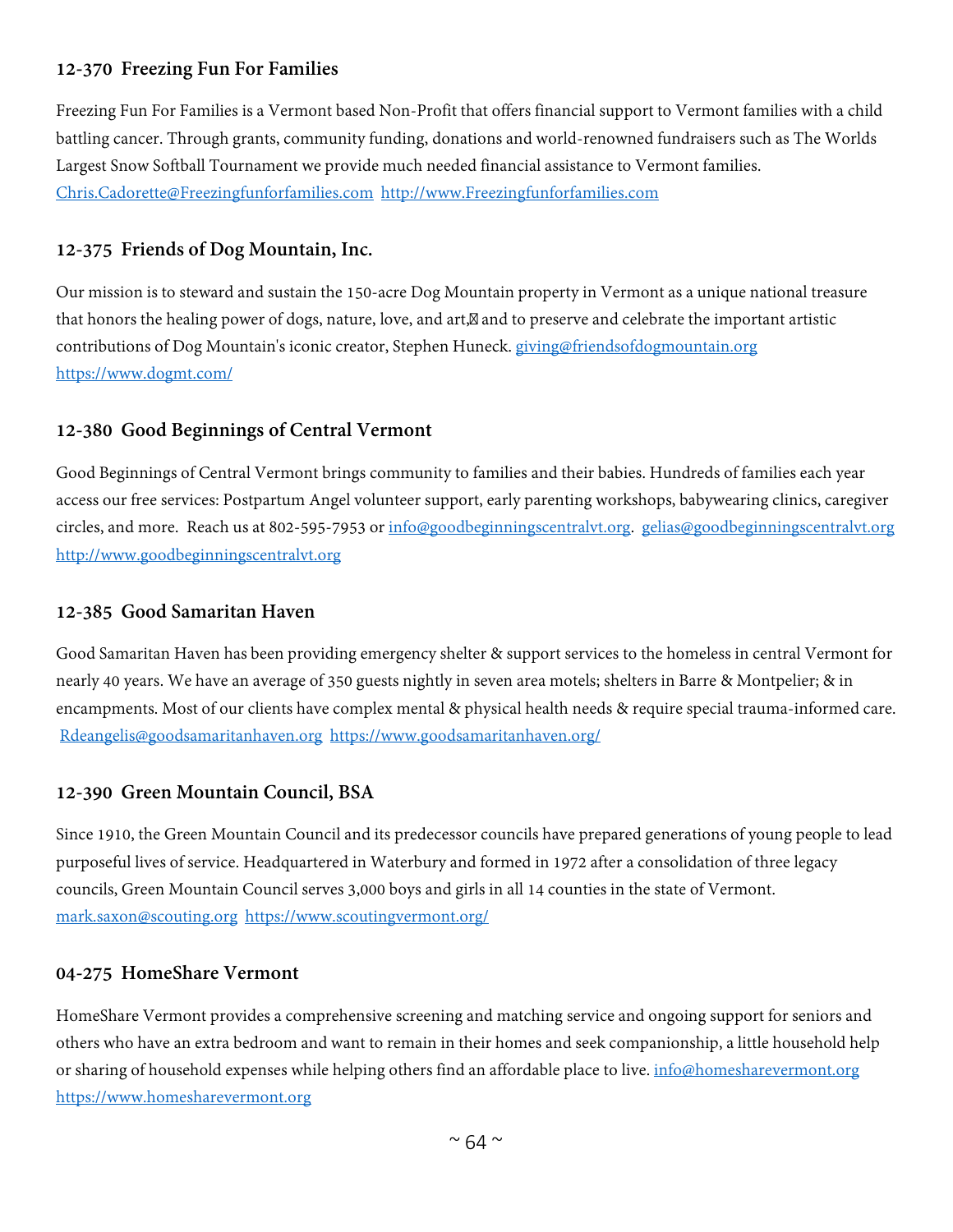# **04-310 Lake Champlain Committee**

LCC is a nonprofit environmental organization that uses science-based, advocacy, education and collaborative action to protect water quality, safeguard habitat, combat pollution, and foster stewardship throughout the Lake Champlain watershed. [lcc@lakechamplaincommittee.org](mailto:lcc@lakechamplaincommittee.org) [https://www.lakechamplaincommittee.org](https://www.lakechamplaincommittee.org/)

#### **04-315 Local Motion Inc.**

Local Motion works to make biking and walking a way of life in Vermont through school and adult education, advocacy, and services with a goal of making our communities more resilient, inclusive, and livable, improving health via active transportation, bringing affordable transportation within reach for everyone, and decreasing our carbon footprint. [giving@localmotion.org](mailto:giving@localmotion.org) [http://www.localmotion.org](http://www.localmotion.org/)

#### **04-330 MENTOR Vermont**

MENTOR Vermont provides resources and support to youth mentoring programs in Vermont so they can meet the needs of young people in their communities. Our vision is that every young person in Vermont has the supportive mentoring relationships they need to grow and develop into thriving, productive, and engaged adults. [info@mentorvt.org](mailto:info@mentorvt.org) <https://www.mentorvt.org/>

## **04-350 National Alliance on Mental Illness of Vermont**

NAMI Vermont supports, educates and advocates so all communities, families and individuals affected by mental illness or mental health challenges can build better lives. We provide free support groups and educational classes around Vermont. Our advocacy efforts build awareness, guide public policy and reduce stigma surrounding mental illness. [info@namivt.org](mailto:info@namivt.org) <https://namivt.org/>

## **04-360 Outright Vermont**

Outright Vermont is building a Vermont where all LGBTQ+ youth have hope, equity, and power. [info@outrightvt.org](mailto:info@outrightvt.org) [http://www.outrightvt.org](http://www.outrightvt.org/)

## **12-485 People's Health & Wellness Clinic**

People's Health & Wellness Clinic provides free healthcare and wellness services to uninsured and underinsured people in Central Vermont. Our goal is to offer accessible healthcare by reducing barriers, and in turn keeping our community healthy and thriving. [rebecca@phwcvt.org](mailto:rebecca@phwcvt.org) <https://www.phwcvt.org/>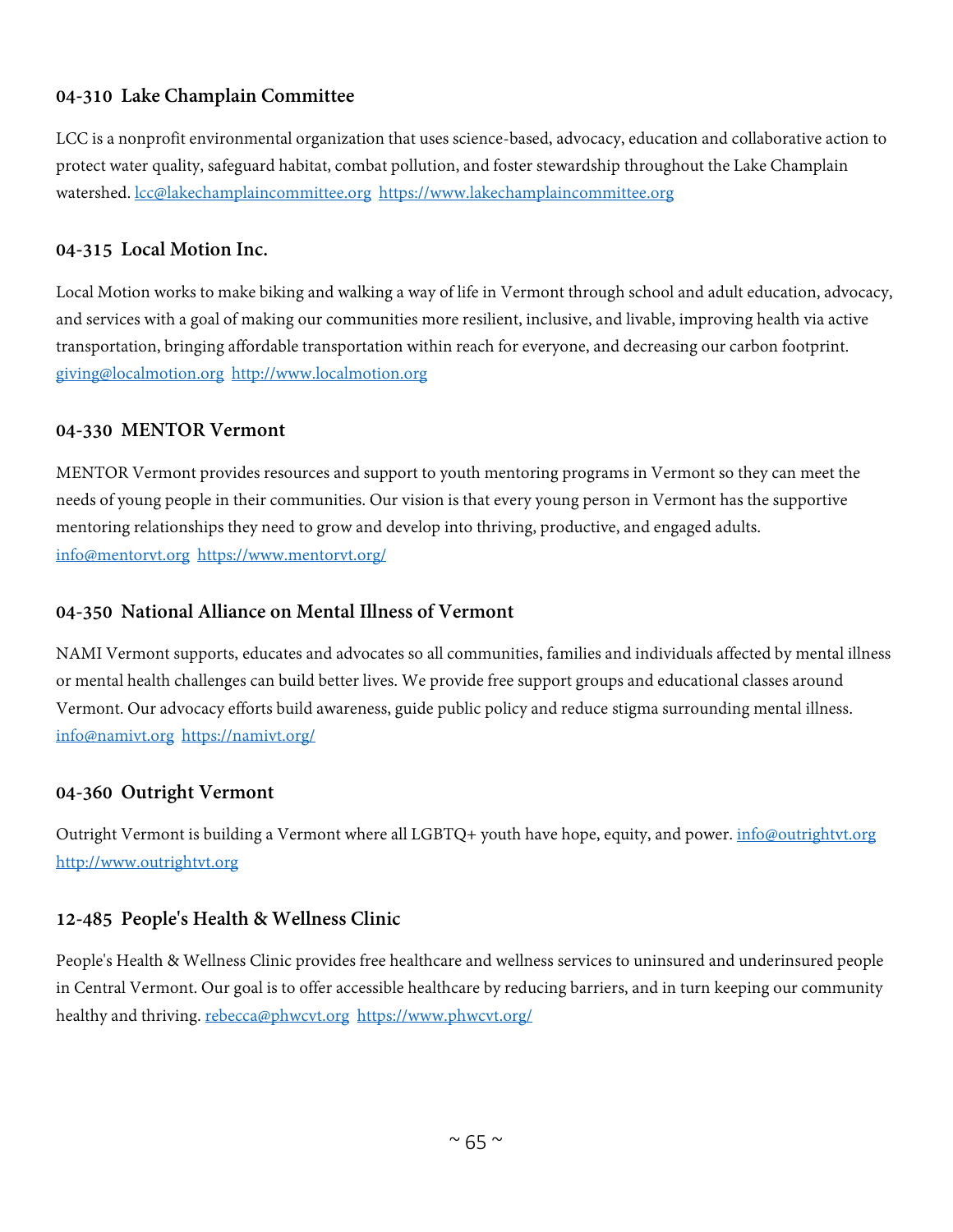## **12-500 Prevent Child Abuse Vermont**

Prevent Child Abuse Vermont offers free prevention programs: Nurturing Parenting Programs, Strengthening Families Programs, Circle of Parents Support Groups, Vermont Parents Helpline, Shaken Baby Syndrome Prevention, Vermont Parents Home Companion & Resource Directory, Child Sexual Abuse Prevention Training Series, and Healthy Relationships Project [pcavt@pcavt.org](mailto:pcavt@pcavt.org) [https://www.pcavt.org](https://www.pcavt.org/)

#### **04-375 Rhino Foods Foundation**

Our primary initiative focuses on employee financial stability and spreading the Income Advance (IA) Program—which provides employees with access to emergency funds that help them overcome adversity and get on a path toward greater resilience by helping them build credit and start saving for the future. [drolland@rhinofoodsfoundation.org](mailto:drolland@rhinofoodsfoundation.org) [https://www.rhinofoodsfoundation.org](https://www.rhinofoodsfoundation.org/)

#### **12-520 SafeArt, Inc.**

SafeArt is an organization of trauma-informed practitioners who engage creative expression, mindfulness, movement, social action, and connection to the natural world. We promote community wellness, healing and social change in Central Vermont, the Upper Valley and beyond. [info@safeart.org](mailto:info@safeart.org) <https://www.safeart.org/>

#### **12-530 Safeline, Inc.**

Safeline works to end physical, emotional and sexual violence against women and children through direct service, education, advocacy and social change. [safelineinfo@safelinevt.org](mailto:safelineinfo@safelinevt.org) [https://www.safelinevt.org](https://www.safelinevt.org/)

## **04-385 Sail Beyond Cancer VT**

Sail Beyond Cancer Vermont provides free 3-hour private sailing excursions with cancer patients and their loved ones by harnessing the healing powers of wind, water and sail. We provide relief from the challenges of cancer (any type of cancer) and create opportunities to rebuild courage and make lasting memories. *info@sailbeyondcancer.org* [http://sailbeyondcancer.org](http://sailbeyondcancer.org/)

## **04-370 Special Olympics Vermont**

Special Olympics Vermont is part of a global movement that works year-round to foster inclusion and acceptance of people with intellectual disabilities by using the power of sport to showcase their gifts and abilities. [info@vtso.org](mailto:info@vtso.org) <https://www.specialolympicsvermont.org/>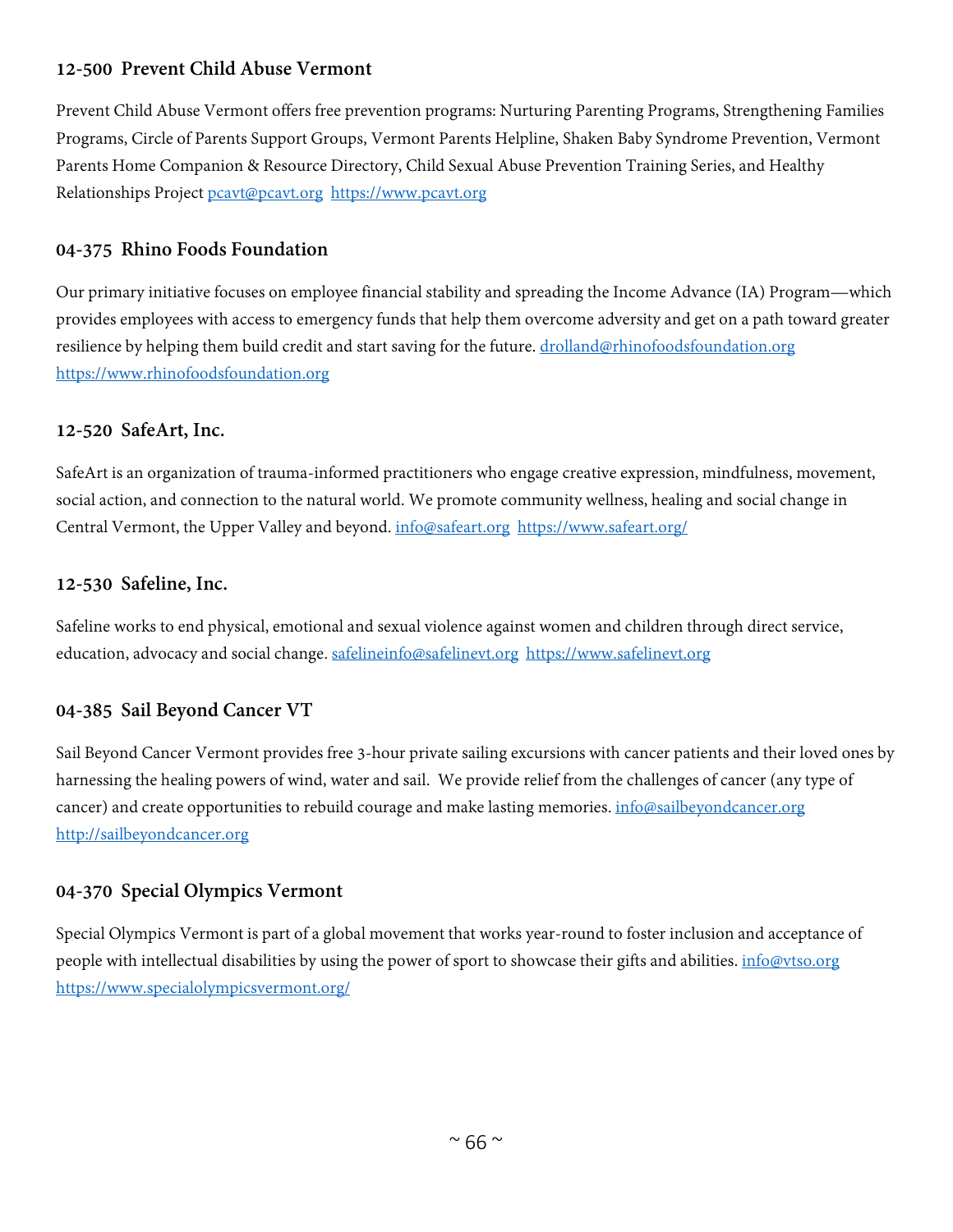# **12-545 The Nature Conservancy in Vermont**

The Nature Conservancy in Vermont is a leader in safeguarding the natural heritage of the Green Mountain State. We have helped conserve over 300,000 acres of land, 1,500 miles of shoreline, and we manage and maintain 58 natural areas open for hiking, fishing, skiing and hunting. We are proud to be connecting people and nature for over 60 years. [vermont@tnc.org](mailto:vermont@tnc.org) [https://www.nature.org/en-us/about-us/where-we-work/united](https://www.nature.org/en-us/about-us/where-we-work/united-states/vermont/?vu=r.v_vermont.local.na.vt)[states/vermont/?vu=r.v\\_vermont.local.na.vt](https://www.nature.org/en-us/about-us/where-we-work/united-states/vermont/?vu=r.v_vermont.local.na.vt)

## **12-550 The Veterans' Place Inc.**

The Veterans' Place is a community-based, non-profit, 22 bed, and substance free, transitional housing program located in central Vermont, dedicated to reducing the Vermont Veterans homeless population. TVPI provides both secure and sober housing along with supportive services and programs to homeless veterans. [kmhboyce@gmail.com](mailto:kmhboyce@gmail.com) <https://www.vermontveteransplace.org/>

## **01-230 Tri-Valley Transit, formerly ACTR and Stagecoach**

Public transit provider for Addison, Orange & Windsor counties. Public buses for everyone & door to door Dial-a-Rides for vulnerable populations. Mission is to enhance the economic, social, & environmental health of the communities we serve by providing public transportation services for everyone that are safe, reliable, accessible, & affordable. [mary@trivalleytransit.org](mailto:mary@trivalleytransit.org) <https://www.trivalleytransit.org/>

## **12-555 Turning Point Center of Central Vermont, Inc.**

Our mission is to help people find, maintain, and enhance their recovery from substance use disorders through peerbased recovery supports to individuals and families; educational programs that aid in building and enriching a healthy life; and by providing a safe haven for sober recreation and social activities. [tpccvbarre@gmail.com](mailto:tpccvbarre@gmail.com) [http://www.tpccv.org](http://www.tpccv.org/)

#### **12-558 Turtle Island Children's Center, Inc.**

Turtle Island Children's Center offers year-round, play and nature based early education for infants through preKindergarteners, and summer camp for grades K-3 in Montpelier, Vermont. [info@turtleislandvt.org](mailto:info@turtleislandvt.org) [http://www.turtleislandvt.org](http://www.turtleislandvt.org/)

#### **12-560 Twin Pines Housing Trust**

Twin Pines Housing's mission is to increase access to affordable housing and supportive services to meet the pressing and long-term needs of the Upper Valley community. [info@tphtrust.org](mailto:info@tphtrust.org) <https://www.tphtrust.org/>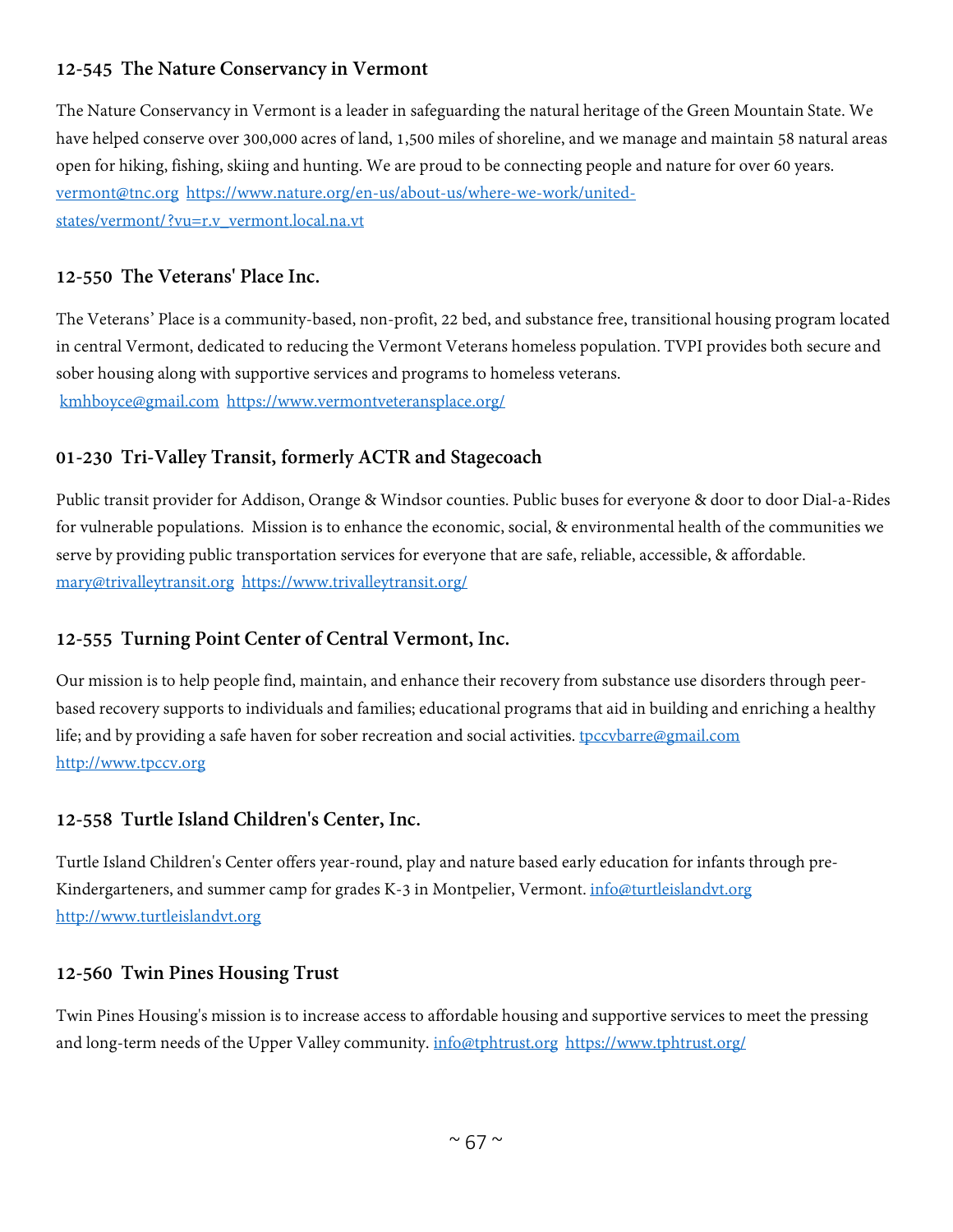# **12-575 Vermont Adaptive Ski and Sports**

Vermont Adaptive Ski and Sports is committed to furthering the equality and independence of youth and adults with disabilities by providing access and instruction to sports and recreation. We believe sports and recreation provide a physical, mental and social experience that is immeasurable in promoting self confidence in an individual. [development@vermontadaptive.org](mailto:development@vermontadaptive.org) <https://www.vermontadaptive.org/>

#### **12-580 Vermont Bar Foundation (VBF)**

The Vermont Bar Foundation supports essential legal services for low-income Vermonters by distributing funds to lawrelated programs such as legal aid providers, legal clinics, domestic violence prevention programs, and veterans legal assistance projects. Help us fulfill the promise of equal access to justice for all. [d.bailey@vtbarfoundation.org](mailto:d.bailey@vtbarfoundation.org) [https://vtbarfoundation.org](https://vtbarfoundation.org/)

#### **04-415 Vermont CARES**

Vermont CARES promotes a healthy, just world where Vermonters affected by HIV, HCV and drug use have access to harm reduction services, resources and education. We celebrate and value these Vermonters by addressing social stigmas and health disparities by creating caring, compassionate communities. [peter@vtcares.org](mailto:peter@vtcares.org) [www.vtcares.org](http://www.vtcares.org/)

#### **04-400 Vermont Creative Imagination, Inc.**

Destination Imagination is a leader in project-based learning opportunities that blend STEAM (science, technology, engineering, arts and mathematics) education with social entrepreneurship. Students use creative and critical thinking, learn how to design and manage a project, and gain the skills needed to thrive in the 21st century workforce. [vtdicreativity@gmail.com](mailto:vtdicreativity@gmail.com) [http://www.creativeimagination.org](http://www.creativeimagination.org/) 

## **12-585 Vermont Disaster Relief Fund**

The Vermont Disaster Recovery Fund is a fund of last resort to help meet the unmet long term recovery needs of Vermonters impacted by disasters. VDRF raises and allocates funds through a grant process recognized by State and local officials and partner agencies. [disasterrecovery@vdrf.org](mailto:disasterrecovery@vdrf.org) [http://www.vdrf.org](http://www.vdrf.org/)

## **12-610 Vermont Foodbank**

The Vermont Foodbank's mission is to gather and share quality food and nurture partnerships so that no one in Vermont will go hungry. VF distributes millions of pounds of food annually in partnership with more than 300 food shelves, meal sites, senior housing communities, schools, hospitals, and other locations and organizations across Vermont. [info@vtfoodbank.org](mailto:info@vtfoodbank.org) <https://www.vtfoodbank.org/>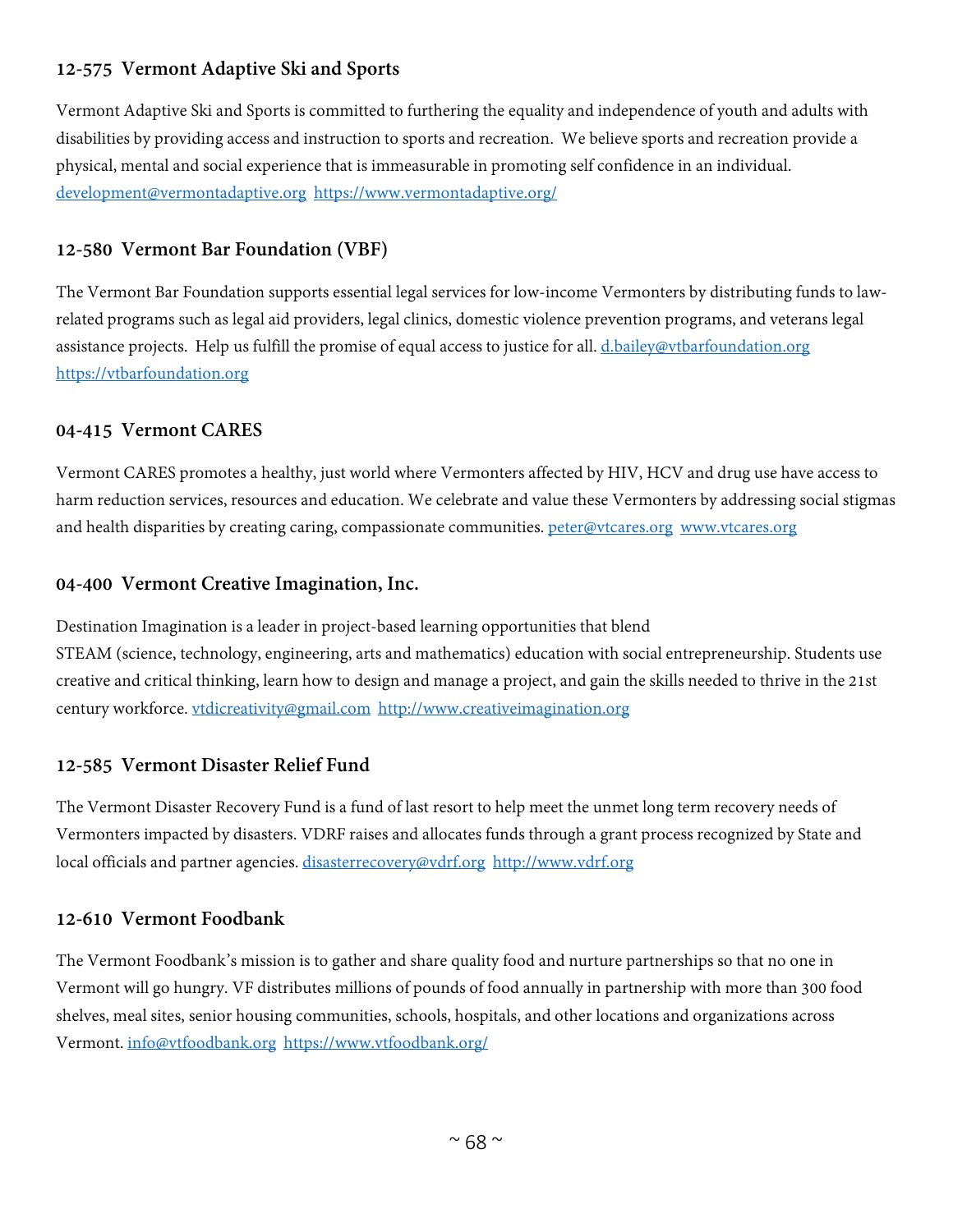# **12-630 Vermont Natural Resources Council**

Through research, education, and advocacy, VNRC protects and enhances Vermont's natural environments, vibrant communities, working landscapes, rural character and unique sense of place. [ckeegan@vnrc.org](mailto:ckeegan@vnrc.org) <https://vnrc.org/>

#### **12-640 Vermont Parks Forever**

Vermont Parks Forever, the foundation for Vermont's 55 state parks, works to enhance and protect the parks by providing innovative nature education, inspiring environmental stewardship, and increasing access to the state parks for the historically excluded. [info@vermontparksforever.org](mailto:info@vermontparksforever.org) [https://vermontparksforever.org](https://vermontparksforever.org/)

## **12-650 Vermont River Conservancy**

The Vermont River Conservancy (VRC) is a statewide non-profit land conservation organization founded in 1995 out of a concern for the loss of public access to Vermont's waterways. The staff, Board, and volunteers at VRC work to carry out their mission to permanently conserve and protect special lands along the waters of Vermont. [shannon@vermontriverconservancy.org](mailto:shannon@vermontriverconservancy.org) [https://www.vermontriverconservancy.org](https://www.vermontriverconservancy.org/)

#### **04-430 Vermont Works for Women**

Vermont Works for Women's mission is to help women and girls recognize their potential and explore, pursue, and excel in work that leads to economic independence. Our programs include career education and exploration for girls, work-readiness training for women, and gender equity programs in schools and workplaces. [info@vtworksforwomen.org](mailto:info@vtworksforwomen.org) [https://www.vtworksforwomen.org](https://www.vtworksforwomen.org/)

## **12-680 Washington County Family Center, d/b/a Family Center of Washington County**

The Family Center provides services & resources to children and families in our region. We're the state-designated Parent Child Center for Central VT, serving over 3,000 individuals on average each year. Our Mission is building resourceful families & healthy children to create a strong community, & our Vision is acceptance & hope for All families. [familycenter@fcwcvt.org](mailto:familycenter@fcwcvt.org) <https://fcwcvt.org/>

## **12-690 Washington County Youth Service Bureau**

Washington County Youth Service Bureau: Youth & family counseling; substance abuse treatment; runaway and homeless youth services; support for teen parents; a teen center; a reentry program for young offenders; support for youth involved in foster care; 24-hour crisis line; and four statewide coalitions supporting youth work. [wcysb@wcysb.org](mailto:wcysb@wcysb.org) [https://www.wcysb.org](https://www.wcysb.org/)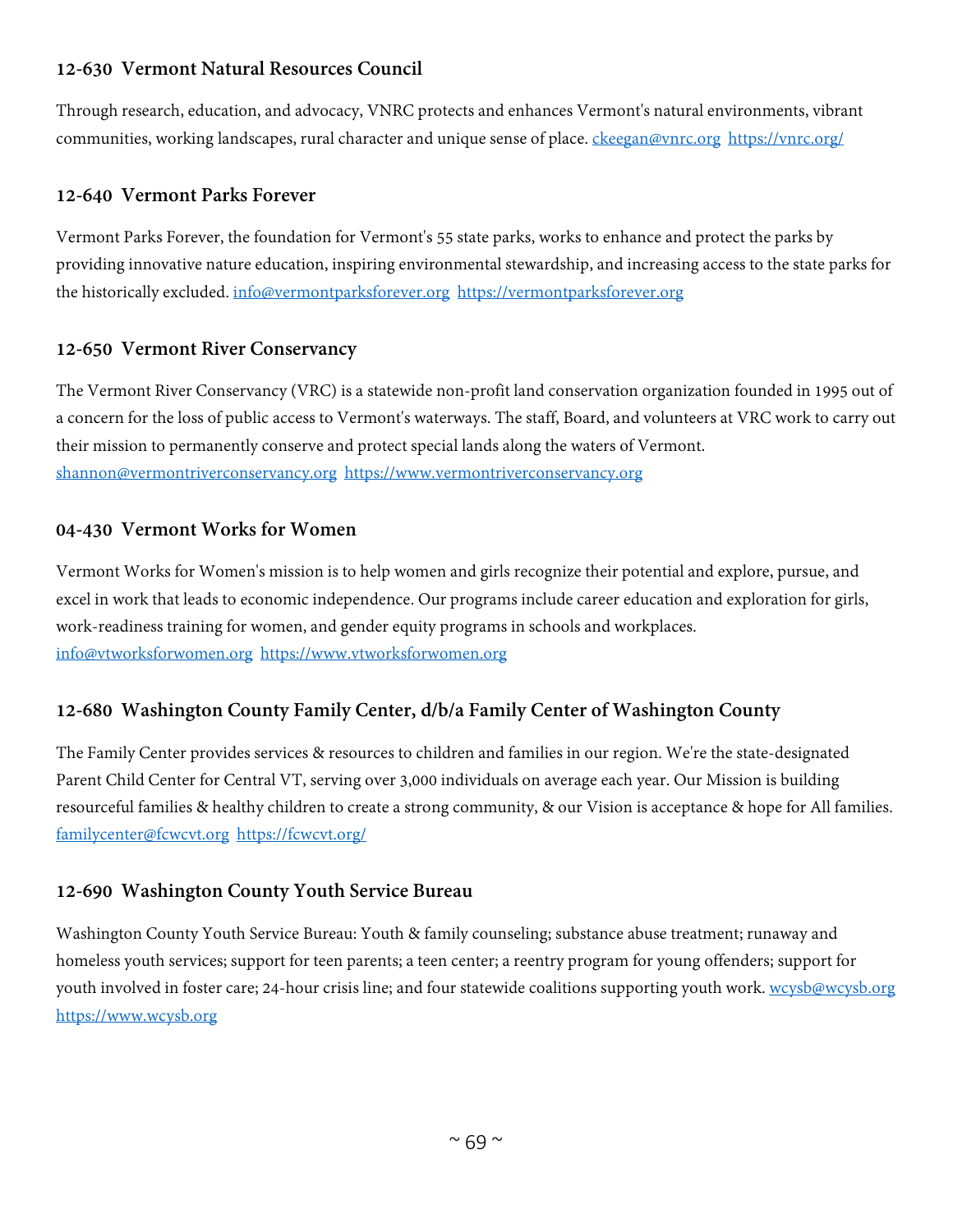## **04-445 Wheels for Jacquie Foundation, Inc.**

We raise funds to help the differently-abled obtain needed accessible transportation. We work with private donors and corporate partners to move our mission forward. [wheelsforjacquiefoundation@gmail.com](mailto:wheelsforjacquiefoundation@gmail.com) [https://www.wheelsforjacquiefoundation.org](https://www.wheelsforjacquiefoundation.org/)

# **Orleans County**

#### **12-200 Green Mountain United Way**

Unit communities in the Northeast Kingdom and Central Vermont to address complex issues facing our region by focusing on Health, Education, Financial Stability, and Community Caring. We convene individuals, organizations, and leaders to make a difference in lives through collective impact programs, Working Bridges, Tatum's Totes and Volunteerism. [info@gmunitedway.org](mailto:info@gmunitedway.org) <https://www.gmunitedway.org/>

#### **12-205 ACLU of Vermont**

The ACLU of Vermont is dedicated to advancing the civil rights & civil liberties of all Vermonters. Since 1967, the ACLU of Vermont has been the state's premier guardian of liberty, working in the courts, the legislature, & in communities to preserve the individual rights and liberties guaranteed by our Constitution and the Bill of Rights. [info@acluvt.org](mailto:info@acluvt.org) <https://www.acluvt.org/>

#### **12-220 AWARE, Inc.**

AWARE addresses domestic and sexual violence in the greater Hardwick area. Programs are designed to intervene effectively in crisis situations and to educate all segments of the community to participate in prevention of domestic and sexual violence. Advocates are available to respond to crisis situations and offer short and long-term support. [aware@vtlink.net](mailto:aware@vtlink.net) [http://awarevt.org](http://awarevt.org/)

#### **12-228 Brain Injury Association of Vermont**

The mission of the Brain Injury Association of Vermont is to create a better future for all Vermonters affected by brain injury and their families, through prevention, education, advocacy, and support. Our vision is to make Vermont a place where brain injuries are prevented and where those with brain injuries get all the help they need. [support@biavt.org](mailto:support@biavt.org) [https://www.biavt.org](https://www.biavt.org/)

#### **12-245 Catamount Film and Arts**

Catamount Film & Arts in St. Johnsbury hosts KCP Presents, First Night North, Levitt AMP St. Johnsbury Music Series, EPIC Music Program, and world-class films, music, dance, theater, gallery shows, and arts education. [info@catamountarts.org](mailto:info@catamountarts.org) <https://www.catamountarts.org/>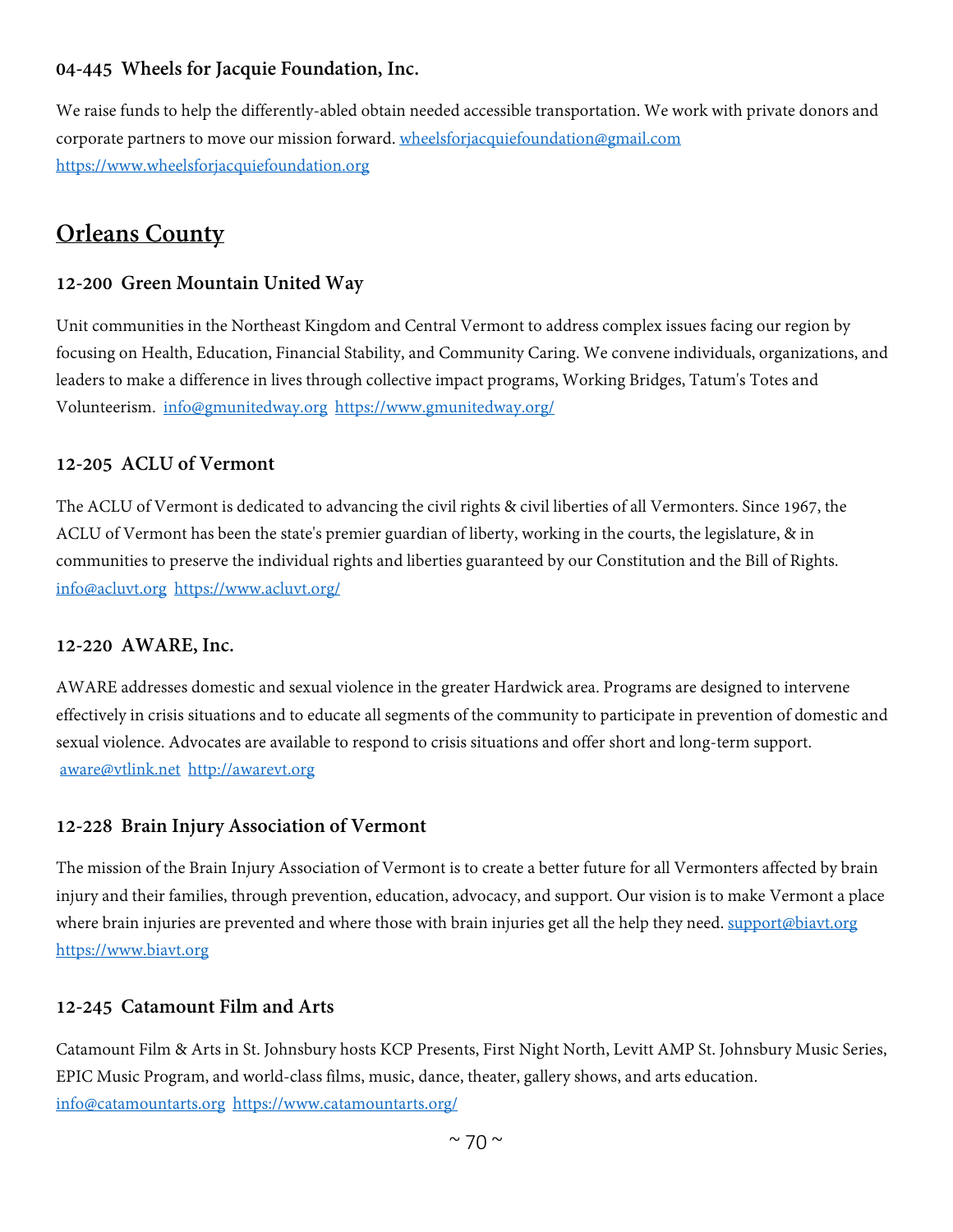# **12-300 Children's Literacy Foundation (CLiF)**

CLiF's mission is to inspire a love of reading and writing among low-income, at-risk, and rural children up to age 12 in New Hampshire and Vermont. We provide inspiring presentations, free books, and support. Our partners include schools, libraries, prisons, shelters, refugee programs, camps, nutrition programs, and others. [info@clifonline.org](mailto:info@clifonline.org) [https://clifonline.org](https://clifonline.org/)

# **04-460 ECHO, Leahy Center for Lake Champlain**

As a leading science center, ECHO is committed to inspiring and engaging families in the joy of scientific discovery and wonder of nature. Reinforcing our value as a community asset through STEM programming that sparks interest, inspires innovation, and communicates about our world in the face of growing complexity. [info@echovermont.org](mailto:info@echovermont.org) <https://www.echovermont.org/>

# **12-370 Freezing Fun For Families**

Freezing Fun For Families is a Vermont based Non-Profit that offers financial support to Vermont families with a child battling cancer. Through grants, community funding, donations and world-renowned fundraisers such as The Worlds Largest Snow Softball Tournament we provide much needed financial assistance to Vermont families. [Chris.Cadorette@Freezingfunforfamilies.com](mailto:Chris.Cadorette@Freezingfunforfamilies.com) [http://www.Freezingfunforfamilies.com](http://www.freezingfunforfamilies.com/)

## **12-375 Friends of Dog Mountain, Inc.**

Our mission is to steward and sustain the 150-acre Dog Mountain property in Vermont as a unique national treasure that honors the healing power of dogs, nature, love, and art, and to preserve and celebrate the important artistic contributions of Dog Mountain's iconic creator, Stephen Huneck. [giving@friendsofdogmountain.org](mailto:giving@friendsofdogmountain.org) <https://www.dogmt.com/>

## **12-390 Green Mountain Council, BSA**

Since 1910, the Green Mountain Council and its predecessor councils have prepared generations of young people to lead purposeful lives of service. Headquartered in Waterbury and formed in 1972 after a consolidation of three legacy councils, Green Mountain Council serves 3,000 boys and girls in all 14 counties in the state of Vermont. [mark.saxon@scouting.org](mailto:mark.saxon@scouting.org) <https://www.scoutingvermont.org/>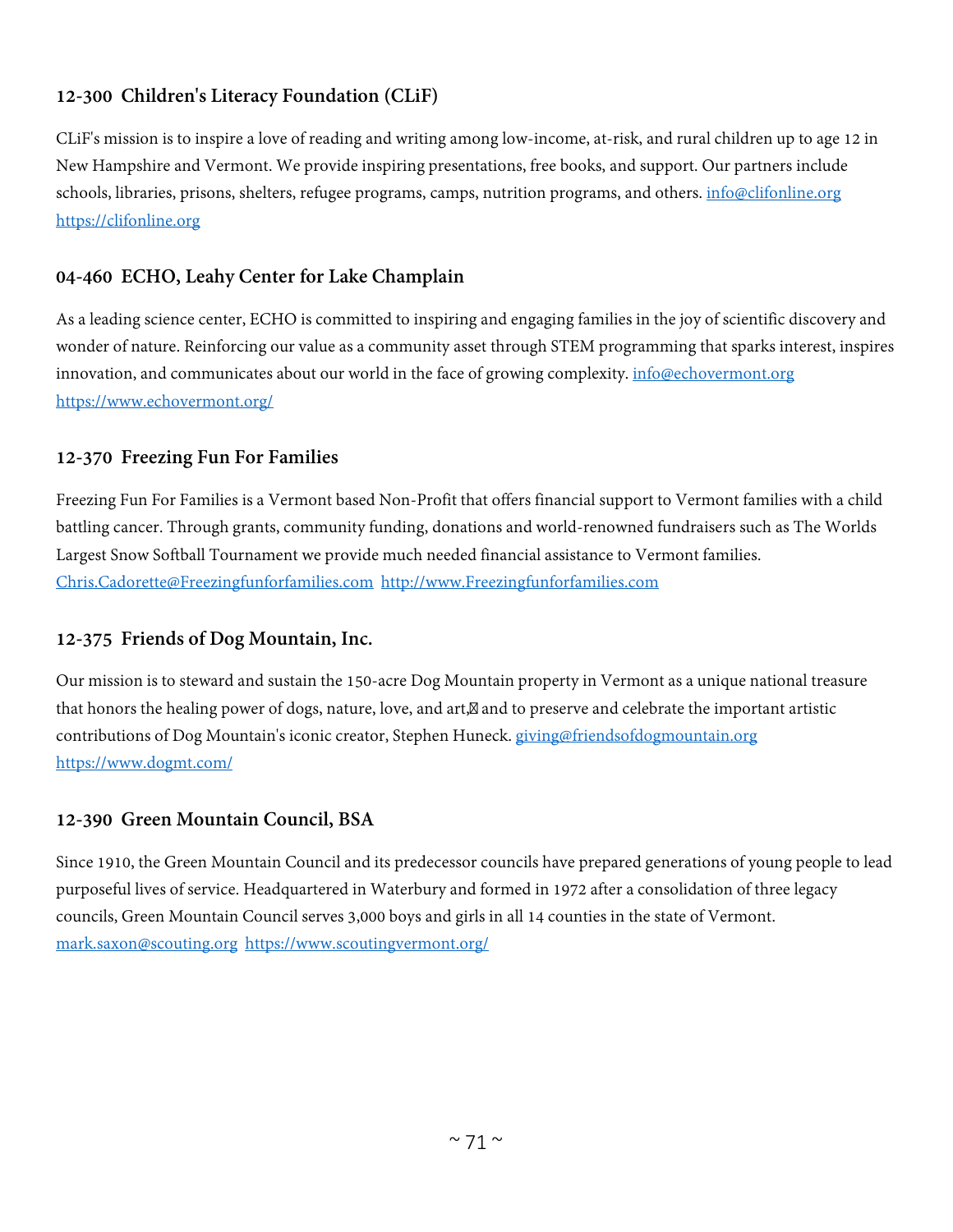# **04-310 Lake Champlain Committee**

LCC is a nonprofit environmental organization that uses science-based, advocacy, education and collaborative action to protect water quality, safeguard habitat, combat pollution, and foster stewardship throughout the Lake Champlain watershed. [lcc@lakechamplaincommittee.org](mailto:lcc@lakechamplaincommittee.org) [https://www.lakechamplaincommittee.org](https://www.lakechamplaincommittee.org/)

## **08-220 Lamoille Family Center**

The Lamoille Family Center is a nonprofit organization that promotes the well-being of Lamoille Valley children, youth and families and helps them meet life's challenges through education, direct services and advocacy. [info@lamoillefamilycenter.org](mailto:info@lamoillefamilycenter.org) [https://www.lamoillefamilycenter.org](https://www.lamoillefamilycenter.org/)

# **04-315 Local Motion Inc.**

Local Motion works to make biking and walking a way of life in Vermont through school and adult education, advocacy, and services with a goal of making our communities more resilient, inclusive, and livable, improving health via active transportation, bringing affordable transportation within reach for everyone, and decreasing our carbon footprint. [giving@localmotion.org](mailto:giving@localmotion.org) [http://www.localmotion.org](http://www.localmotion.org/)

## **04-330 MENTOR Vermont**

MENTOR Vermont provides resources and support to youth mentoring programs in Vermont so they can meet the needs of young people in their communities. Our vision is that every young person in Vermont has the supportive mentoring relationships they need to grow and develop into thriving, productive, and engaged adults. [info@mentorvt.org](mailto:info@mentorvt.org) <https://www.mentorvt.org/>

## **04-350 National Alliance on Mental Illness of Vermont**

NAMI Vermont supports, educates and advocates so all communities, families and individuals affected by mental illness or mental health challenges can build better lives. We provide free support groups and educational classes around Vermont. Our advocacy efforts build awareness, guide public policy and reduce stigma surrounding mental illness. [info@namivt.org](mailto:info@namivt.org) <https://namivt.org/>

## **13-245 New England Kurn Hattin Homes**

New England Kurn Hattin Homes offers boys and girls, ages 5-15, who experience a difficult period in their families' lives, a year-round, safe home and quality education in a nurturing environment. [info@kurnhattin.org](mailto:info@kurnhattin.org) [www.kurnhattin.org](http://www.kurnhattin.org/)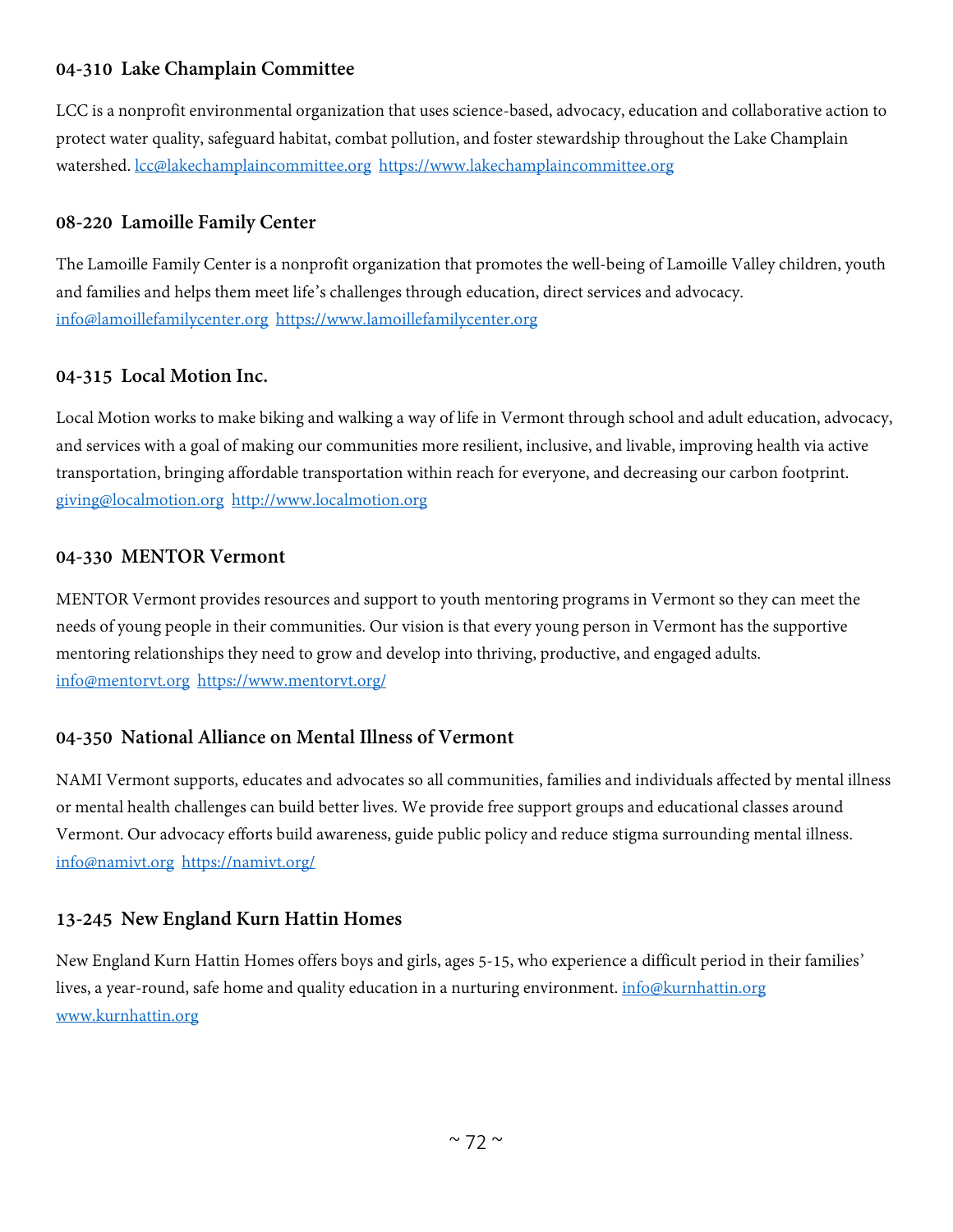# **12-450 Northeast Kingdom Human Services, Inc.**

Mission: To empower individuals, families, and communities by promoting hope, healing, and support. Provides clientcentered, trauma-informed comprehensive home, community, and office-based services addressing intellectual/developmental disabilities, adult mental health, addiction challenges, and children and family stressors. [info@nkhs.net](mailto:info@nkhs.net) [https://nkhs.org](https://nkhs.org/)

# **12-460 Northeast Kingdom Learning Services, Inc.**

NEKLS offers an array of educational programs that serve children, adults and families throughout the tri-county region known as the Northeast Kingdom of Vermont. It is the mission of NEKLS, Inc. to inspire and empower learners, birth and beyond, and it is our vision to help shape a community of lifelong learners that reach their full potential. [info@neklsvt.org](mailto:info@neklsvt.org) [https://www.neklsvt.org](https://www.neklsvt.org/)

# **12-470 NorthWoods Stewardship Center**

NorthWoods Stewardship Center is a conservation organization located in East Charleston. Our mission is to connect people and place, through science, education, and action. This year, we will employ 110 staff, through youth and professional conservation crews, forestry, conservation science and environmental education programs. [maria@northwoodscenter.org](mailto:maria@northwoodscenter.org) [http://www.northwoodscenter.org](http://www.northwoodscenter.org/)

#### **04-360 Outright Vermont**

Outright Vermont is building a Vermont where all LGBTQ+ youth have hope, equity, and power. *[info@outrightvt.org](mailto:info@outrightvt.org)* [http://www.outrightvt.org](http://www.outrightvt.org/)

# **04-500 Planned Parenthood of Northern New England**

PPNNE's mission is to provide, promote, and protect access to reproductive health care and sexuality education so that all people can make voluntary choices about their reproductive and sexual health. [supportus@ppnne.org](mailto:supportus@ppnne.org) [https://www.ppnne.org](https://www.ppnne.org/)

# **12-490 Pope Memorial Frontier Animal Shelter, Inc.**

Shelters and cares for lost and unwanted dogs and cats, spaying, neutering and providing medical services before placing these pets into humane environments and promoting responsible pet ownership. [animals@fasv.comcastbiz.net](mailto:animals@fasv.comcastbiz.net) [https://www.frontieranimalsociety.com](https://www.frontieranimalsociety.com/)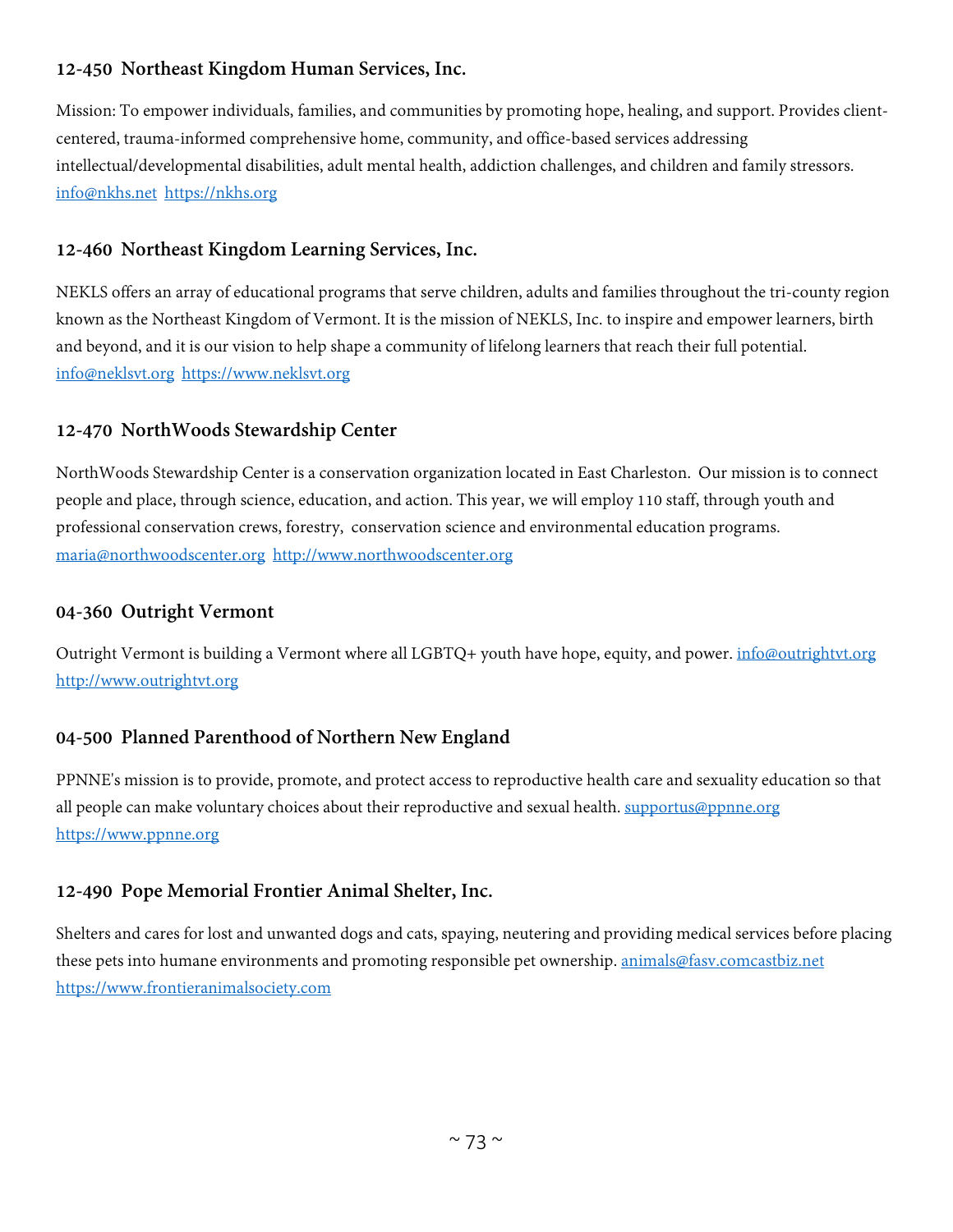# **12-500 Prevent Child Abuse Vermont**

Prevent Child Abuse Vermont offers free prevention programs: Nurturing Parenting Programs, Strengthening Families Programs, Circle of Parents Support Groups, Vermont Parents Helpline, Shaken Baby Syndrome Prevention, Vermont Parents Home Companion & Resource Directory, Child Sexual Abuse Prevention Training Series, and Healthy Relationships Project [pcavt@pcavt.org](mailto:pcavt@pcavt.org) [https://www.pcavt.org](https://www.pcavt.org/)

#### **04-375 Rhino Foods Foundation**

Our primary initiative focuses on employee financial stability and spreading the Income Advance (IA) Program—which provides employees with access to emergency funds that help them overcome adversity and get on a path toward greater resilience by helping them build credit and start saving for the future. [drolland@rhinofoodsfoundation.org](mailto:drolland@rhinofoodsfoundation.org) [https://www.rhinofoodsfoundation.org](https://www.rhinofoodsfoundation.org/)

#### **12-520 SafeArt, Inc.**

SafeArt is an organization of trauma-informed practitioners who engage creative expression, mindfulness, movement, social action, and connection to the natural world. We promote community wellness, healing and social change in Central Vermont, the Upper Valley and beyond. [info@safeart.org](mailto:info@safeart.org) <https://www.safeart.org/>

#### **04-385 Sail Beyond Cancer VT**

Sail Beyond Cancer Vermont provides free 3-hour private sailing excursions with cancer patients and their loved ones by harnessing the healing powers of wind, water and sail. We provide relief from the challenges of cancer (any type of cancer) and create opportunities to rebuild courage and make lasting memories. *info@sailbeyondcancer.org* [http://sailbeyondcancer.org](http://sailbeyondcancer.org/)

# **04-370 Special Olympics Vermont**

Special Olympics Vermont is part of a global movement that works year-round to foster inclusion and acceptance of people with intellectual disabilities by using the power of sport to showcase their gifts and abilities. [info@vtso.org](mailto:info@vtso.org) <https://www.specialolympicsvermont.org/>

# **12-545 The Nature Conservancy in Vermont**

The Nature Conservancy in Vermont is a leader in safeguarding the natural heritage of the Green Mountain State. We have helped conserve over 300,000 acres of land, 1,500 miles of shoreline, and we manage and maintain 58 natural areas open for hiking, fishing, skiing and hunting. We are proud to be connecting people and nature for over 60 years. [vermont@tnc.org](mailto:vermont@tnc.org) [https://www.nature.org/en-us/about-us/where-we-work/united](https://www.nature.org/en-us/about-us/where-we-work/united-states/vermont/?vu=r.v_vermont.local.na.vt)[states/vermont/?vu=r.v\\_vermont.local.na.vt](https://www.nature.org/en-us/about-us/where-we-work/united-states/vermont/?vu=r.v_vermont.local.na.vt)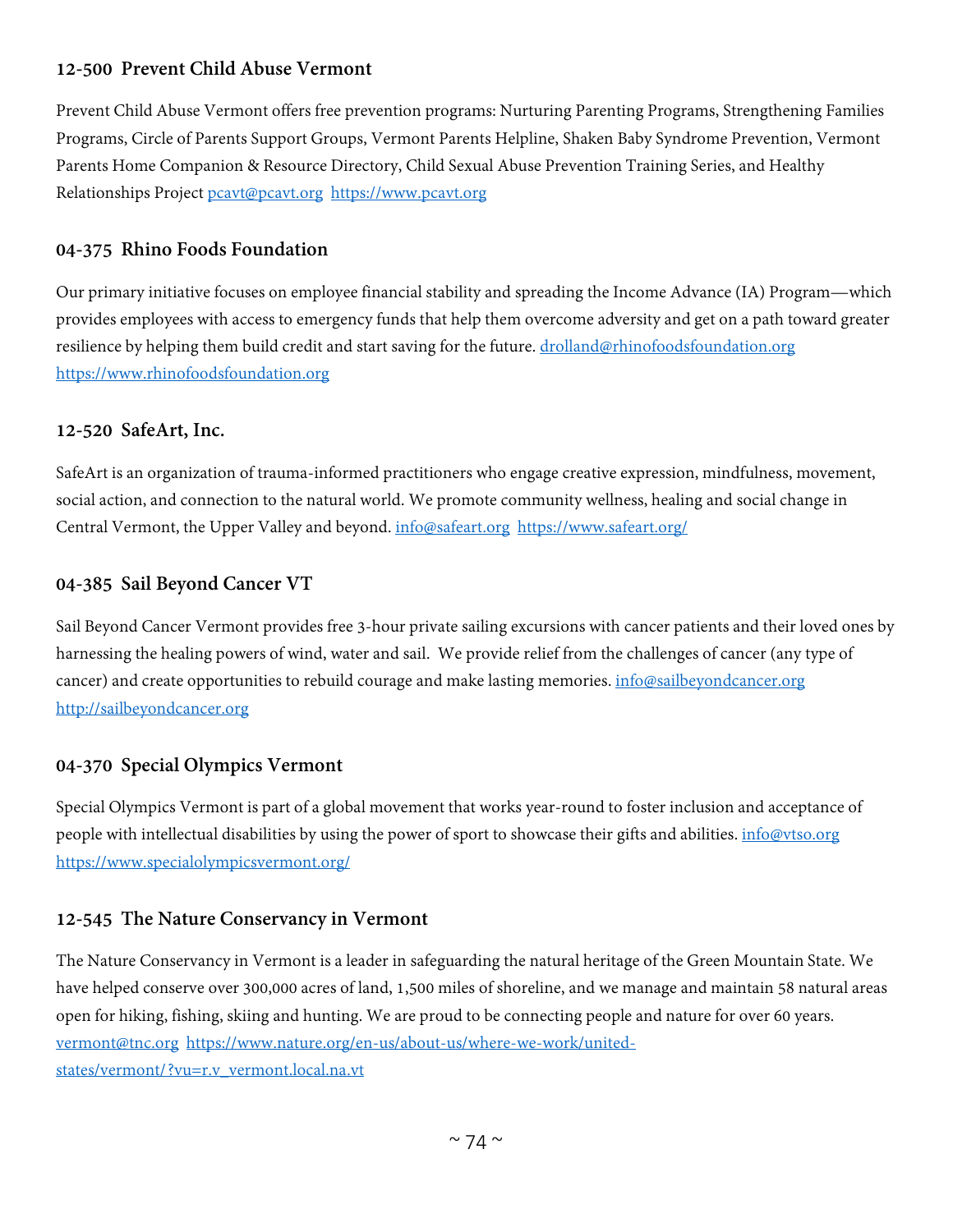# **08-240 The North Central Vermont Recovery Center, Inc.**

The North Central Vermont Recovery Center is a 501c3 nonprofit corporation dedicated to providing an upbeat, welcoming, safe, and substance-free environment for individuals and families on their paths to lasting recovery from alcohol and drug addiction. [recovery@ncvrc.com](mailto:recovery@ncvrc.com) <https://www.ncvrc.com/>

# **12-550 The Veterans' Place Inc.**

The Veterans' Place is a community-based, non-profit, 22 bed, and substance free, transitional housing program located in central Vermont, dedicated to reducing the Vermont Veterans homeless population. TVPI provides both secure and sober housing along with supportive services and programs to homeless veterans. [kmhboyce@gmail.com](mailto:kmhboyce@gmail.com) <https://www.vermontveteransplace.org/>

# **12-565 Umbrella**

We believe that oppression and the systemic abuse of power is at the root of domestic and sexual violence, stalking, teen dating violence, human trafficking and gender based violence. Umbrella's mission is to cultivate a Northeast Kingdom where all people thrive free from abuse and oppression. [info@umbrellanek.org](mailto:info@umbrellanek.org) <https://www.umbrellanek.org/>

# **12-580 Vermont Bar Foundation (VBF)**

The Vermont Bar Foundation supports essential legal services for low-income Vermonters by distributing funds to lawrelated programs such as legal aid providers, legal clinics, domestic violence prevention programs, and veterans legal assistance projects. Help us fulfill the promise of equal access to justice for all. [d.bailey@vtbarfoundation.org](mailto:d.bailey@vtbarfoundation.org) [https://vtbarfoundation.org](https://vtbarfoundation.org/)

# **04-415 Vermont CARES**

Vermont CARES promotes a healthy, just world where Vermonters affected by HIV, HCV and drug use have access to harm reduction services, resources and education. We celebrate and value these Vermonters by addressing social stigmas and health disparities by creating caring, compassionate communities. [peter@vtcares.org](mailto:peter@vtcares.org) [www.vtcares.org](http://www.vtcares.org/)

# **04-400 Vermont Creative Imagination, Inc.**

Destination Imagination is a leader in project-based learning opportunities that blend STEAM (science, technology, engineering, arts and mathematics) education with social entrepreneurship. Students use creative and critical thinking, learn how to design and manage a project, and gain the skills needed to thrive in the 21st century workforce. [vtdicreativity@gmail.com](mailto:vtdicreativity@gmail.com) [http://www.creativeimagination.org](http://www.creativeimagination.org/)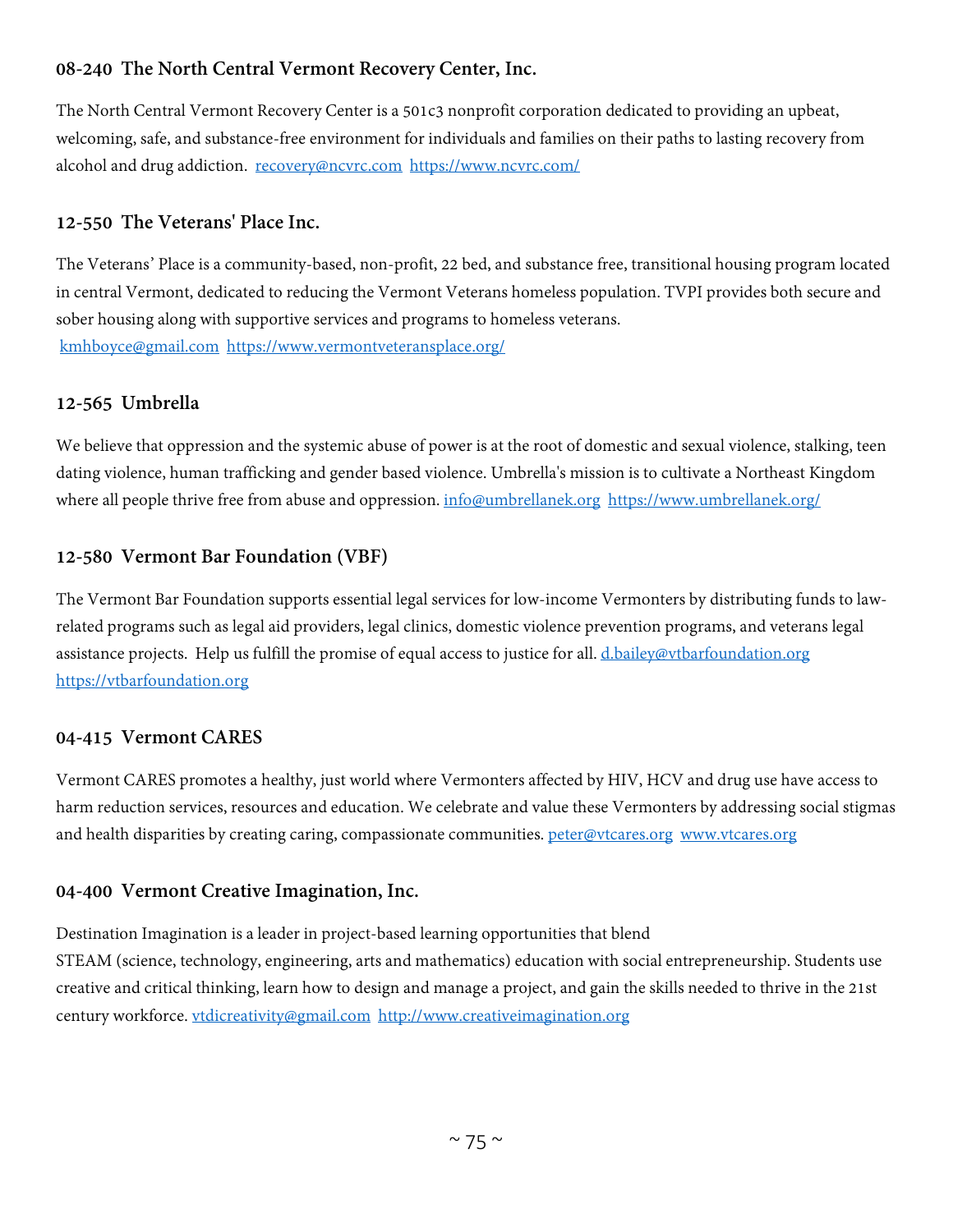# **12-585 Vermont Disaster Relief Fund**

The Vermont Disaster Recovery Fund is a fund of last resort to help meet the unmet long term recovery needs of Vermonters impacted by disasters. VDRF raises and allocates funds through a grant process recognized by State and local officials and partner agencies. [disasterrecovery@vdrf.org](mailto:disasterrecovery@vdrf.org) [http://www.vdrf.org](http://www.vdrf.org/)

# **12-610 Vermont Foodbank**

The Vermont Foodbank's mission is to gather and share quality food and nurture partnerships so that no one in Vermont will go hungry. VF distributes millions of pounds of food annually in partnership with more than 300 food shelves, meal sites, senior housing communities, schools, hospitals, and other locations and organizations across Vermont. [info@vtfoodbank.org](mailto:info@vtfoodbank.org) <https://www.vtfoodbank.org/>

# **12-630 Vermont Natural Resources Council**

Through research, education, and advocacy, VNRC protects and enhances Vermont's natural environments, vibrant communities, working landscapes, rural character and unique sense of place. [ckeegan@vnrc.org](mailto:ckeegan@vnrc.org) <https://vnrc.org/>

# **12-640 Vermont Parks Forever**

Vermont Parks Forever, the foundation for Vermont's 55 state parks, works to enhance and protect the parks by providing innovative nature education, inspiring environmental stewardship, and increasing access to the state parks for the historically excluded. [info@vermontparksforever.org](mailto:info@vermontparksforever.org) [https://vermontparksforever.org](https://vermontparksforever.org/)

# **12-650 Vermont River Conservancy**

The Vermont River Conservancy (VRC) is a statewide non-profit land conservation organization founded in 1995 out of a concern for the loss of public access to Vermont's waterways. The staff, Board, and volunteers at VRC work to carry out their mission to permanently conserve and protect special lands along the waters of Vermont. [shannon@vermontriverconservancy.org](mailto:shannon@vermontriverconservancy.org) [https://www.vermontriverconservancy.org](https://www.vermontriverconservancy.org/)

# **04-430 Vermont Works for Women**

Vermont Works for Women's mission is to help women and girls recognize their potential and explore, pursue, and excel in work that leads to economic independence. Our programs include career education and exploration for girls, work-readiness training for women, and gender equity programs in schools and workplaces. [info@vtworksforwomen.org](mailto:info@vtworksforwomen.org) [https://www.vtworksforwomen.org](https://www.vtworksforwomen.org/)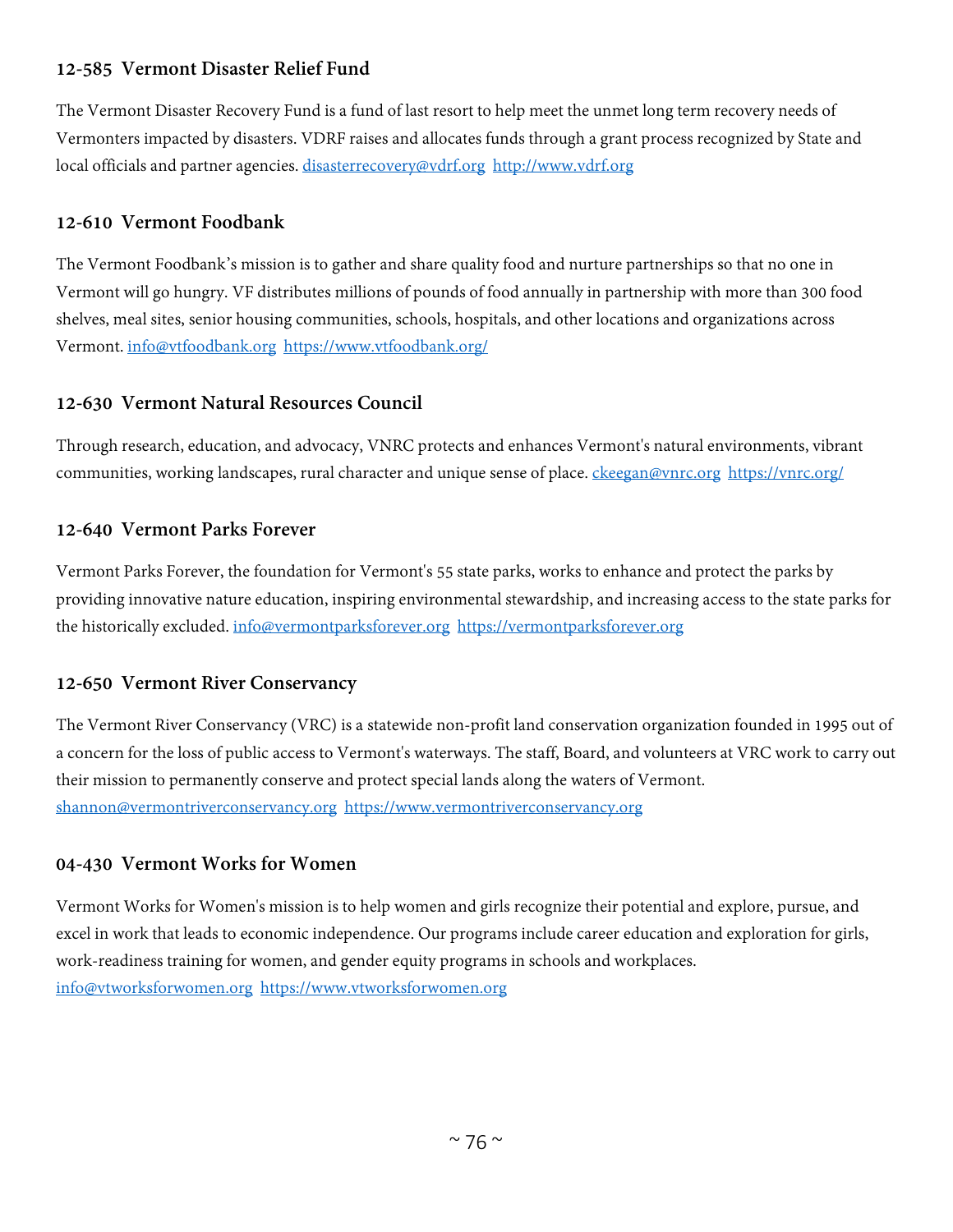# **12-690 Washington County Youth Service Bureau**

Washington County Youth Service Bureau: Youth & family counseling; substance abuse treatment; runaway and homeless youth services; support for teen parents; a teen center; a reentry program for young offenders; support for youth involved in foster care; 24-hour crisis line; and four statewide coalitions supporting youth work. [wcysb@wcysb.org](mailto:wcysb@wcysb.org) [https://www.wcysb.org](https://www.wcysb.org/)

#### **04-445 Wheels for Jacquie Foundation, Inc.**

We raise funds to help the differently-abled obtain needed accessible transportation. We work with private donors and corporate partners to move our mission forward. [wheelsforjacquiefoundation@gmail.com](mailto:wheelsforjacquiefoundation@gmail.com) [https://www.wheelsforjacquiefoundation.org](https://www.wheelsforjacquiefoundation.org/)

# **Rutland County**

#### **12-205 ACLU of Vermont**

The ACLU of Vermont is dedicated to advancing the civil rights & civil liberties of all Vermonters. Since 1967, the ACLU of Vermont has been the state's premier guardian of liberty, working in the courts, the legislature, & in communities to preserve the individual rights and liberties guaranteed by our Constitution and the Bill of Rights. [info@acluvt.org](mailto:info@acluvt.org) <https://www.acluvt.org/>

# **12-210 ARC Rutland Area**

Serving Rutland county citizens with intellectual and developmental disabilities for over sixty years. Offering Representative Payee services, educational programing, advocacy training and planned social events. Through these opportunities, experiences and sharing with their peers, our members are known as valued community leaders. [info@arcrutlandarea.org](mailto:info@arcrutlandarea.org) <http://www.arcrutlandarea.org/>

#### **12-228 Brain Injury Association of Vermont**

The mission of the Brain Injury Association of Vermont is to create a better future for all Vermonters affected by brain injury and their families, through prevention, education, advocacy, and support. Our vision is to make Vermont a place where brain injuries are prevented and where those with brain injuries get all the help they need. [support@biavt.org](mailto:support@biavt.org) [https://www.biavt.org](https://www.biavt.org/)

#### **12-230 BROC Community Action**

BROC Community Action is a dynamic, efficient, and effective local organization serving Vermonter's in the counties of Rutland and Bennington. We have a two-pronged approach to helping our neighbors in need: 1) We provide assistance to people in crisis. 2) We provide a sustainable path forward. [HelloBROC@BROC.org](mailto:HelloBROC@BROC.org) <https://www.broc.org/>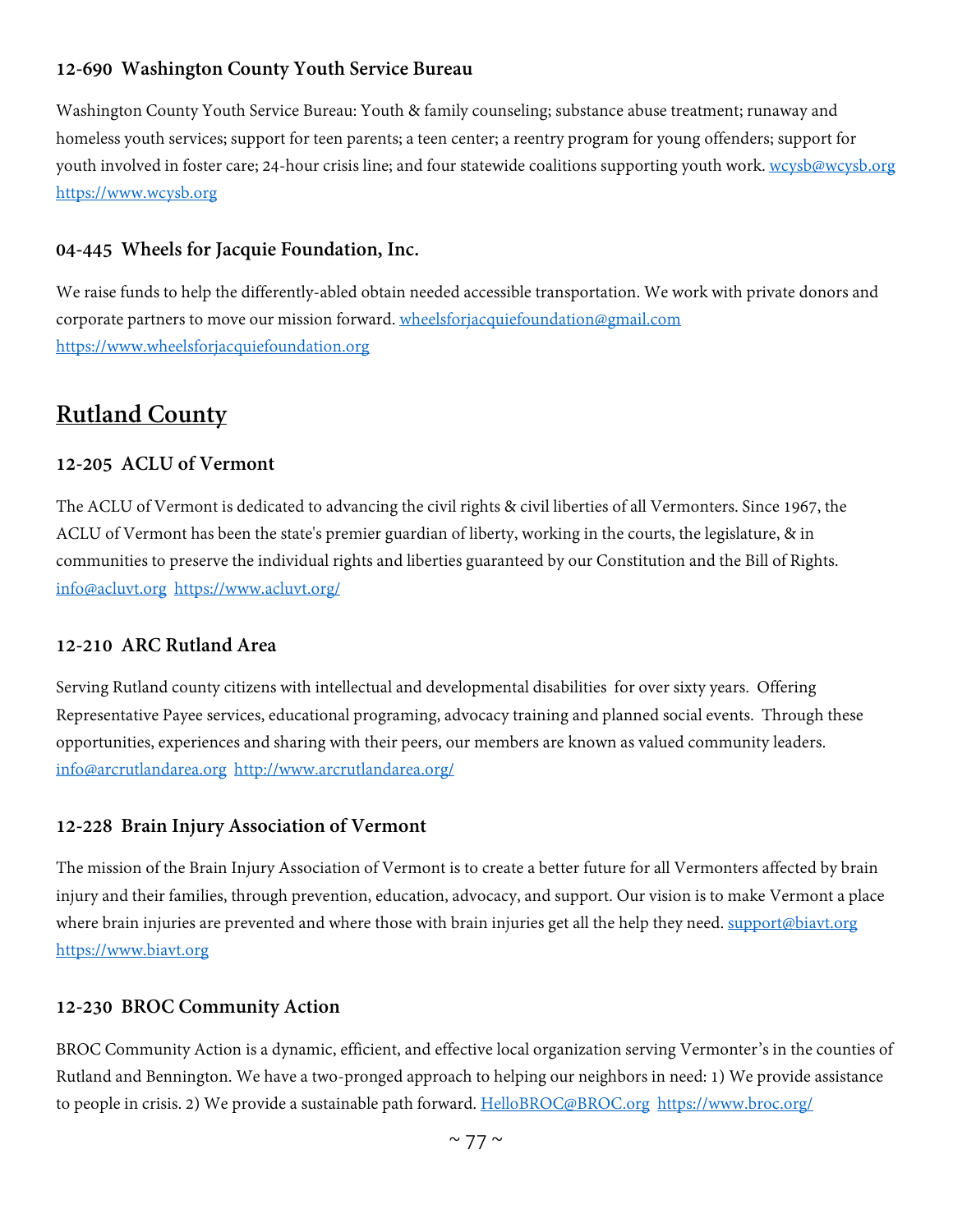# **12-260 Central Vermont Council on Aging, Inc.**

Central Vermont Council on Aging supports older Central Vermonters to age with dignity and choice. Services include nutrition, long term care planning, family caregiver supports, Helpline, Medicare counseling, and healthy aging activities which support social connection and technology for older people. [info@cvcoa.org](mailto:info@cvcoa.org) <https://www.cvcoa.org/>

# **12-290 Chandler Center for the Arts**

Chandler strengthens community by offering opportunities for people of all ages and incomes to come together in pursuit and celebration of the arts. In small towns around Randolph, libraries are the only cultural resources and schools' arts budgets are limited. Chandler offers them arts experiences/exposures to which they'd have no other access. [director@chandler-arts.org](mailto:director@chandler-arts.org) [https://www.chandler-arts.org](https://www.chandler-arts.org/)

# **12-300 Children's Literacy Foundation (CLiF)**

CLiF's mission is to inspire a love of reading and writing among low-income, at-risk, and rural children up to age 12 in New Hampshire and Vermont. We provide inspiring presentations, free books, and support. Our partners include schools, libraries, prisons, shelters, refugee programs, camps, nutrition programs, and others. [info@clifonline.org](mailto:info@clifonline.org) [https://clifonline.org](https://clifonline.org/)

# **04-460 ECHO, Leahy Center for Lake Champlain**

As a leading science center, ECHO is committed to inspiring and engaging families in the joy of scientific discovery and wonder of nature. Reinforcing our value as a community asset through STEM programming that sparks interest, inspires innovation, and communicates about our world in the face of growing complexity. [info@echovermont.org](mailto:info@echovermont.org) <https://www.echovermont.org/>

# **12-370 Freezing Fun For Families**

Freezing Fun For Families is a Vermont based Non-Profit that offers financial support to Vermont families with a child battling cancer. Through grants, community funding, donations and world-renowned fundraisers such as The Worlds Largest Snow Softball Tournament we provide much needed financial assistance to Vermont families. [Chris.Cadorette@Freezingfunforfamilies.com](mailto:Chris.Cadorette@Freezingfunforfamilies.com) [http://www.Freezingfunforfamilies.com](http://www.freezingfunforfamilies.com/)

# **12-375 Friends of Dog Mountain, Inc.**

Our mission is to steward and sustain the 150-acre Dog Mountain property in Vermont as a unique national treasure that honors the healing power of dogs, nature, love, and art, and to preserve and celebrate the important artistic contributions of Dog Mountain's iconic creator, Stephen Huneck. [giving@friendsofdogmountain.org](mailto:giving@friendsofdogmountain.org) <https://www.dogmt.com/>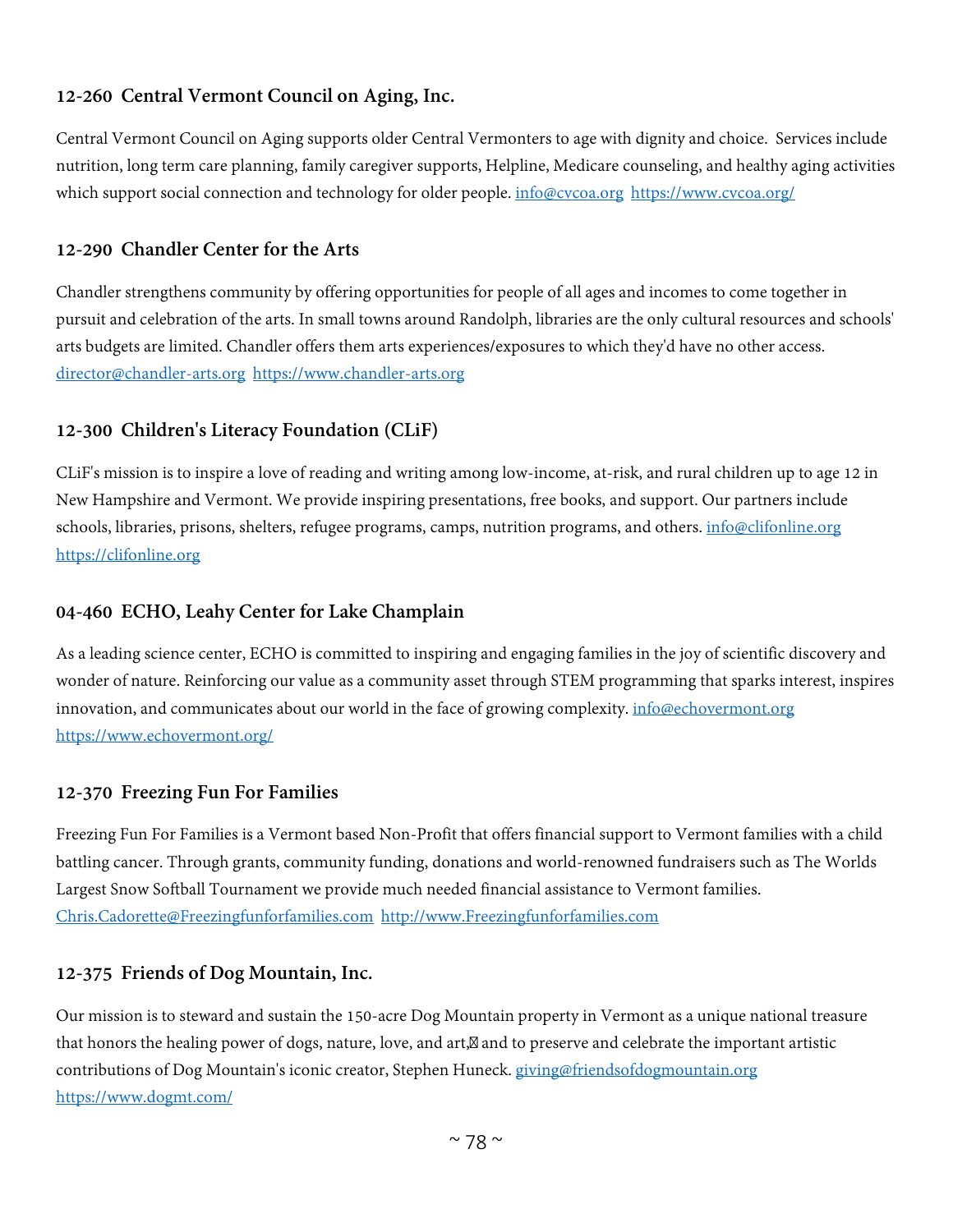# **12-390 Green Mountain Council, BSA**

Since 1910, the Green Mountain Council and its predecessor councils have prepared generations of young people to lead purposeful lives of service. Headquartered in Waterbury and formed in 1972 after a consolidation of three legacy councils, Green Mountain Council serves 3,000 boys and girls in all 14 counties in the state of Vermont. [mark.saxon@scouting.org](mailto:mark.saxon@scouting.org) <https://www.scoutingvermont.org/>

# **04-310 Lake Champlain Committee**

LCC is a nonprofit environmental organization that uses science-based, advocacy, education and collaborative action to protect water quality, safeguard habitat, combat pollution, and foster stewardship throughout the Lake Champlain watershed. [lcc@lakechamplaincommittee.org](mailto:lcc@lakechamplaincommittee.org) [https://www.lakechamplaincommittee.org](https://www.lakechamplaincommittee.org/)

# **04-315 Local Motion Inc.**

Local Motion works to make biking and walking a way of life in Vermont through school and adult education, advocacy, and services with a goal of making our communities more resilient, inclusive, and livable, improving health via active transportation, bringing affordable transportation within reach for everyone, and decreasing our carbon footprint. [giving@localmotion.org](mailto:giving@localmotion.org) [http://www.localmotion.org](http://www.localmotion.org/)

#### **04-330 MENTOR Vermont**

MENTOR Vermont provides resources and support to youth mentoring programs in Vermont so they can meet the needs of young people in their communities. Our vision is that every young person in Vermont has the supportive mentoring relationships they need to grow and develop into thriving, productive, and engaged adults. [info@mentorvt.org](mailto:info@mentorvt.org) <https://www.mentorvt.org/>

# **04-350 National Alliance on Mental Illness of Vermont**

NAMI Vermont supports, educates and advocates so all communities, families and individuals affected by mental illness or mental health challenges can build better lives. We provide free support groups and educational classes around Vermont. Our advocacy efforts build awareness, guide public policy and reduce stigma surrounding mental illness. [info@namivt.org](mailto:info@namivt.org) <https://namivt.org/>

# **13-245 New England Kurn Hattin Homes**

New England Kurn Hattin Homes offers boys and girls, ages 5-15, who experience a difficult period in their families' lives, a year-round, safe home and quality education in a nurturing environment. *[info@kurnhattin.org](mailto:info@kurnhattin.org)* [www.kurnhattin.org](http://www.kurnhattin.org/)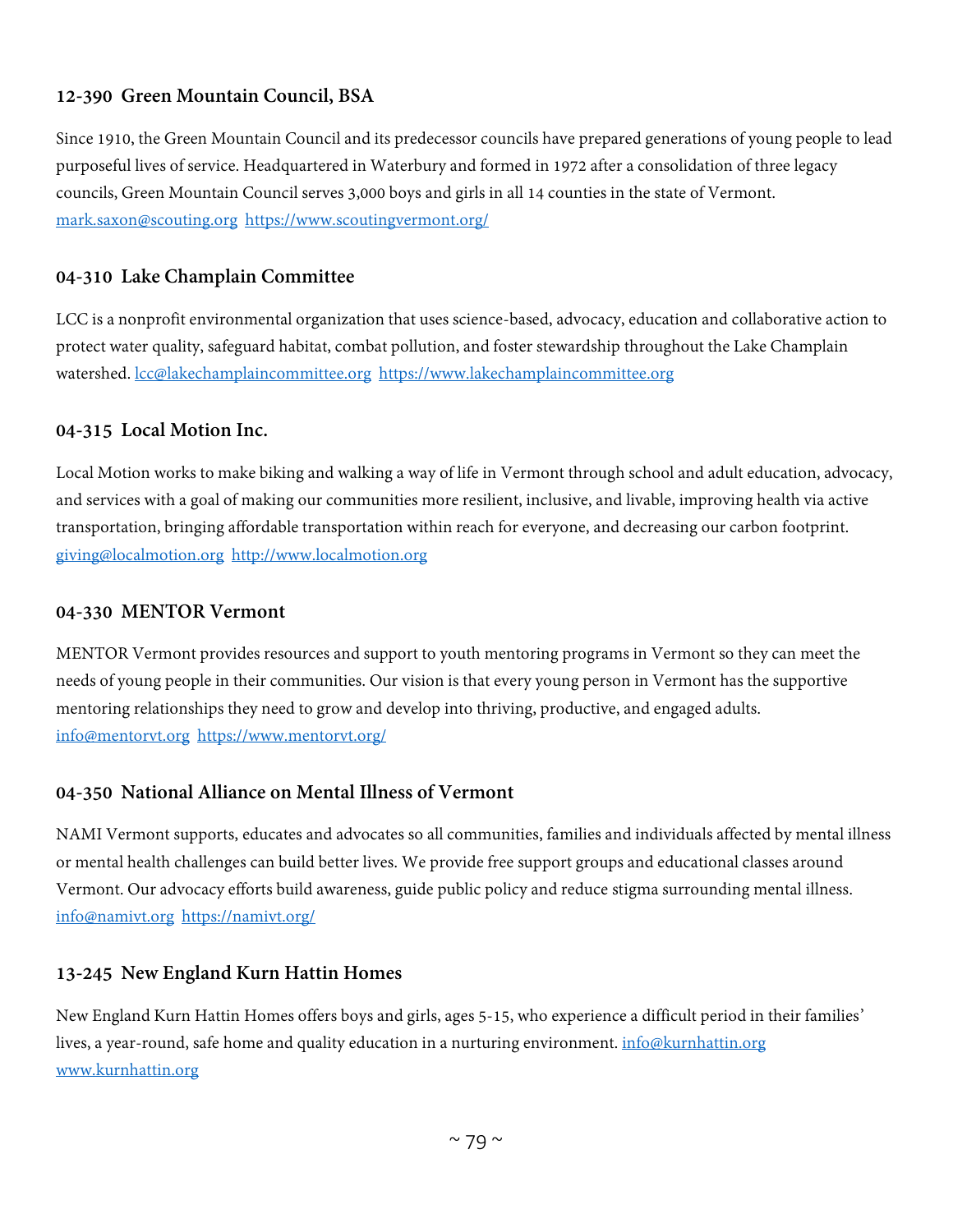# **04-360 Outright Vermont**

Outright Vermont is building a Vermont where all LGBTQ+ youth have hope, equity, and power. *[info@outrightvt.org](mailto:info@outrightvt.org)* [http://www.outrightvt.org](http://www.outrightvt.org/)

# **04-500 Planned Parenthood of Northern New England**

PPNNE's mission is to provide, promote, and protect access to reproductive health care and sexuality education so that all people can make voluntary choices about their reproductive and sexual health. [supportus@ppnne.org](mailto:supportus@ppnne.org) [https://www.ppnne.org](https://www.ppnne.org/)

#### **12-500 Prevent Child Abuse Vermont**

Prevent Child Abuse Vermont offers free prevention programs: Nurturing Parenting Programs, Strengthening Families Programs, Circle of Parents Support Groups, Vermont Parents Helpline, Shaken Baby Syndrome Prevention, Vermont Parents Home Companion & Resource Directory, Child Sexual Abuse Prevention Training Series, and Healthy Relationships Project [pcavt@pcavt.org](mailto:pcavt@pcavt.org) [https://www.pcavt.org](https://www.pcavt.org/)

#### **04-375 Rhino Foods Foundation**

Our primary initiative focuses on employee financial stability and spreading the Income Advance (IA) Program—which provides employees with access to emergency funds that help them overcome adversity and get on a path toward greater resilience by helping them build credit and start saving for the future. [drolland@rhinofoodsfoundation.org](mailto:drolland@rhinofoodsfoundation.org) [https://www.rhinofoodsfoundation.org](https://www.rhinofoodsfoundation.org/)

# **04-385 Sail Beyond Cancer VT**

Sail Beyond Cancer Vermont provides free 3-hour private sailing excursions with cancer patients and their loved ones by harnessing the healing powers of wind, water and sail. We provide relief from the challenges of cancer (any type of cancer) and create opportunities to rebuild courage and make lasting memories. *info@sailbeyondcancer.org* [http://sailbeyondcancer.org](http://sailbeyondcancer.org/)

#### **12-540 Southern Vermont Arts Center**

Southern Vermont Arts Center (SVAC) is a multidisciplinary arts organization with a mission to promote and nurture the arts by providing opportunities for local and regional artists, introducing the wider community to artwork and performances of national relevance, and engaging diverse audiences to ensure programs are inclusive and accessible. [info@svac.org](mailto:info@svac.org) [https://www.svac.org](https://www.svac.org/)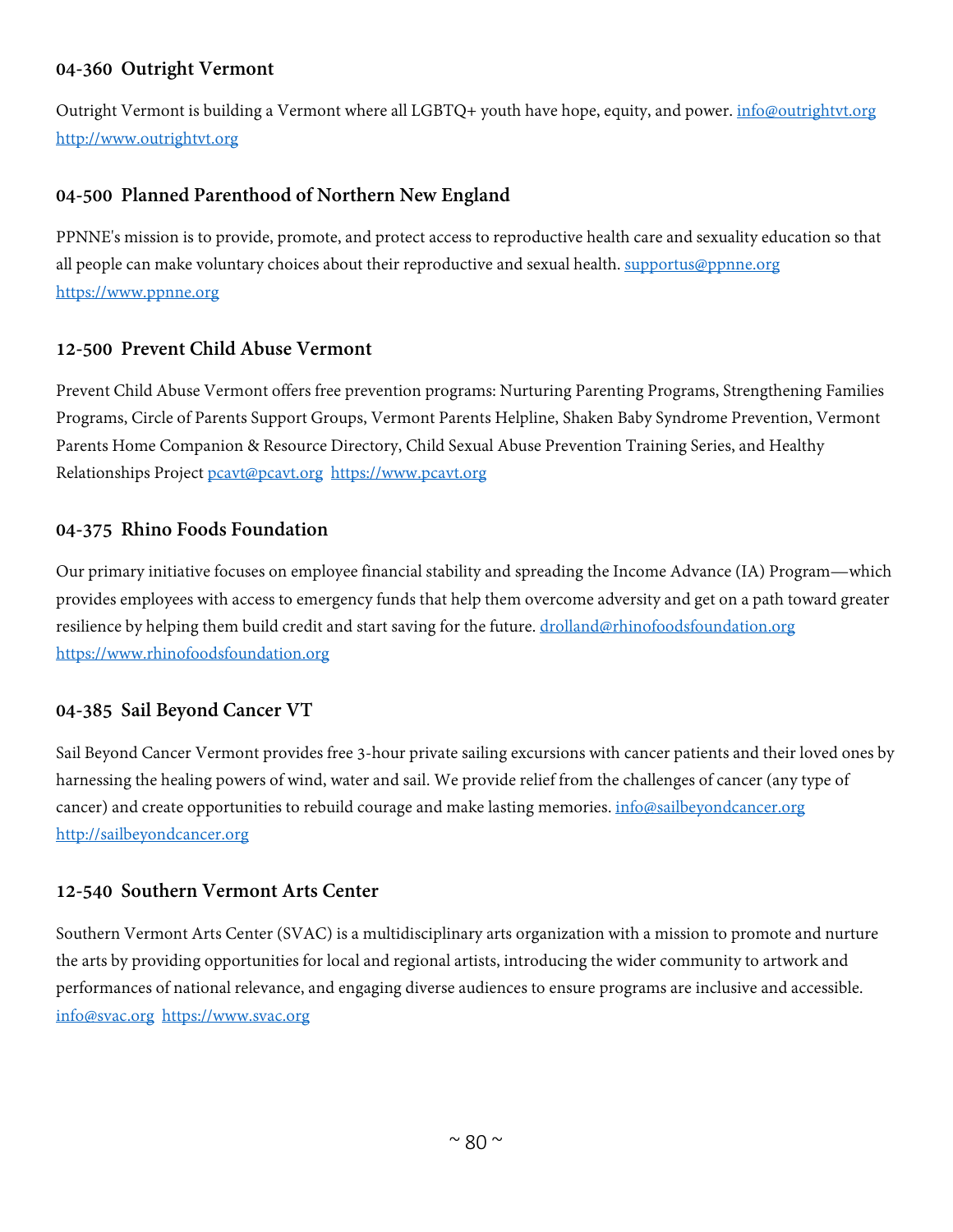# **04-370 Special Olympics Vermont**

Special Olympics Vermont is part of a global movement that works year-round to foster inclusion and acceptance of people with intellectual disabilities by using the power of sport to showcase their gifts and abilities. info@ytso.org <https://www.specialolympicsvermont.org/>

# **12-545 The Nature Conservancy in Vermont**

The Nature Conservancy in Vermont is a leader in safeguarding the natural heritage of the Green Mountain State. We have helped conserve over 300,000 acres of land, 1,500 miles of shoreline, and we manage and maintain 58 natural areas open for hiking, fishing, skiing and hunting. We are proud to be connecting people and nature for over 60 years. [vermont@tnc.org](mailto:vermont@tnc.org) [https://www.nature.org/en-us/about-us/where-we-work/united](https://www.nature.org/en-us/about-us/where-we-work/united-states/vermont/?vu=r.v_vermont.local.na.vt)[states/vermont/?vu=r.v\\_vermont.local.na.vt](https://www.nature.org/en-us/about-us/where-we-work/united-states/vermont/?vu=r.v_vermont.local.na.vt)

# **12-550 The Veterans' Place Inc.**

The Veterans' Place is a community-based, non-profit, 22 bed, and substance free, transitional housing program located in central Vermont, dedicated to reducing the Vermont Veterans homeless population. TVPI provides both secure and sober housing along with supportive services and programs to homeless veterans. [kmhboyce@gmail.com](mailto:kmhboyce@gmail.com) <https://www.vermontveteransplace.org/>

# **12-575 Vermont Adaptive Ski and Sports**

Vermont Adaptive Ski and Sports is committed to furthering the equality and independence of youth and adults with disabilities by providing access and instruction to sports and recreation. We believe sports and recreation provide a physical, mental and social experience that is immeasurable in promoting self confidence in an individual. [development@vermontadaptive.org](mailto:development@vermontadaptive.org) <https://www.vermontadaptive.org/>

# **12-580 Vermont Bar Foundation (VBF)**

The Vermont Bar Foundation supports essential legal services for low-income Vermonters by distributing funds to lawrelated programs such as legal aid providers, legal clinics, domestic violence prevention programs, and veterans legal assistance projects. Help us fulfill the promise of equal access to justice for all. [d.bailey@vtbarfoundation.org](mailto:d.bailey@vtbarfoundation.org) [https://vtbarfoundation.org](https://vtbarfoundation.org/)

# **04-415 Vermont CARES**

Vermont CARES promotes a healthy, just world where Vermonters affected by HIV, HCV and drug use have access to harm reduction services, resources and education. We celebrate and value these Vermonters by addressing social stigmas and health disparities by creating caring, compassionate communities. [peter@vtcares.org](mailto:peter@vtcares.org) [www.vtcares.org](http://www.vtcares.org/)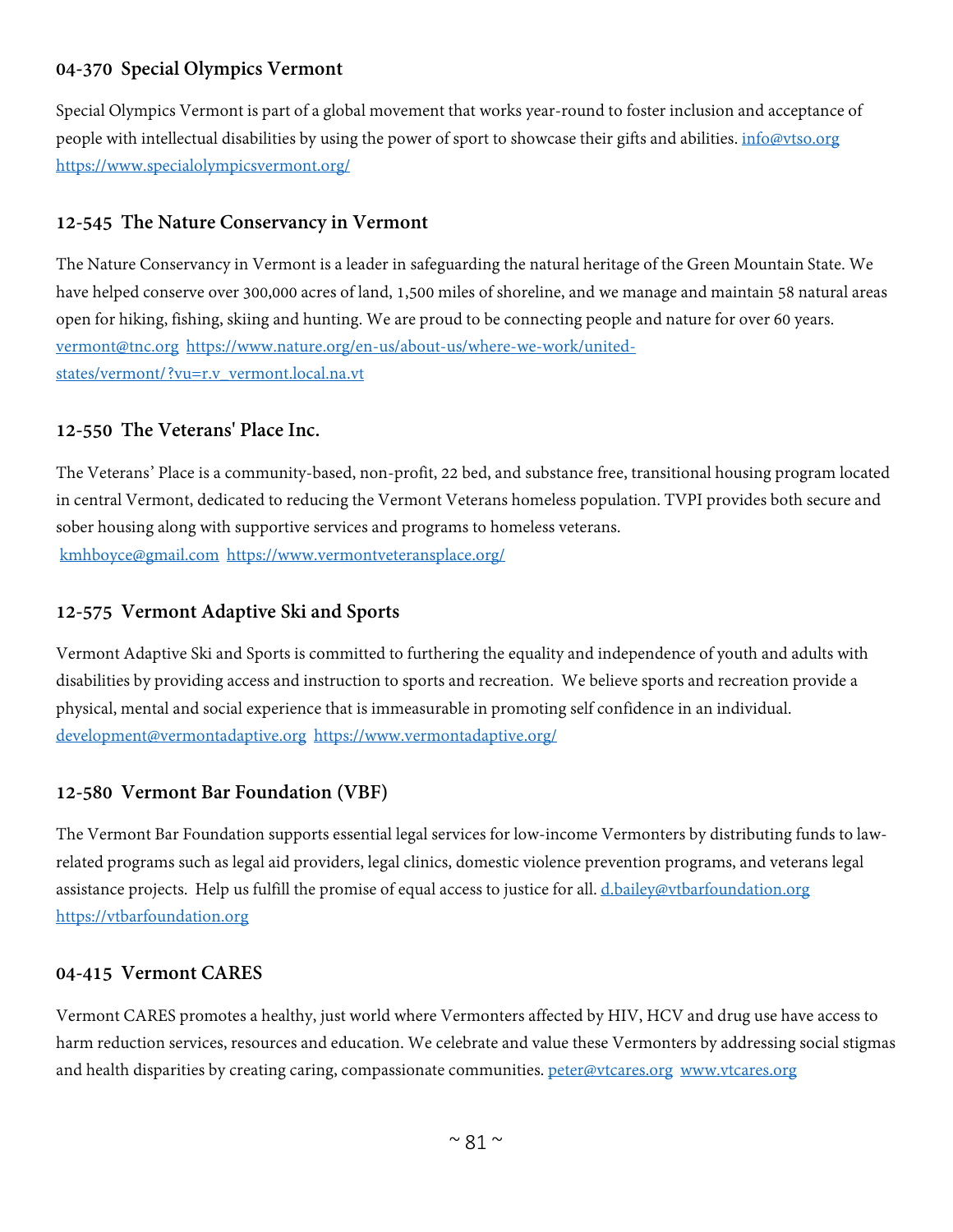# **04-400 Vermont Creative Imagination, Inc.**

Destination Imagination is a leader in project-based learning opportunities that blend STEAM (science, technology, engineering, arts and mathematics) education with social entrepreneurship. Students use creative and critical thinking, learn how to design and manage a project, and gain the skills needed to thrive in the 21st century workforce. [vtdicreativity@gmail.com](mailto:vtdicreativity@gmail.com) [http://www.creativeimagination.org](http://www.creativeimagination.org/) 

# **12-585 Vermont Disaster Relief Fund**

The Vermont Disaster Recovery Fund is a fund of last resort to help meet the unmet long term recovery needs of Vermonters impacted by disasters. VDRF raises and allocates funds through a grant process recognized by State and local officials and partner agencies. [disasterrecovery@vdrf.org](mailto:disasterrecovery@vdrf.org) [http://www.vdrf.org](http://www.vdrf.org/)

# **12-610 Vermont Foodbank**

The Vermont Foodbank's mission is to gather and share quality food and nurture partnerships so that no one in Vermont will go hungry. VF distributes millions of pounds of food annually in partnership with more than 300 food shelves, meal sites, senior housing communities, schools, hospitals, and other locations and organizations across Vermont. [info@vtfoodbank.org](mailto:info@vtfoodbank.org) <https://www.vtfoodbank.org/>

# **12-630 Vermont Natural Resources Council**

Through research, education, and advocacy, VNRC protects and enhances Vermont's natural environments, vibrant communities, working landscapes, rural character and unique sense of place. [ckeegan@vnrc.org](mailto:ckeegan@vnrc.org) <https://vnrc.org/>

# **12-640 Vermont Parks Forever**

Vermont Parks Forever, the foundation for Vermont's 55 state parks, works to enhance and protect the parks by providing innovative nature education, inspiring environmental stewardship, and increasing access to the state parks for the historically excluded. [info@vermontparksforever.org](mailto:info@vermontparksforever.org) [https://vermontparksforever.org](https://vermontparksforever.org/)

# **12-650 Vermont River Conservancy**

The Vermont River Conservancy (VRC) is a statewide non-profit land conservation organization founded in 1995 out of a concern for the loss of public access to Vermont's waterways. The staff, Board, and volunteers at VRC work to carry out their mission to permanently conserve and protect special lands along the waters of Vermont. [shannon@vermontriverconservancy.org](mailto:shannon@vermontriverconservancy.org) [https://www.vermontriverconservancy.org](https://www.vermontriverconservancy.org/)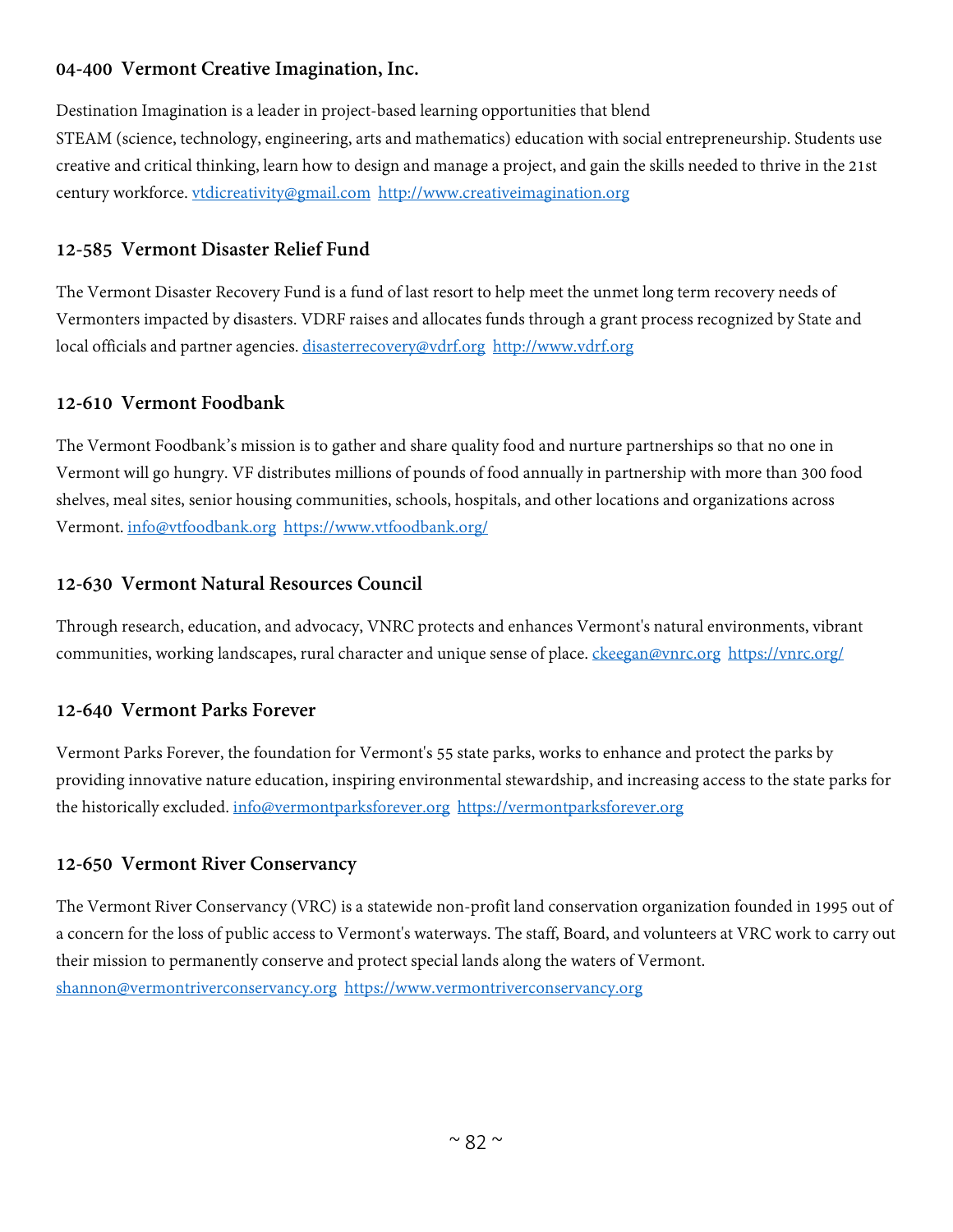# **04-430 Vermont Works for Women**

Vermont Works for Women's mission is to help women and girls recognize their potential and explore, pursue, and excel in work that leads to economic independence. Our programs include career education and exploration for girls, work-readiness training for women, and gender equity programs in schools and workplaces. [info@vtworksforwomen.org](mailto:info@vtworksforwomen.org) [https://www.vtworksforwomen.org](https://www.vtworksforwomen.org/)

# **12-690 Washington County Youth Service Bureau**

Washington County Youth Service Bureau: Youth & family counseling; substance abuse treatment; runaway and homeless youth services; support for teen parents; a teen center; a reentry program for young offenders; support for youth involved in foster care; 24-hour crisis line; and four statewide coalitions supporting youth work. [wcysb@wcysb.org](mailto:wcysb@wcysb.org) [https://www.wcysb.org](https://www.wcysb.org/)

#### **04-445 Wheels for Jacquie Foundation, Inc.**

We raise funds to help the differently-abled obtain needed accessible transportation. We work with private donors and corporate partners to move our mission forward. [wheelsforjacquiefoundation@gmail.com](mailto:wheelsforjacquiefoundation@gmail.com) [https://www.wheelsforjacquiefoundation.org](https://www.wheelsforjacquiefoundation.org/)

# **Washington County**

# **12-200 Green Mountain United Way**

Unit communities in the Northeast Kingdom and Central Vermont to address complex issues facing our region by focusing on Health, Education, Financial Stability, and Community Caring. We convene individuals, organizations, and leaders to make a difference in lives through collective impact programs, Working Bridges, Tatum's Totes and Volunteerism. [info@gmunitedway.org](mailto:info@gmunitedway.org) <https://www.gmunitedway.org/>

# **12-205 ACLU of Vermont**

The ACLU of Vermont is dedicated to advancing the civil rights & civil liberties of all Vermonters. Since 1967, the ACLU of Vermont has been the state's premier guardian of liberty, working in the courts, the legislature, & in communities to preserve the individual rights and liberties guaranteed by our Constitution and the Bill of Rights. [info@acluvt.org](mailto:info@acluvt.org) <https://www.acluvt.org/>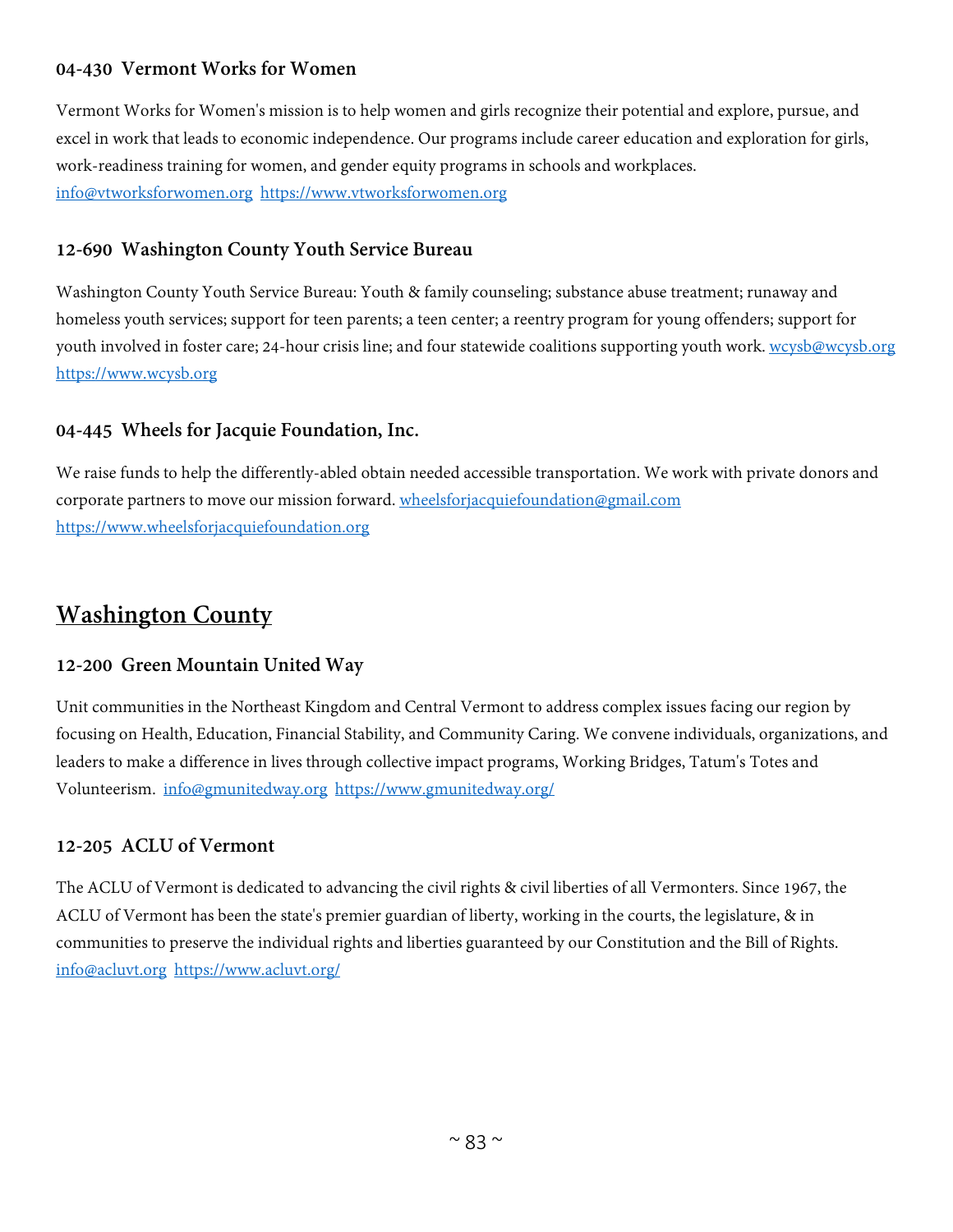#### **12-220 AWARE, Inc.**

AWARE addresses domestic and sexual violence in the greater Hardwick area. Programs are designed to intervene effectively in crisis situations and to educate all segments of the community to participate in prevention of domestic and sexual violence. Advocates are available to respond to crisis situations and offer short and long-term support. [aware@vtlink.net](mailto:aware@vtlink.net) [http://awarevt.org](http://awarevt.org/)

#### **12-225 Barre Community Justice Center**

For 18 years, the Barre Community Justice Center (BCJC) has provided support to those affected by crime: the victims, offenders and the community. The BCJC uses Restorative Justice Processes to help those who cause the harm to repair the effects that they have caused and build the skills they need to re-integrate into the community. [jmacleod@barrecjc.org](mailto:jmacleod@barrecjc.org) <https://www.barrecjc.org/>

#### **12-228 Brain Injury Association of Vermont**

The mission of the Brain Injury Association of Vermont is to create a better future for all Vermonters affected by brain injury and their families, through prevention, education, advocacy, and support. Our vision is to make Vermont a place where brain injuries are prevented and where those with brain injuries get all the help they need. [support@biavt.org](mailto:support@biavt.org) [https://www.biavt.org](https://www.biavt.org/)

#### **12-240 Capstone Community Action**

At Capstone Community Action, we improve the lives of central Vermonters in need by providing opportunities, education, and vital assistance. By breaking down the barriers that prevent people from thriving, we offer the hope people need, the dignity everyone deserves, and a better community for all. [mbrown@capstonevt.org](mailto:mbrown@capstonevt.org) <https://www.capstonevt.org/>

#### **12-250 Central Vermont Adult Basic Education**

Free adult education (ages 16+) in Washington/Orange/Lamoille Counties in reading, writing, math and computer literacy, English Language Learning, career and college readiness skills, and high school credentialing. [info@cvabe.org](mailto:info@cvabe.org) [https://www.cvabe.org](https://www.cvabe.org/)

# **12-270 Central Vermont Home Health & Hospice (CVHHH)**

CVHHH is a full service, not-for-profit Visiting Nurse Association committed to providing high quality, medicallynecessary home health and hospice care to all Central Vermonters, regardless of their ability to pay. CVHHH also promotes the general welfare of the citizens of central Vermont with health promotion and long term care services. [kfarnum@cvhhh.org](mailto:kfarnum@cvhhh.org) [https://www.cvhhh.org](https://www.cvhhh.org/)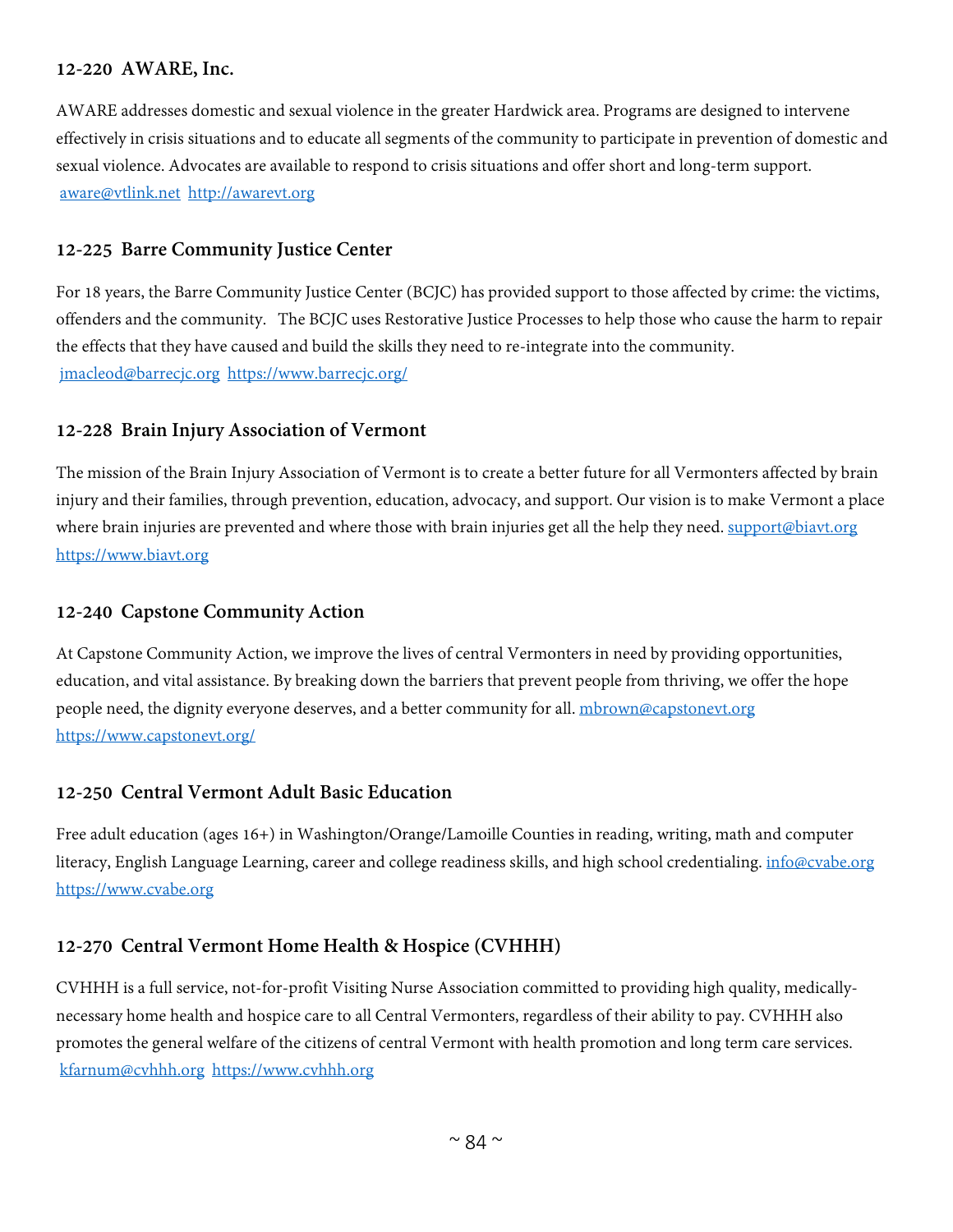# **12-280 Central Vermont Humane Society**

Our mission is to protect and advocate for companion animals in need, and to build a humane community that promotes compassion and seeks to strengthen the human-animal bond. We are a vital safety net for people and pets. Our programs help people keep their pets, or if they can no longer care for them, we provide a safe place for their pets. [info@centralvermonthumane.org](mailto:info@centralvermonthumane.org) <https://centralvermonthumane.org/>

# **12-290 Chandler Center for the Arts**

Chandler strengthens community by offering opportunities for people of all ages and incomes to come together in pursuit and celebration of the arts. In small towns around Randolph, libraries are the only cultural resources and schools' arts budgets are limited. Chandler offers them arts experiences/exposures to which they'd have no other access. [director@chandler-arts.org](mailto:director@chandler-arts.org) [https://www.chandler-arts.org](https://www.chandler-arts.org/)

# **12-300 Children's Literacy Foundation (CLiF)**

CLiF's mission is to inspire a love of reading and writing among low-income, at-risk, and rural children up to age 12 in New Hampshire and Vermont. We provide inspiring presentations, free books, and support. Our partners include schools, libraries, prisons, shelters, refugee programs, camps, nutrition programs, and others. [info@clifonline.org](mailto:info@clifonline.org) [https://clifonline.org](https://clifonline.org/)

# **12-310 Circle, Inc. (formerly Battered Women's Services and Shelter)**

Circle provides a 24-hour toll free hotline, advocacy, support services and emergency shelter to victims/survivors of domestic and sexual violence. [info@circlevt.org](mailto:info@circlevt.org) <https://www.circlevt.org/>

# **12-330 Community Harvest of Central Vermont**

We bring the community together through gleaning to recover surplus food from area farms to feed those with limited access to healthy, fresh local food. In the process, we help the community gain a greater awareness and appreciation of the local food system, healthy eating, and waste reduction. [CommunityHarvestVT@gmail.com](mailto:CommunityHarvestVT@gmail.com) [https://www.CommunityHarvestVT.org](https://www.communityharvestvt.org/)

# **12-340 Cross Vermont Trail Association**

Imagine a network of community greenway paths, family friendly four season trails, connecting village centers, regional schools, and conserved wild lands, following the Winooski Rive rand Wells River valleys, across Vermont! CVTA works with volunteers and youth groups helping make this vision real. [greg@crossvermont.org](mailto:greg@crossvermont.org) <http://crossvermont.org/>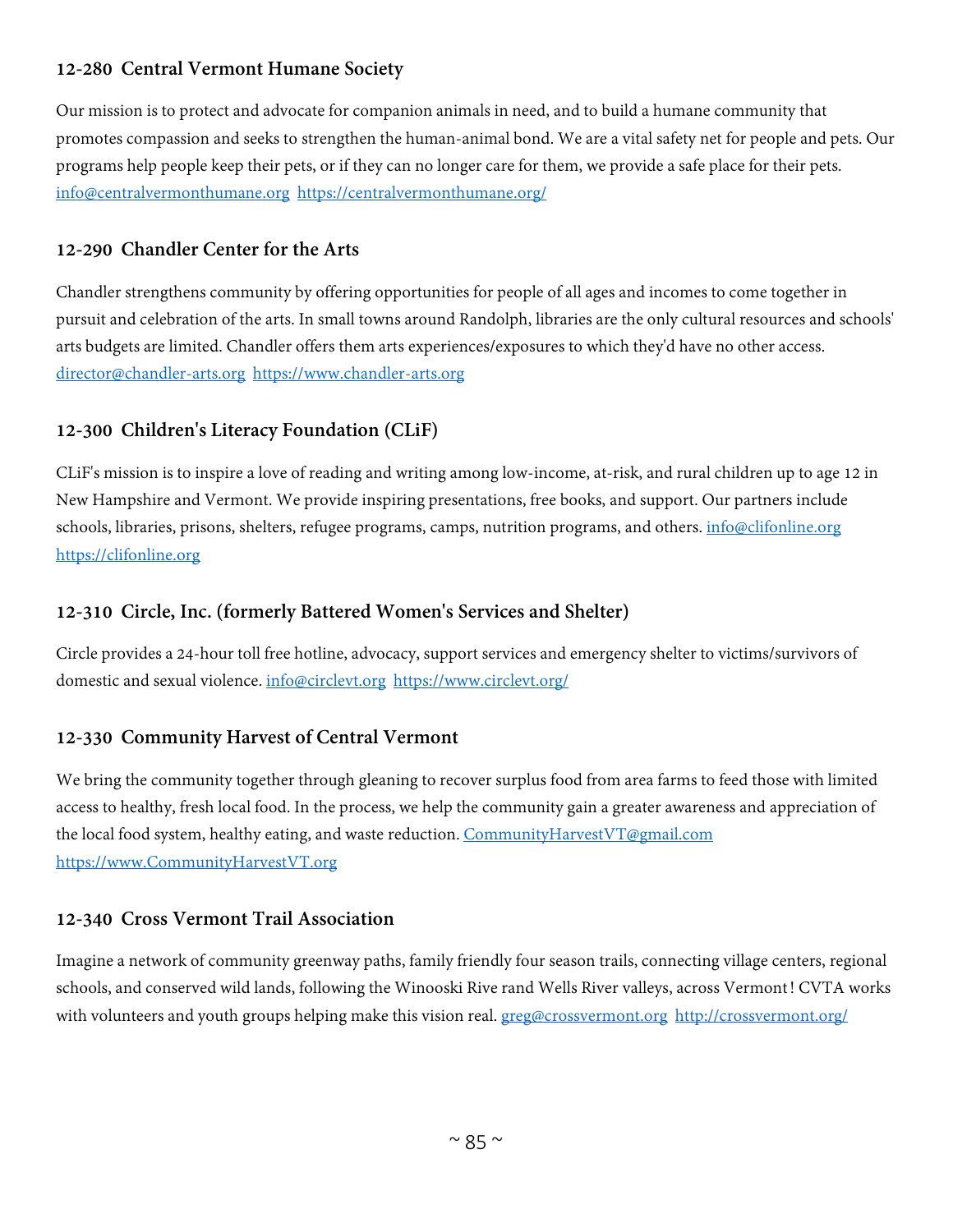# **12-350 Downstreet Housing & Community Development**

Downstreet strengthens the communities of Central Vermont by engaging with people, providing affordable homes, and connecting people to the resources and services they need to thrive. Each year we serve more than 2,400 Vermonters with low and moderate incomes through providing and managing affordable rentals, homeownership programs, SASH, and more. [mkersey@downstreet.org](mailto:mkersey@downstreet.org) [https://downstreet.org](https://downstreet.org/)

# **04-460 ECHO, Leahy Center for Lake Champlain**

As a leading science center, ECHO is committed to inspiring and engaging families in the joy of scientific discovery and wonder of nature. Reinforcing our value as a community asset through STEM programming that sparks interest, inspires innovation, and communicates about our world in the face of growing complexity. [info@echovermont.org](mailto:info@echovermont.org) <https://www.echovermont.org/>

#### **12-370 Freezing Fun For Families**

Freezing Fun For Families is a Vermont based Non-Profit that offers financial support to Vermont families with a child battling cancer. Through grants, community funding, donations and world-renowned fundraisers such as The Worlds Largest Snow Softball Tournament we provide much needed financial assistance to Vermont families. [Chris.Cadorette@Freezingfunforfamilies.com](mailto:Chris.Cadorette@Freezingfunforfamilies.com) [http://www.Freezingfunforfamilies.com](http://www.freezingfunforfamilies.com/)

#### **12-375 Friends of Dog Mountain, Inc.**

Our mission is to steward and sustain the 150-acre Dog Mountain property in Vermont as a unique national treasure that honors the healing power of dogs, nature, love, and art, and to preserve and celebrate the important artistic contributions of Dog Mountain's iconic creator, Stephen Huneck. [giving@friendsofdogmountain.org](mailto:giving@friendsofdogmountain.org) <https://www.dogmt.com/>

# **12-380 Good Beginnings of Central Vermont**

Good Beginnings of Central Vermont brings community to families and their babies. Hundreds of families each year access our free services: Postpartum Angel volunteer support, early parenting workshops, babywearing clinics, caregiver circles, and more. Reach us at 802-595-7953 or info@goodbeginningscentralvt.org. [gelias@goodbeginningscentralvt.org](mailto:gelias@goodbeginningscentralvt.org) [http://www.goodbeginningscentralvt.org](http://www.goodbeginningscentralvt.org/)

#### **12-385 Good Samaritan Haven**

Good Samaritan Haven has been providing emergency shelter & support services to the homeless in central Vermont for nearly 40 years. We have an average of 350 guests nightly in seven area motels; shelters in Barre & Montpelier; & in encampments. Most of our clients have complex mental & physical health needs & require special trauma-informed care. [Rdeangelis@goodsamaritanhaven.org](mailto:Rdeangelis@goodsamaritanhaven.org) <https://www.goodsamaritanhaven.org/>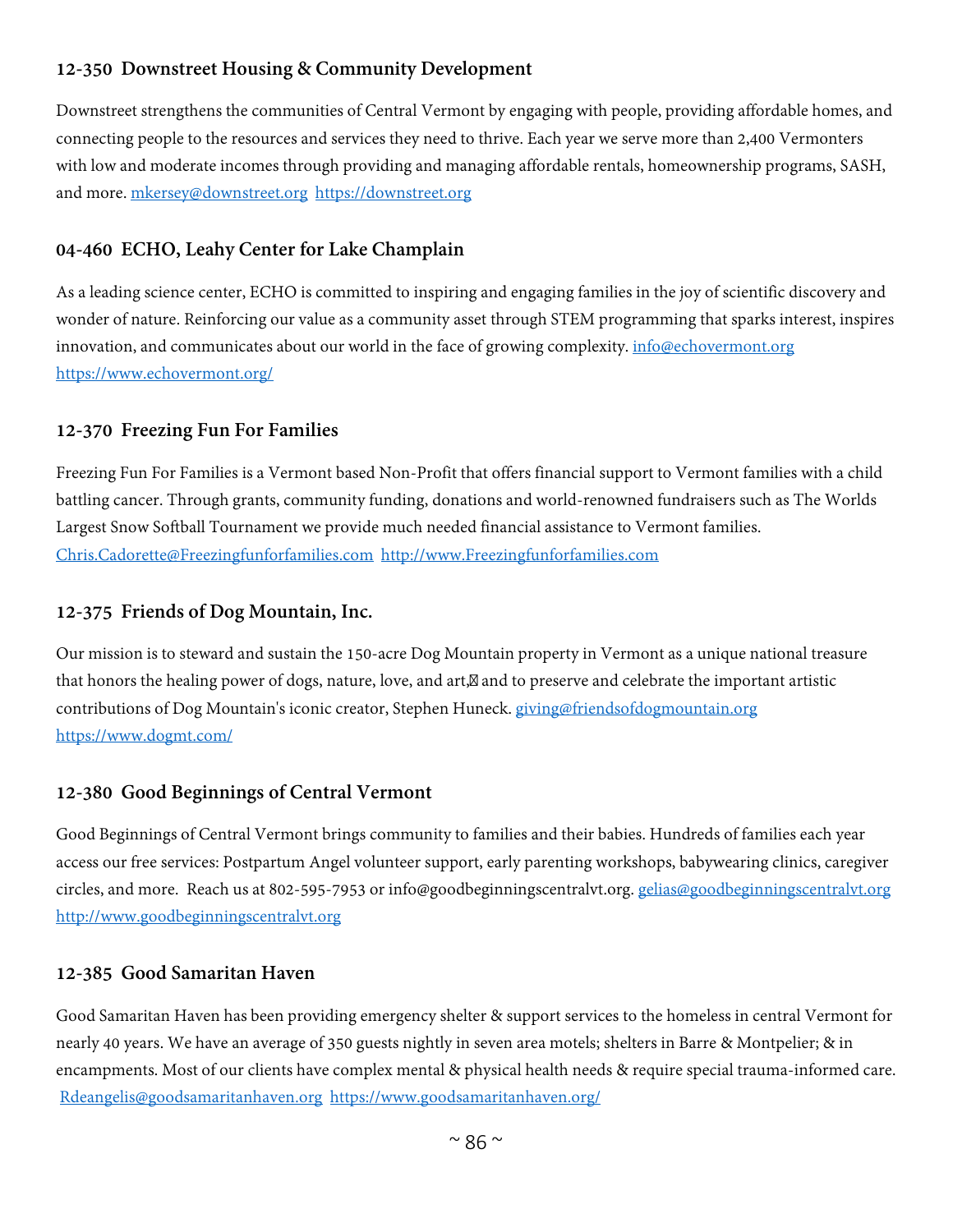# **04-265 Greater Burlington YMCA**

The Greater Burlington Y's mission is to build a strong community by involving youth, adults, and families in programs and activities that develop spirit, mind, and body. All our decisions and actions are made with consideration of four core values: Caring, Honesty, Respect, and Responsibility. [donorservices@gbymca.org](mailto:donorservices@gbymca.org) <https://www.gbymca.org/>

#### **12-390 Green Mountain Council, BSA**

Since 1910, the Green Mountain Council and its predecessor councils have prepared generations of young people to lead purposeful lives of service. Headquartered in Waterbury and formed in 1972 after a consolidation of three legacy councils, Green Mountain Council serves 3,000 boys and girls in all 14 counties in the state of Vermont. [mark.saxon@scouting.org](mailto:mark.saxon@scouting.org) <https://www.scoutingvermont.org/>

#### **08-215 Jewish Community of Greater Stowe**

The Jewish Community of Greater Stowe is a vibrant center of Jewish life in Northern Vermont. Our mission is to create and sustain an environment that perpetuates and celebrates Jewish traditions, observances, and sense of community. [jcogs@jcogs.org](mailto:jcogs@jcogs.org) <https://www.jcogs.org/>

#### **12-405 Just Basics, Inc.**

Just Basics, Inc., (JBI) creates programs and partnerships that work with greater Montpelier area residents to address basic needs and fight cycles of injustice. JBI's flagship program is the Montpelier Food Pantry which serves nutritious food -- often local and fresh -- to 700 community members every month. [jolynda@justbasicsvt.org](mailto:jolynda@justbasicsvt.org) [https://www.justbasicsvt.org](https://www.justbasicsvt.org/)

# **12-410 Kingdom Animal Shelter**

Kingdom Animal Shelter is a limited access, all volunteer, non-profit certified 501(c) (3), animal rescue organization. Our mission is to facilitate the placement of rescued, abandoned, abused or neglected animals in safe, life-long homes and to prevent overpopulation and cruelty to animals. [info@kingdomanimalshelter.com](mailto:info@kingdomanimalshelter.com) <https://www.kingdomanimalshelter.com/>

# **04-310 Lake Champlain Committee**

LCC is a nonprofit environmental organization that uses science-based, advocacy, education and collaborative action to protect water quality, safeguard habitat, combat pollution, and foster stewardship throughout the Lake Champlain watershed. [lcc@lakechamplaincommittee.org](mailto:lcc@lakechamplaincommittee.org) [https://www.lakechamplaincommittee.org](https://www.lakechamplaincommittee.org/)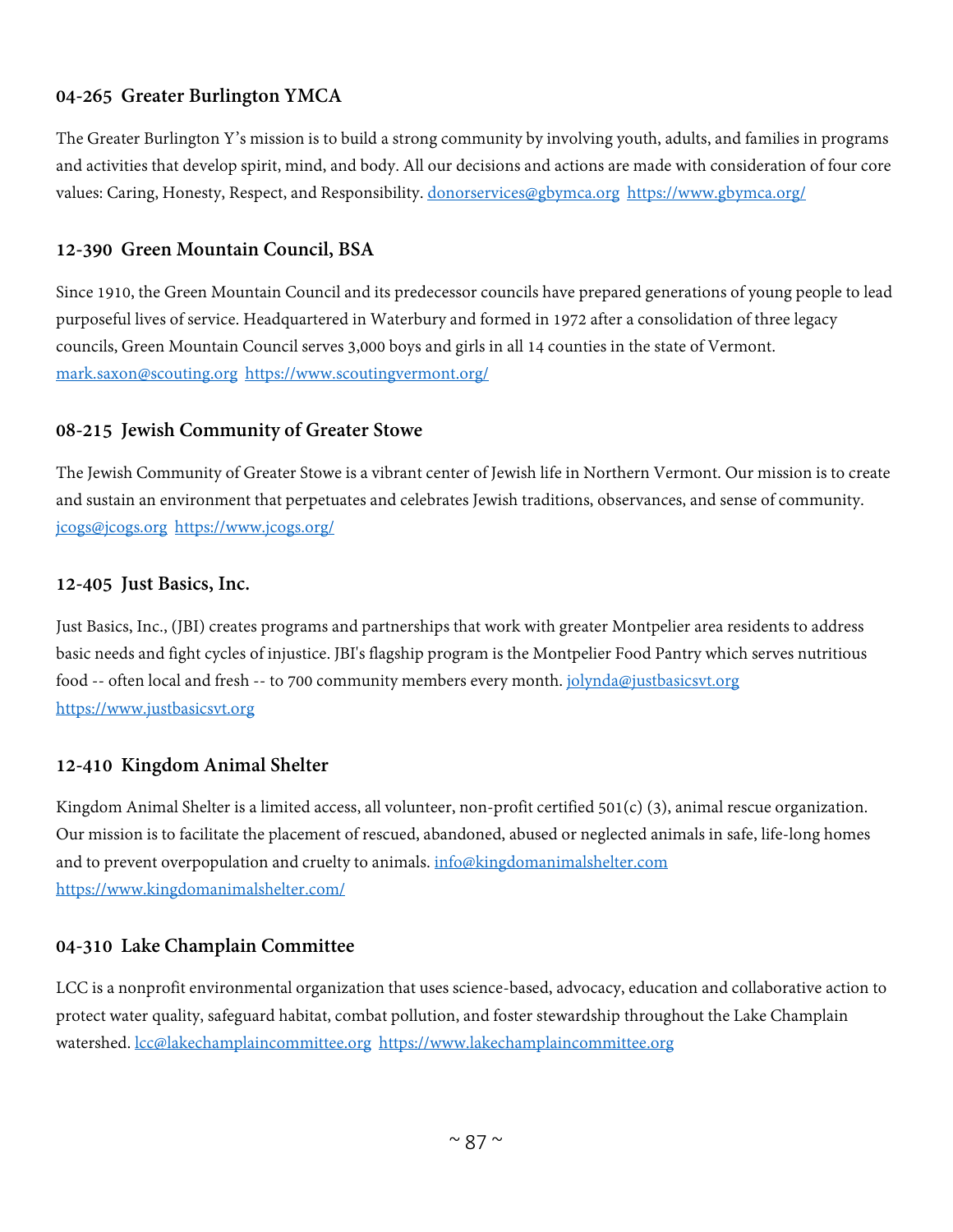# **08-220 Lamoille Family Center**

The Lamoille Family Center is a nonprofit organization that promotes the well-being of Lamoille Valley children, youth and families and helps them meet life's challenges through education, direct services and advocacy. [info@lamoillefamilycenter.org](mailto:info@lamoillefamilycenter.org) [https://www.lamoillefamilycenter.org](https://www.lamoillefamilycenter.org/)

# **04-315 Local Motion Inc.**

Local Motion works to make biking and walking a way of life in Vermont through school and adult education, advocacy, and services with a goal of making our communities more resilient, inclusive, and livable, improving health via active transportation, bringing affordable transportation within reach for everyone, and decreasing our carbon footprint. [giving@localmotion.org](mailto:giving@localmotion.org) [http://www.localmotion.org](http://www.localmotion.org/)

#### **04-330 MENTOR Vermont**

MENTOR Vermont provides resources and support to youth mentoring programs in Vermont so they can meet the needs of young people in their communities. Our vision is that every young person in Vermont has the supportive mentoring relationships they need to grow and develop into thriving, productive, and engaged adults. [info@mentorvt.org](mailto:info@mentorvt.org) <https://www.mentorvt.org/>

# **12-420 Michael Zemanek Memorial Foundation, Inc. (MZMF)**

Provides financial support to widows/ers – half-orphaned children of Vermont Law Enforcement Officers who have died. Provide financial support to sworn Vermont Law Enforcement Officers who are faced with catastrophic situations, which pose a significant financial hardship for their immediate family. And so much more! [mzmf2014@gmail.com](mailto:mzmf2014@gmail.com) [https://www.mzmf.org](https://www.mzmf.org/)

#### **12-425 Montpelier Alive**

Montpelier Alive makes Montpelier a more vibrant and livable community by celebrating its heart and soul: its downtown. We believe that a vibrant downtown equals a vibrant Montpelier. Through the four areas of our work: beautification, events, marketing, and economic development, we create a more livable community. [director@montpelieralive.org](mailto:director@montpelieralive.org) [http://www.montpelieralive.org](http://www.montpelieralive.org/)

# **04-350 National Alliance on Mental Illness of Vermont**

NAMI Vermont supports, educates and advocates so all communities, families and individuals affected by mental illness or mental health challenges can build better lives. We provide free support groups and educational classes around Vermont. Our advocacy efforts build awareness, guide public policy and reduce stigma surrounding mental illness. [info@namivt.org](mailto:info@namivt.org) <https://namivt.org/>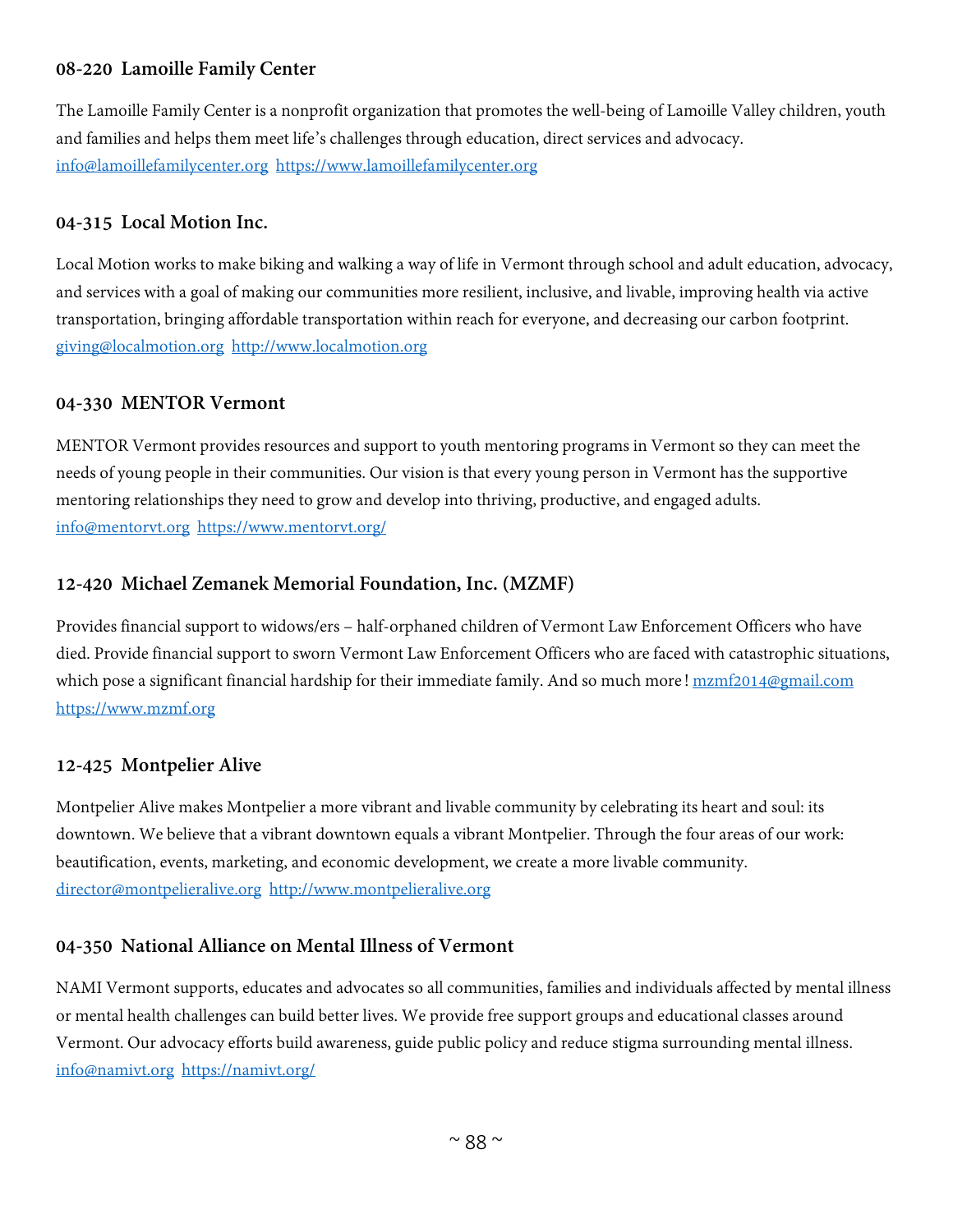# **13-245 New England Kurn Hattin Homes**

New England Kurn Hattin Homes offers boys and girls, ages 5-15, who experience a difficult period in their families' lives, a year-round, safe home and quality education in a nurturing environment. [info@kurnhattin.org](mailto:info@kurnhattin.org) [www.kurnhattin.org](http://www.kurnhattin.org/)

# **12-480 OUR House of Central VT, INC**

OUR House is the Children's Advocacy Center and Special Investigations Unit for Washington County. Cases of sexual abuse and severe physical abuse that DCF accepts then come through OUR House. DCF staff is paired up with a trained Detective and Advocate so that they can provide the best services possible to families while they go through the case. [OURHouseBarreDirector@gmail.com](mailto:OURHouseBarreDirector@gmail.com) <https://www.facebook.com/OUR-House-of-Central-Vermont-56807293403>

# **04-360 Outright Vermont**

Outright Vermont is building a Vermont where all LGBTQ+ youth have hope, equity, and power. *[info@outrightvt.org](mailto:info@outrightvt.org)* [http://www.outrightvt.org](http://www.outrightvt.org/)

# **12-485 People's Health & Wellness Clinic**

People's Health & Wellness Clinic provides free healthcare and wellness services to uninsured and underinsured people in Central Vermont. Our goal is to offer accessible healthcare by reducing barriers, and in turn keeping our community healthy and thriving. [rebecca@phwcvt.org](mailto:rebecca@phwcvt.org) <https://www.phwcvt.org/>

# **04-500 Planned Parenthood of Northern New England**

PPNNE's mission is to provide, promote, and protect access to reproductive health care and sexuality education so that all people can make voluntary choices about their reproductive and sexual health. [supportus@ppnne.org](mailto:supportus@ppnne.org) [https://www.ppnne.org](https://www.ppnne.org/)

# **12-500 Prevent Child Abuse Vermont**

Prevent Child Abuse Vermont offers free prevention programs: Nurturing Parenting Programs, Strengthening Families Programs, Circle of Parents Support Groups, Vermont Parents Helpline, Shaken Baby Syndrome Prevention, Vermont Parents Home Companion & Resource Directory, Child Sexual Abuse Prevention Training Series, and Healthy Relationships Project [pcavt@pcavt.org](mailto:pcavt@pcavt.org) [https://www.pcavt.org](https://www.pcavt.org/)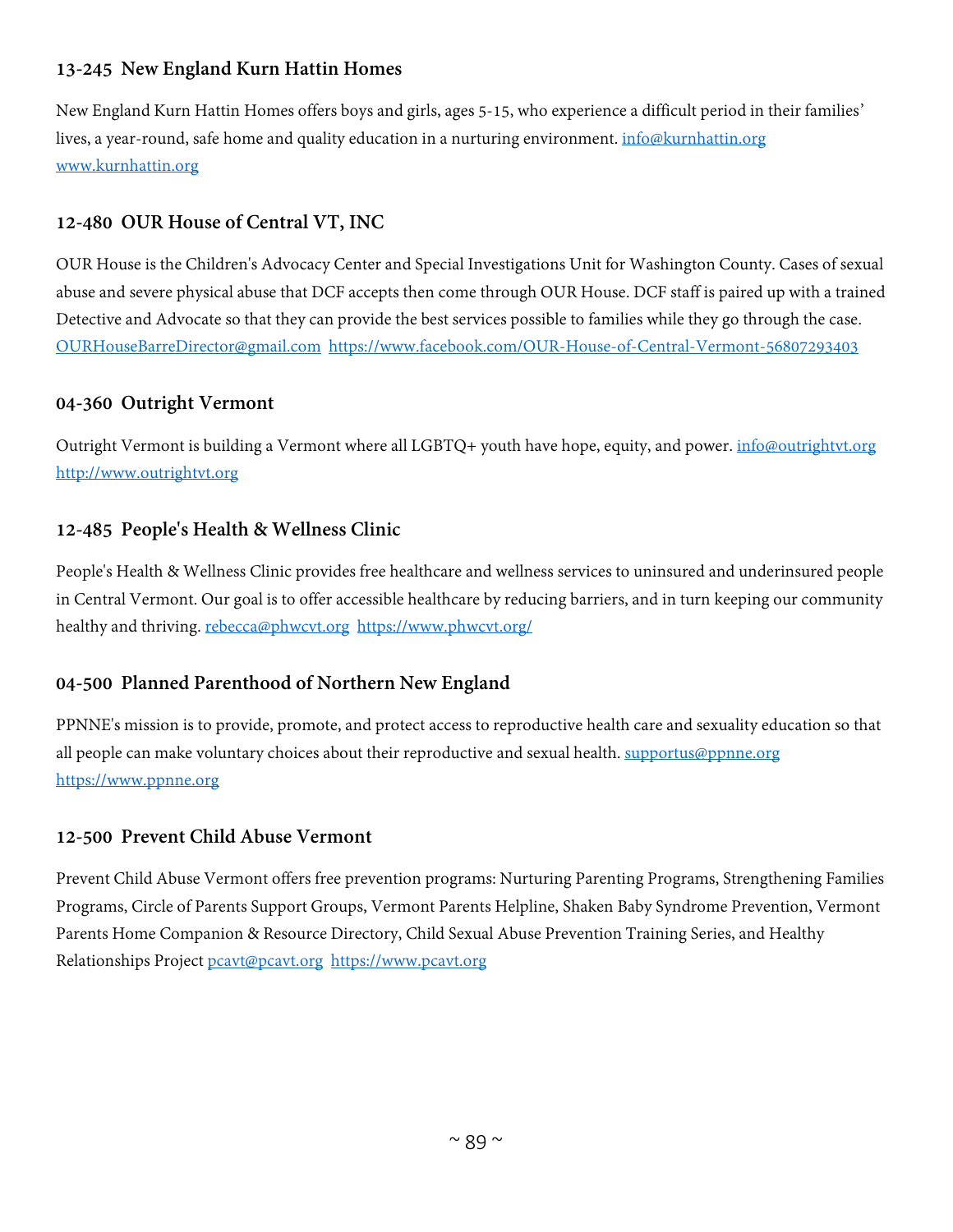# **04-365 ReSOURCE: A Nonprofit Community Enterprise**

ReSOURCE provides job-skill training and alleviates poverty by creating economic opportunities through the promotion of reuse in their stores preventing useful material from entering landfills. [info@resourcevt.org](mailto:info@resourcevt.org) <https://resourcevt.org/>

# **04-375 Rhino Foods Foundation**

Our primary initiative focuses on employee financial stability and spreading the Income Advance (IA) Program—which provides employees with access to emergency funds that help them overcome adversity and get on a path toward greater resilience by helping them build credit and start saving for the future. [drolland@rhinofoodsfoundation.org](mailto:drolland@rhinofoodsfoundation.org) [https://www.rhinofoodsfoundation.org](https://www.rhinofoodsfoundation.org/)

# **12-520 SafeArt, Inc.**

SafeArt is an organization of trauma-informed practitioners who engage creative expression, mindfulness, movement, social action, and connection to the natural world. We promote community wellness, healing and social change in Central Vermont, the Upper Valley and beyond. [info@safeart.org](mailto:info@safeart.org) <https://www.safeart.org/>

# **04-385 Sail Beyond Cancer VT**

Sail Beyond Cancer Vermont provides free 3-hour private sailing excursions with cancer patients and their loved ones by harnessing the healing powers of wind, water and sail. We provide relief from the challenges of cancer (any type of cancer) and create opportunities to rebuild courage and make lasting memories[. info@sailbeyondcancer.org](mailto:info@sailbeyondcancer.org) [http://sailbeyondcancer.org](http://sailbeyondcancer.org/)

# **04-370 Special Olympics Vermont**

Special Olympics Vermont is part of a global movement that works year-round to foster inclusion and acceptance of people with intellectual disabilities by using the power of sport to showcase their gifts and abilities. [info@vtso.org](mailto:info@vtso.org) <https://www.specialolympicsvermont.org/>

# **12-545 The Nature Conservancy in Vermont**

The Nature Conservancy in Vermont is a leader in safeguarding the natural heritage of the Green Mountain State. We have helped conserve over 300,000 acres of land, 1,500 miles of shoreline, and we manage and maintain 58 natural areas open for hiking, fishing, skiing and hunting. We are proud to be connecting people and nature for over 60 years. [vermont@tnc.org](mailto:vermont@tnc.org) [https://www.nature.org/en-us/about-us/where-we-work/united](https://www.nature.org/en-us/about-us/where-we-work/united-states/vermont/?vu=r.v_vermont.local.na.vt)[states/vermont/?vu=r.v\\_vermont.local.na.vt](https://www.nature.org/en-us/about-us/where-we-work/united-states/vermont/?vu=r.v_vermont.local.na.vt)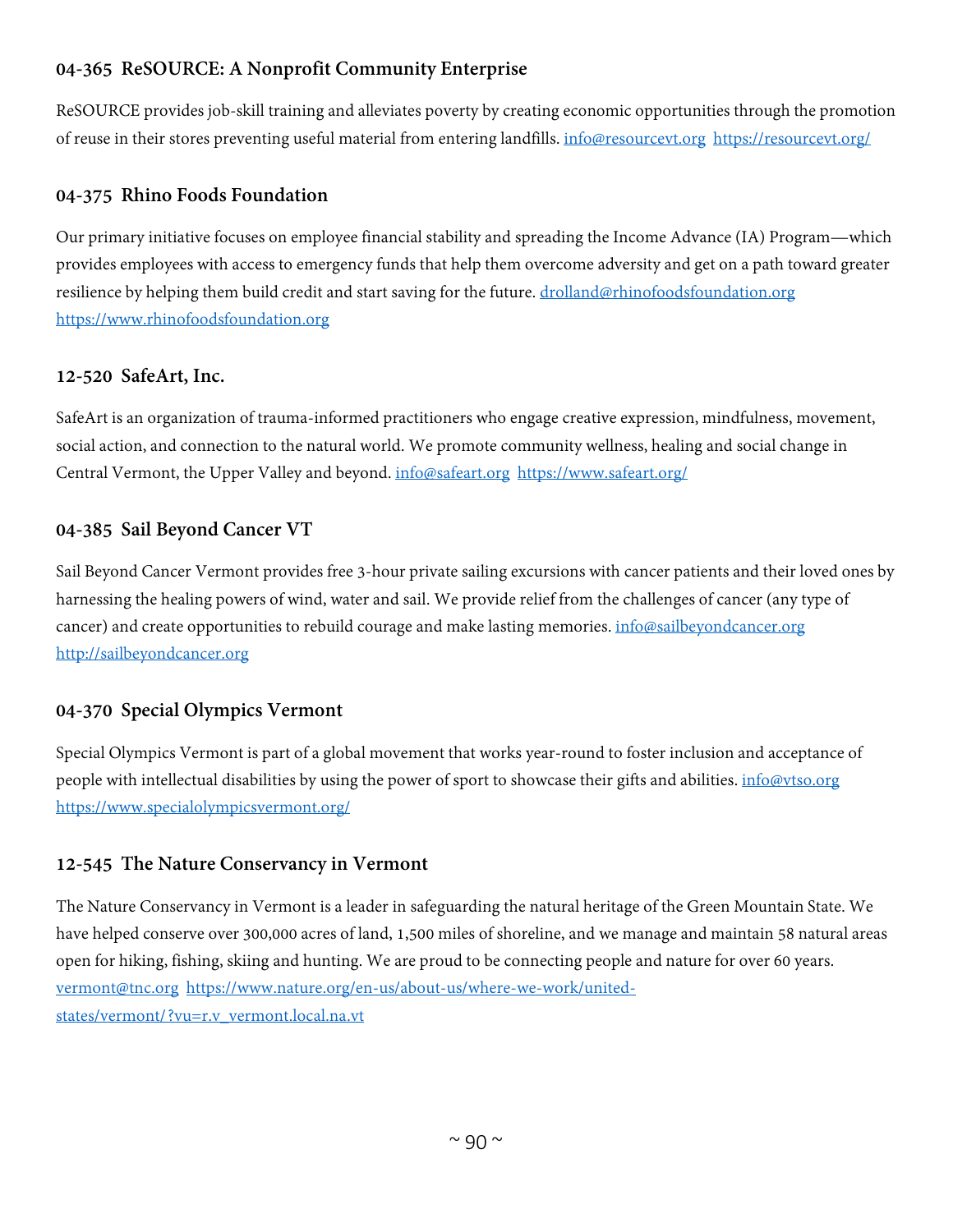# **08-240 The North Central Vermont Recovery Center, Inc.**

The North Central Vermont Recovery Center is a 501c3 nonprofit corporation dedicated to providing an upbeat, welcoming, safe, and substance-free environment for individuals and families on their paths to lasting recovery from alcohol and drug addiction. [recovery@ncvrc.com](mailto:recovery@ncvrc.com) <https://www.ncvrc.com/>

# **12-550 The Veterans' Place Inc.**

The Veterans' Place is a community-based, non-profit, 22 bed, and substance free, transitional housing program located in central Vermont, dedicated to reducing the Vermont Veterans homeless population. TVPI provides both secure and sober housing along with supportive services and programs to homeless veterans. [kmhboyce@gmail.com](mailto:kmhboyce@gmail.com) <https://www.vermontveteransplace.org/>

# **12-555 Turning Point Center of Central Vermont, Inc.**

Our mission is to help people find, maintain, and enhance their recovery from substance use disorders through peerbased recovery supports to individuals and families; educational programs that aid in building and enriching a healthy life; and by providing a safe haven for sober recreation and social activities. [tpccvbarre@gmail.com](mailto:tpccvbarre@gmail.com) [http://www.tpccv.org](http://www.tpccv.org/)

# **12-558 Turtle Island Children's Center, Inc.**

Turtle Island Children's Center offers year-round, play and nature based early education for infants through preKindergarteners, and summer camp for grades K-3 in Montpelier, Vermont. [info@turtleislandvt.org](mailto:info@turtleislandvt.org) [http://www.turtleislandvt.org](http://www.turtleislandvt.org/)

# **12-575 Vermont Adaptive Ski and Sports**

Vermont Adaptive Ski and Sports is committed to furthering the equality and independence of youth and adults with disabilities by providing access and instruction to sports and recreation. We believe sports and recreation provide a physical, mental and social experience that is immeasurable in promoting self confidence in an individual. [development@vermontadaptive.org](mailto:development@vermontadaptive.org) <https://www.vermontadaptive.org/>

# **12-580 Vermont Bar Foundation (VBF)**

The Vermont Bar Foundation supports essential legal services for low-income Vermonters by distributing funds to lawrelated programs such as legal aid providers, legal clinics, domestic violence prevention programs, and veterans legal assistance projects. Help us fulfill the promise of equal access to justice for all. [d.bailey@vtbarfoundation.org](mailto:d.bailey@vtbarfoundation.org) [https://vtbarfoundation.org](https://vtbarfoundation.org/)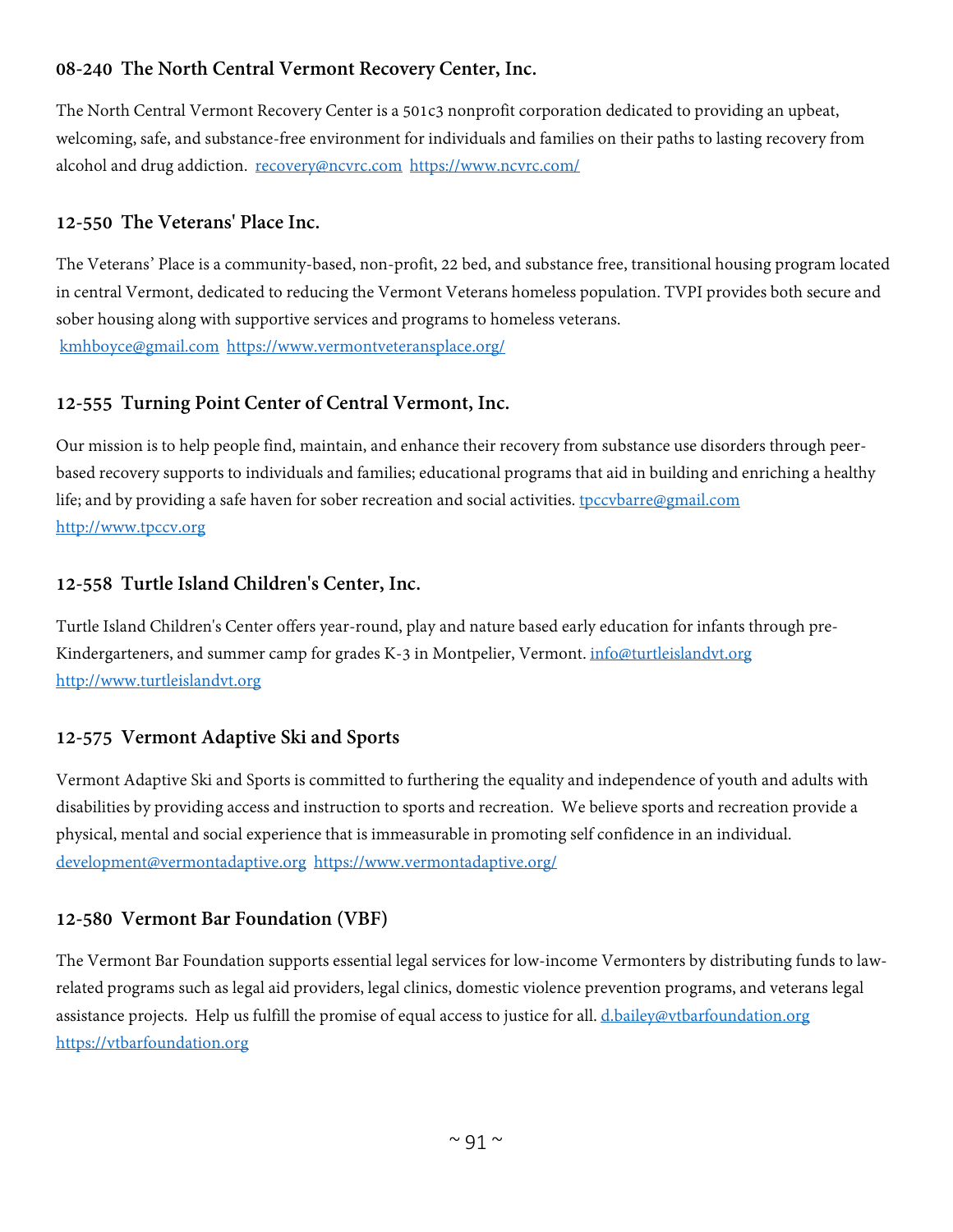# **04-415 Vermont CARES**

Vermont CARES promotes a healthy, just world where Vermonters affected by HIV, HCV and drug use have access to harm reduction services, resources and education. We celebrate and value these Vermonters by addressing social stigmas and health disparities by creating caring, compassionate communities. [peter@vtcares.org](mailto:peter@vtcares.org) [www.vtcares.org](http://www.vtcares.org/)

# **04-400 Vermont Creative Imagination, Inc.**

Destination Imagination is a leader in project-based learning opportunities that blend STEAM (science, technology, engineering, arts and mathematics) education with social entrepreneurship. Students use creative and critical thinking, learn how to design and manage a project, and gain the skills needed to thrive in the 21st century workforce. [vtdicreativity@gmail.com](mailto:vtdicreativity@gmail.com) [http://www.creativeimagination.org](http://www.creativeimagination.org/) 

# **12-585 Vermont Disaster Relief Fund**

The Vermont Disaster Recovery Fund is a fund of last resort to help meet the unmet long term recovery needs of Vermonters impacted by disasters. VDRF raises and allocates funds through a grant process recognized by State and local officials and partner agencies. [disasterrecovery@vdrf.org](mailto:disasterrecovery@vdrf.org) [http://www.vdrf.org](http://www.vdrf.org/)

# **12-610 Vermont Foodbank**

The Vermont Foodbank's mission is to gather and share quality food and nurture partnerships so that no one in Vermont will go hungry. VF distributes millions of pounds of food annually in partnership with more than 300 food shelves, meal sites, senior housing communities, schools, hospitals, and other locations and organizations across Vermont. [info@vtfoodbank.org](mailto:info@vtfoodbank.org) <https://www.vtfoodbank.org/>

# **04-420 Vermont Interfaith Action**

VIA is a statewide network of 65+ faith communities working to improve the quality of lives for our neighbors. We come together around shared values to put our faith into action. This approach gives us the power to transform communities into places where people's most basic human needs are met and the dignity of every person is honored. [office@viavt.org](mailto:office@viavt.org) [www.viavt.org](http://www.viavt.org/)

# **12-630 Vermont Natural Resources Council**

Through research, education, and advocacy, VNRC protects and enhances Vermont's natural environments, vibrant communities, working landscapes, rural character and unique sense of place. [ckeegan@vnrc.org](mailto:ckeegan@vnrc.org) <https://vnrc.org/>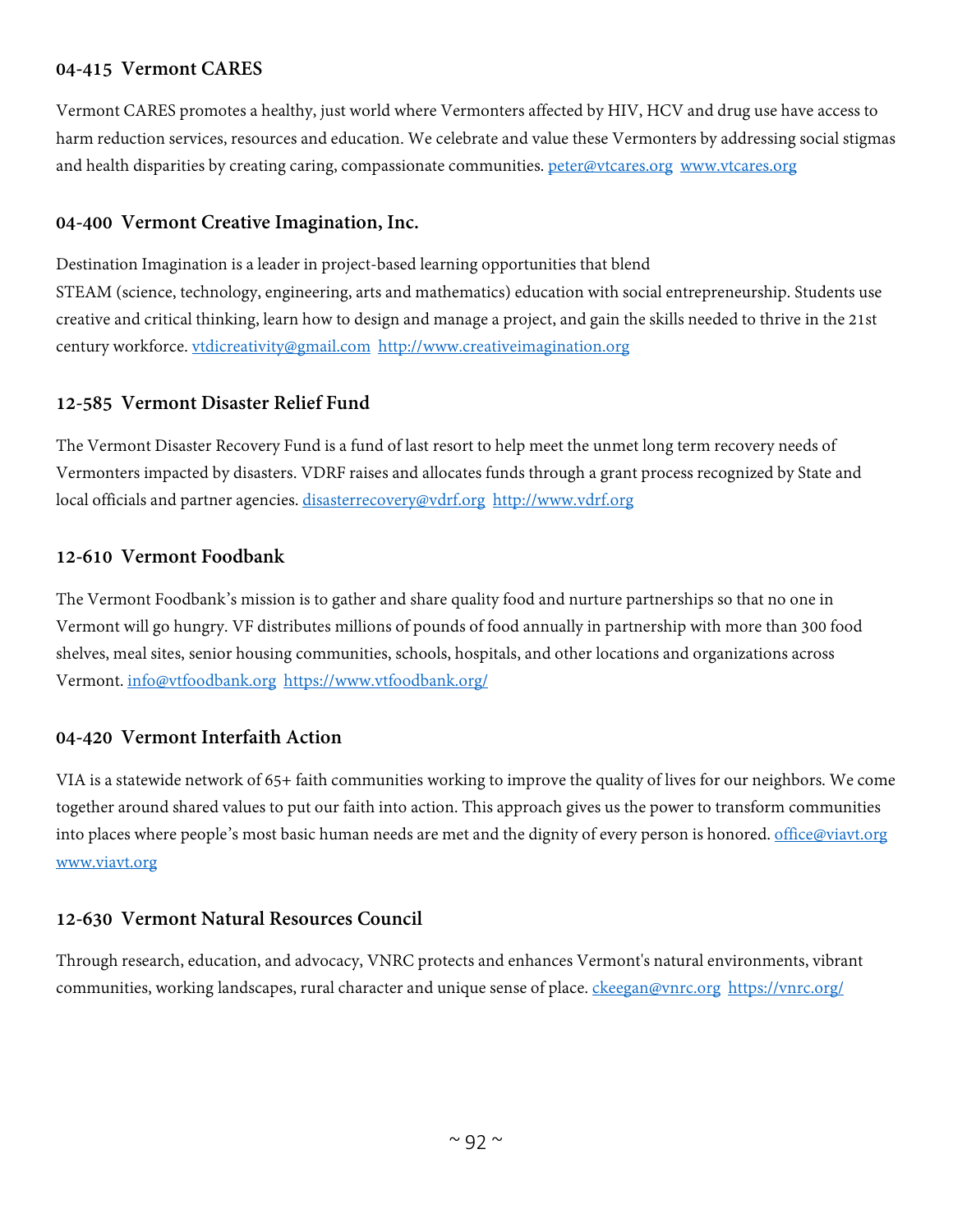# **12-640 Vermont Parks Forever**

Vermont Parks Forever, the foundation for Vermont's 55 state parks, works to enhance and protect the parks by providing innovative nature education, inspiring environmental stewardship, and increasing access to the state parks for the historically excluded. [info@vermontparksforever.org](mailto:info@vermontparksforever.org) [https://vermontparksforever.org](https://vermontparksforever.org/)

# **12-650 Vermont River Conservancy**

The Vermont River Conservancy (VRC) is a statewide non-profit land conservation organization founded in 1995 out of a concern for the loss of public access to Vermont's waterways. The staff, Board, and volunteers at VRC work to carry out their mission to permanently conserve and protect special lands along the waters of Vermont. [shannon@vermontriverconservancy.org](mailto:shannon@vermontriverconservancy.org) [https://www.vermontriverconservancy.org](https://www.vermontriverconservancy.org/)

#### **04-430 Vermont Works for Women**

Vermont Works for Women's mission is to help women and girls recognize their potential and explore, pursue, and excel in work that leads to economic independence. Our programs include career education and exploration for girls, work-readiness training for women, and gender equity programs in schools and workplaces. [info@vtworksforwomen.org](mailto:info@vtworksforwomen.org) [https://www.vtworksforwomen.org](https://www.vtworksforwomen.org/)

# **12-700 Washington Central Friends of Education Inc. DBA: Girls/Boyz First Mentoring**

Girls/Boyz First Mentoring provides Central VT youth with high quality, long-term mentoring relationships that inspire, support and enable them to realize their full potential and prepare for successful futures. Pairs meet weekly to engage, connect and model healthy behaviors and life choices. Life skills are developed. [wcfe@u32.org](mailto:wcfe@u32.org) <https://girlsboyzfirst.org/>

# **12-680 Washington County Family Center, d/b/a Family Center of Washington County**

The Family Center provides services & resources to children and families in our region. We're the state-designated Parent Child Center for Central VT, serving over 3,000 individuals on average each year. Our Mission is building resourceful families & healthy children to create a strong community, & our Vision is acceptance & hope for All families. [familycenter@fcwcvt.org](mailto:familycenter@fcwcvt.org) <https://fcwcvt.org/>

# **12-690 Washington County Youth Service Bureau**

Washington County Youth Service Bureau: Youth & family counseling; substance abuse treatment; runaway and homeless youth services; support for teen parents; a teen center; a reentry program for young offenders; support for youth involved in foster care; 24-hour crisis line; and four statewide coalitions supporting youth work. [wcysb@wcysb.org](mailto:wcysb@wcysb.org) [https://www.wcysb.org](https://www.wcysb.org/)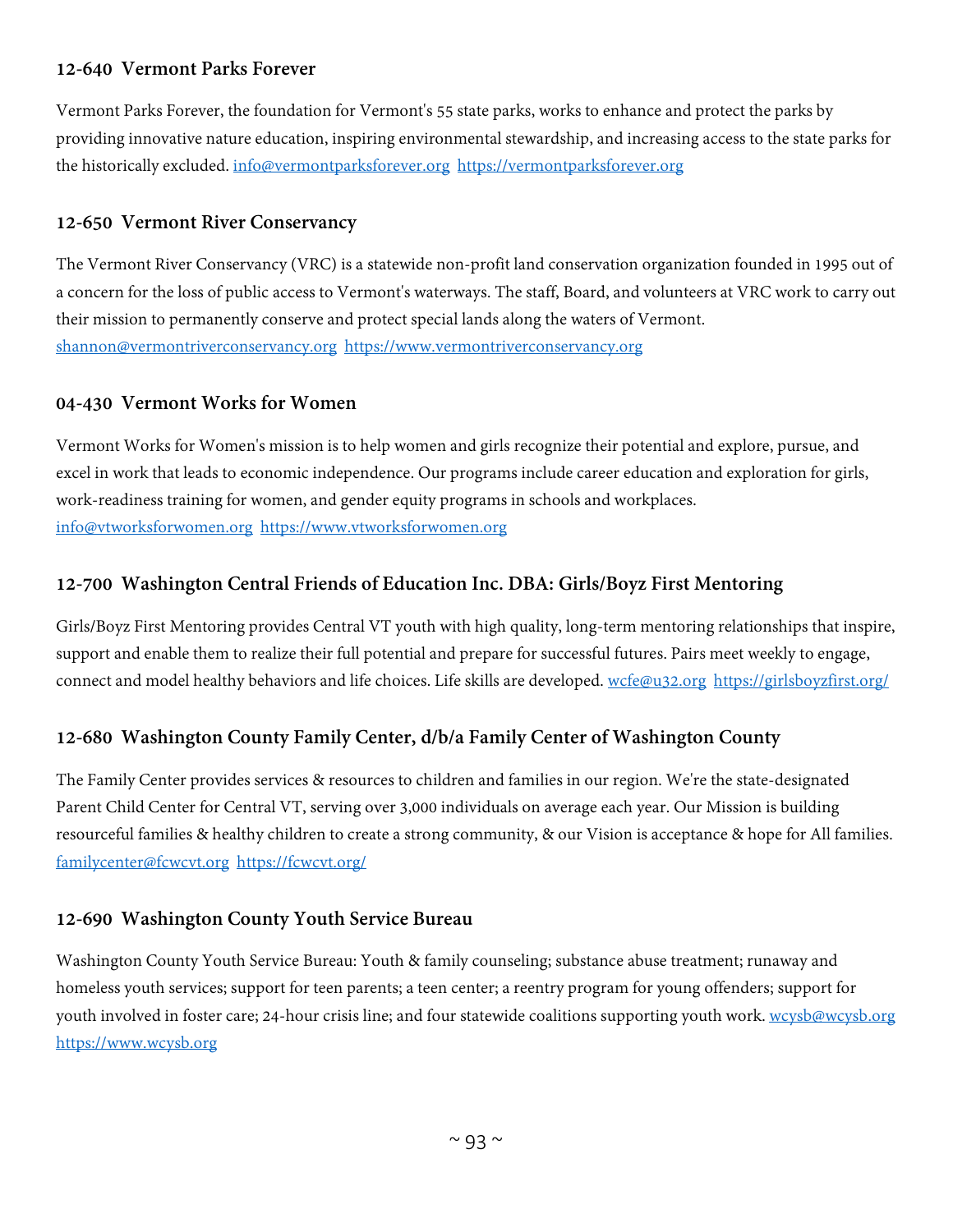# **04-445 Wheels for Jacquie Foundation, Inc.**

We raise funds to help the differently-abled obtain needed accessible transportation. We work with private donors and corporate partners to move our mission forward. [wheelsforjacquiefoundation@gmail.com](mailto:wheelsforjacquiefoundation@gmail.com) [https://www.wheelsforjacquiefoundation.org](https://www.wheelsforjacquiefoundation.org/)

# **Windham County**

# **13-200 United Way of Windham County**

For over 60 years, United Way of Windham County's mission has been to improve lives by mobilizing the caring power of our community. Today, we are uniting individuals and organizations around our community's shared vision and goals to improve the health, education, financial stability, and equity for every person in Windham County. [info@unitedwaywindham.org](mailto:info@unitedwaywindham.org) <https://www.unitedwaywindham.org/>

# **12-205 ACLU of Vermont**

The ACLU of Vermont is dedicated to advancing the civil rights & civil liberties of all Vermonters. Since 1967, the ACLU of Vermont has been the state's premier guardian of liberty, working in the courts, the legislature, & in communities to preserve the individual rights and liberties guaranteed by our Constitution and the Bill of Rights. [info@acluvt.org](mailto:info@acluvt.org) <https://www.acluvt.org/>

# **13-210 AIDS Project of Southern Vermont**

The AIDS Project of Southern Vermont provides case management services, advocacy and referrals, and a nutritious food program to people living with HIV in southern Vermont. Our prevention programs reach those at highest risk by offering condoms and safer sex information, HIV and Hepatitis C testing, syringe exchange, and treatment referrals. [apsv@sover.net](mailto:apsv@sover.net) [http://www.aidsprojectsouthernvermont.org](http://www.aidsprojectsouthernvermont.org/)

# **12-228 Brain Injury Association of Vermont**

The mission of the Brain Injury Association of Vermont is to create a better future for all Vermonters affected by brain injury and their families, through prevention, education, advocacy, and support. Our vision is to make Vermont a place where brain injuries are prevented and where those with brain injuries get all the help they need. [support@biavt.org](mailto:support@biavt.org) [https://www.biavt.org](https://www.biavt.org/)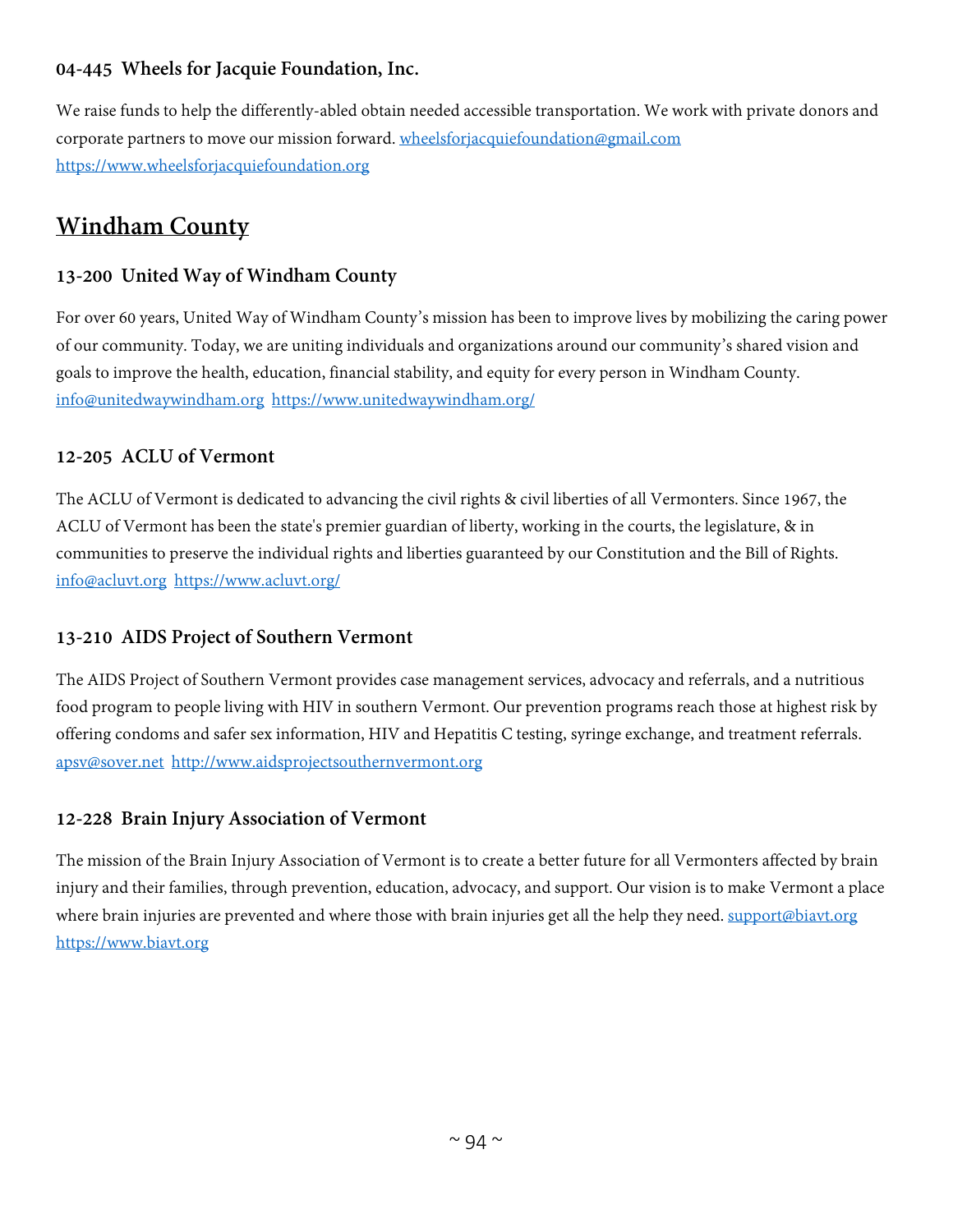# **12-300 Children's Literacy Foundation (CLiF)**

CLiF's mission is to inspire a love of reading and writing among low-income, at-risk, and rural children up to age 12 in New Hampshire and Vermont. We provide inspiring presentations, free books, and support. Our partners include schools, libraries, prisons, shelters, refugee programs, camps, nutrition programs, and others. [info@clifonline.org](mailto:info@clifonline.org) [https://clifonline.org](https://clifonline.org/)

#### **13-215 Community Asylum Seekers Project**

The mission of the Community Asylum Seekers Project is to provide basic needs and a supportive community for people in the process of seeking asylum in the United States. We provide housing, connect asylum seekers with legal aid, and offer case management and connection to community services. [info@caspvt.org](mailto:info@caspvt.org) [http://www.caspvt.org](http://www.caspvt.org/)

# **04-460 ECHO, Leahy Center for Lake Champlain**

As a leading science center, ECHO is committed to inspiring and engaging families in the joy of scientific discovery and wonder of nature. Reinforcing our value as a community asset through STEM programming that sparks interest, inspires innovation, and communicates about our world in the face of growing complexity. [info@echovermont.org](mailto:info@echovermont.org) <https://www.echovermont.org/>

#### **12-370 Freezing Fun For Families**

Freezing Fun For Families is a Vermont based Non-Profit that offers financial support to Vermont families with a child battling cancer. Through grants, community funding, donations and world-renowned fundraisers such as The Worlds Largest Snow Softball Tournament we provide much needed financial assistance to Vermont families. [Chris.Cadorette@Freezingfunforfamilies.com](mailto:Chris.Cadorette@Freezingfunforfamilies.com) [http://www.Freezingfunforfamilies.com](http://www.freezingfunforfamilies.com/)

#### **12-375 Friends of Dog Mountain, Inc.**

Our mission is to steward and sustain the 150-acre Dog Mountain property in Vermont as a unique national treasure that honors the healing power of dogs, nature, love, and art, and to preserve and celebrate the important artistic contributions of Dog Mountain's iconic creator, Stephen Huneck. [giving@friendsofdogmountain.org](mailto:giving@friendsofdogmountain.org) <https://www.dogmt.com/>

# **12-390 Green Mountain Council, BSA**

Since 1910, the Green Mountain Council and its predecessor councils have prepared generations of young people to lead purposeful lives of service. Headquartered in Waterbury and formed in 1972 after a consolidation of three legacy councils, Green Mountain Council serves 3,000 boys and girls in all 14 counties in the state of Vermont. [mark.saxon@scouting.org](mailto:mark.saxon@scouting.org) <https://www.scoutingvermont.org/>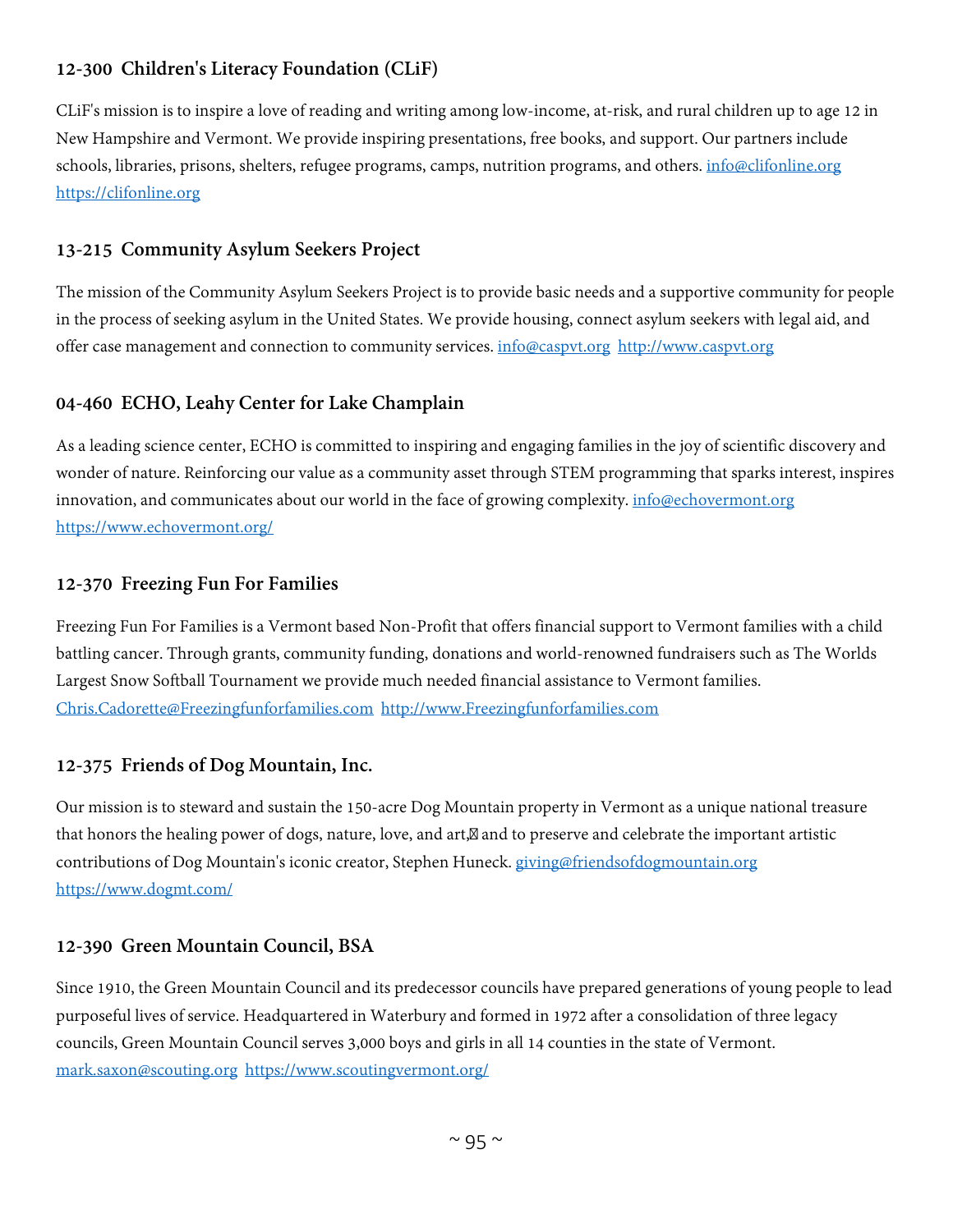# **13-230 Groundworks Collaborative, Inc.**

Groundworks Collaborative provides ongoing support to families and individuals facing housing and food insecurities in the greater Brattleboro area. Our services include: emergency food and shelter, housing navigation and retention programs, and a representative Payee service. [Info@GroundworksVT.org](mailto:Info@GroundworksVT.org) [https://groundworksvt.org](https://groundworksvt.org/)

#### **04-315 Local Motion Inc.**

Local Motion works to make biking and walking a way of life in Vermont through school and adult education, advocacy, and services with a goal of making our communities more resilient, inclusive, and livable, improving health via active transportation, bringing affordable transportation within reach for everyone, and decreasing our carbon footprint. [giving@localmotion.org](mailto:giving@localmotion.org) [http://www.localmotion.org](http://www.localmotion.org/)

#### **13-235 Meeting Waters YMCA**

Since 1895, Meeting Waters YMCA has been serving youth and families throughout the Connecticut River Valley with programs that develop "healthy spirit, mind and body." Our Y-ASPIRE programs and Y Day Camp provide year-round out-of-school time enriching care for elementary school youth and their working parents. [info@meetingwatersymca.org](mailto:info@meetingwatersymca.org) [http://meetingwatersymca.org](http://meetingwatersymca.org/)

#### **04-330 MENTOR Vermont**

MENTOR Vermont provides resources and support to youth mentoring programs in Vermont so they can meet the needs of young people in their communities. Our vision is that every young person in Vermont has the supportive mentoring relationships they need to grow and develop into thriving, productive, and engaged adults. [info@mentorvt.org](mailto:info@mentorvt.org) <https://www.mentorvt.org/>

# **13-240 Mountain Communities Supporting Education Inc. dba The Collaborative**

The Collaborative promotes the development of a healthy, involved community supporting substance free youth in a caring environment. We provide after school care and summer camp, our signature Refuse to Use ski and ride program, mentoring, tobacco cessation programs and new this year the Everyone Eats program for Bennington County. [info@thecollaborative.us](mailto:info@thecollaborative.us) [www.thecollaborative.us](http://www.thecollaborative.us/)

#### **04-350 National Alliance on Mental Illness of Vermont**

NAMI Vermont supports, educates and advocates so all communities, families and individuals affected by mental illness or mental health challenges can build better lives. We provide free support groups and educational classes around Vermont. Our advocacy efforts build awareness, guide public policy and reduce stigma surrounding mental illness. [info@namivt.org](mailto:info@namivt.org) <https://namivt.org/>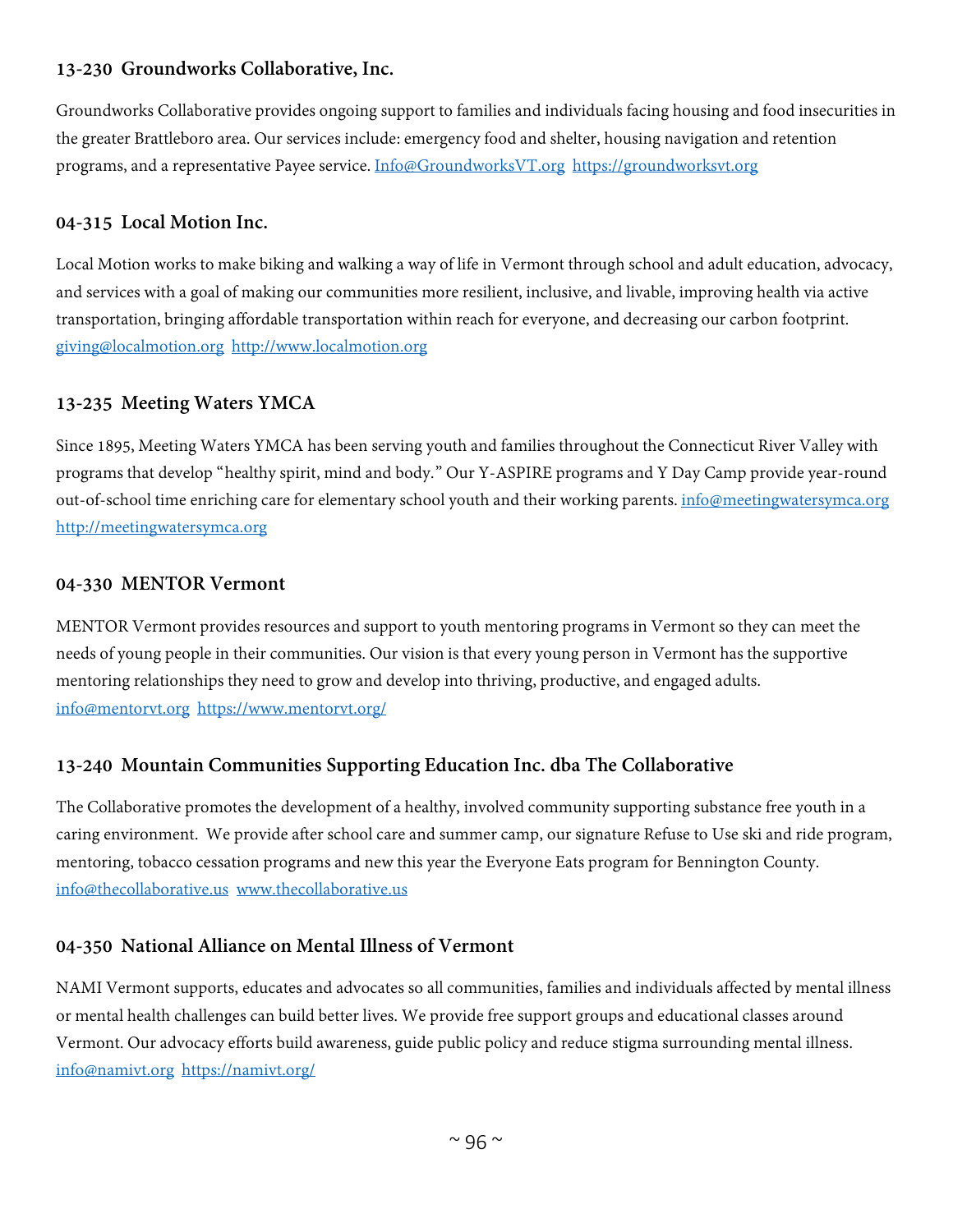# **13-245 New England Kurn Hattin Homes**

New England Kurn Hattin Homes offers boys and girls, ages 5-15, who experience a difficult period in their families' lives, a year-round, safe home and quality education in a nurturing environment. [info@kurnhattin.org](mailto:info@kurnhattin.org) [www.kurnhattin.org](http://www.kurnhattin.org/)

#### **04-360 Outright Vermont**

Outright Vermont is building a Vermont where all LGBTQ+ youth have hope, equity, and power. *[info@outrightvt.org](mailto:info@outrightvt.org)* [http://www.outrightvt.org](http://www.outrightvt.org/)

# **04-500 Planned Parenthood of Northern New England**

PPNNE's mission is to provide, promote, and protect access to reproductive health care and sexuality education so that all people can make voluntary choices about their reproductive and sexual health. [supportus@ppnne.org](mailto:supportus@ppnne.org) [https://www.ppnne.org](https://www.ppnne.org/)

#### **12-500 Prevent Child Abuse Vermont**

Prevent Child Abuse Vermont offers free prevention programs: Nurturing Parenting Programs, Strengthening Families Programs, Circle of Parents Support Groups, Vermont Parents Helpline, Shaken Baby Syndrome Prevention, Vermont Parents Home Companion & Resource Directory, Child Sexual Abuse Prevention Training Series, and Healthy Relationships Project [pcavt@pcavt.org](mailto:pcavt@pcavt.org) [https://www.pcavt.org](https://www.pcavt.org/)

#### **04-375 Rhino Foods Foundation**

Our primary initiative focuses on employee financial stability and spreading the Income Advance (IA) Program—which provides employees with access to emergency funds that help them overcome adversity and get on a path toward greater resilience by helping them build credit and start saving for the future. [drolland@rhinofoodsfoundation.org](mailto:drolland@rhinofoodsfoundation.org) [https://www.rhinofoodsfoundation.org](https://www.rhinofoodsfoundation.org/)

# **04-385 Sail Beyond Cancer VT**

Sail Beyond Cancer Vermont provides free 3-hour private sailing excursions with cancer patients and their loved ones by harnessing the healing powers of wind, water and sail. We provide relief from the challenges of cancer (any type of cancer) and create opportunities to rebuild courage and make lasting memories[. info@sailbeyondcancer.org](mailto:info@sailbeyondcancer.org) [http://sailbeyondcancer.org](http://sailbeyondcancer.org/)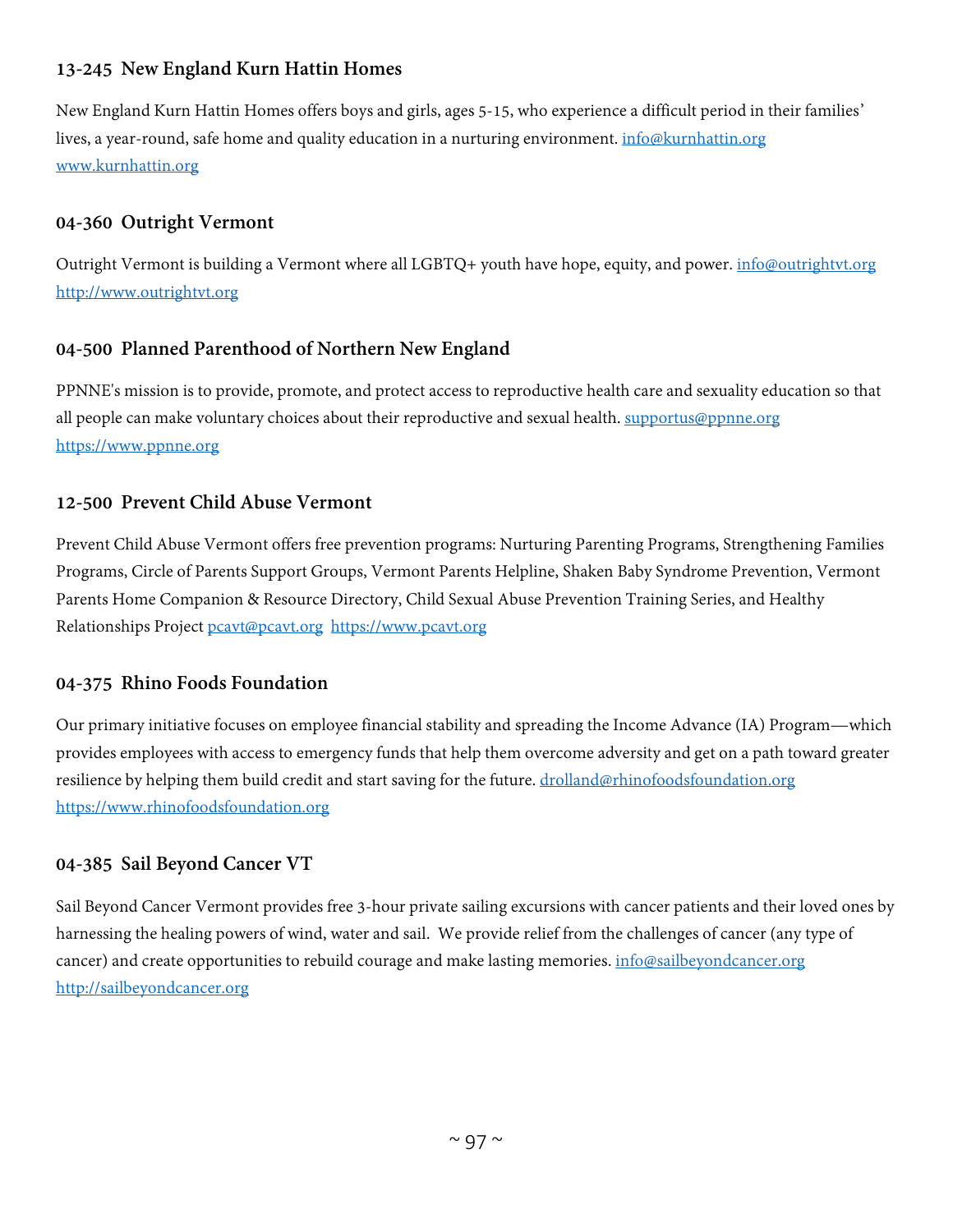# **12-540 Southern Vermont Arts Center**

Southern Vermont Arts Center (SVAC) is a multidisciplinary arts organization with a mission to promote and nurture the arts by providing opportunities for local and regional artists, introducing the wider community to artwork and performances of national relevance, and engaging diverse audiences to ensure programs are inclusive and accessible. [info@svac.org](mailto:info@svac.org) [https://www.svac.org](https://www.svac.org/)

#### **04-370 Special Olympics Vermont**

Special Olympics Vermont is part of a global movement that works year-round to foster inclusion and acceptance of people with intellectual disabilities by using the power of sport to showcase their gifts and abilities. [info@vtso.org](mailto:info@vtso.org) <https://www.specialolympicsvermont.org/>

#### **12-545 The Nature Conservancy in Vermont**

The Nature Conservancy in Vermont is a leader in safeguarding the natural heritage of the Green Mountain State. We have helped conserve over 300,000 acres of land, 1,500 miles of shoreline, and we manage and maintain 58 natural areas open for hiking, fishing, skiing and hunting. We are proud to be connecting people and nature for over 60 years. [vermont@tnc.org](mailto:vermont@tnc.org) [https://www.nature.org/en-us/about-us/where-we-work/united](https://www.nature.org/en-us/about-us/where-we-work/united-states/vermont/?vu=r.v_vermont.local.na.vt)[states/vermont/?vu=r.v\\_vermont.local.na.vt](https://www.nature.org/en-us/about-us/where-we-work/united-states/vermont/?vu=r.v_vermont.local.na.vt)

#### **12-550 The Veterans' Place Inc.**

The Veterans' Place is a community-based, non-profit, 22 bed, and substance free, transitional housing program located in central Vermont, dedicated to reducing the Vermont Veterans homeless population. TVPI provides both secure and sober housing along with supportive services and programs to homeless veterans. [kmhboyce@gmail.com](mailto:kmhboyce@gmail.com) <https://www.vermontveteransplace.org/>

# **12-580 Vermont Bar Foundation (VBF)**

The Vermont Bar Foundation supports essential legal services for low-income Vermonters by distributing funds to lawrelated programs such as legal aid providers, legal clinics, domestic violence prevention programs, and veterans legal assistance projects. Help us fulfill the promise of equal access to justice for all. [d.bailey@vtbarfoundation.org](mailto:d.bailey@vtbarfoundation.org) [https://vtbarfoundation.org](https://vtbarfoundation.org/)

# **04-400 Vermont Creative Imagination, Inc.**

Destination Imagination is a leader in project-based learning opportunities that blend STEAM (science, technology, engineering, arts and mathematics) education with social entrepreneurship. Students use creative and critical thinking, learn how to design and manage a project, and gain the skills needed to thrive in the 21st century workforce. [vtdicreativity@gmail.com](mailto:vtdicreativity@gmail.com) [http://www.creativeimagination.org](http://www.creativeimagination.org/)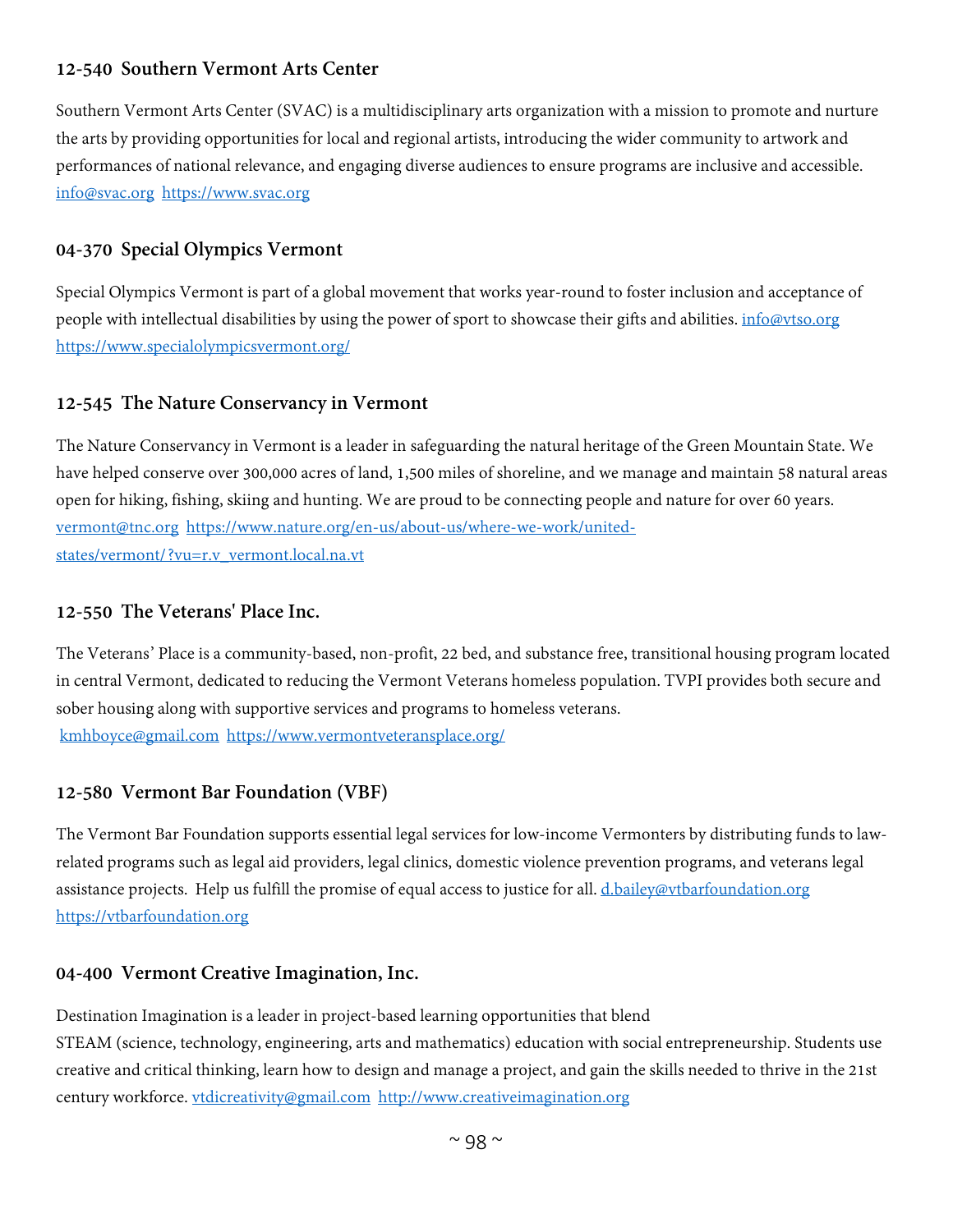# **12-585 Vermont Disaster Relief Fund**

The Vermont Disaster Recovery Fund is a fund of last resort to help meet the unmet long term recovery needs of Vermonters impacted by disasters. VDRF raises and allocates funds through a grant process recognized by State and local officials and partner agencies. [disasterrecovery@vdrf.org](mailto:disasterrecovery@vdrf.org) [http://www.vdrf.org](http://www.vdrf.org/)

# **12-610 Vermont Foodbank**

The Vermont Foodbank's mission is to gather and share quality food and nurture partnerships so that no one in Vermont will go hungry. VF distributes millions of pounds of food annually in partnership with more than 300 food shelves, meal sites, senior housing communities, schools, hospitals, and other locations and organizations across Vermont. [info@vtfoodbank.org](mailto:info@vtfoodbank.org) <https://www.vtfoodbank.org/>

# **04-420 Vermont Interfaith Action**

VIA is a statewide network of 65+ faith communities working to improve the quality of lives for our neighbors. We come together around shared values to put our faith into action. This approach gives us the power to transform communities into places where people's most basic human needs are met and the dignity of every person is honored. [office@viavt.org](mailto:office@viavt.org) [www.viavt.org](http://www.viavt.org/)

# **12-630 Vermont Natural Resources Council**

Through research, education, and advocacy, VNRC protects and enhances Vermont's natural environments, vibrant communities, working landscapes, rural character and unique sense of place. [ckeegan@vnrc.org](mailto:ckeegan@vnrc.org) <https://vnrc.org/>

# **12-640 Vermont Parks Forever**

Vermont Parks Forever, the foundation for Vermont's 55 state parks, works to enhance and protect the parks by providing innovative nature education, inspiring environmental stewardship, and increasing access to the state parks for the historically excluded. [info@vermontparksforever.org](mailto:info@vermontparksforever.org) [https://vermontparksforever.org](https://vermontparksforever.org/)

# **12-650 Vermont River Conservancy**

The Vermont River Conservancy (VRC) is a statewide non-profit land conservation organization founded in 1995 out of a concern for the loss of public access to Vermont's waterways. The staff, Board, and volunteers at VRC work to carry out their mission to permanently conserve and protect special lands along the waters of Vermont. [shannon@vermontriverconservancy.org](mailto:shannon@vermontriverconservancy.org) [https://www.vermontriverconservancy.org](https://www.vermontriverconservancy.org/)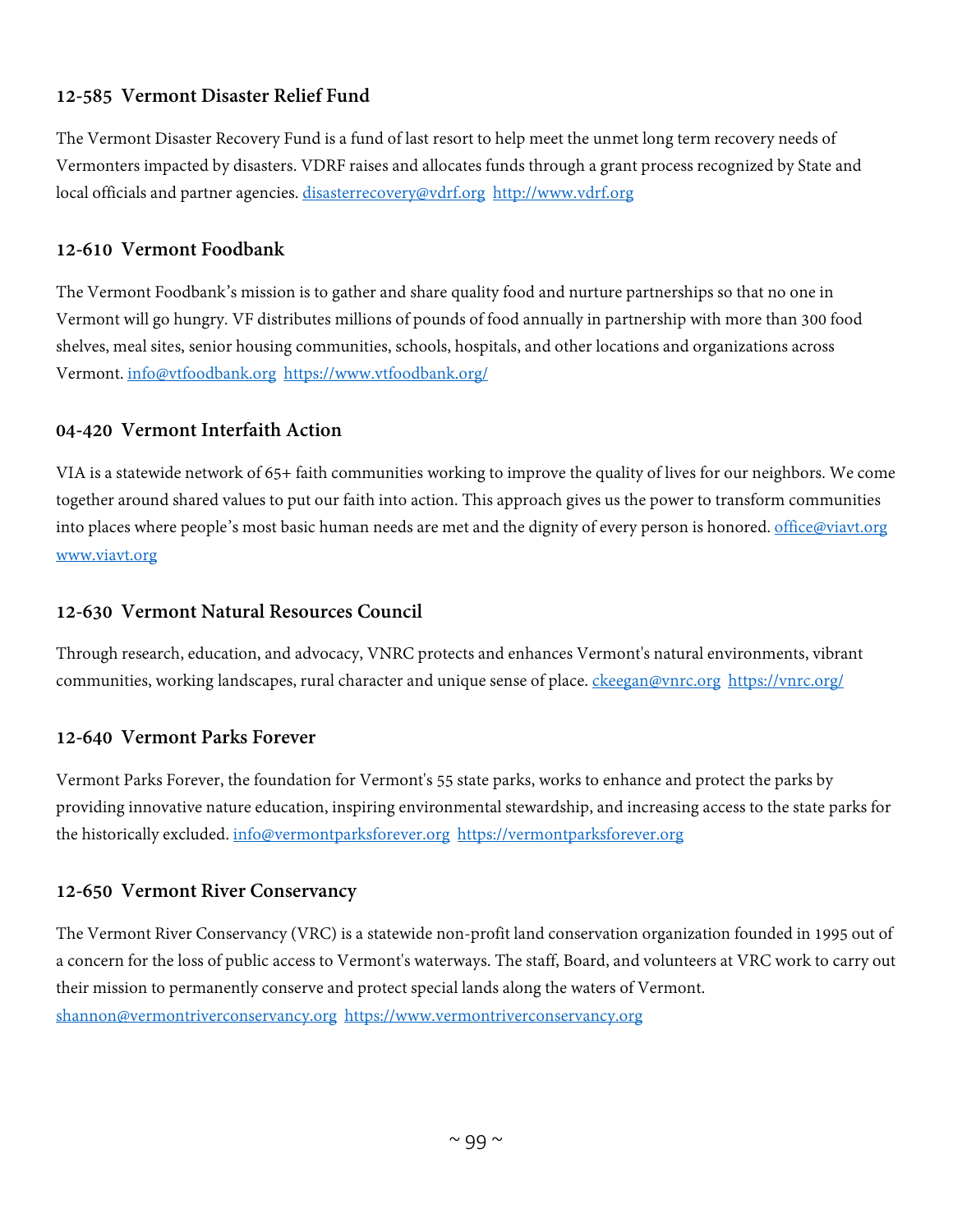# **04-430 Vermont Works for Women**

Vermont Works for Women's mission is to help women and girls recognize their potential and explore, pursue, and excel in work that leads to economic independence. Our programs include career education and exploration for girls, work-readiness training for women, and gender equity programs in schools and workplaces. [info@vtworksforwomen.org](mailto:info@vtworksforwomen.org) [https://www.vtworksforwomen.org](https://www.vtworksforwomen.org/)

# **12-690 Washington County Youth Service Bureau**

Washington County Youth Service Bureau: Youth & family counseling; substance abuse treatment; runaway and homeless youth services; support for teen parents; a teen center; a reentry program for young offenders; support for youth involved in foster care; 24-hour crisis line; and four statewide coalitions supporting youth work. [wcysb@wcysb.org](mailto:wcysb@wcysb.org) [https://www.wcysb.org](https://www.wcysb.org/)

# **04-445 Wheels for Jacquie Foundation, Inc.**

We raise funds to help the differently-abled obtain needed accessible transportation. We work with private donors and corporate partners to move our mission forward. [wheelsforjacquiefoundation@gmail.com](mailto:wheelsforjacquiefoundation@gmail.com) [https://www.wheelsforjacquiefoundation.org](https://www.wheelsforjacquiefoundation.org/)

# **13-255 Youth Services**

Youth Services is a 50-year-old community-based nonprofit serving 1,500 youth and families in Windham County each year through 19 innovative programs that address trauma associated with poverty, discrimination, and or experiences with foster care and/or family instability, mental health or substance use disorders. [info@youthservicesinc.org](mailto:info@youthservicesinc.org) <https://youthservicesinc.org/>

# **Windsor County**

# **12-205 ACLU of Vermont**

The ACLU of Vermont is dedicated to advancing the civil rights & civil liberties of all Vermonters. Since 1967, the ACLU of Vermont has been the state's premier guardian of liberty, working in the courts, the legislature, & in communities to preserve the individual rights and liberties guaranteed by our Constitution and the Bill of Rights. [info@acluvt.org](mailto:info@acluvt.org) <https://www.acluvt.org/>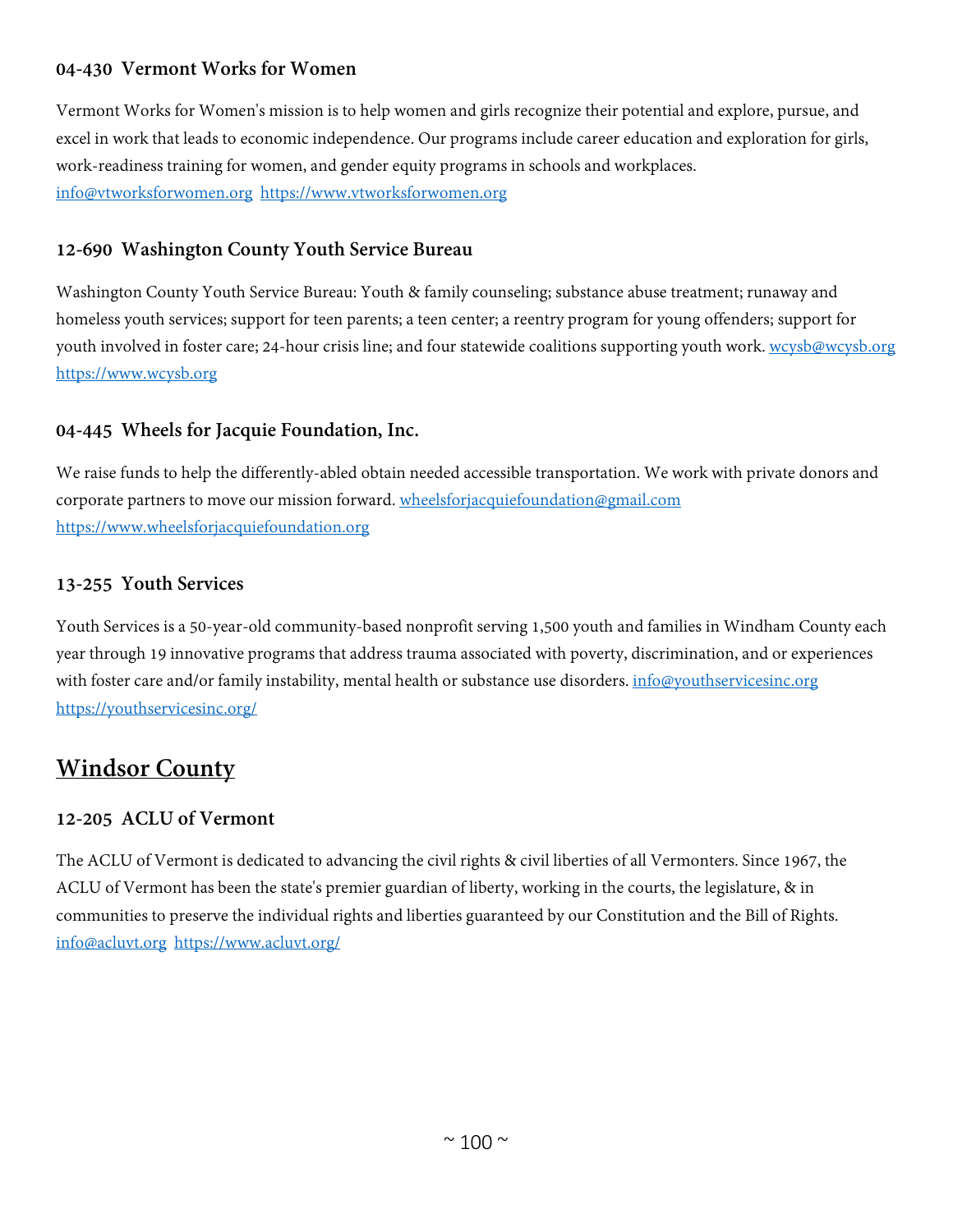# **12-228 Brain Injury Association of Vermont**

The mission of the Brain Injury Association of Vermont is to create a better future for all Vermonters affected by brain injury and their families, through prevention, education, advocacy, and support. Our vision is to make Vermont a place where brain injuries are prevented and where those with brain injuries get all the help they need. [support@biavt.org](mailto:support@biavt.org) [https://www.biavt.org](https://www.biavt.org/)

# **12-260 Central Vermont Council on Aging, Inc.**

Central Vermont Council on Aging supports older Central Vermonters to age with dignity and choice. Services include nutrition, long term care planning, family caregiver supports, Helpline, Medicare counseling, and healthy aging activities which support social connection and technology for older people. [info@cvcoa.org](mailto:info@cvcoa.org) <https://www.cvcoa.org/>

# **12-290 Chandler Center for the Arts**

Chandler strengthens community by offering opportunities for people of all ages and incomes to come together in pursuit and celebration of the arts. In small towns around Randolph, libraries are the only cultural resources and schools' arts budgets are limited. Chandler offers them arts experiences/exposures to which they'd have no other access. [director@chandler-arts.org](mailto:director@chandler-arts.org) [https://www.chandler-arts.org](https://www.chandler-arts.org/)

# **12-300 Children's Literacy Foundation (CLiF)**

CLiF's mission is to inspire a love of reading and writing among low-income, at-risk, and rural children up to age 12 in New Hampshire and Vermont. We provide inspiring presentations, free books, and support. Our partners include schools, libraries, prisons, shelters, refugee programs, camps, nutrition programs, and others. [info@clifonline.org](mailto:info@clifonline.org) [https://clifonline.org](https://clifonline.org/)

# **12-320 Clara Martin Center**

Clara Martin Center is a community based non-profit organization that provides mental health and substance use counseling, emergency and rehabilitative services. ceverett@claramartin.org [http://www.claramartin.org](http://www.claramartin.org/)

# **04-460 ECHO, Leahy Center for Lake Champlain**

As a leading science center, ECHO is committed to inspiring and engaging families in the joy of scientific discovery and wonder of nature. Reinforcing our value as a community asset through STEM programming that sparks interest, inspires innovation, and communicates about our world in the face of growing complexity. *[info@echovermont.org](mailto:info@echovermont.org)* <https://www.echovermont.org/>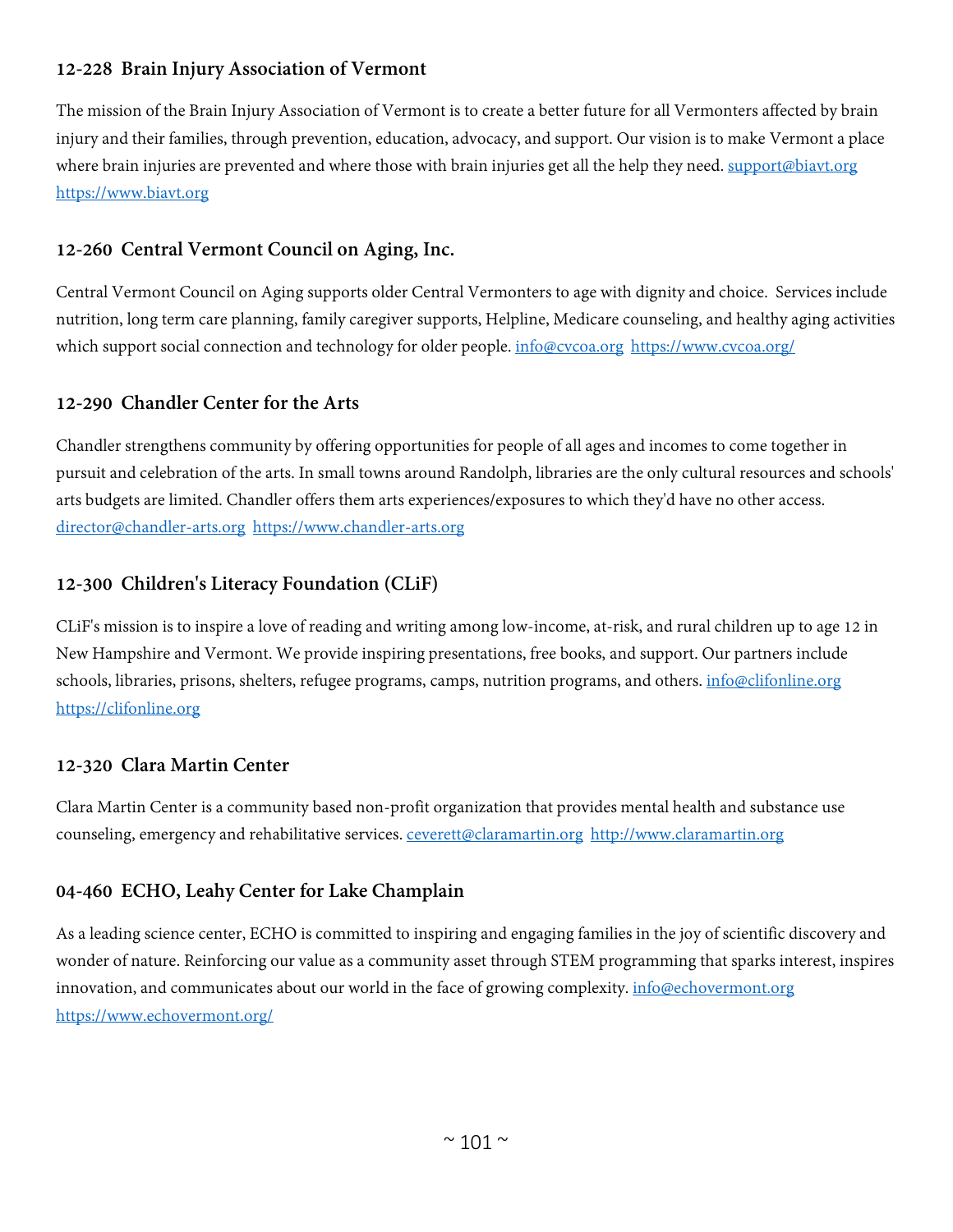# **12-370 Freezing Fun For Families**

Freezing Fun For Families is a Vermont based Non-Profit that offers financial support to Vermont families with a child battling cancer. Through grants, community funding, donations and world-renowned fundraisers such as The Worlds Largest Snow Softball Tournament we provide much needed financial assistance to Vermont families. [Chris.Cadorette@Freezingfunforfamilies.com](mailto:Chris.Cadorette@Freezingfunforfamilies.com) [http://www.Freezingfunforfamilies.com](http://www.freezingfunforfamilies.com/)

#### **12-375 Friends of Dog Mountain, Inc.**

Our mission is to steward and sustain the 150-acre Dog Mountain property in Vermont as a unique national treasure that honors the healing power of dogs, nature, love, and art, and to preserve and celebrate the important artistic contributions of Dog Mountain's iconic creator, Stephen Huneck. [giving@friendsofdogmountain.org](mailto:giving@friendsofdogmountain.org) <https://www.dogmt.com/>

# **12-390 Green Mountain Council, BSA**

Since 1910, the Green Mountain Council and its predecessor councils have prepared generations of young people to lead purposeful lives of service. Headquartered in Waterbury and formed in 1972 after a consolidation of three legacy councils, Green Mountain Council serves 3,000 boys and girls in all 14 counties in the state of Vermont. [mark.saxon@scouting.org](mailto:mark.saxon@scouting.org) <https://www.scoutingvermont.org/>

#### **13-230 Groundworks Collaborative, Inc.**

Groundworks Collaborative provides ongoing support to families and individuals facing housing and food insecurities in the greater Brattleboro area. Our services include: emergency food and shelter, housing navigation and retention programs, and a representative Payee service. [Info@GroundworksVT.org](mailto:Info@GroundworksVT.org) [https://groundworksvt.org](https://groundworksvt.org/)

#### **04-275 HomeShare Vermont**

HomeShare Vermont provides a comprehensive screening and matching service and ongoing support for seniors and others who have an extra bedroom and want to remain in their homes and seek companionship, a little household help or sharing of household expenses while helping others find an affordable place to live. [info@homesharevermont.org](mailto:info@homesharevermont.org) [https://www.homesharevermont.org](https://www.homesharevermont.org/)

#### **04-315 Local Motion Inc.**

Local Motion works to make biking and walking a way of life in Vermont through school and adult education, advocacy, and services with a goal of making our communities more resilient, inclusive, and livable, improving health via active transportation, bringing affordable transportation within reach for everyone, and decreasing our carbon footprint. [giving@localmotion.org](mailto:giving@localmotion.org) [http://www.localmotion.org](http://www.localmotion.org/)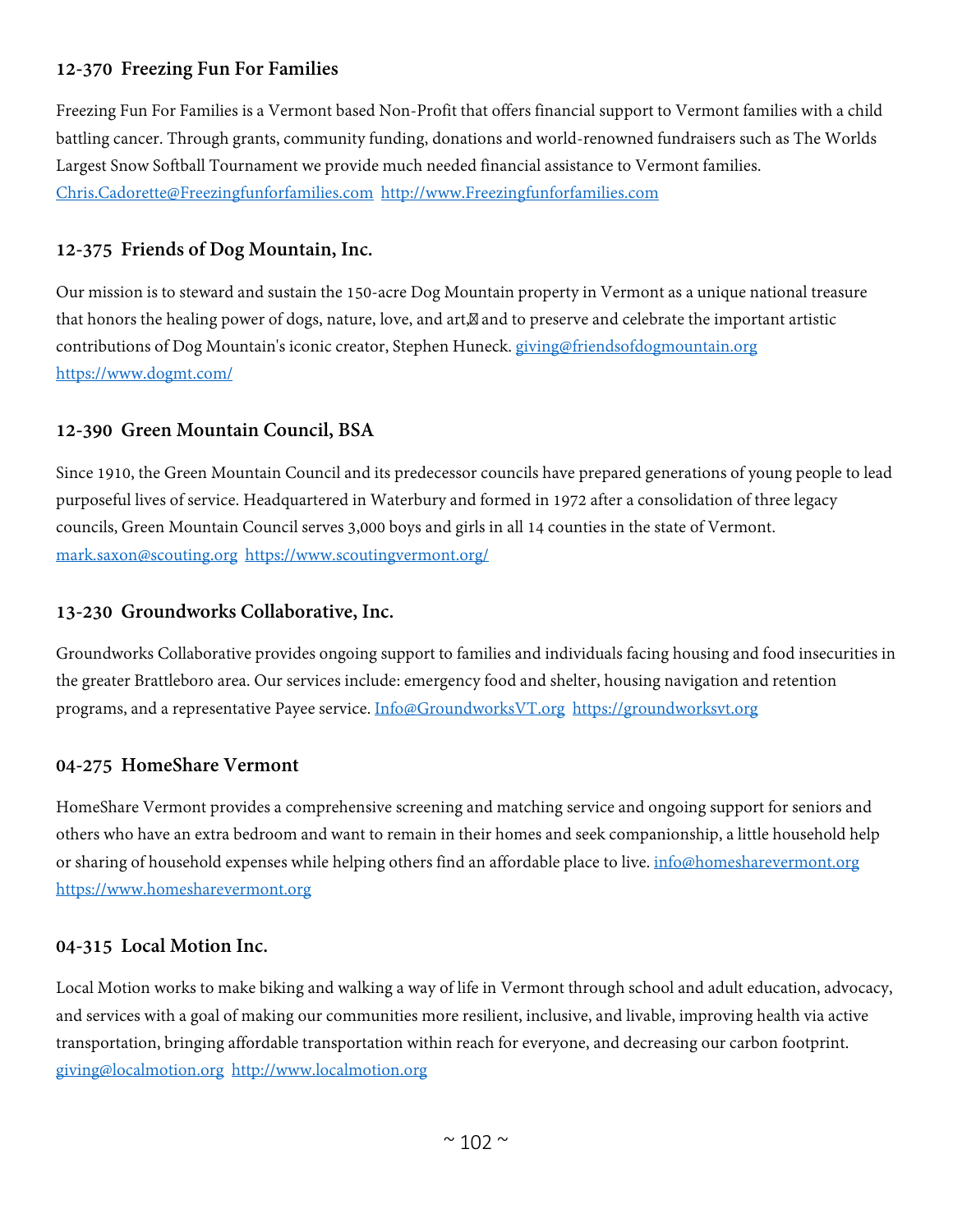# **13-235 Meeting Waters YMCA**

Since 1895, Meeting Waters YMCA has been serving youth and families throughout the Connecticut River Valley with programs that develop "healthy spirit, mind and body." Our Y-ASPIRE programs and Y Day Camp provide year-round out-of-school time enriching care for elementary school youth and their working parents. *[info@meetingwatersymca.org](mailto:info@meetingwatersymca.org)* [http://meetingwatersymca.org](http://meetingwatersymca.org/)

#### **04-330 MENTOR Vermont**

MENTOR Vermont provides resources and support to youth mentoring programs in Vermont so they can meet the needs of young people in their communities. Our vision is that every young person in Vermont has the supportive mentoring relationships they need to grow and develop into thriving, productive, and engaged adults. [info@mentorvt.org](mailto:info@mentorvt.org) <https://www.mentorvt.org/>

# **13-240 Mountain Communities Supporting Education Inc. dba The Collaborative**

The Collaborative promotes the development of a healthy, involved community supporting substance free youth in a caring environment. We provide after school care and summer camp, our signature Refuse to Use ski and ride program, mentoring, tobacco cessation programs and new this year the Everyone Eats program for Bennington County. [info@thecollaborative.us](mailto:info@thecollaborative.us) [www.thecollaborative.us](http://www.thecollaborative.us/)

#### **04-350 National Alliance on Mental Illness of Vermont**

NAMI Vermont supports, educates and advocates so all communities, families and individuals affected by mental illness or mental health challenges can build better lives. We provide free support groups and educational classes around Vermont. Our advocacy efforts build awareness, guide public policy and reduce stigma surrounding mental illness. [info@namivt.org](mailto:info@namivt.org) <https://namivt.org/>

# **13-245 New England Kurn Hattin Homes**

New England Kurn Hattin Homes offers boys and girls, ages 5-15, who experience a difficult period in their families' lives, a year-round, safe home and quality education in a nurturing environment. *[info@kurnhattin.org](mailto:info@kurnhattin.org)* [www.kurnhattin.org](http://www.kurnhattin.org/)

#### **04-360 Outright Vermont**

Outright Vermont is building a Vermont where all LGBTQ+ youth have hope, equity, and power. [info@outrightvt.org](mailto:info@outrightvt.org) [http://www.outrightvt.org](http://www.outrightvt.org/)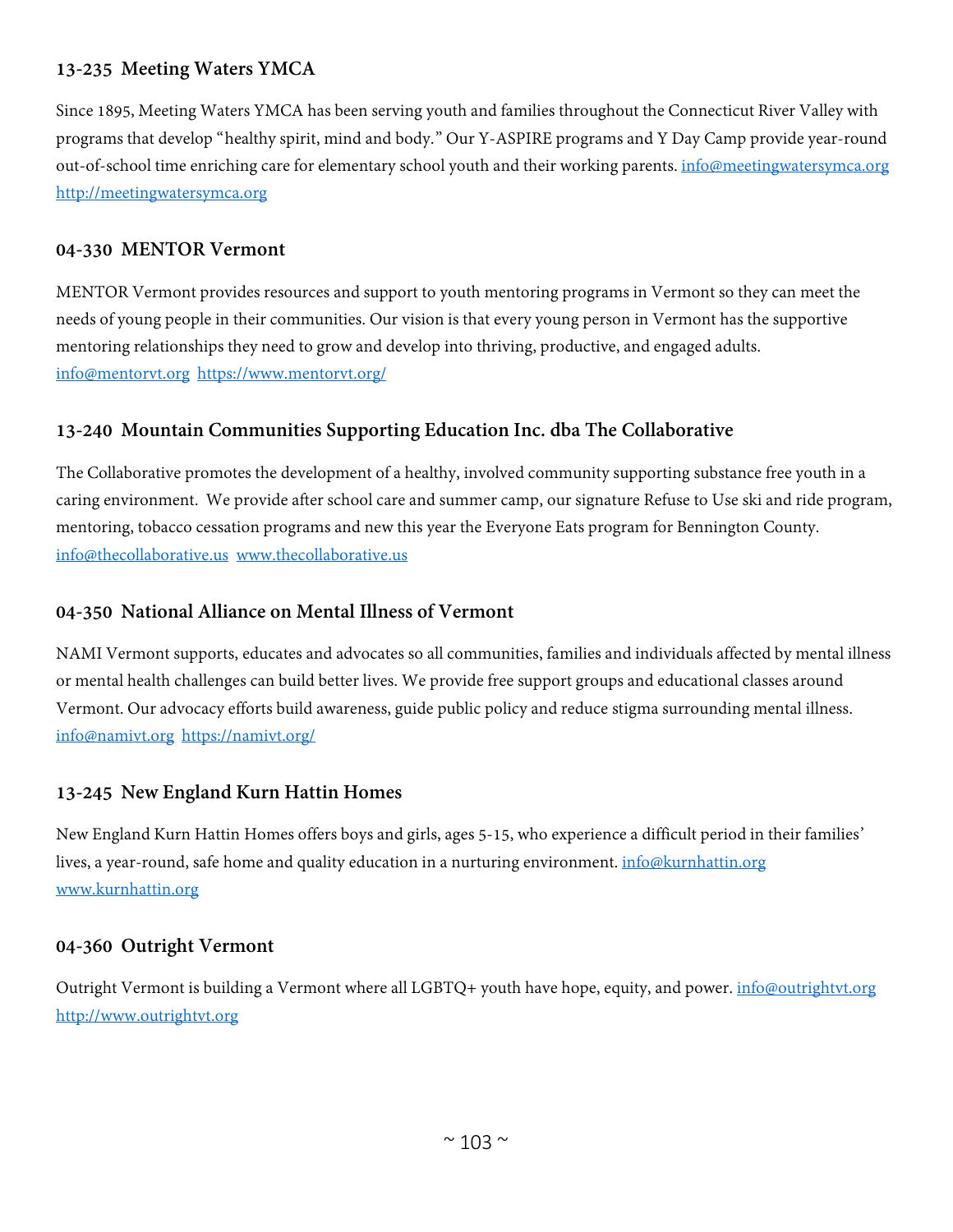# **04-500 Planned Parenthood of Northern New England**

PPNNE's mission is to provide, promote, and protect access to reproductive health care and sexuality education so that all people can make voluntary choices about their reproductive and sexual health. [supportus@ppnne.org](mailto:supportus@ppnne.org) [https://www.ppnne.org](https://www.ppnne.org/)

# **12-500 Prevent Child Abuse Vermont**

Prevent Child Abuse Vermont offers free prevention programs: Nurturing Parenting Programs, Strengthening Families Programs, Circle of Parents Support Groups, Vermont Parents Helpline, Shaken Baby Syndrome Prevention, Vermont Parents Home Companion & Resource Directory, Child Sexual Abuse Prevention Training Series, and Healthy Relationships Project [pcavt@pcavt.org](mailto:pcavt@pcavt.org) [https://www.pcavt.org](https://www.pcavt.org/)

#### **04-375 Rhino Foods Foundation**

Our primary initiative focuses on employee financial stability and spreading the Income Advance (IA) Program—which provides employees with access to emergency funds that help them overcome adversity and get on a path toward greater resilience by helping them build credit and start saving for the future. [drolland@rhinofoodsfoundation.org](mailto:drolland@rhinofoodsfoundation.org) [https://www.rhinofoodsfoundation.org](https://www.rhinofoodsfoundation.org/)

#### **04-385 Sail Beyond Cancer VT**

Sail Beyond Cancer Vermont provides free 3-hour private sailing excursions with cancer patients and their loved ones by harnessing the healing powers of wind, water and sail. We provide relief from the challenges of cancer (any type of cancer) and create opportunities to rebuild courage and make lasting memories. [info@sailbeyondcancer.org](mailto:info@sailbeyondcancer.org) [http://sailbeyondcancer.org](http://sailbeyondcancer.org/)

# **12-545 The Nature Conservancy in Vermont**

The Nature Conservancy in Vermont is a leader in safeguarding the natural heritage of the Green Mountain State. We have helped conserve over 300,000 acres of land, 1,500 miles of shoreline, and we manage and maintain 58 natural areas open for hiking, fishing, skiing and hunting. We are proud to be connecting people and nature for over 60 years. [vermont@tnc.org](mailto:vermont@tnc.org) [https://www.nature.org/en-us/about-us/where-we-work/united](https://www.nature.org/en-us/about-us/where-we-work/united-states/vermont/?vu=r.v_vermont.local.na.vt)[states/vermont/?vu=r.v\\_vermont.local.na.vt](https://www.nature.org/en-us/about-us/where-we-work/united-states/vermont/?vu=r.v_vermont.local.na.vt)

#### **12-550 The Veterans' Place Inc.**

The Veterans' Place is a community-based, non-profit, 22 bed, and substance free, transitional housing program located in central Vermont, dedicated to reducing the Vermont Veterans homeless population. TVPI provides both secure and sober housing along with supportive services and programs to homeless veterans. **kmhboyce@gmail.com** <https://www.vermontveteransplace.org/>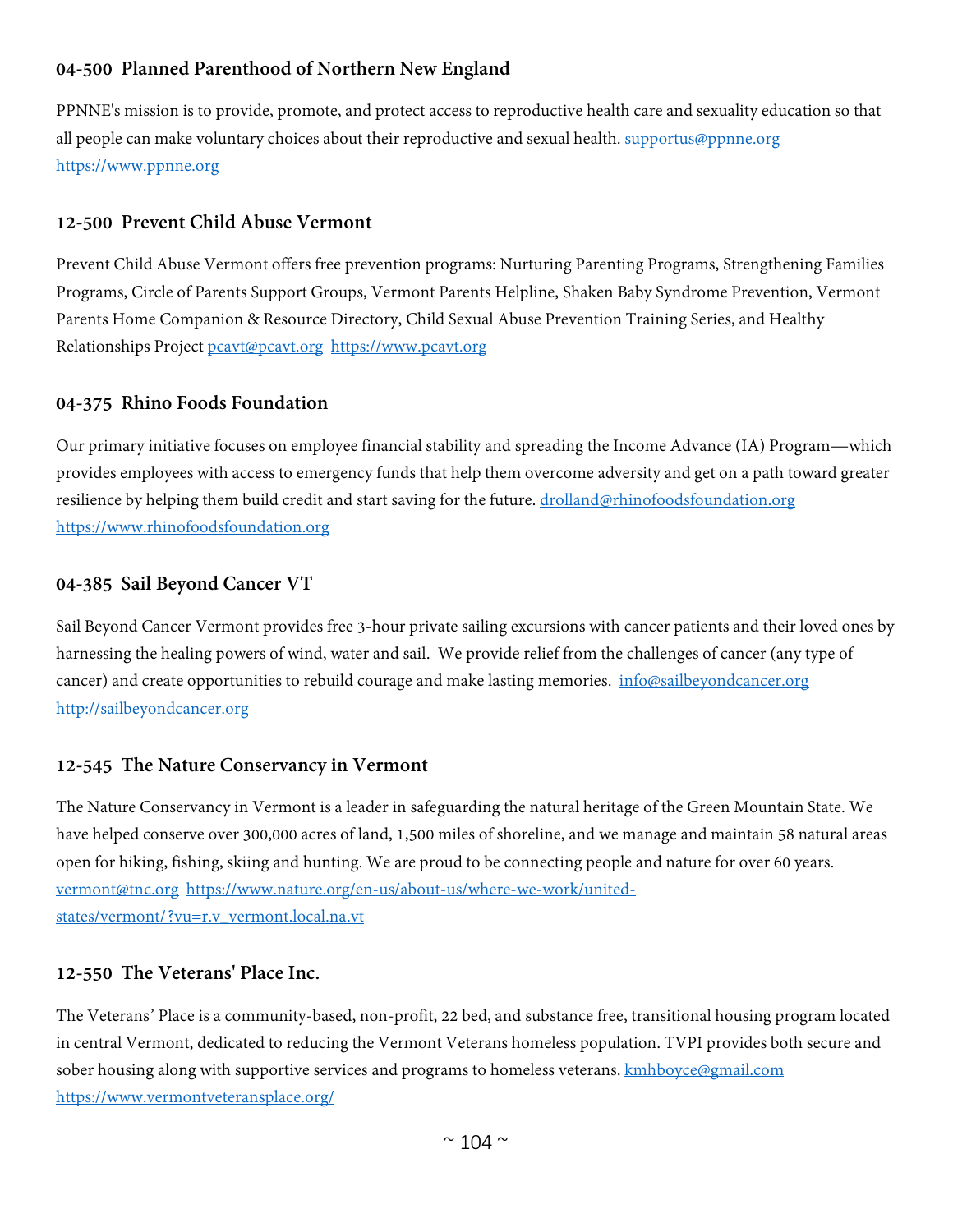# **01-230 Tri-Valley Transit, formerly ACTR and Stagecoach**

Public transit provider for Addison, Orange & Windsor counties. Public buses for everyone & door to door Dial-a-Rides for vulnerable populations. Mission is to enhance the economic, social, & environmental health of the communities we serve by providing public transportation services for everyone that are safe, reliable, accessible, & affordable. mary@trivalleytransit.org https://www.trivalleytransit.org/

# **12-560 Twin Pines Housing Trust**

Twin Pines Housing's mission is to increase access to affordable housing and supportive services to meet the pressing and long-term needs of the Upper Valley community. info@tphtrust.org https://www.tphtrust.org/

# **12-575 Vermont Adaptive Ski and Sports**

Vermont Adaptive Ski and Sports is committed to furthering the equality and independence of youth and adults with disabilities by providing access and instruction to sports and recreation. We believe sports and recreation provide a physical, mental and social experience that is immeasurable in promoting self confidence in an individual. development@vermontadaptive.org https://www.vermontadaptive.org/

# **12-580 Vermont Bar Foundation (VBF)**

The Vermont Bar Foundation supports essential legal services for low-income Vermonters by distributing funds to lawrelated programs such as legal aid providers, legal clinics, domestic violence prevention programs, and veterans legal assistance projects. Help us fulfill the promise of equal access to justice for all. d.bailey@vtbarfoundation.org https://vtbarfoundation.org

# **04-400 Vermont Creative Imagination, Inc.**

Destination Imagination is a leader in project-based learning opportunities that blend STEAM (science, technology, engineering, arts and mathematics) education with social entrepreneurship. Students use creative and critical thinking, learn how to design and manage a project, and gain the skills needed to thrive in the 21st century workforce. vtdicreativity@gmail.com http://www.creativeimagination.org

# **12-585 Vermont Disaster Relief Fund**

The Vermont Disaster Recovery Fund is a fund of last resort to help meet the unmet long term recovery needs of Vermonters impacted by disasters. VDRF raises and allocates funds through a grant process recognized by State and local officials and partner agencies. disasterrecovery@vdrf.org http://www.vdrf.org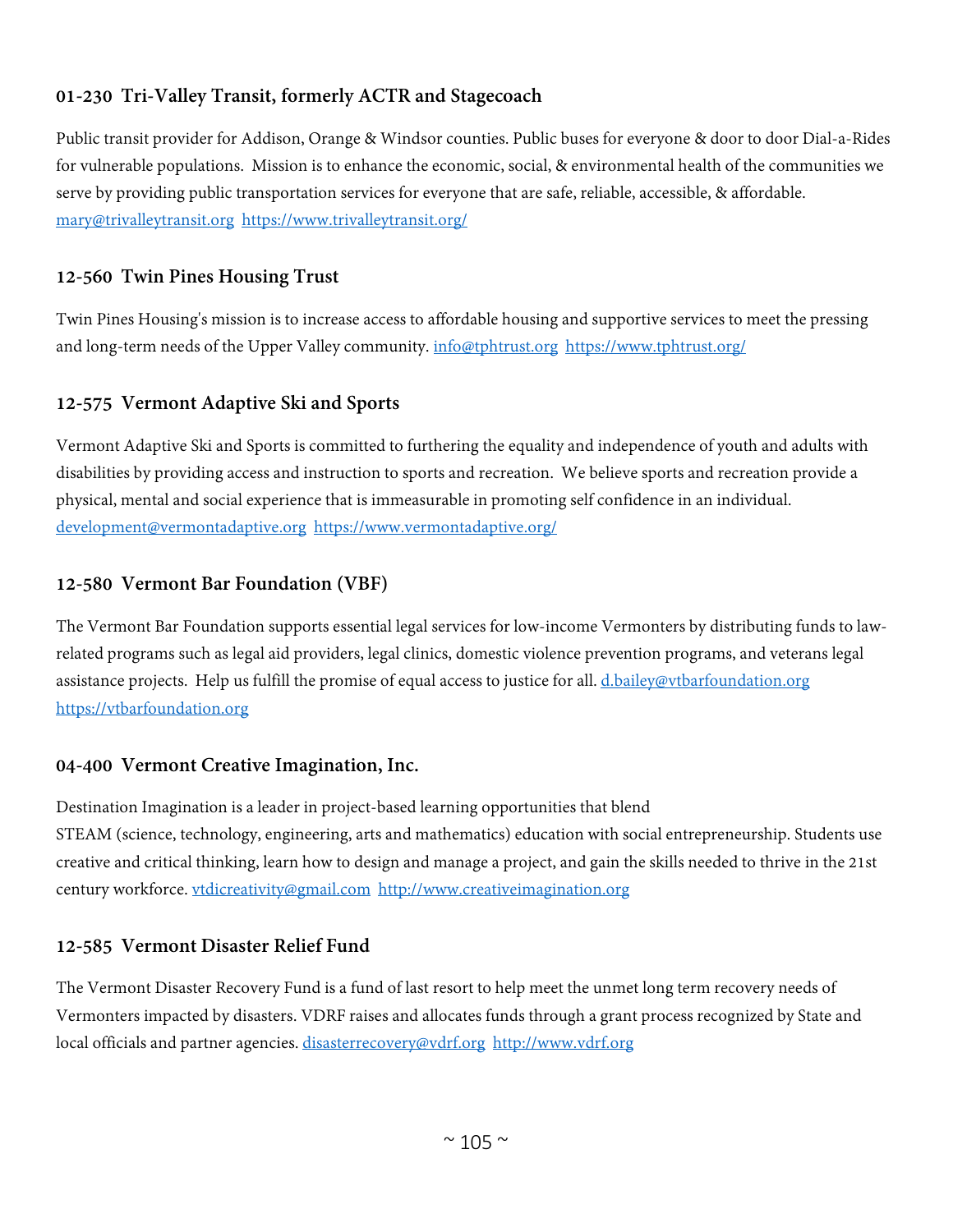# **12-610 Vermont Foodbank**

The Vermont Foodbank's mission is to gather and share quality food and nurture partnerships so that no one in Vermont will go hungry. VF distributes millions of pounds of food annually in partnership with more than 300 food shelves, meal sites, senior housing communities, schools, hospitals, and other locations and organizations across Vermont. info@vtfoodbank.org https://www.vtfoodbank.org/

#### **12-620 Vermont Institute of Natural Science**

Open daily, in Quechee, VT, we offer relevant environmental education programs for adults, families, and children; promote environmental science; avian wildlife rehabilitation clinic at the VINS Nature Center. ADA accessible with 47 acres, trails, featuring live Raptor enclosures and programs, exhibits, including our amazing Forest Canopy Walk. info@vinsweb.org https://vinsweb.org/

#### **04-420 Vermont Interfaith Action**

VIA is a statewide network of 65+ faith communities working to improve the quality of lives for our neighbors. We come together around shared values to put our faith into action. This approach gives us the power to transform communities into places where people's most basic human needs are met and the dignity of every person is honored. office@viavt.org www.viavt.org

#### **12-630 Vermont Natural Resources Council**

Through research, education, and advocacy, VNRC protects and enhances Vermont's natural environments, vibrant communities, working landscapes, rural character and unique sense of place. ckeegan@vnrc.org https://vnrc.org/

# **12-640 Vermont Parks Forever**

Vermont Parks Forever, the foundation for Vermont's 55 state parks, works to enhance and protect the parks by providing innovative nature education, inspiring environmental stewardship, and increasing access to the state parks for the historically excluded. info@vermontparksforever.org https://vermontparksforever.org

# **12-650 Vermont River Conservancy**

The Vermont River Conservancy (VRC) is a statewide non-profit land conservation organization founded in 1995 out of a concern for the loss of public access to Vermont's waterways. The staff, Board, and volunteers at VRC work to carry out their mission to permanently conserve and protect special lands along the waters of Vermont. shannon@vermontriverconservancy.org https://www.vermontriverconservancy.org